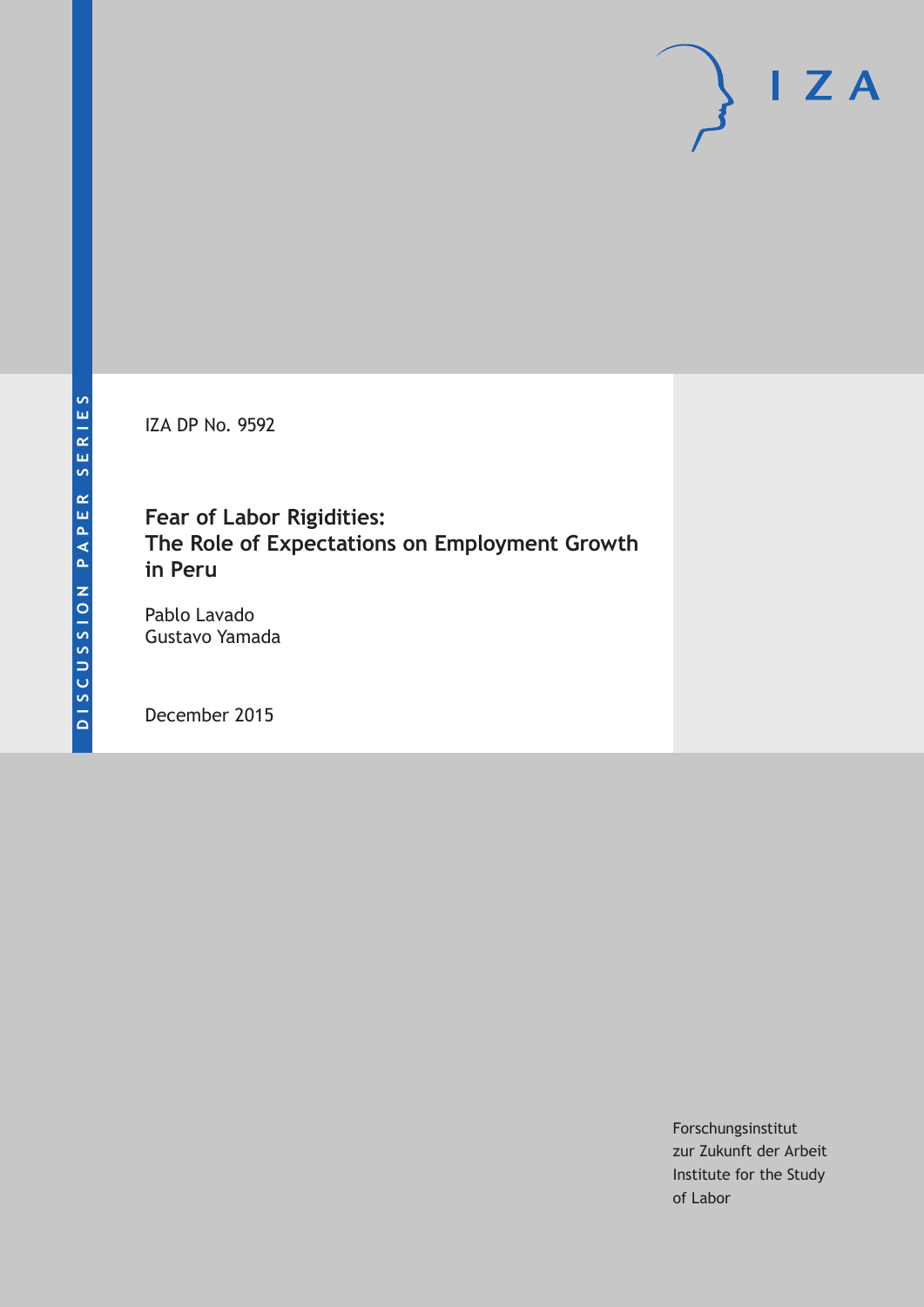# **Fear of Labor Rigidities: The Role of Expectations on Employment Growth in Peru**

### **Pablo Lavado**

*University of the Pacific, Lima* 

#### **Gustavo Yamada**

*University of the Pacific, Lima and IZA* 

Discussion Paper No. 9592 December 2015

IZA

P.O. Box 7240 53072 Bonn Germany

Phone: +49-228-3894-0 Fax: +49-228-3894-180 E-mail: iza@iza.org

Any opinions expressed here are those of the author(s) and not those of IZA. Research published in this series may include views on policy, but the institute itself takes no institutional policy positions. The IZA research network is committed to the IZA Guiding Principles of Research Integrity.

The Institute for the Study of Labor (IZA) in Bonn is a local and virtual international research center and a place of communication between science, politics and business. IZA is an independent nonprofit organization supported by Deutsche Post Foundation. The center is associated with the University of Bonn and offers a stimulating research environment through its international network, workshops and conferences, data service, project support, research visits and doctoral program. IZA engages in (i) original and internationally competitive research in all fields of labor economics, (ii) development of policy concepts, and (iii) dissemination of research results and concepts to the interested public.

IZA Discussion Papers often represent preliminary work and are circulated to encourage discussion. Citation of such a paper should account for its provisional character. A revised version may be available directly from the author.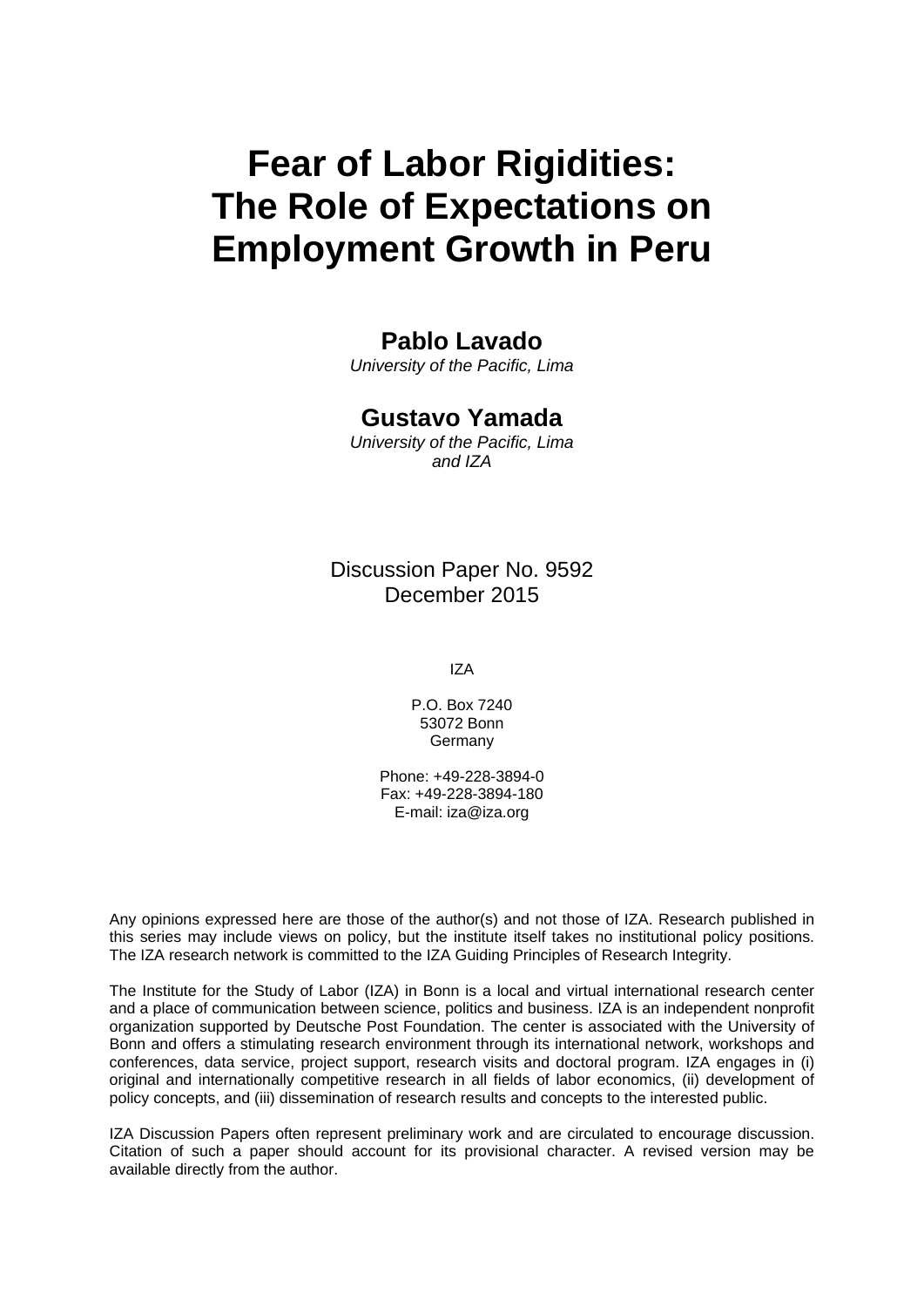IZA Discussion Paper No. 9592 December 2015

# **ABSTRACT**

## **Fear of Labor Rigidities: The Role of Expectations on Employment Growth in Peru**

Many studies have been conducted to analyze the effect of stricter Employment Protection Legislation (EPL). However, almost all of them has focused on an ex-post impact; leaving aside a second but equally important channel: expectations. This paper aims to analyze the role of expectations on Peruvian formal and informal labor market; using news as our identification variable. We use the monthly number of news related to the approval of the General Labor Law (GLL), a proposal entailing future stronger labor rigidities, from January 2001 to May 2012. Using the Permanent Employment Survey (EPE), we find a negative relation between expectations towards a stricter labor market and both employment and average income. News mainly affect formal occupied EAP, arousing a substitution effect from formal to informal employment. We also discover that the effect of expectations differs in periods with higher versus lower GDP growth. Finally, we find some evidence supporting news having a cumulative effect: the larger the previous stock of news, the weaker the effect.

JEL Classification: J21, J23, J24, J46, J32

Keywords: employment protection legislation, expectations, labor law, informal labor market

Corresponding author:

Gustavo Yamada Department of Economics Universidad del Pacífico Av. Salaverry 2020 Lima 11 Peru E-mail: yamada\_ga@up.edu.pe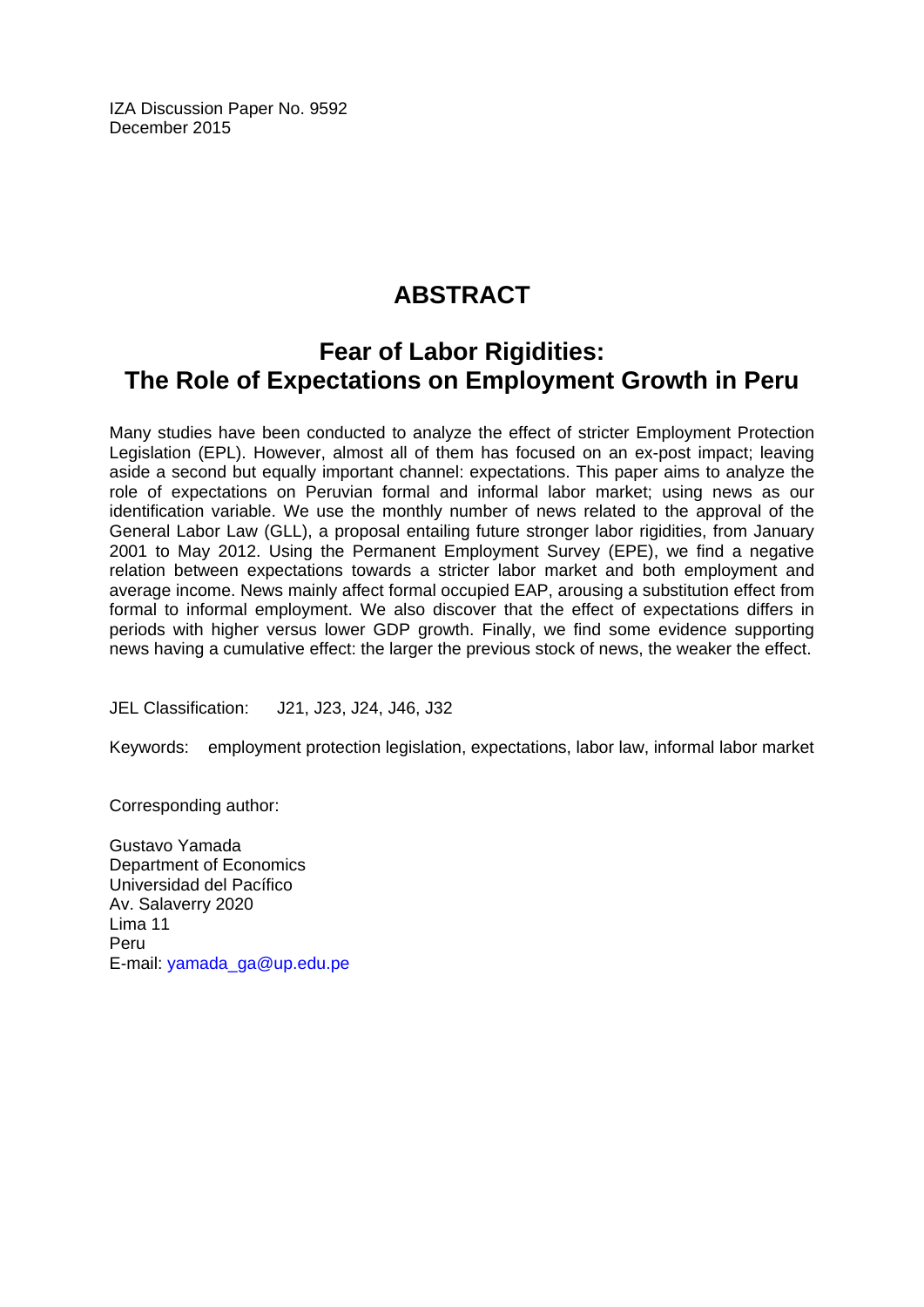## 1 Introduction

In 2001 arose the idea of establishing a law to protect workers. As of today, the General Labour Law project has undergone three updates over the years. Between 2002 and 2005 the first delivery of the draft was discussed in 152 sessions, which concluded in the approval of 72% of the 468 items proposed. In 2006, there was another discussion of the remaining points from the previous debate. Finally, in 2011, the executive power reactivated the debate by transferring the bill to a council of experts, in order to achieve consensus. Meanwhile, the Congress Working Committee also reactivated the original document update project. Despite having these two channels, the discussion of the General Labour Act is not in agenda of the Congress nor the Executive power.

Although almost 85% of this law's articles have already been approved, the remaining 15% still generates some discrepancies between the business association and the union power. These disagreements are centered in three key points that prevent full approval of the law: the elevation of the compensation for unfair dismissal, the reduction of the types and duration of temporary contracts and the high cost of incorporation as a cause of wrongful dismissal cases referred to the Constitutional Court.

Currently, compensation for unfair dismissal is regulated in 12 years; while the Executive power proposes to increase this payment to 16 years and Congress a payment of 24. In the case of temporary contracts, the maximum term is five and there are nine types of contracts. The General Labor Law proposes reducing to six types and its duration up to 18 months or two years. The last point that causes controversy is the possibility of incorporating workers unjustified cases determined by the Constitutional Court as groundless dismissal, fraudulent and against fundamental rights. Incorporating involves giving them work and payment of wages earned even though they have not worked during the dictamination process. In general, all these measures imply a higher cost of dismissal for the employer, increasing labor market rigidities.

One of the biggest questions raised is the possible impact of the approval and implementation of this law in labor market. But we have to take into account that its impact is not only ex-post; but also ex-ante through firm's expectations. Policy-makers do not usually take in consideration that firms are also rational agents; and, as such, they react not only after the law is implemented; but even before if the context can strongly modify their expectations towards a stricter labor market. Indeed, the ex-ante effect could have been really important in the early years of the last decade; when the discussion of this law was at its peak.

The effect of this General Labor Law might have an interesting effect in a country like Peru; which is characterized as an economy with high levels of informality. The latter is usually associated with having negative impacts on GDP per capita. Main arguments are that it hinders economic transactions; as well as it reduces reporting agents. This last fact makes that the government faces a distorted figure when making decisions.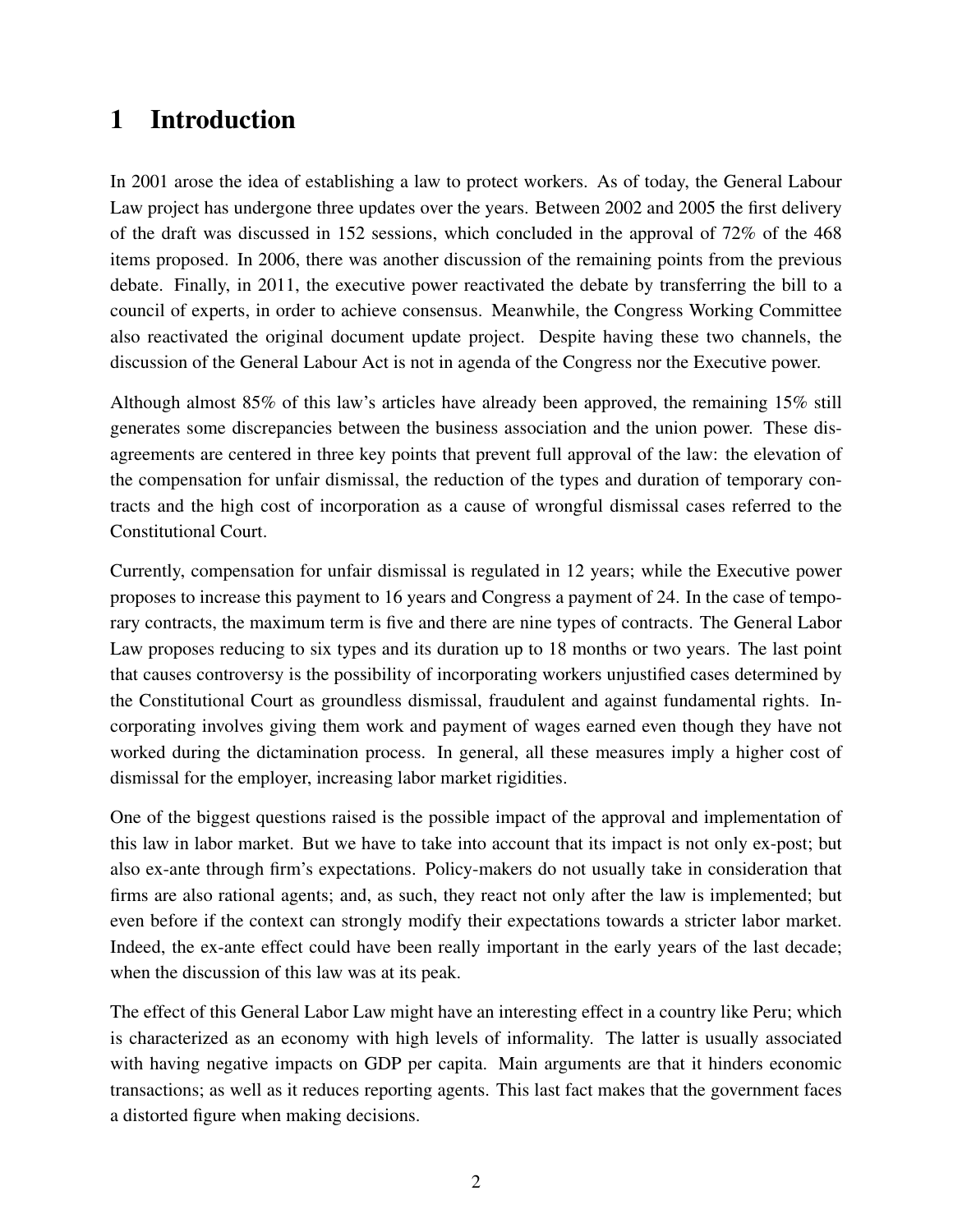This negative relation can be seen in Figure 1; where we compare informality rates and GDP percapita for almost 100 countries in 2012. It can be observed that a higher level of GDP per-capita is related with a lower degree of informality. However, Peru's location shows that it has a high level of GDP per capita and informality too. This demonstrates that even though the average income per capita is growing the informality is not being reduced. Also other countries such as Australia with a higher level of GDP per capita it's not accompanied with informality; mainly because the reduction of it droved the economy into better financial and fiscal performance.

As noted below, Peru is one of the countries with more degree of informality in the world; ranking fifth only below Georgia, Bolivia, Panama and Azerbaijan. Moreover, Peru seems to have a 20 percentage points excess of labor informality in relation to what its GDP per-capita would predict. The main reason is its very strict labor legislation.



Figure 1: Informality and GDP per-capita, 2012

In this sense, this paper aims to estimate the effect of expectations of General Labor Law Proposal on the level of both formal and informal employment and average income. This way, we show the ex-ante effects of this law on the informal sector and, hence, on GDP. We suggest that an increase in firm's expectations towards a stricter labor market had a negative impact on these aggregated variables.

Literature related on Employment Protection Legislation (EPL) has mainly focused on its ex-post impact; analyzing different indicators after some protective's law approval. Previous studies for developed economies has shown that stricter EPL has several effects on both labor and key macroeconomic variables. Lawrence Kahn (2007) studied the effect of protective law in labor distribution using the International Adult Literacy Survey (IALS) for eight countries of the OECD. He finds that it favors older, male and native workers rather young immigrant females.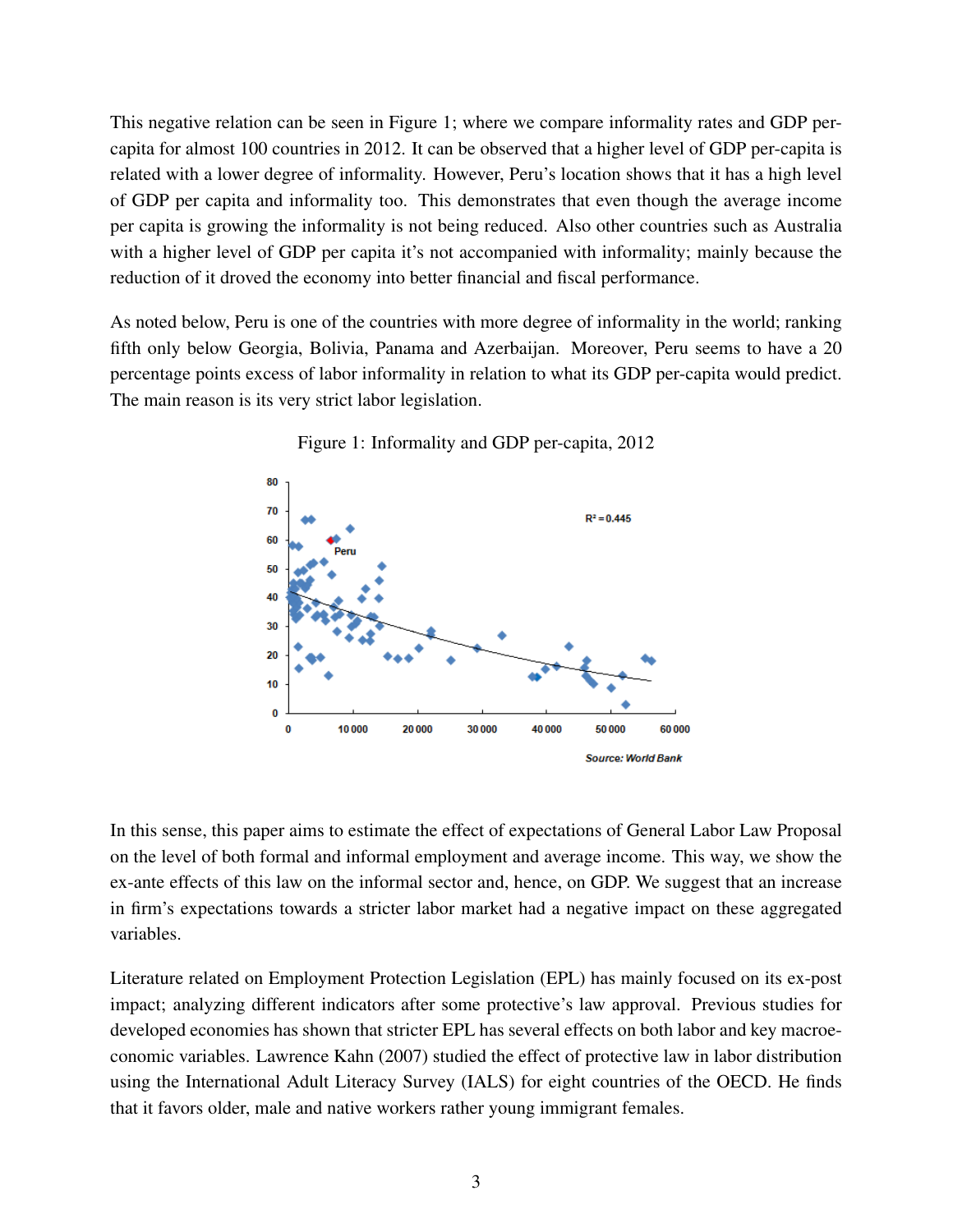Also, Bassanini et al (2008) found that stricter EPL leads to lower productivity growth; mainly in binding industries, defined by the authors as those industries whith high layoff rate. Using this same definition, Mico and Pages (2006) discovered that a more stringent labor legislation causes lower employment and turnover ratios in binding industries. On the same line falls the results obtained by DiTella and MacCulloch (2005), who, using a VAR for labor variables, found that countries with high labor flexibility have experienced also higher employment rates.

Similar results have been found for developing economies. As Kahn (2007), Heckman and Pages (2000) and Montenegro and Pages (2003) showed that an increase in firing costs has a strong effect on employment rates of younger and female workers in Latin America. Also, Lehmann and Muravyev (2012) obtained that, in Armenia, reducing the stringency of labor regulation in  $1\%$ would reduce informality in 0.04%. Besley and Burges (2004) analyzed the effect of the Industrial Disputes Act (IDA) on the manufacture's growth between 1958 and 1992 in India. They found that this law reduced the level of employment and increased the size of the informal sector; leading to a lower level of output. Using this same law, Ahsan and Pages (2008) found that the more stringent EPL had a negative effect on output (stronger in the manufacture sector), employment and wages.

Nevertheless, all these previous studies are based on an ex post analysis. There is little evidence on what would happen before the law has been approved. In this aspect Marcel Garz (2012) found for Germany that there exist an asymmetry in the effect of negative news released, which means that a negative economic coverage of news translates in pessimism unemployment expectations. This is the closest paper we found to ours; but we will also estimate the second channel of expectations on employment and income.

To identify firm's expectations, we use the number of news related to the approval of the General Labor Law from January of 2001 to May of 2005. The labor variables were taken from the Permanent Employment Survey administrated by the National Institute of Statistics and Informatics. This survey provides quarterly information of approximately 19 200 interviewed households in a year. Its objective is to track labor information from Lima Metropolitana and the constitutional province of Callao.

This information allowed us to establish three panels according to the respondent level of education, age and gender. Our main variables of interest are Occupied EAP and average income; and we identify formal and informal workers using health insurance affiliation. We used fixed effects to estimate the impact of news on each panel; as well as other different specifications that allowed us to identify if expectations have a differential effect in periods with high or low growth; and whether it has a cumulative effect.

Our main results show that news coverage affects negatively both employment and average income. However it has a higher effect on formal EAP. This suggests a subtitution effect between formal and informal workers; leading the former becoming now part of the latter. On the other hand,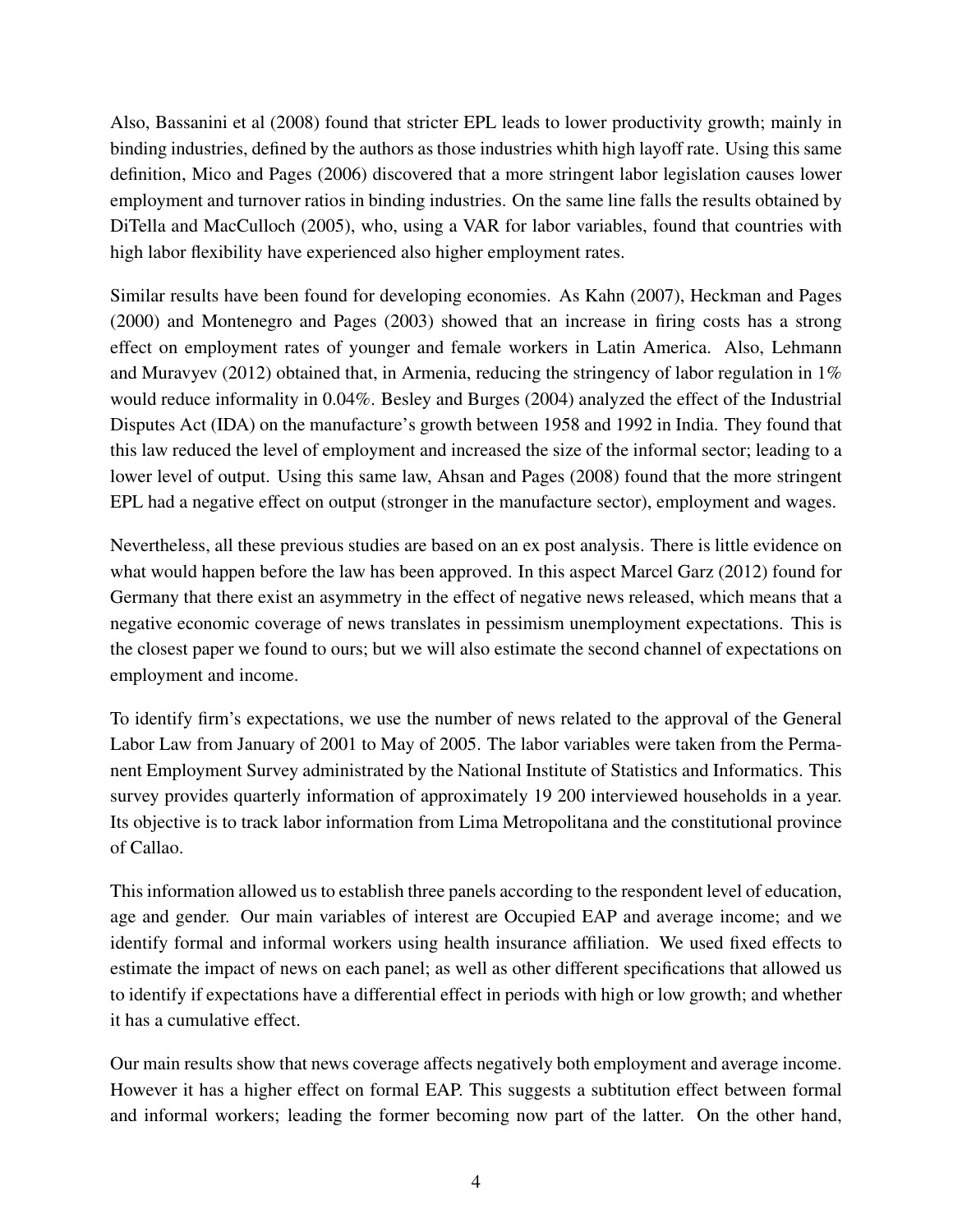expectations towards a stricter labor market also has a negative impact on average income; specially in wages for all workers, not just the formal ones. This could make us think that the statistical effect is due to a possible effect on the informal sector, because it has no restrained costs as the formal sector does, especially if we consider the formal sector rigidities like contracts.

Also we found that there exists differential effects in periods with higher versus lower growth in both employment and average income; althoug this effect is not robust to all of our three panels. Finally, we discovered that news has a decreasing effect, that is, the effect of an additional new when there is a large stock of news is weaker than if this extra new is a one-time announcement. A reasonable explanation of this result is that in the former situation this extra new would be one from the lot, representing no credible additional information regarding a stricter labor market. In contrast, in the former situation, this additional new entails a first posibility of an important change in legislation.

This paper is organized as follows. Section II discusses what has been done in literature regarding firing costs and stricter labor markets. Section III describes the Permanent Employment Survey and the expectations index; as well as the methodology used for estimation. Section IV presents our results and Section V concludes.

# 2 Literature Revision

In this section we review the main studies that aims to predict the different effects of increasing firing costs on, on one hand, macroeconomic key variables such as GDP, added value, productivity, formal employment and informality; and, on the other, some firm-level variables such as wages, job turnover, vacancies or even number of plants per firm. The consequences of firing costs are not yet known with certainty, as we can find evidence both in favor and against it; although almost all studies finds a negative effect on job turnover.

For the case of developed countries, Kahn (2007) analyzed the effect of a stricter Employment Protection Legislation (EPL) on permanent employment among different demographic groups. He distinguished between gender, age, cognitive ability and native versus immigrant citizens. For that, he used the International Adult Literacy Survey (IALS) from 1994 to 1998 for some OECD countries, in particular: Canada, Finland, Italy, Holland, Switzerland, United Kingdom and United States; taking advantage of their very different labor regulation history. Kahn used a logit model, where the dependent variable took the value of one if the worker in time t had a permanent job; as well as fixed effects for industry, occupation and country. His main results established that stringent EPL favors older, male and native workers with a rather high cognitive ability.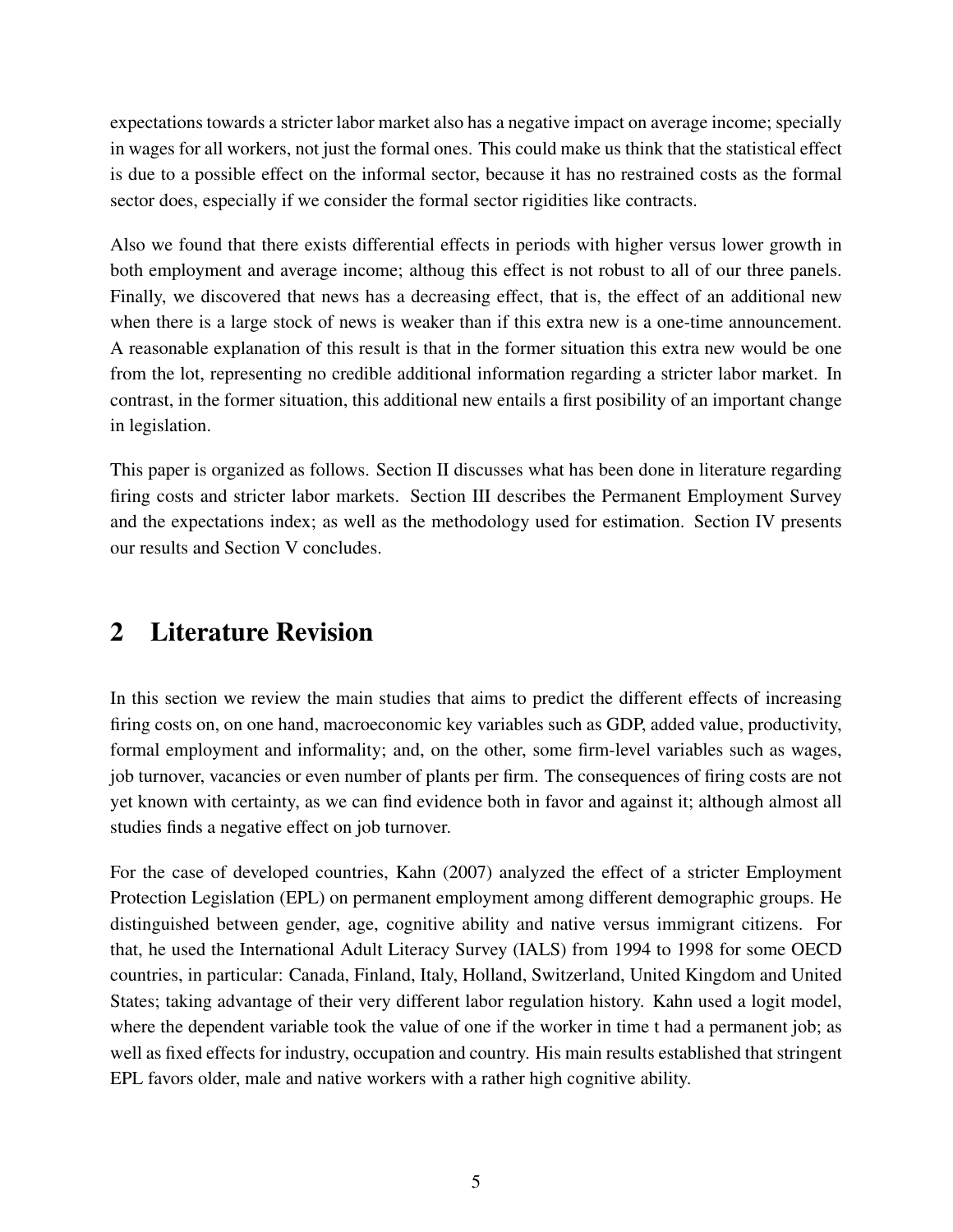On other side, Bassanini et al. (2008) analyzed the effect of raising firing costs on productivity, distinguishing between EPL-binding industries, where EPL have a large importance since its inherent layoff rate is relatively high; from EPL-non-binding industries. They used the EPL indexes elaborated by the OECD; and data was taken from various sources such as the World Bank, EUK-LEMS, OECD, among others. The approach used was difference-in-difference (DID); to analyze the incremental effect of EPL on binding versus non-binding industries.Bassanini et al. also found a negative effect of EPL since stringent labor regulation leads to lower productivity growth in EPL-binding industries. A similar approach was taken by Micco & Pages (2006), analyzing the differential effect of EPL on industries with a more volatile layoff rate relative to industries with stable layoff rates. The results were very similar to those obtained byBassanini et al. (2008), as stringent EPL leads to lower employment and turnover ratios in industries where the layoff rate has high volatility.

Di Tella & MacCulloch (2005) took one step ahead and estimated a VAR model to study the effect of labor market flexibility on employment. Their dependent variables were employment rate, labor participation rate, average worked hours in the manufacture sector and the unemployment rate. They worked with 21 OECD countries on a seven year period, from 1984 to 1990; using the OECD unemployment insurance system as a proxy of a country wellbeing and the World Competitiveness Report (WCR) to obtain a variable for labor market flexibility. The main results showed that economies with more flexible labor markets have higher employment rates.

Cross country studies have also been done in emerging economies. Indeed, Heckman & Pages (2000) analyzed the effect of labor protection legislation on the level and distribution of employment in Latin America. The authors used OECD methodology for the construction of the same key variables in 15 Latin American countries; working both together and separately with 28 OECD countries. Additionally, they built an index to measure firing costs in each country based on severance payment. Heckman & Pages utilized the OLS, fixed effect and random effects estimators; obtaining a strong negative effect of firing costs on employment rates, and that this affects more intensively to younger and female workers, in line with previous results.

For the interest of this paper, there has also been some research of the effect of firing cost on informality. As we have seen, there is a significant amount of studies that states that higher firing costs (in the terms of stringent EPL) leads to lower job turnover and even a decrease in the level of employment. The question here is: does it mean that all the employers dismissed unemployed?

Lehmann & Muravyev (2012) tried to pose a solution to this issue by analyzing the impact of the labor market institutions (including labor regulation) on informality. They used the "Labor Markets in emerging and transition economies" database elaborated by IZA, which provides information of the labor market<sup>1</sup> for 27 countries from center Europe and Asia in a four year interval from 1995

 $1$  Such as labor legislation, unemployment insurance, expenditure in labor programs, among others.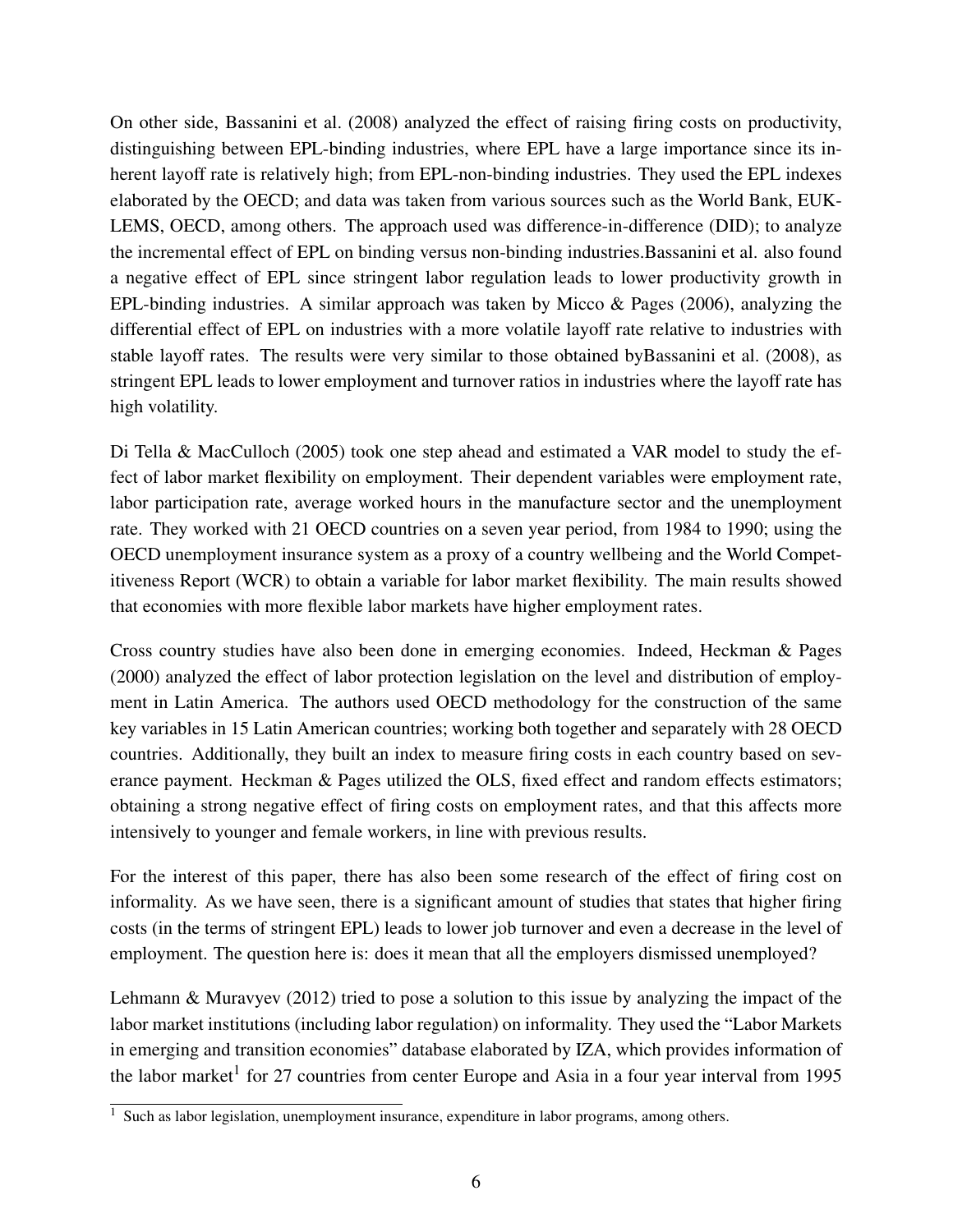to 2007. Additionally, they collect similar information for 25 Latin American economies from the World Bank for three years: 1999, 2003 and 2007. The authors used the definition of informality posed by Schenider and Enste  $(2000)^2$  . The methodology applied was panel data with fixed effects for country and year. They found that economies with more stringent EPL have higher informality levels: reducing the stringency of labor regulation in 1% would reduce informality in 0.04%.

The outcomes obtained for cross country analysis remain fairly the same when analyzing each country individually. Autor et al. (2007) estimated the effect of firing costs on employment and productivity in the United States using the Longitudinal Business Database (LBD) and the Annual Survey of Manufacturers (ASM) from 1976 to 1999. They used the wrongful-discharge protection (WDP) law, approved in 1970 and lasted until 1999. This law had three major regulations: (i) the employer will terminate the contract only in good faith and fair dealing (good faith exception); (ii) the employee cannot be fired when fulfilling public labors such as being part of the jury or denouncing employers bad behavior (public policy exception); and (iii) the employer cannot fire the employee for an unjustified reason ("implied contract" exception). Using fixed effects for industry and year, the authors found that WDP reduces job turnover and entry and exit rates of firms; affecting more intensively in capital based industries because of the negative effect of WDP on capital productivity.

Taking advantage of the 1990 reform that took place in Italy, where "unjustified" firing cost were raised for firms with 15 or less workers, leaving this costs constant for bigger firms; Kugler & Pica (2008) studied the effect of higher firing costs on job turnover rates and employment. The authors used the Italian Social Security Administration (INPS) for 1986 to 1995, which contains both employee and firm main characteristics for every worker in the manufacture and services industry born the 10th of March, June, September and December. Kugler & Pica utilized a lineal probability model (LPM) where the dependent variable takes the value of one if a match<sup>3</sup> is created. Simultaneously, they used a difference-in-difference (DID) approach to analyze the differential effect between small and large firms; and used fixed effect by industry, region and year. The main results are in line with the literature shown here: the 1990 Italian reform had a negative effect on permanent accessions and separations. Nevertheless, they obtained that the impact on employment was not statistically significant.

Leonardi & Pica (2010) used this same reform but now to study its effect on wages; and in which type of worker would have the greater effect. They distinguished between high bargaining power worker (characterized by the authors as incumbent, white collar and older workers) and low bargaining power workers (movers, blue collar and younger workers). The authors used a differencein-difference approach (DID) combined with a regression discontinuity design (RDD) around the

 $2$  Informal economy includes "unreported income from the production of legal goods and services, either from monetary or barter transactions, hence all economic activities that would generally be taxable were they reported to the tax authorities".

 $3$  That is, if either an accession or a separation takes place.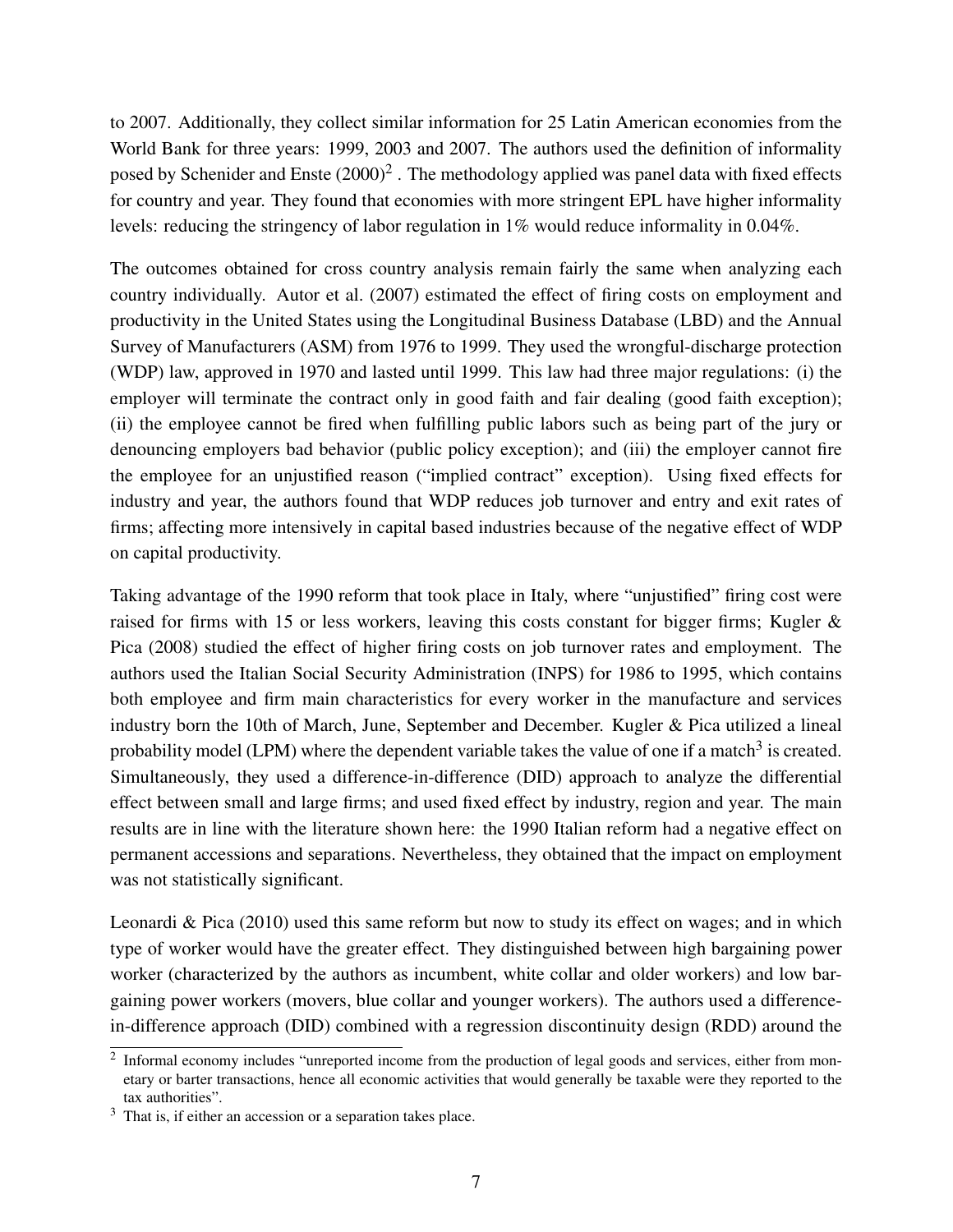threshold of 15 workers per firm; using dummy variables for industry and year to control for fixed effects. They also used IV estimation to deal with the endogeneity of the firms, as they can choose their size to avoid the reform. Their instrument variable was size of the firm in 1988 and 1989. They found that employers in small firms have wages between 0.7% and 1.5% less than employers in large firms. This effect is mainly due to decrease in wages of low bargaining power workers; as they obtained that high bargaining power workers suffer no reduction in their salaries.

For developing economies, some research has been done in India. Besley & Burges (2004) analyzed the effect of the Industrial Disputes Act (IDA) on the manufacture's growth between 1958 and 1992. This law focused on employee protection; including some regulation for the conciliation, arbitration and adjudication process in case of a conflict. So, the authors classified the laws as proemployees (+1), neutral (0) and pro-employer (-1). They used both formal (affected from IDA) and informal firms, whose information was obtained from the Annual Survey of Industries (ASI) and the National Sample Surveys (NSS), respectively. A pooled regression panel data model approach was applied; as well as IV estimation to correct for the endogenenity that workers may be lobbying so that they could perceive some benefits from labor regulation could. The main results were that this law had a negative effect on the manufacture industry; both in output and employment. Indeed, the states with more pro-worker laws have lower employment level. Additionally, they also found that the IDA increased the size of the informal sector in India.

Using the same law, Ahsan & Pages (2009) studied its effects on output, employment and wages; and if these effects were the same among industries. They used state and industry-state levels from 1959 to 1997; collecting the information from Besley and Burges database, the Annual Survey of Industries (ASI) and the Labor Bureau. The authors classified the laws in pro-employee, neutral and pro-employer, the same way as Besley & Burges. Nevertheless, Ahsan & Pages used fixed effects at the industry, state and year level. Their results were very similar, showing that the more stringent EPL had a negative effect on output (stronger in the manufacture sector), employment and wages; and this effect was more intense in labor based industries.

A similar study was made in Latin America, where Montenegro & Pages (2004), taking advantage of the high volatility in Chile's labor regulation to analyze its effect on employment level and distribution among different demographic groups: by gender, by age and by cognitive level. The authors used the household survey from 1960 to 1998, elaborated from the economics department of the "Universidad de Chile"; considering only workers between 15 and 65 years old. They also worked with some macroeconomic and fiscal variables obtained from Chile's government and the World Bank. To compare the expected firing cost, they used the job security measure (JS) developed in Montenegro and Pages  $(1999)^4$ . They worked with a probit model with fixed effects; where the

<sup>&</sup>lt;sup>4</sup> This measure is:  $JS_t = \sum_{i=1}^n b^i d^{i-1} (1-d) \left( b_{i+1} + a_i SP_{t+i}^{jc} + (1-a_t) SP_{t+i}^{Mc} \right)$ ; where T is the maximum tenure a worker can attain in a firm,  $b_{i+1}$  is the advance notice to a worker that has been i years with a firm,  $a_t$  is the probability that the economic difficulties of the firm are considered a justified cause of dismissal,  $SP^{jc}_{t+1}$  is the mandated severance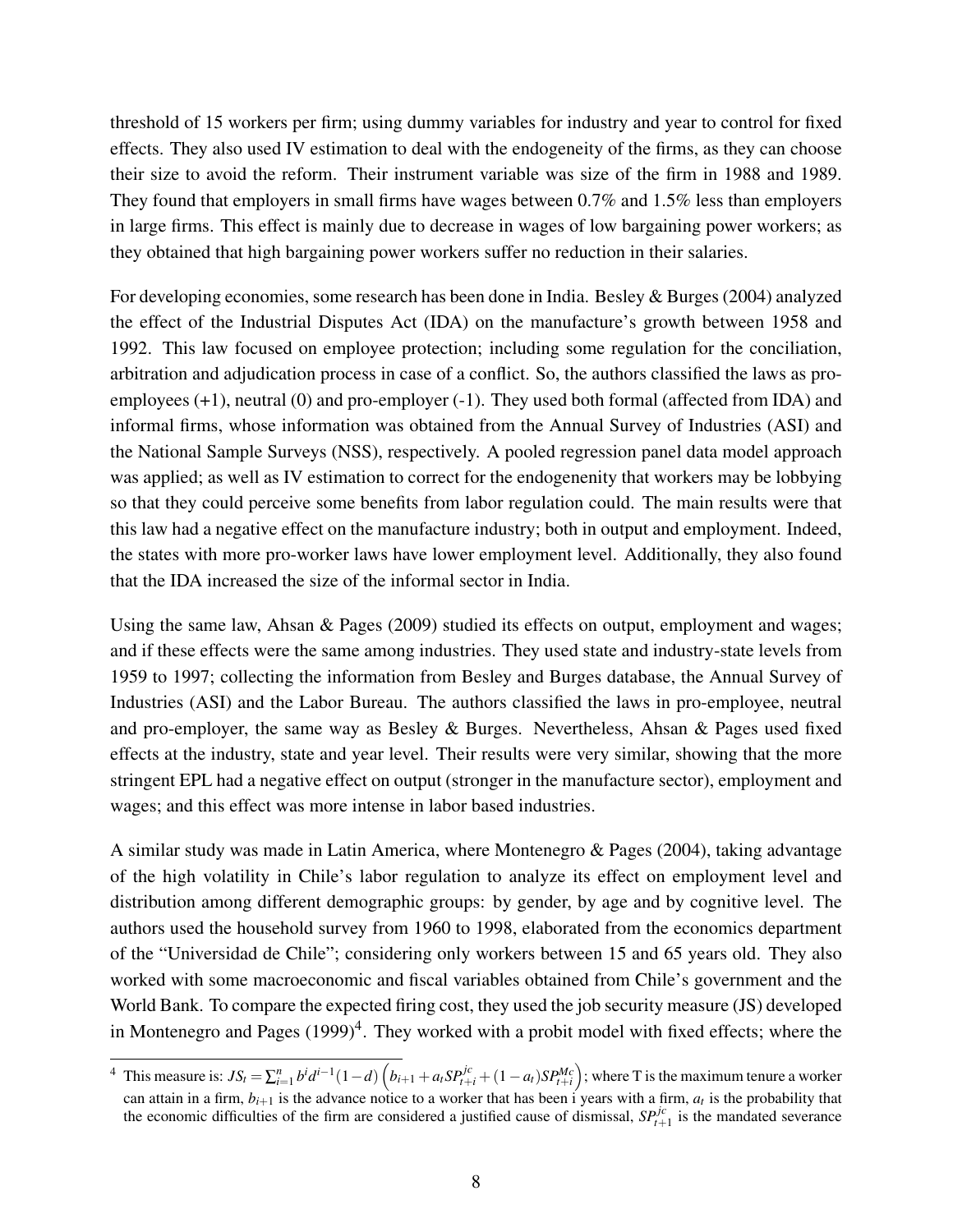dependent variable takes the value of one if the individual is working in year t. As previous studies showed, they obtained that stricter EPL biased the distribution of employment against the younger, female and the low cognitive ability workers. In coherence with this, Montenegro and Pages also found that the employment rate for older, male and the high cognitive ability workers was higher the more stringent EPL.

Until now, all of this studies are based on an ex post analysis. They are all trying to obtain the effect of stricter labor regulations on some key variables after the law has already taken place in the economy. There is little research on what would be the effects of such a law before it has been approved; so this paper is intended to fulfill this research gap. In this context, perceptions and expectations become now very important variables.

Although still an ex post analysis, Pierre & Scarpetta (2004), using the World Banking Doing Business (WDB), World Bank Environment Survey (WBES) and the International Climate Survey (ICS) from the World Bank; tried to study the impact of the way employers perceive regulations in each country and its effect on how they react to it. They created their own EPL indexes, both for permanent and temporal workers. To measure employer's perception, they used a question from the WBES database<sup>5</sup>. First, with a multinomial logit using as the dependent variable the answer of the perception question, they found that medium size and innovating firms are the most affected from the EPL. To analyze the employer's reaction to this perception, the authors developed a bivariate probit with two dummy variables: whether the firm has used temporal employment (take the value of one if it has) or whether the firm has provided training to its previous employees to avoid hiring (again, it is one if it has). They obtained that the worse is the perception of the employers, the highest the probability of using both alternatives; but the use of training is more likely in large and medium size firms, while small firms has a higher probability to use temporal employment.

It is imperative to notice that, as expectations and perceptions are more important, the news about the approval of the stricter (or less strict) law would play a central role. Its importance has already been evaluated in the literature of other fields such as the effectiveness of public spending in United States. Valery Ramey (2009), constructed government spending news variables from 1939 to 2008 to analyze the effect of government expenditure on consumption and real wages. She worked mainly with military expenditure and showed that the timing of news (and therefore, expectations of agents) really matters when analyzing the effect on other macroeconomic variables.

In the labor market field, Garz (2012) analyzed the potential link between economic news coverage and the pessimism in German unemployment expectations; working with monthly series from 2001 to 2009. Taking advantage of an extraordinary collection of news in charge of the Media

payment in such event to a worker that has been i years at the firm, and finally,  $SP^{Mc}_{t+1}$  denote the payment to be awarded to a worker with tenure i in case of unjustified dismissal.

<sup>&</sup>lt;sup>5</sup> The question was: "Please judge on a four point scale how problematic are these different regulatory areas for the operation and growth of your business (Please do not select more than 4 obstacles as the"major")".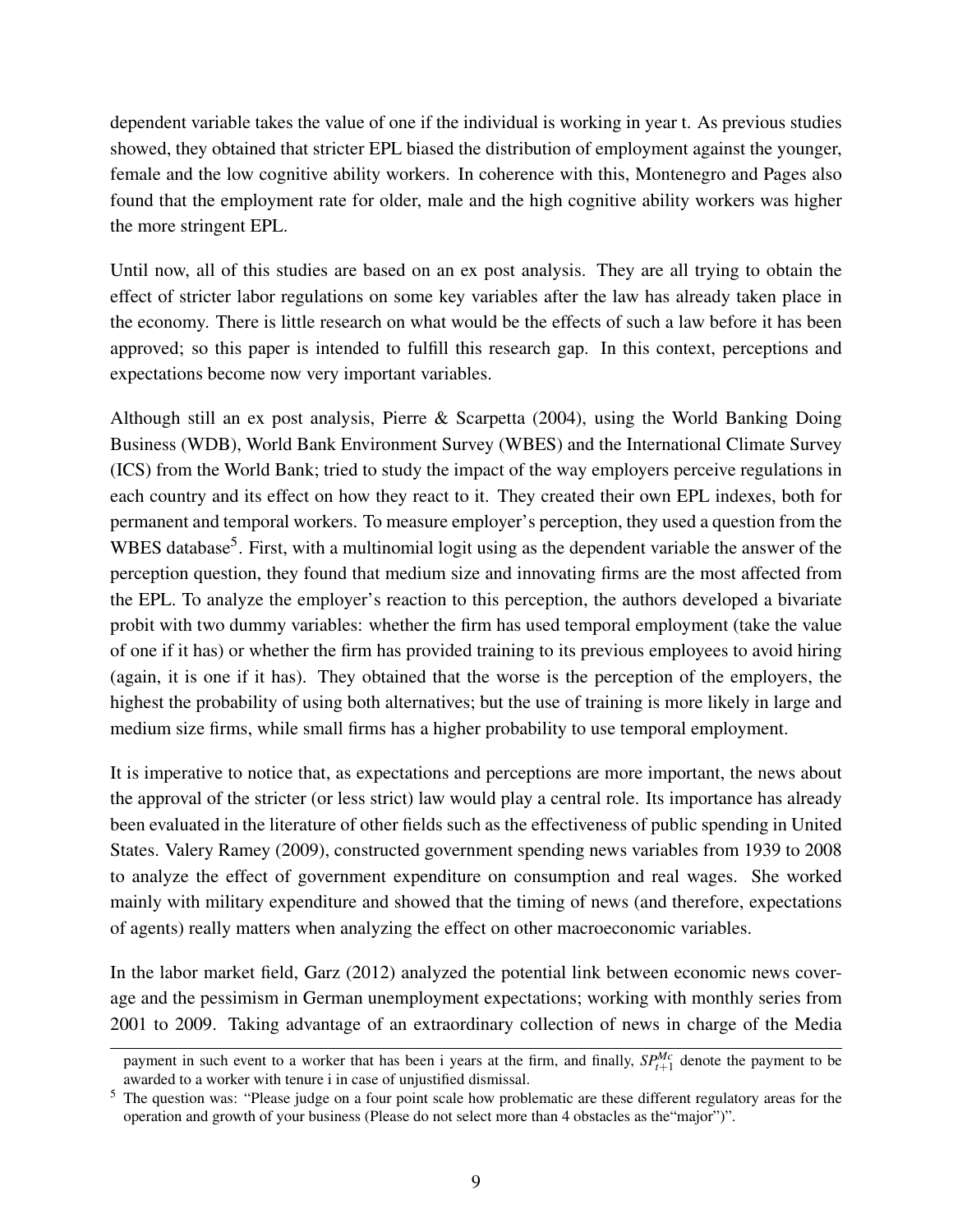Tenor International, he examined not only the media coverage effect on the short or long-run; but also the existence of asymmetry in the effects of negative and positive news, which entails a plausible relationship between pessimism in unemployment expectations and media coverage. Garz the quantitative dominance of negative over positive coverage; so he suggested a quantity-related asymmetry. The unemployment expectations series uses representative data from the European Business and Consumer Surveys, which repeatedly asks about participant's unemployment expectations for the economy in the next 12 months.

He distinguished two main approaches, short and long run analysis. For the first one he estimated an autorregresive distributed lag model (ARDL) in first differences; while for the second type of analysis he worked with nonlinear autorregresive distributed lag model (NARDL) because of the presence of both  $I(0)$  and  $I(1)$  series<sup>6</sup>. Working with this framework, he found that, controlling for quantitative dominance of negative news coverage, there exist an asymmetry in the effect of negative news regarding the general economic situation, which supports the idea that negativity in economic news coverage is associated with pessimism in unemployment expectations, disentangling the long-run link between these two variables.

The evidence found here is encouraging towards the importance of ex ante analysis to study the effect of stringent EPL on both economies and firms. Nevertheless, paper developed by Garz (2012) represents only the first step in our analysis since it only takes into account the impact of news on expectations. The second step represents estimating both the direct and indirect effects of news on other key macroeconomic variables; considering the expectations channel). As we have seen, Pierre & Scarpetta (2004) worked in this line by estimating labor legislation effects on perceptions and how would the employers and firms react to them. So, the present paper aims to estimate both steps, using the "General Labor Law" proposal.

# 3 Data Description and Methodology

The empirical implications can be tested against industry and household-level data on Peru. For information regarding labor market indicators and according the worker's characteristis we use Permanent Employment Survey (EPE). We also use Peruvian's newspaper "Gestion" to construct the expectations index by accounting for the number of news related to the General Labor Law in each month since 2001 until the last months in 2012.

<sup>&</sup>lt;sup>6</sup> So he could not work with cointegration.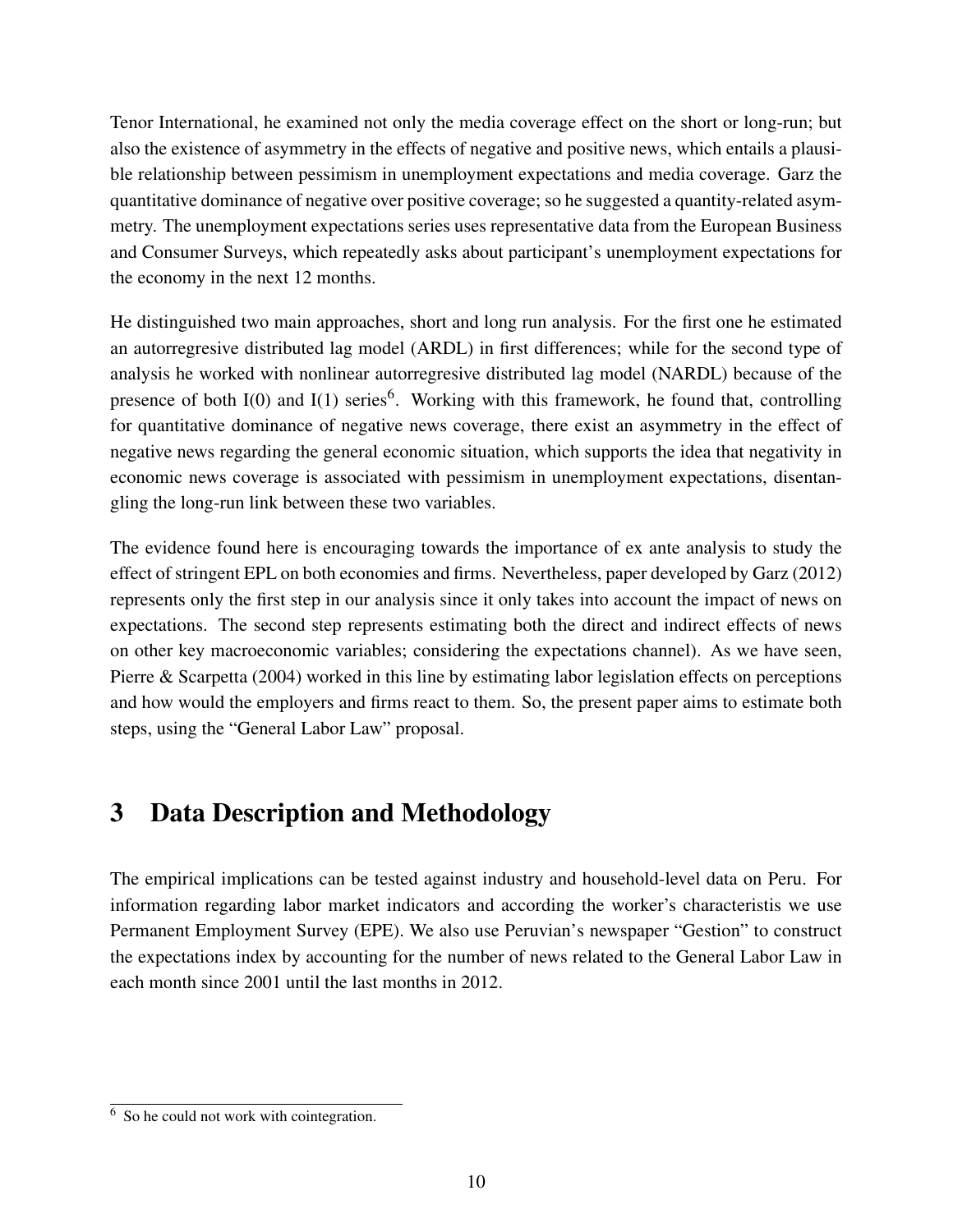#### 3.1 Expectations index

In order to analyze the role that plays labor legislation on the evolution of formal employment, we built an expectations index, which pretends to capture the expectations, mainly of firms, of the legislative change in favour of the General Labor Law. This index was constructed taking into account the number of news referred to this legislative change in the local newspaper "Gestión" from January of 2001 to May of 2012. The news were prompted by various members of the Work and Social Security committee, members of the Labor Ministry, member of the National Labor Council, specialists of the International Labor Organization (ILO), members of the "Confederación Nacional de Instituciones Empresariales Privadas" (CONFIEP) and the Lima Chamber of Commerce (CCL).

We only use news that appeared on "Gestion" because this is the main economic and business newspaper in Lima. It also belongs to the economic corporation "El Comercio" and has a trajectory of 22 years. According to the XI Annual Executives Survey drawn by Lima Chamber of Commerce in November 2011, this is the second most read newspaper by businessman, only behind "El Comercio" newspaper.

As mentioned earlier, the General Labor Law project was first proposed around the last quarter of 2001. In this year, the discussion about the potential benefits and damages of this law emerged. On one hand, it was argued that this law could prevent the employees from unjustified layoffs; but detractors attacked the law claiming that a rise in firing costs could disencourage hiring native workers; and could even affect firm's investments. The law's approval was the centre of debate for almost six years, mainly between 2002 and 2007. After this period, the relevance of this law started to fall slowly, until there were almost no news related to the topic from the second half of 2008. It was not until 2011 that the law gain relevance; as the proposal was renewed. The evolution of this topic can be captured in our expectations index; which collects monthly news related to the General Labor Law project from the most important business newspaper in Peru (Figure 2).





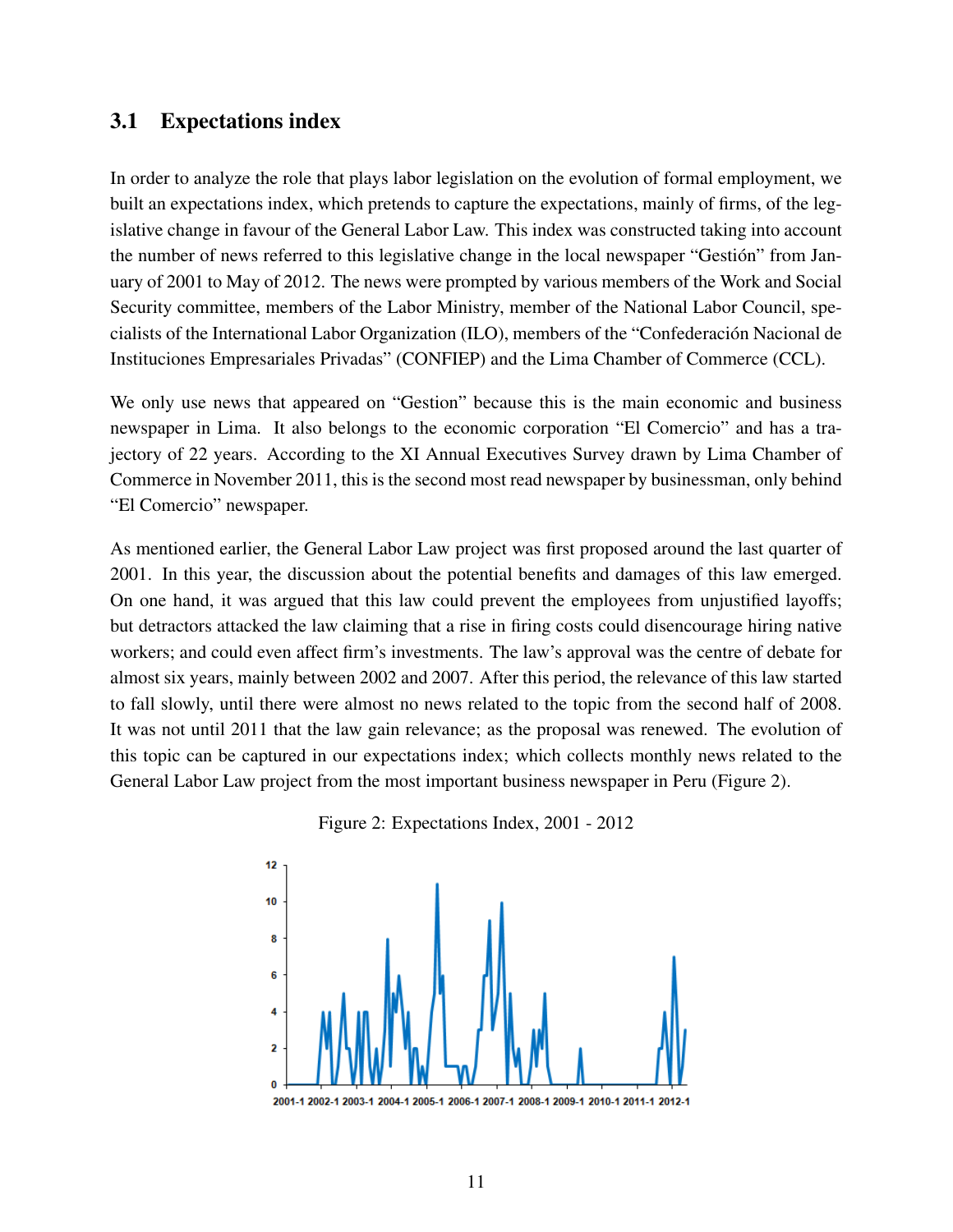#### 3.2 Permanent Employment Survey (EPE)

The Permanent Employment Survey (from now on, EPE, from its acronym in spanish) provides quarterly information for labor indicators since March 2001. This survey is administrated by the "Instituto Nacional de Estadística e Informática" (INEI), and covers 19 200 households approximately annually, quarterly covering around 4 500 households. Although the frequency of this survey is monthly, the variables are presented for the last moving quarter. The scope of the survey is only for Lima Metropolitana and the Constitutional Province of Callao, accounting both, urban and rural areas from 43 districts in the province of Lima and 6 districts in the province of Callao.

Although it's not nationally representative, the information it provides is valuable to track labor market performance. The survey is carried quarterly, asking around 56 questions about characteristics of household members (12 questions), employment and income (26 questions) and household income such as occupational wages (18 questions). Respondents are family members, domestic workers that lives in the household and people who were in the household the last 30 days over 14 years old. This survey offers agreggated indicators such as the number and hours worked of people that belongs to Occupied or Unoccupied EAP, employment composition according both firm's and individual's characteristics, average income and some other labor variables.

The main variables retrieved from this survey are if worker belongs to Occupied EAP and average income; both according to gender, age and eduaction level. As the next subsection will explain, these are the main demographic classifications used for our estimation. Also, we distinguish the effects of the expectations index between formal and informal employment. To make this distinction, we used to what type of health insurance did the individual belonged the time it was surveyed. The workers who belong to the public health insurance (called "ESSALUD" in Peru) or to a private health insurance are considered as part of formal Occupied EAP.

The period covered for this paper is January-February-March in 2001 until the moving trimester of June-July-August of 2012. However the moving quarter of October-November-December 2006 has no information regarding health insurance affiliation, which does not allows us to distinguish between formal and informal employment. The reason is that in that moving trimester, INEI tried to replace EPE for another survey, which did not included our identification variable for formality. Nevertheless, this attempt was not very successful, so in the next moving quarter they return to the EPE. Regrettably, we were informed by the same institution that our formal variable was not accurate for the following two moving trimesters; so we decided to drop this three observations from our database. Also, income variables started to belong to this survey in the moving quarter of January-February-March of 2003. So, the number of observations for occupied EAP sums up to 133; and for average income, 113. However, the next subsection will explain how we treated data to increase the number of observations to improve efficiency in our estimates.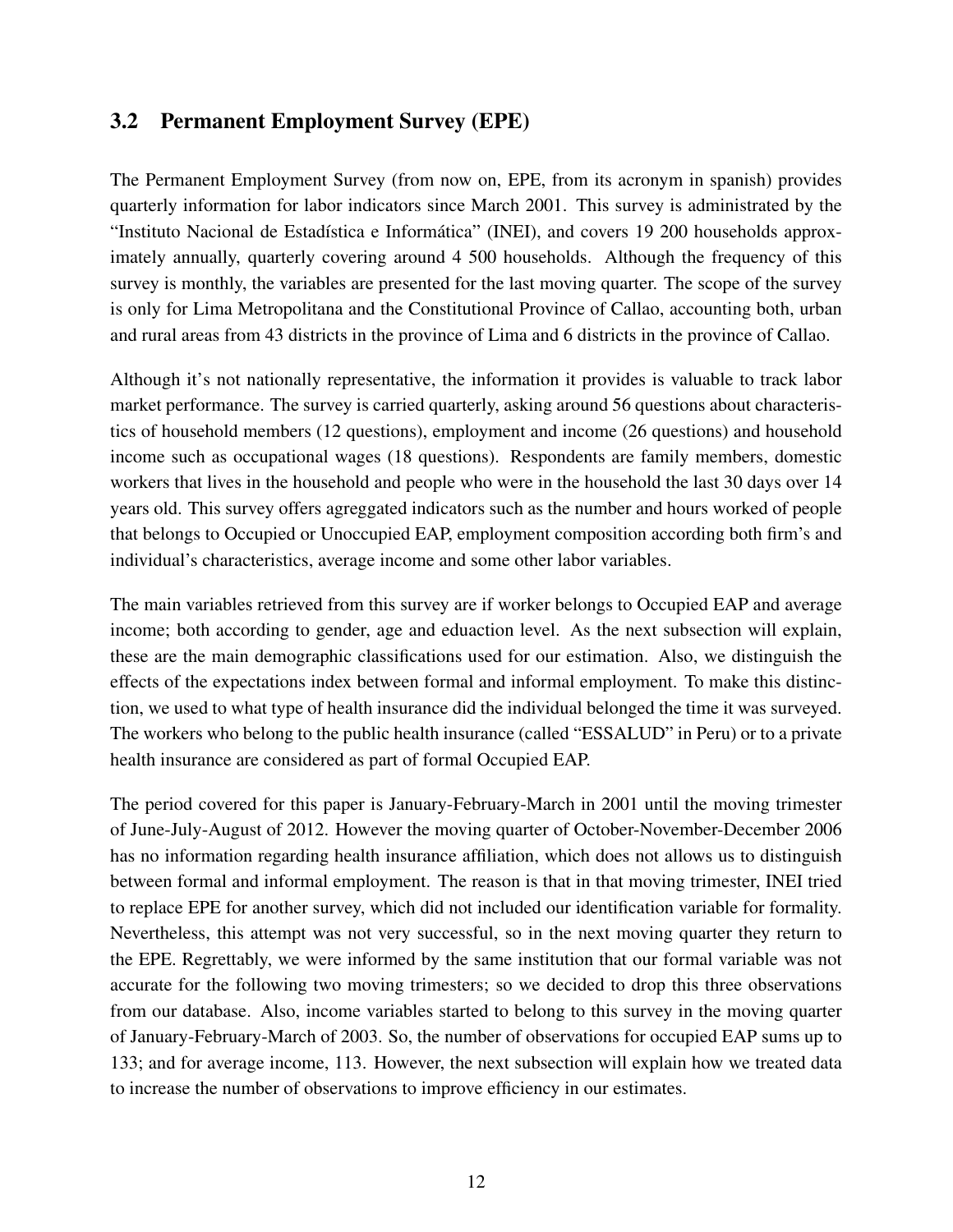#### 3.3 Methodology

To increase the performance of our estimation, we built a panel database. As it should be clear from the description above, data is only available as repeated cross-section; the Permanent Employment Survey does not poll each individual across time as panel data would require. To overcome this issue, we worked with the average individual of each demographic group, in order to form a cohort panel database. We worked with three cohort *panel* datasets: by gender (N=2), by age (N=3) and by education level (N=4).

The groups division was the following. For the gender panel, we use the average men and women. For the age panel, data only allowed us to work with the average individual of these three groups: (i) employees from 14 to 24 years (young workers); (ii) from 25 to 44 years (medium workers) and (iii) more than 45 years (older workers). Finally, for the education panel the four (mutually exclusive) groups we used were: (i) workers with at most primary level, (ii) workers with at most seconday level (but more than primary level), (iii) workers with non-university superior studies and (iv) workers with university studies. To identify the expectations effect we estimate the model using panel fixed effects.

The main reason we used data this way was to increase our sample size (multiplying by two, three and four the number of observations if we worked with the gender, age or education panel; respectively). As we mentioned earlier, our expectations index is almost full of zeros in a considerable part of our sample. This is an important problem because this would increase the variance of our estimates; which may lead to some misleading results. Indeed, working with time series could detect that expectations did not have any effect at all but the explanation for this result could be the high variance rather than the effect of expectations itself. Instead, working with a panel database not only allows us to get more efficient results by exploiting time variability; but also by exploiting variability across average agents of each demographic group. Also, it is worth noting that our expectations index does not have cross-section variability; so a bigger N would not help to identify the indirect impact caused through firm's expectation; but it would help towards efficiency and the identification of the expectations effects.

To further explain our main results, it is important to consider the following. The expectations index contemporaneous value represents the earlier month with respect to the first one of the moving trimester where the labor variables develop. Namely, the current value of the expectations index is lagged one month with respect to occupied EAP and average income. This means that, for example, if we consider the moving trimester of February-March-April 2012, then the "contemporaneous" value for the expectations index is the corresponding to January 2012. In the same way, one lag of the expectations index is the value for December 2011; and so on. We allow in our specifications for at most three lags of our expectations index, which, in our example, would be the number of news regarding PLGT in October 2011; that is, a four months lag, which we think is a reasonable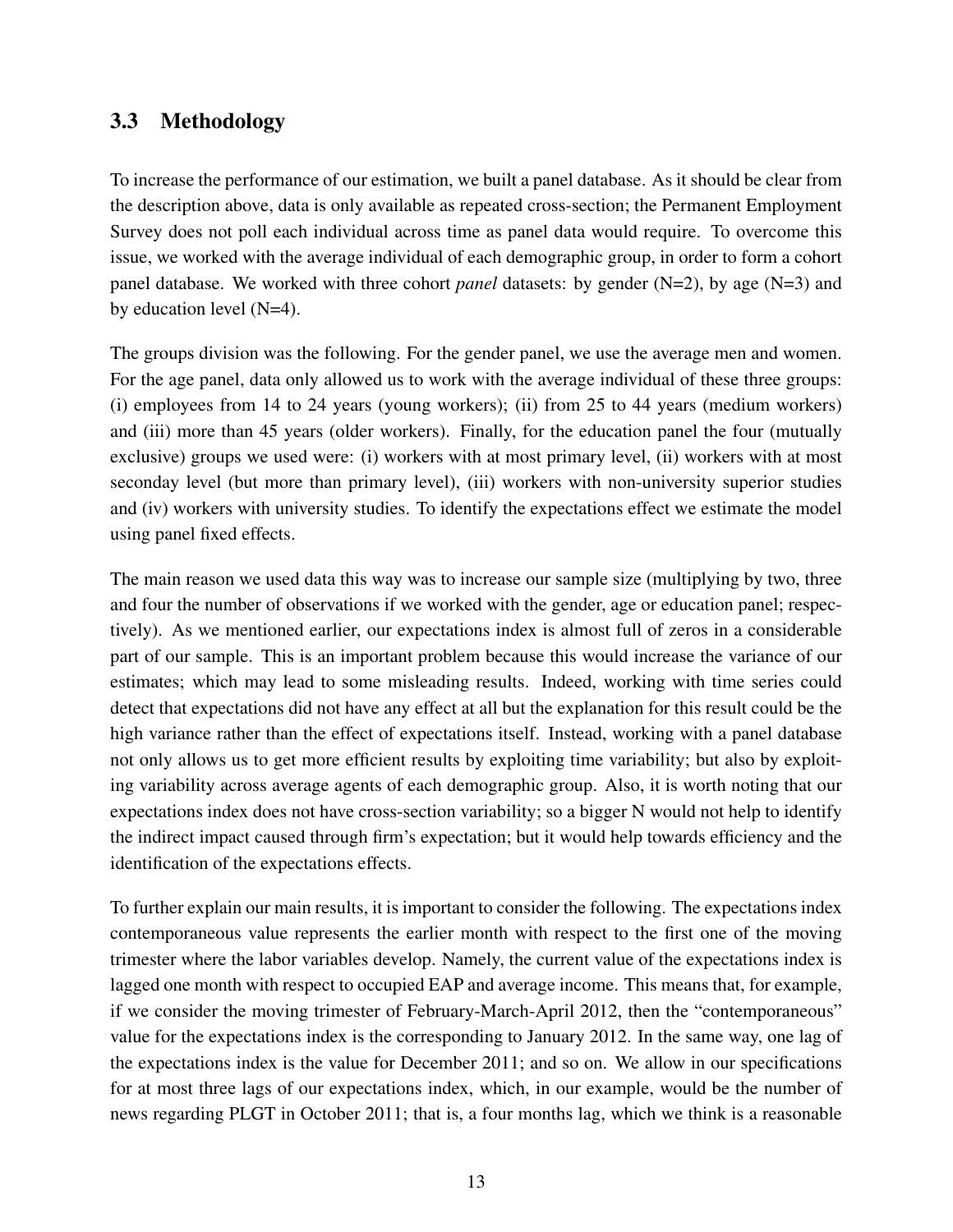time that expectations could be strenghtened. This would also allows us to discuss about whether the expectations index could act as a leading behaviour (at least in our sample) of both employment and average income.

To ensure the robustness of our estimations we included some control variables. First, we used GDP in levels (millions of Nuevos soles of 1994); which shows the growth of the peruvian economy and the agreggated income. Also, taking into account that employment and average income is determined as a supply-demand equilibrium; we need a labor supply shock that allows us identify the real effect of firms's expectations - captured by news - in their decisions. For that purpose, we used the stock of universities in Peru each month. This variable represents the growth of skilled labor and could be understood as a proxy of the rythm of graduates. Also, we used peruvian population as another supply shock. Unfortunately, this variable was only available at an annual frequency. For the age and gender panel datasets, we used the population according the demographic groups established before; but for the education panel we only used population as an aggregate due to data availability.

We also want to determine whether this expectations effect is higher in periods with low growth.The main hypothesis is that in periods where the growth rate is higher, the effect of news towards this law's approval might diminish. During an economic boom, firm's are usually washed away by the favorable economic context; so it would take a strike of really bad news to hinder their impulse to hire and to expand their business. On the other side, in periods with relative low economic growth , firms are often more cautious to any sign of bad news that may appear in the market; so their decisions may be more influentiable by news; portraying both the actual and the potential economic context. This differential growth effect might also display (although in an indirect way) an assymetric effect of news: bad news have a greater impact than good news (Garz, 2012).

For that purpose, we allow the effect from the expectations index to differ in two ways. First, we consider that it may be a differential effect across the sample we consider. From 2001 to 2006 the peruvian economy experienced a steady growth. According to the Central Reserve Bank, we went from a negative real GDP growth in the first trimester of 2001 of 4.2% to 8.9% in the last quarter of 2006; the highest peak in the whole subsample. This growth continued during 2007 and the first semester of 2008; but in the second half of this year, the world financial crisis hinder peruvian growth; mainly in 2009 and the first quarter of 2010. After this bump, Peru has experienced a high growth level.

In order to identify different affects across different periods of growth, we created a dummy variable which takes the value of one from the first moving quarter (January-February-March) of 2007 to the end of the sample and zero otherwise. We consider the first subsample as the lower growth period, having an average GDP growth rate of 4.72%; while after 2007 the average growth rate was of  $7.01\%$ .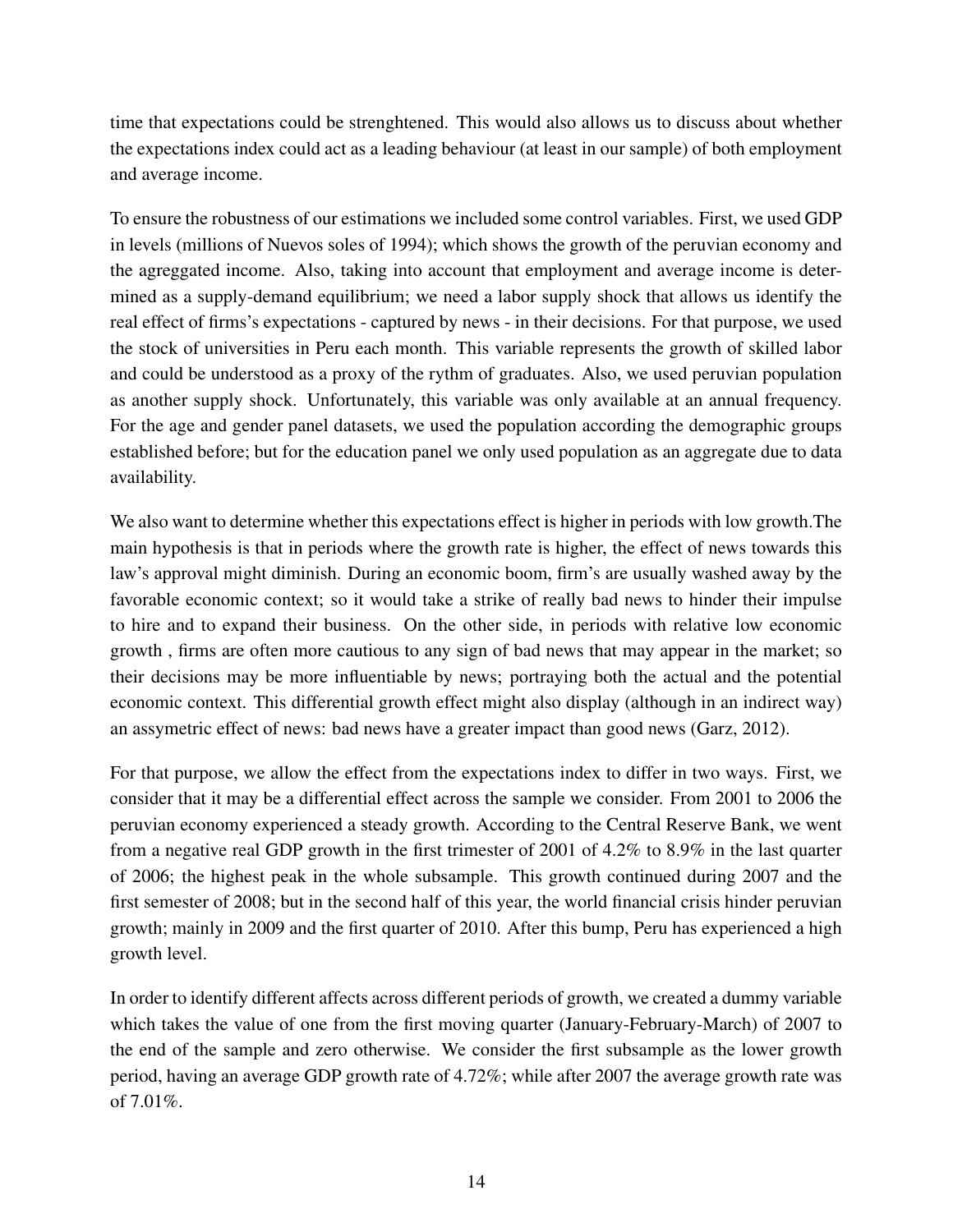The second way we identify differential growth effects is by taking into account real GDP growth rate. The procedure is analogous to the previous case. We created a dummy variable which takes the value of one if the real GDP growth rate of the correspondent month is greater than the average of the full sample (which sums up to 5.99%). Again, to capture this differential growth effects, we worked with interactions between our this dummy and the expectations index (and its lags). This way, the coefficient of this interaction variable would be the additional impact of the expectations index on employment and average income.

Finally, we tried to determine whether news has an increasing or decreasing effect. That is to say, if a previous larger stock of news would make the effect of this additional new stronger or weaker. The logic behind is that a larger stock of news, on one hand, would make the menace of a stricter labor market more credible than if it is just a one time release; so its effect could be stronger. On the other hand, the additional effect could be weaker because the previous large stock of news make it less credible. If nothing has happened until now, why would this additional new be different? In this sense, we also estimate previous models adding our news variable squared.

# 4 Results

## 4.1 A first approach: descriptive analysis

The direct impact of the General Labor Law project cannot be obtained since it has not been approved. Nevertheless, we can capture its indirect impact, whose transmission channel is expectations. Employers behaviour (i.e hiring, firing, investments) can be modified by their percepctions; particularly, how strict a market is. Indeed, each firm would act very differently in a context where employment protection is really high in contrast where regulation is not strong. News is one of the possible channels that can alter firm's perceptions. Local media can have a very strong influence among employer's expectations, which, if modified, may have an effect on some key variables such as employment or informality. It is this indirect impact we are capturing by using the expectations index.

Some first evidence of this effect can be drawn from a graphical analysis. The panel on the left in Figure 3 shows the evolution of the expectations index together with occupied EAP. Here, it can be seen a negative relation emerging. Indeed, in periods where news were more constant (from 2002 to the first half of 2004), in spite of the rapid economic growht of peruvian GDP; occupied EAP growth seems to hinder. Also, from mid 2005 to the first semester of 2006, news reduced almost to one per month. In this period, occupied EAP rose considerably; only to hinder when the LGT proposal gain relevance in the end of 2006. Finally, it is worth noting that during the period where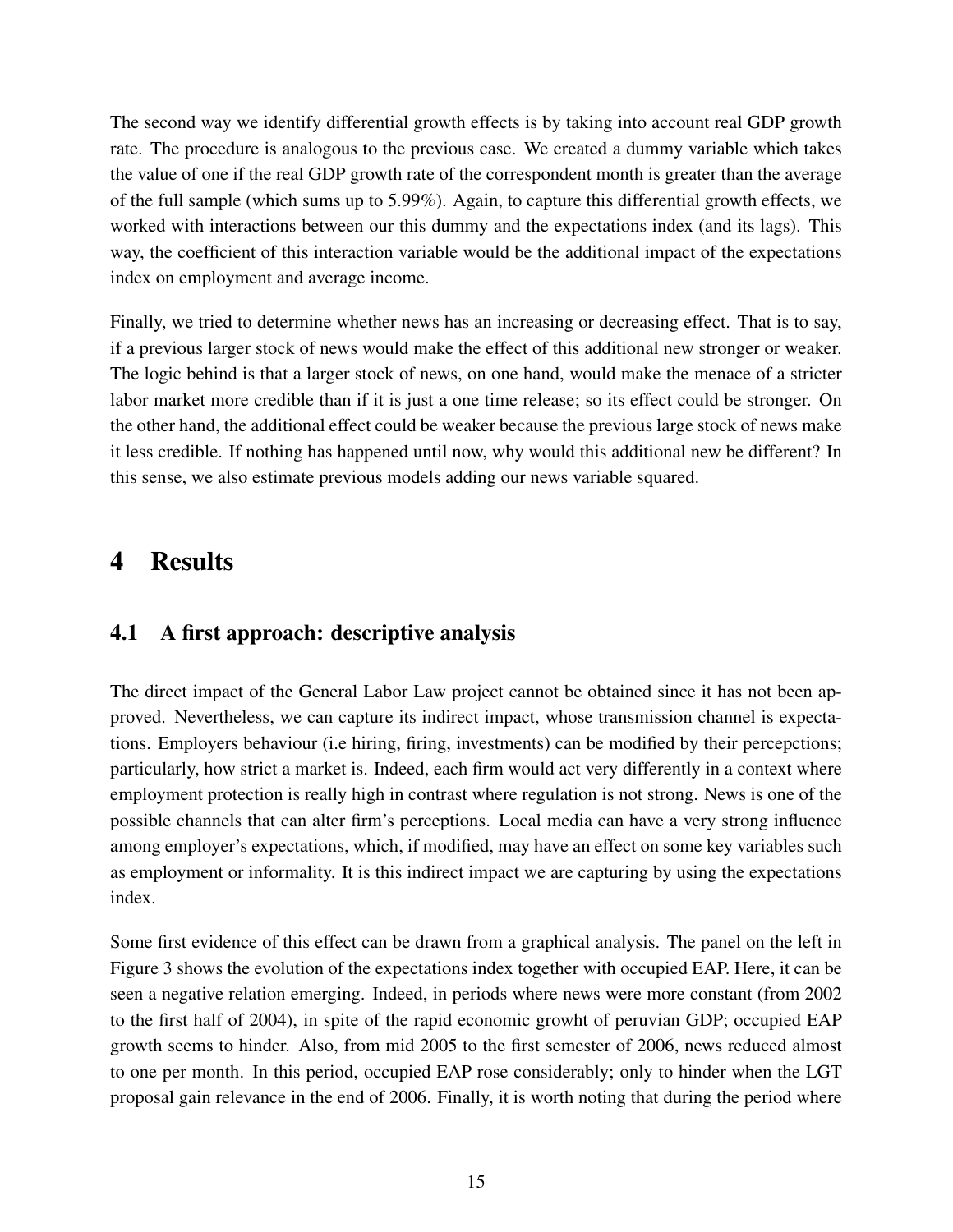news were almost zero, occupied EAP shows a greater growth; only diminished by the financial world crisis.



Figure 3: Relation of Expectations Index and Key variables

On the other hand, panel b in Figure 3 shows the evolution of the news index and the average income of the occupied EAP. The relation between these two variables is less clear than occupied EAP; but it can be inferred the same negative relation. In periods where monthly news were more constant the average income seems to hinder. In contrast, when the expectations index is near zero, the average income show some signs of growth.

This indirect effect can be decomposed by different type of workers according to demographic groups. The evolution of the expectations index, the occuppied EAP and the average income by gender, age and education level also seems to uncover a negative relation. The most pronounced relation with employment is present in the young and less educated workers, as argued in the literature(Garz, 2012). On the other side, older and more educated workers does not seems to be affected by news. There is no observable difference between male and female workers. In the case of average income, preliminary evidence is not that clear; although the same groups as before seems to be the more affected by an expectation on more labor market rigidities.

This same statements can be inferred watching the sample characteristics presented in Table 1. Column (1) describes the characteristics for the whole sample; while column (2) and (3) describes those same characteristics for the subsample explained before. In particular, Column (2) covers the period where the expectations index is different from zero in each month; while Column (3) presents the same results but for the subsample where the expectation index is mainly zero in each month.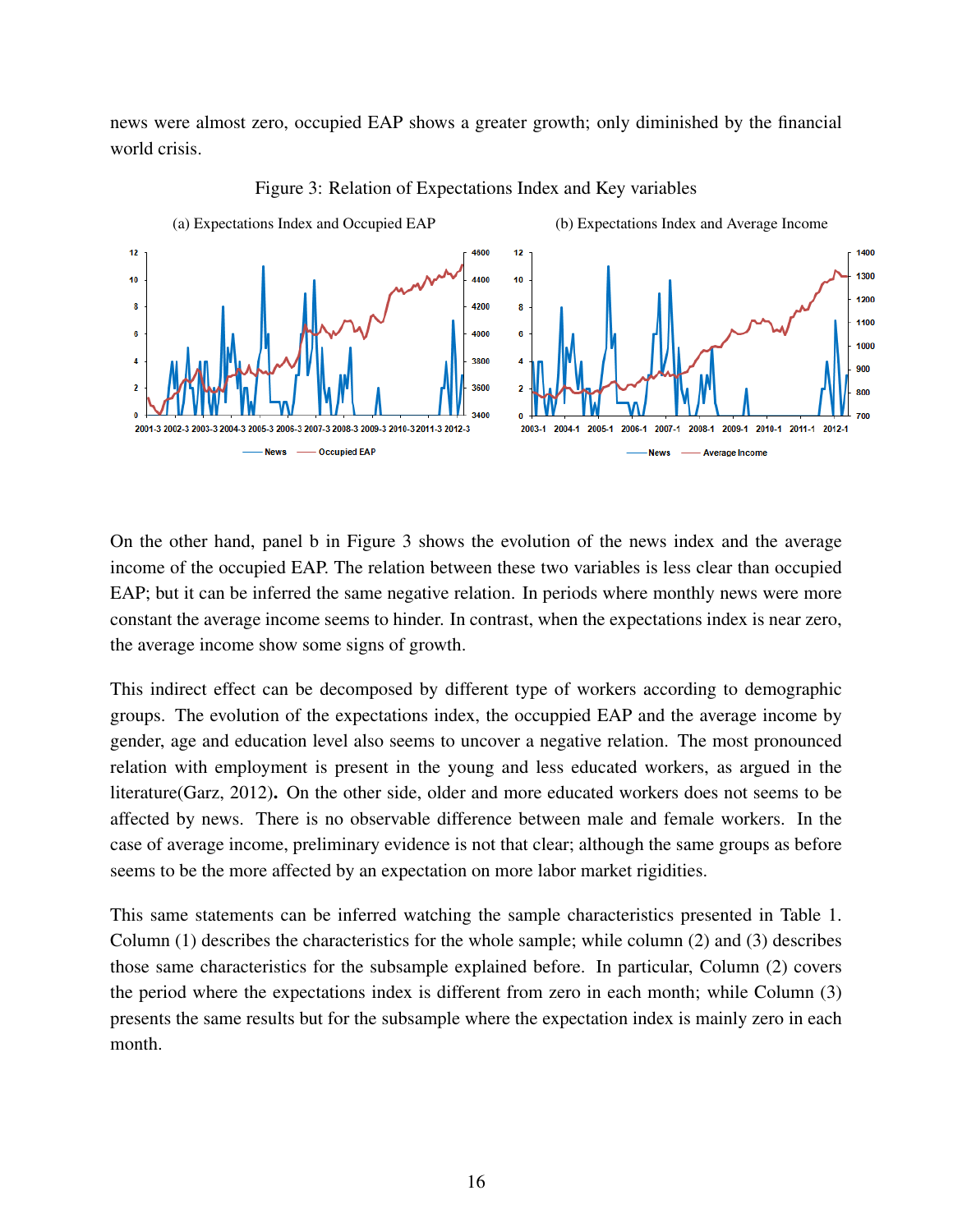|                           | Full Sample (1) | 2001-3 to 2006-10 $(2)$ | 2007-1 to 2012-5 $(3)$ |
|---------------------------|-----------------|-------------------------|------------------------|
| Occupied EAP              | 3940.09         | 3664.103                | 4220.26                |
|                           | (316.39)        | (115.80)                | (177.35)               |
|                           | 976.55          | 818.64                  | 1084.22                |
| Average Income            | (165.91)        | (25.86)                 | (130.76)               |
| Formal Occupied EAP       | 1170.14         | 959.74                  | 1383.74                |
|                           | (252.05)        | (24.69)                 | (190.88)               |
| Formal Average Income     | 1121.304        | 977.12                  | 1267.68                |
|                           | (171.63)        | (56.83)                 | (115.54)               |
| <b>Expectations Index</b> | 1.61            | 2.05                    | 1.17                   |
|                           | (2.19)          | (2.23)                  | (2.03)                 |

Table 1: Sample Characteristics

Table 1 suggests there may be significant differences in periods with higher or fewer news. Indeed, in periods with high amount of news related to the General Labor Law (Column(2)), the occupied EAP and average income for both total and formal labor market is less than the average for the full sample; while the opposite occurs when the expectations index is closer to zero (Column(3)). This results are quite surprinsing taking into account that the first subsample is a period of a a steady and accelerated economic growth; while the second subsample considers the deceleration caused by the world financial crisis; which could diminished the level of both occuppied EAP and average income. Namely, it may appear that firm's expectations towards the law's approval could explain somewhat the evolution of employment and income in both subsamples.

#### 4.2 Panel Estimation

We start our analysis by studying the total effect of expectations to both formal and informal employment and average income. Our results indicates that the discussion of the approval of the General Labor Law had a negative effect on both Occupied EAP and wages on our three panel datasets. Regarding employment, we can state that news related to a stricter future labor market, while affects negatively to both formal and total occupied EAP, the impact on the former seems to be much more stronger. On the other hand, expectations has also a negative effect on average income and is higher in magnitude for overall occupied EAP; although evidence is not as conclusive as in the case of employment. These results are robust to our three panel datasets.

If we focuss on the education panel (shown in Table 2), we would find some evidence of the results above. Columns (1) and (2) shows the results for overall and formal Occupied EAP; respectively. This order remains for average income; where Column (3) corresponds to all workers; while Column (4) only focus on formal employees. In these specifications, as discussed earlier, we include three lags of our expectations index.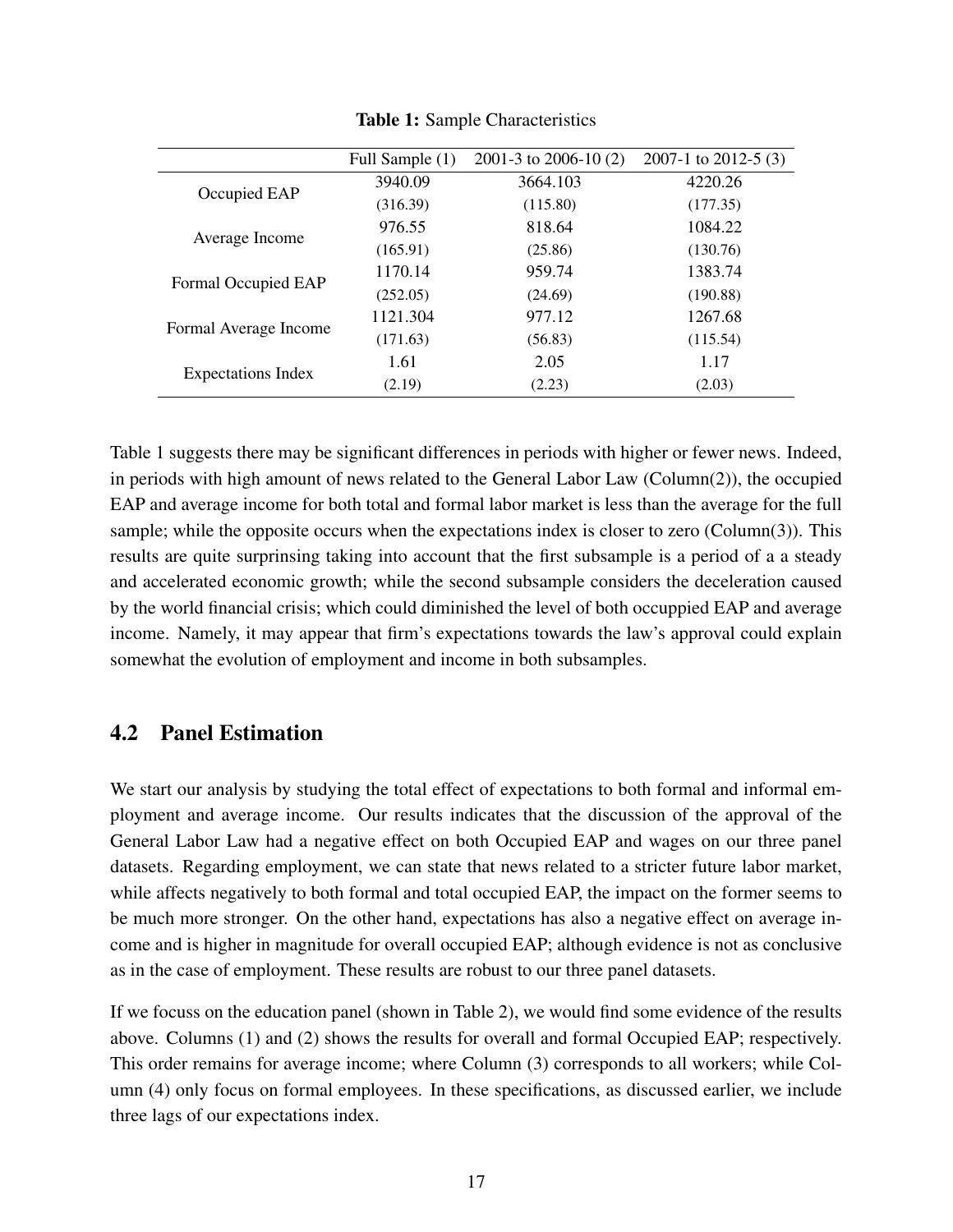Table 2 shows that expectations has a negative effect on employment. Taking into account the treatment of our data, this estimates should be read as follow: for the case of the contemporaneous value of the expectations index in formal employment,*"one more new related to the approval of the General Labor Law in the earlier month implies an average reduction in formal occupied EAP of about 1.6 thousand workers in each group*; in this case, in each one of the four education levels.

If we take the month with higher news (11 in April, 2005), this implies that evidencing an assymetric effects of news.the reduction in formal employment in the next moving quarter of May-June-July, 2005 was of approximately 70 400 workers.<sup>7</sup> Now, taking the number of news in the previous three months; the total effect would be of 119 240 employees; which represents 12.51% of formal employment in this moving quarter.

Also, as discussed above, the effect of expectations is different whether we consider formal or total employment. As seen from the two first columns, this impact is stronger in formal occupied EAP. Analyzing first overall employment, we could say that the effect is not statistically significant for any lag; except for the second one; and that its effect is -0.4. In return, the impact on formal employment is much stronger and statistically significant for all three lags. The explanation for this result could be that there exists a *substitution effect* between formal and informal employment. Expectations regarding a stricter labor market affects mostly formal workers who now moves to the informal sector, where, due to lack of enforcement, laws usually does not have an effect. This leaves the overall employment almost unchanged.

Regarding wages, although evidence is not as conclusive, we can state that expectations has a negative impact on average income. Column 3 in Table 2 shows that one more new related to the General Labor Law released two months ago is associated with a reduction in wages of about two nuevos soles for all workers. The impact of expectations is statistically significant for all three lags; albeit the contemporaneous effect is not. This lagged response could be explained by wages rigidity. Employers should be really confident about the future stricter labor market to reduce wages; not to mention the existence of contracts.

Unlike employment, our results establish that the effect of expectations is greater in overall workers compared to formal workers. Furthermore, expectations does not seem to have an effect on formal average income. This results could be explained by simple demand and supply movements. As seen before, news reduce mainly formal employment, resulting in an increase in the informal sector. This situation leads, first a rise in the demand for informal workers since they less expensive for the firm (because of expectations towards a stricter labro market). On the other side, the supply of informal workers has also rosen because of the substitution effect. The resulting drop in wages is an indicator that the change in the supply is greater than the change in the demand for informal

<sup>&</sup>lt;sup>7</sup> This quantity comes from multiplying  $11*1.6*4$ ; which is the number of news, our estimate and the number of categories in that panel.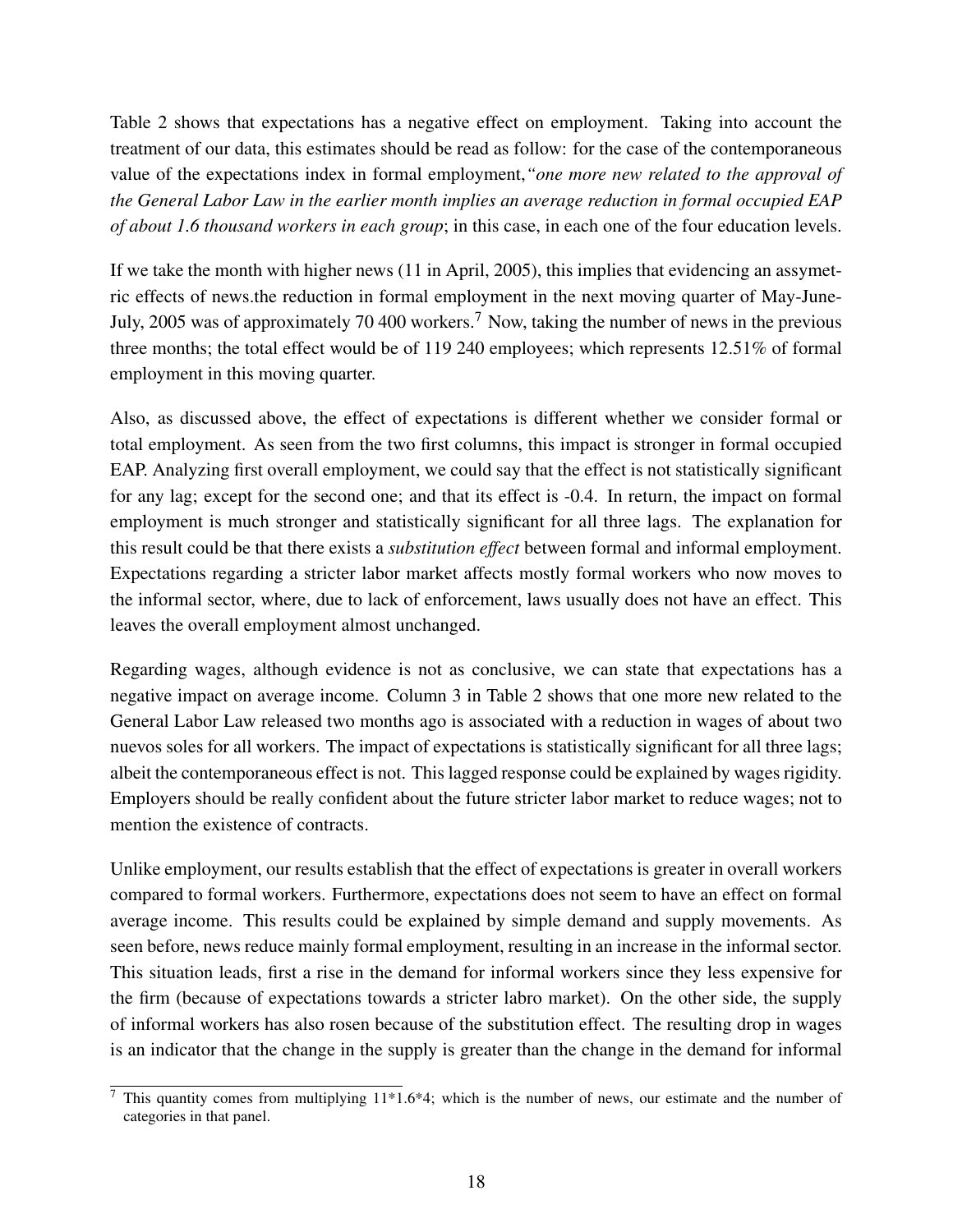employment. Formal worker's average income does not change (as it should do since there are now less formal workers) mainly because of rigidities caused by labor contracts.

|             | <b>Overall Employment</b> | Formal Employment | Overall Income | Formal Income  |
|-------------|---------------------------|-------------------|----------------|----------------|
|             | (1)                       | (2)               | (3)            | (4)            |
| <b>News</b> | $-.615$                   | $-1.608$          | 0.223          | 0.293          |
|             | (1.732)                   | $(0.64)$ **       | (1.564)        | (0.781)        |
| News-1      | $-.444$                   | $-1.313$          | $-2.009$       | 1.026          |
|             | $(0.135)$ ***             | $(0.435)$ ***     | $(0.914)$ **   | (1.220)        |
| News-2      | $-.280$                   | $-.903$           | $-1.381$       | 0.265          |
|             | (0.324)                   | $(0.395)$ **      | $(0.364)$ ***  | (0.801)        |
| News-3      | 0.006                     | $-1.028$          | $-4.268$       | $-.263$        |
|             | (0.306)                   | $(0.469)$ **      | $(2.388)^*$    | (0.395)        |
| <b>GDP</b>  | 0.194                     | 0.23              | 1.062          | 0.912          |
|             | (0.4)                     | (0.158)           | $(0.272)$ ***  | $(0.348)$ ***  |
| Univ        | 1.270                     | 2.077             | 4.657          | 2.757          |
|             | (0.82)                    | $(0.765)$ ***     | $(0.728)$ ***  | $(0.34)$ ***   |
| Popul       | 44.553                    | 19.621            | 50.274         | 90.725         |
|             | $(26.670)^*$              | $(9.204)$ **      | $(10.059)$ *** | $(32.413)$ *** |
| N           | 484                       | 464               | 444            | 464            |
| $R^2$       | 0.529                     | 0.671             | 0.859          | 0.796          |

Table 2: Education Panel: Employment and Average Income

Note: Robust standard errors calculated by clusters at each category level for every panel are reported in parentheses, \* significant at 10%, \*\* significant at 5%, \*\*\* significant at 1%.

There results are robust to the other two panels; although there exists some differences regarding the magnitude of these effects. Tables 4 and 5 in the Appendix shows the result for the age and gender panel, respectively. The negative effect of expectations on both wages and employment still remains, as well as the different impact of news on formal and overall employment. The main difference with previous results is the size of this effects.

For the age panel, again analyzing the month with higher news, we get a reduction of about 79 200 in formal employment for the moving trimester of May-June-July, 2005.; while considering the gender panel leads to a decrease of 81 400 workers. Furthermore, the aggregated effect considering the three previous months would be of 137 460 and 141 468 workers for the age and gender panel; respectively. This means that the total effect for this quarter, taking into account all three panels, fluctuate from a reduction of 12.51% to 14.85% in formal employment.

Finally, the effect of expectations on average income is still larger for overall workers compared to formal employment. Nevertheless, in the two last panels we find a statistically negative impact of news in both groups; although the magnitude is greater in the former than in the latter. The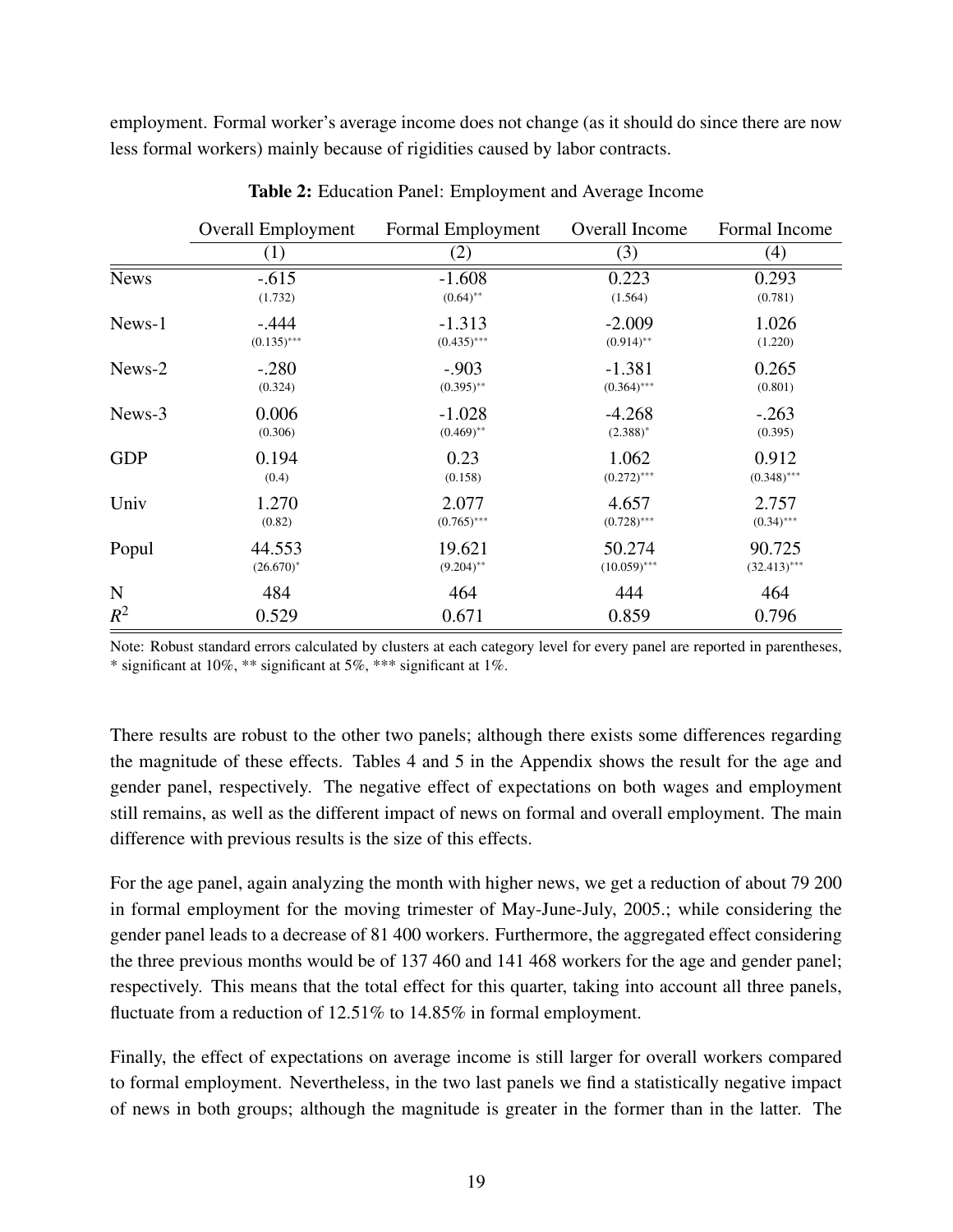explanation for this result is again the rigidity brought by labor contracts between the firm and the worker.

## 4.3 Heterogeneous growth effects

In this section we analyze whether there is a different impact of expectations in both employment and average income in periods with high versus low growth. As explained earlier, we identify this heterogeneous effects in two ways: (i) a dummy variable taking the value of one after the moving trimester of January-February-March of 2007; which represents a period with relative lower growth; and (ii) another dummy variable taking the value of one if the real GDP growth in each month is greater than the sample average (5.86%). Our variable of interest would be the interaction between these dummies and the expectations index; capturing the latter's additional impact in periods with low and high growth; respectively.

Our results show that in periods with higher growth (after 2007), the effect of news related to a stricter labor market had a stronger negative effect in both occupied EAP and average income. Nevertheless, this differential impact is not robust to all three panels. Regarding employment, this differential effect only appears statistically significant in the education and the gender panel. On the other hand, the negative effect of expectations on average income is robust to the three panels; having a stronger impact in period of relatively higher growth only for wages of all workers. This same effect in formal workers's average income does not seem to be statistically different after 2007.

The results for the gender panel are shown in Table 8 in the Appendix. As can be seen, after 2007, the negative effect of expectations on formal employment stregthened. Indeed, one more new a month earlier to the moving trimester before this year implies a reduction of approximately 3.65 thousand formal workers; while in a moving quarter after 2007, this negative impact rises, now leading to a reduction of 4.85 thousand formal workers. A similar result could be obtained from the education panel in Table 6, although with a different size effect.

Analyzing overall employment in the gender panel, we arrived to a different result. The effects of expectations towards a stricter labor market on aggregated employment is still negative before 2007. However, after the first moving quarter of 2007, the effects of news becomes statistically zero or even positive for some lags. This result reinforces the previous substitution effect. A future perspective of more labor rigidities leads to less formal employment and a bigger informal labor market in the economy; and this substitution is stronger in periods with high growth.

In return, the effect on average income seems to be robust to all three panels. As can be seen, it appears that there exists a negative relation between expectations and average income; and this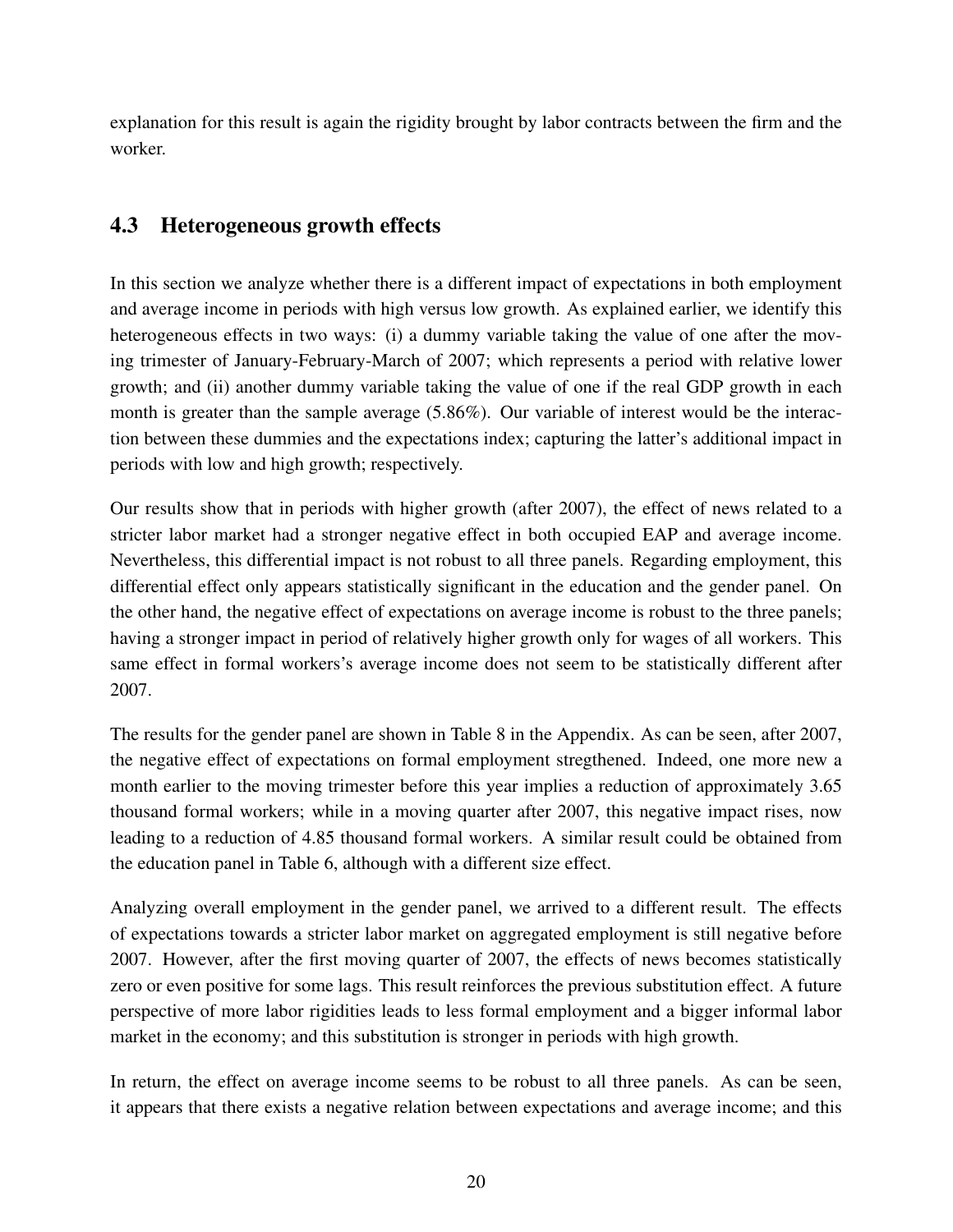negative effect is greater after 2007. Focusing on the education panel, one more new two months earlier after 2007 causes an additional decrease of 1.71 nuevos soles; compared to this same effect before 2007. This relation does not change when analyzing the results for the other two panel (only differs in terms of magnitude); which are shown in Tables 6 (education) and 7 (age).

One main limitation of these first approach is our expectations index. As discussed above, the number of news related to the General Labor Law dropped to zero from 2008 to early 2011 as the topic lost relevance. This data problem does not allows us to correctly identify the effect of expectations after 2007, precisely because in almost the half of this subsample our main variable takes the value of zero. This could be a plausible explanation for the little robustness of the results presented above.

In this sense, to increase the identification of this heterogeneous growth effect, we used a second approach. This one is based on a classification of each period with a dummy variable according to real GDP growth; taking the value of one if it was higher than the average sample growth. This way, we avoid the problem arose earlier regarding the quantity of zeros of our expectations variable. Indeed, there were 29 months with a growth higher than average before 2007; while after this year the number of months were 40; reassuring the avoidance of the previous difficulty.

Our results indicates that a higher number of news is still related with a reduction in employment; but this effect is weaker in periods with high growth. However, evidence from this last finding is far from being conclusive. The expectation's stronger negative effect in periods with lower GDP growth on both overall and formal employment appears to be only significant in the age and gender panel (shown in Tables 10 and 11, respectively); while this same impact obtained from the education panel is not statistically significant (shown in Table 9).

Analyzing the efbut only applying to its contemporaneous value; not its lagsfect on the gender panel, we find that the effect of news on employment is reduced when the economy is growing above its mean rate. An extra new released two months earlier leads to a decrease in formal employment of about 3.74 thousand workers in months with lower than average growth; while this effect is diminished to a reduction of 2.22 thousand employees when analyzing months with a growth rate above 5.86%. If we analyze the age panel, we could state that, when we consider growth heterogeneous effects, the negative effect of the expectations index is reinforced only in formal occupied EAP. This result could represent some evidence in favour of the labor substitution between formal and informal employment in periods of high growth.

Finally, regarding average income, these estimation suggests that higher expectations towards a stricter labor market have a stronger negative effect on average income in periods with high growth; in line with the results found when using our year dummy. Hence, this means that, although we cannot be confident about the magnitude, we can state that there exists a differential impact of expectations in higher versus lower growth periods in both employment and average income.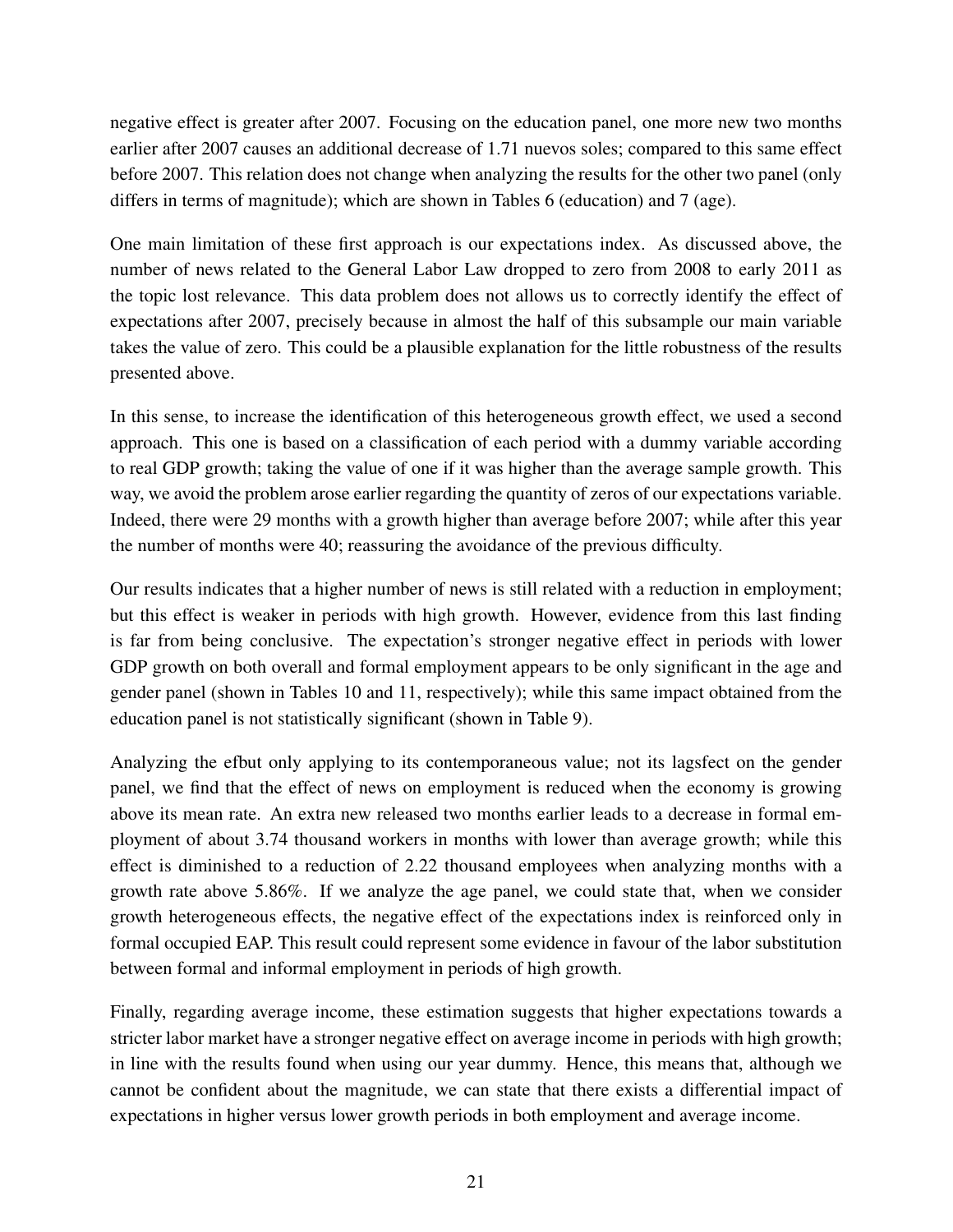#### 4.4 Cumulative Effects

We also calculated if expectations had a cumulative effect; that is, whether the effect of news on employment and income is increasing or decreasing. For this purpose, we included in previous estimations news squared. We only worked with formal employment and average income. Results for the three panels are shown in Tables 13 to 14. As can be seen, news seems to have a negative but decreasing effect on both employment and average income. This cumulative feature seems to hold in the three panels, although the magnitude differs in each one.

Our results suggests that news have a negative but decreasing effect. This means that one extra new has a weaker effect if in previous months there was a larger stock of news. This finding makes perfect sense. An extra new released when previous tindings had already been published may make the future stricter threat less credible; so the firm may be less willing to react.

Indeed, too much news could decrease the credibility of this threat since each additional new itself becomes less believable. If nothing happened when previous news were released, why now would be different? On the other hand, if it is a one time release it might have a larger effect as it represents a first impression, making firms be more cautious towards this possible threat.

#### 4.5 Alternative Specifications

This section presents some alternative specifications from our previous estimation. First, we estimate for each panel the impact of our expectations index up to three lags on each of our labor variables; introducing each one of them sequentially without controlling for any other effect. Results are shown from Tables 19 to 26. It can be seen that this estimation is considerable upwardly biased compared to the results presented above.

We arrived to this same conclussion when we analyze also heterogeneous growth effects without controlling for other variables. Main findings obtained above does not change so much; the main difference is in terms of magnitude. These estimations ares shown from Tables 31 to 38 in the Appendix. To correct this bias we added the control variables mentioned before: GDP levels (in millions), population and stock of universities each quarter. As can be seen from Tables 43 to 50, the effect of expectations reduces considerably when we control for this supply shocks; even making statistically zero this impact for overall employment. Columns (3) and (6) of this group of Tables for each panel are the ones presented above.

We also were interested in calculating differential effects across the demographic groups we established for our panel. For that purpose, we created dummy variables according to each category in every panel dataset. Since this identification method for heterogeneous demographic impacts using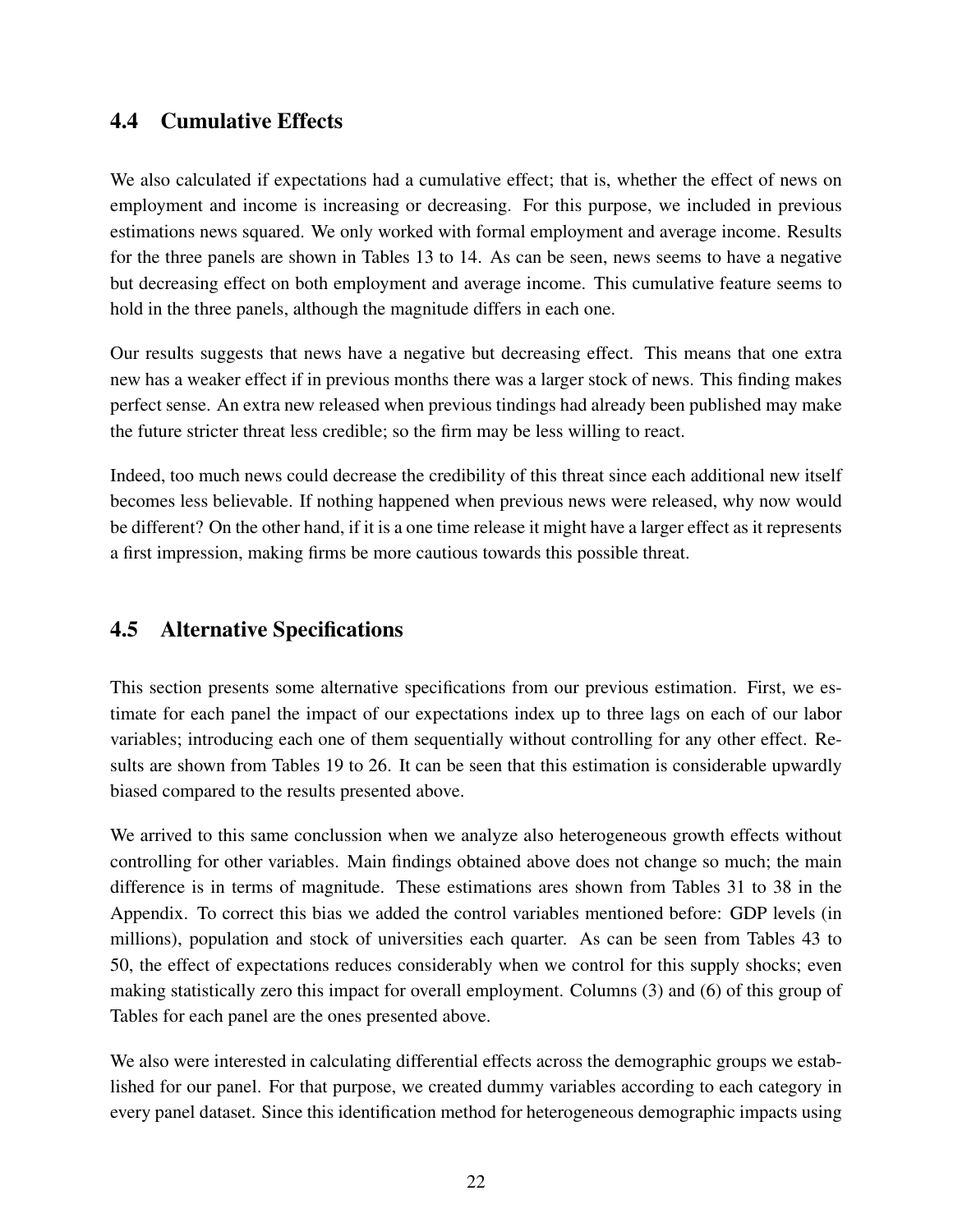a fixed effects estimation was not very clear, we also used a pool estimation for each panel. Tables 55 to 62 shows this results. Our findings regarding this effects are really vague, as it is hard to find some robust and credible estimates across all panels. Nevertheless, at a very general level, we can state that greater expectations for more labor rigidities affects more the female and youngest workers.

# 5 Conclussions

The effects of regulations is far from being neutral. Until recently, literature has focused mainly on the direct impact of stricter Employment Protection Legistlation; obtaining different results on whether it rises or decreases both employment and average income. Nevertheless, most of these studies have not taken into account that firms are rational agents who reacts not only after the change in labor rigidities; but also before its implementation if they have some strong evidence of these future changes. This paper has estimated this indirect, ex-ante channel that embodies firms's expectations.

For this purpose, we use the proposal of the General Labor Law. This project was first released in 2001 and has been discussed since then; but has not yet been approved. This law mainly proposes higher rigidities in the labor market. Namely, it seeks to increase the compensation for unfair dismissal, reduce the duration of temporary contracts and rise the cost of incorporation as a cause of wrongful dismissal cases referred to the Constitutional Court. In this sense, we use the number of news related to the approval of the General Labor Law as a mechanism to account for firm's expectations.

Our findings shows little doubt that expectations in Peru plays a significant role in firm's decisions. Higher news related to a future stringent market leads to a reduction in both employment and average income. However, this negative effect of expectations is mainly in formal employment, suggesting a substitution of formal to informal labor. This means that expectations towards stricter labor rigidities causes an increase in the informal labor market by reducing formal employment.

Expectations also have a negative impact on average income; affecting mainly wages for all workers rather than only formal. a reasonable explanation for this finding is that the supply change is greater than the demand change in labor; as well as the effect of contracts rigidity. Our results allows us to aseverate that the effect of expectations is different between periods with higher and lower GDP growth rates; although direction and magnitude cannot be stated as conclusively as previous results. Finally, we discover some evidence supporting that news have a decreasing effect in both employment and average income. What is behind this result is credibility. A larger stock of previous news would make an extra one less believable since these previous news entailed no real impact on legislation.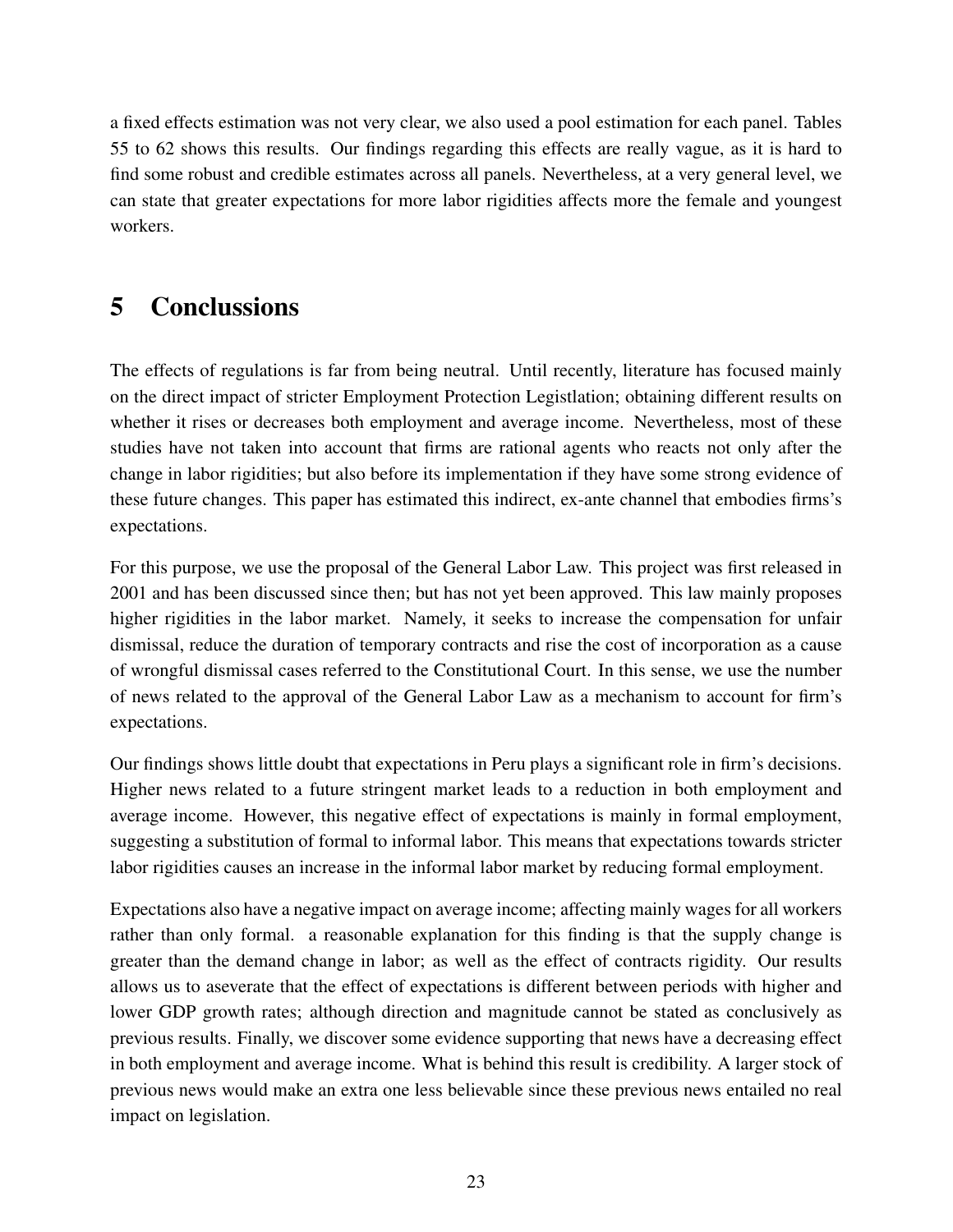The analysis reinforces the idea that government regulations do not always met their goals. When implementing Employment Protection, policy-makers should be really careful since they, unintentionally, do not always take into account the real consequences of this legislations. There are many channels through which stricter labor rigidities can have an important impact on agents behaviour even if it has not yet been implemented, being an important one expectations. Although it is almost impossible that the policy makers could account for all of them, they must be more analytic when making such an important decision. Future research involving this other channels will be of considerable help to understand genuinely the impact of labor regulations.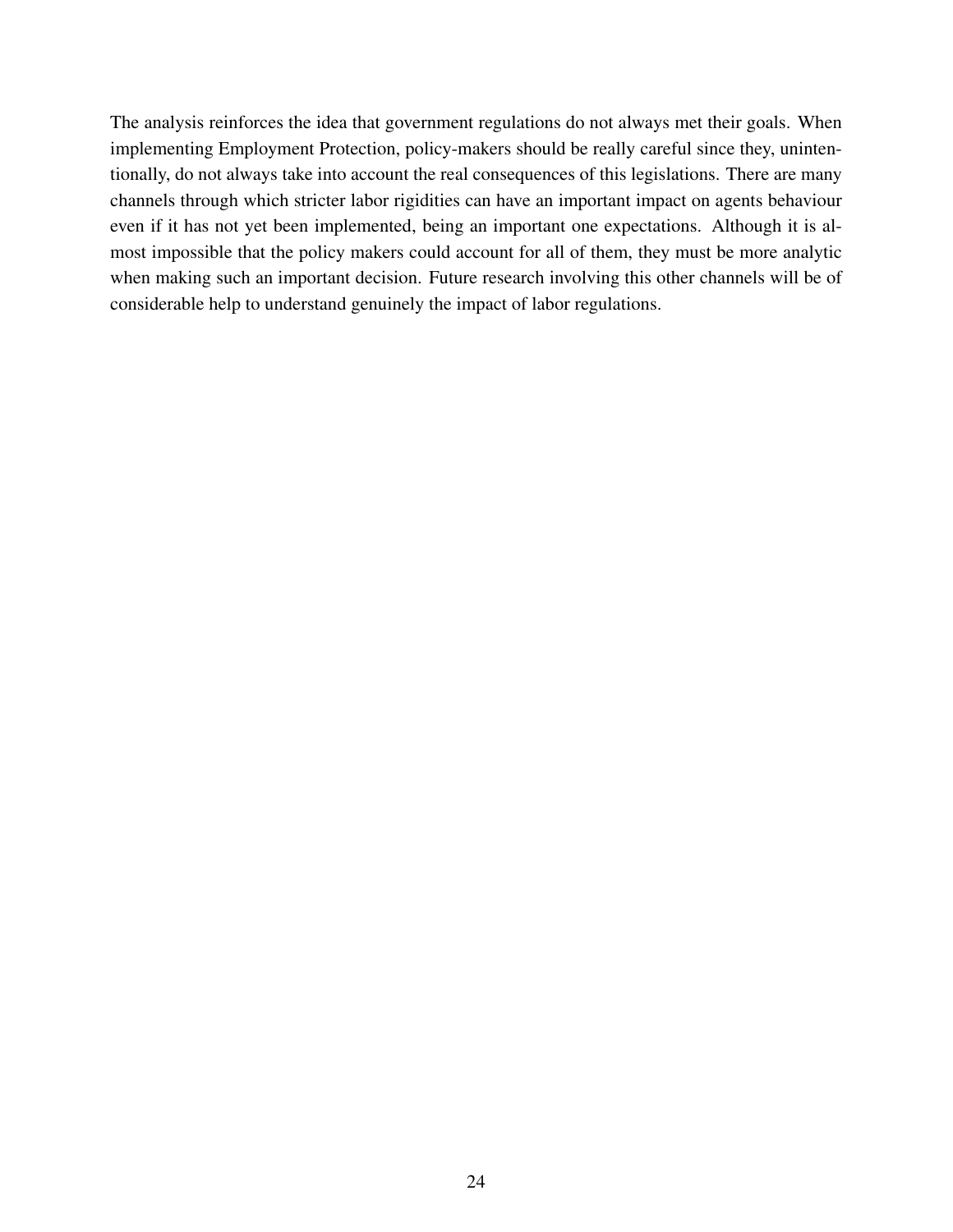## References

- Ahsan, A., & Pages, C. (2009). Are all labor regulations equal? evidence from indian manufacturing. *Journal of Comparative Economics*, *37*, 62–75. URL: http://ideas.repec.org/a/eee/jcecon/v37y2009i1p62-75.html.
- Autor, D. H., Kerr, W. R., & Kugler, A. D. (2007). *Do Employment Protections Reduce Productivity? Evidence from U.S. States*. NBER Working Papers 12860 National Bureau of Economic Research, Inc. URL: http://ideas.repec.org/p/nbr/nberwo/12860.html.
- Bassanini, A., Nunziata, L., & Venn, D. (2008). *Job Protection Legislation and Productivity Growth in OECD Countries*. IZA Discussion Papers 3555 Institute for the Study of Labor (IZA). URL: http://ideas.repec.org/p/iza/izadps/dp3555.html.
- Besley, T., & Burges, R. (2004). Can labor regulation hinder economic performance? evidence from india. *The Quarterly Journal of Economics*, *119*, 91–134. URL: http://ideas.repec.org/a/tpr/qjecon/v119y2004i1p91-134.html.
- Di Tella, R., & MacCulloch, R. (2005). The consequences of labor market flexibility: Panel evidence based on survey data. *European Economic Review*, *49*, 1225–1259. URL: http://ideas.repec.org/a/eee/eecrev/v49y2005i5p1225-1259.html.
- Garz, M. (2012). Unemployment expectations, excessive pessimism, and news coverage. *Journal of Economic Psychology*, .
- Heckman, J. J., & Pages, C. (2000). *The Cost of Job Security Regulation: Evidence from Latin American Labor Markets*. NBER Working Papers 7773 National Bureau of Economic Research, Inc. URL: http://ideas.repec.org/p/nbr/nberwo/7773.html.
- Kahn, L. M. (2007). *Employment Protection Reforms, Employment and the Incidence of Temporary Jobs in Europe*. IZA Discussion Papers 3241 Institute for the Study of Labor (IZA). URL: http://ideas.repec.org/p/iza/izadps/dp3241.html.
- Kugler, A., & Pica, G. (2008). Effects of employment protection on worker and job flows: Evidence from the 1990 italian reform. *Labour Economics*, *15*, 78–95. URL: http://ideas.repec.org/a/eee/labeco/v15y2008i1p78-95.html.
- Lehmann, H., & Muravyev, A. (2012). *Labor Market Institutions and Informality in Transition and Latin American Countries*. IZA Discussion Papers 7035 Institute for the Study of Labor (IZA). URL: http://ideas.repec.org/p/iza/izadps/dp7035.html.
- Leonardi, M., & Pica, G. (2010). *Who Pays for It? The Heterogeneous Wage Effects of Employment Protection Legislation*. IZA Discussion Papers 5335 Institute for the Study of Labor (IZA). URL: http://ideas.repec.org/p/iza/izadps/dp5335.html.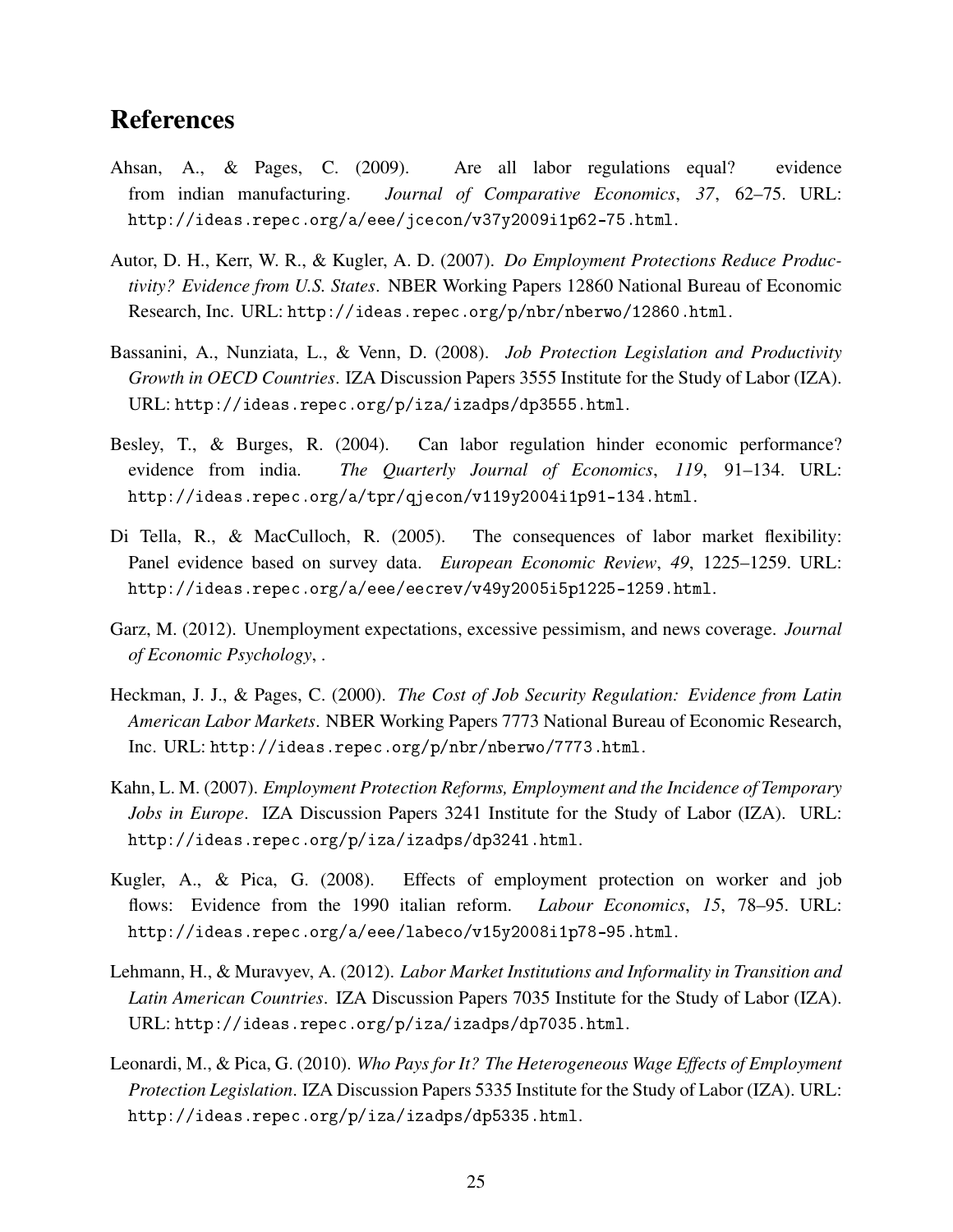- Micco, A., & Pages, C. (2006). *The Economic Effects of Employment Protection: Evidence from International Industry-Level Data*. IZA Discussion Papers 2433 Institute for the Study of Labor (IZA). URL: http://ideas.repec.org/p/iza/izadps/dp2433.html.
- Montenegro, C. E., & Pages, C. (2004). Who benefits from labor market regulations? chile. In *Law and Employment: Lessons from Latin America and the Caribbean* NBER Chapters (pp. 401–434). National Bureau of Economic Research, Inc. URL: http://ideas.repec.org/h/nbr/nberch/10074.html.
- Pierre, G., & Scarpetta, S. (2004). *Employment Regulations through the Eyes of Employers: Do They Matter and How Do Firms Respond to Them?*. IZA Discussion Papers 1424 Institute for the Study of Labor (IZA). URL: http://ideas.repec.org/p/iza/izadps/dp1424.html.
- Ramey, V. A. (2009). *Identifying Government Spending Shocks: It's All in the Timing*. NBER Working Papers 15464 National Bureau of Economic Research, Inc. URL: http://ideas.repec.org/p/nbr/nberwo/15464.html.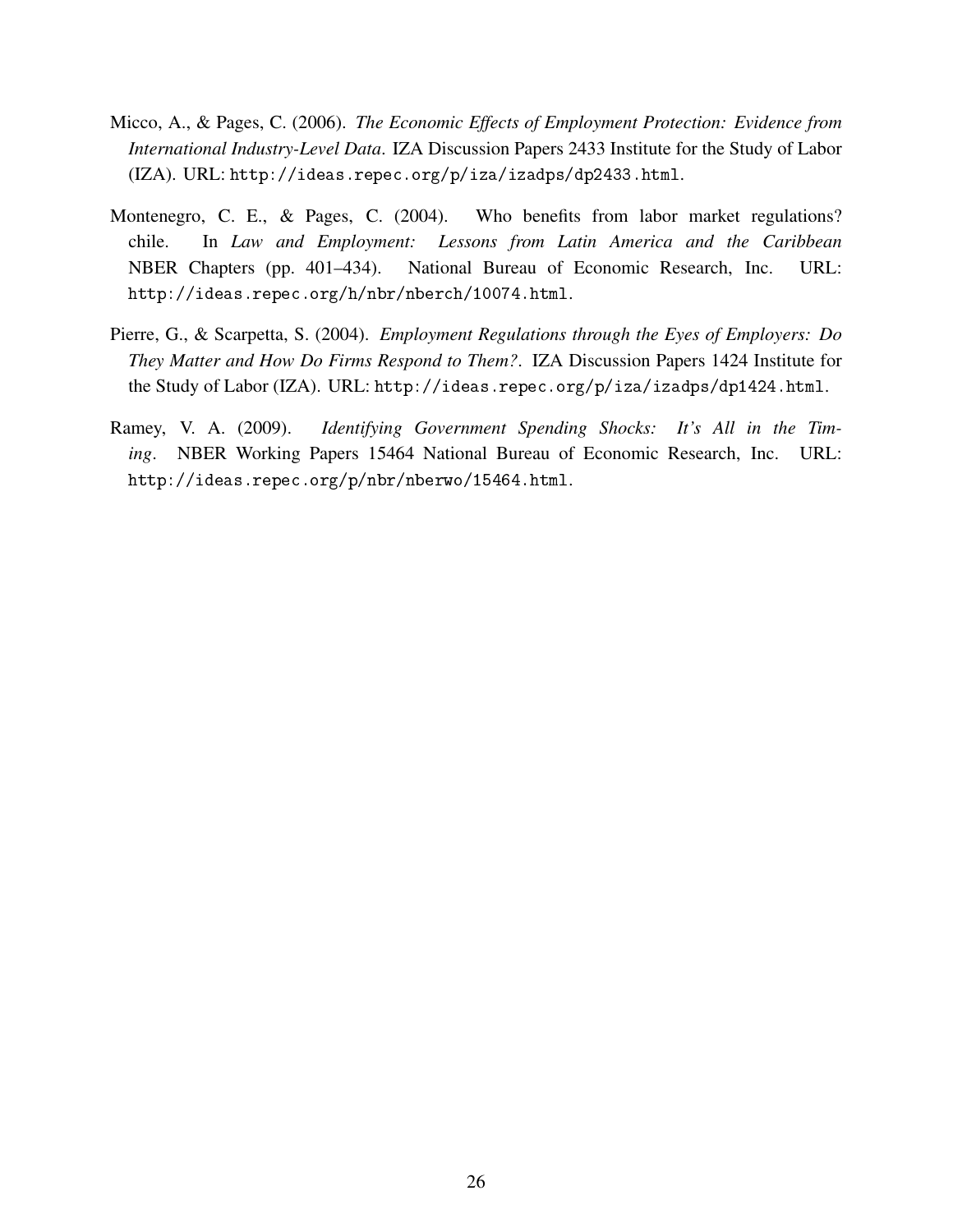# Appendix

# Variables Used

| <b>Variable</b> | <b>Source</b>                     | <b>Description</b>                                                          |  |
|-----------------|-----------------------------------|-----------------------------------------------------------------------------|--|
| Occupied EAP    | Permanent                         | Total number of employed workers for each moving quarter.                   |  |
|                 | <b>Employment Survey</b>          | Available at worker's characteristics: gender, age and education level.     |  |
| Average         | Permanent                         | The average income of all employed workers for each moving quarter.         |  |
| Income          | <b>Employment Survey</b>          | Available at worker's characteristics: gender, age and education level.     |  |
| Formal          | Permanent                         | Total number of formal employed workers in each moving quarter. Formal is   |  |
| Occupied EAP    | <b>Employment Survey</b>          | defined as having health insurance. Available at worker's characteristics.  |  |
| Formal          | Permanent                         | Average income for all formal employed workers.                             |  |
| Average Income  | <b>Employment Survey</b>          | Available at worker's characteristics: gender, age and education level.     |  |
| Expectations    | Gestion                           | A monthly series that compilates number of news related to                  |  |
| Index           |                                   | the General Labor Law from January 2001 to May of 2012.                     |  |
|                 | <b>Central Reserve</b>            | It is expressed in millions. A quarterly series that goes from              |  |
| <b>GDP</b>      | Bank                              | the first quarter of 2001 to the second quarter of 2012.                    |  |
| Stock of        | National Assembly                 | A monthly series thar accounts for the number of public                     |  |
| Universities    | of Rectors                        | and private universities in Peru in each month since 2001.                  |  |
|                 | National Institute of             | Total number of habitants in Peru expressed in millions, also divided by    |  |
| Population      | <b>Statistics and Informatics</b> | worker's characteristics: gender and age. Not available by education level. |  |

## Table 3: Variables Description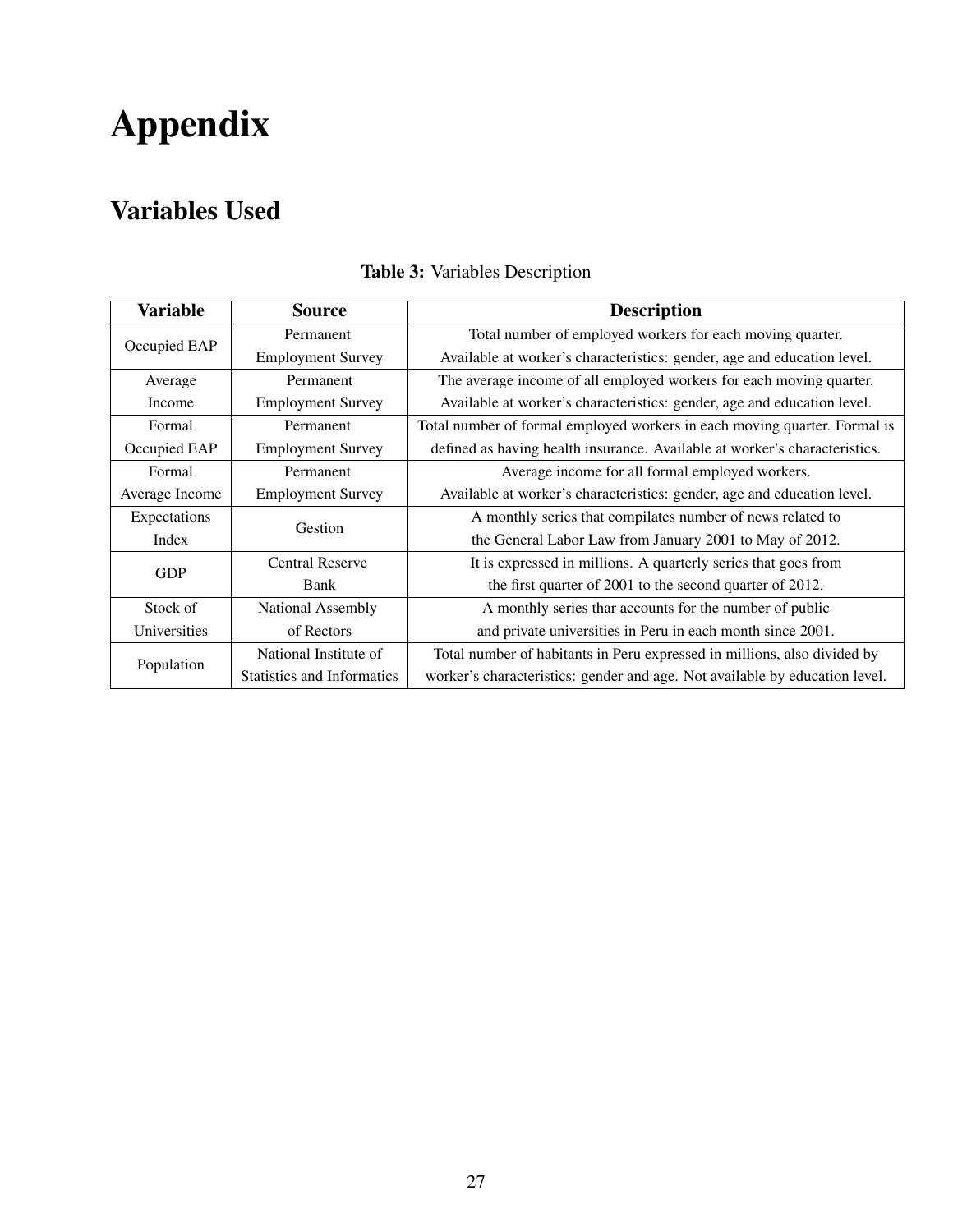|             | <b>Overall Employment</b> | Formal Employment | Overall Income | Formal Income  |
|-------------|---------------------------|-------------------|----------------|----------------|
|             | (1)                       | (2)               | (3)            | (4)            |
| <b>News</b> | $-.725$                   | $-2.471$          | 1.225          | $-1.895$       |
|             | $(0.402)^*$               | $(0.48)$ ***      | (1.619)        | $(0.325)$ ***  |
| News-1      | $-.450$                   | $-1.921$          | $-1.221$       | $-.464$        |
|             | (0.67)                    | $(0.626)$ ***     | $(0.524)$ **   | (1.285)        |
| News-2      | $-.262$                   | $-1.527$          | $-2.555$       | $-.886$        |
|             | (0.467)                   | $(0.702)$ **      | $(0.211)$ ***  | $(0.506)^*$    |
| News-3      | 0.159                     | $-1.847$          | $-2.748$       | $-1.857$       |
|             | (0.692)                   | $(0.74)$ **       | $(0.731)$ ***  | $(0.529)$ ***  |
| <b>GDP</b>  | 0.31                      | 0.495             | 1.329          | 1.804          |
|             | $(0.066)$ ***             | $(0.175)$ ***     | $(0.166)$ ***  | $(0.215)$ ***  |
| Univ        | 2.043                     | 3.403             | 4.649          | 3.690          |
|             | $(1.172)^*$               | $(1.460)$ **      | $(0.511)$ ***  | $(0.937)$ ***  |
| Popul       | 161.316                   | 29.981            | 173.103        | 224.126        |
|             | $(83.903)^*$              | (81.415)          | $(24.113)$ *** | $(52.717)$ *** |
| N           | 390                       | 390               | 333            | 390            |
| $R^2$       | 0.812                     | 0.722             | 0.932          | 0.904          |

Table 4: Age Panel: Employment and Average Income

Note: Robust standard errors calculated by clusters at each category level for every panel are reported in parentheses, \* significant at 10%, \*\* significant at 5%, \*\*\* significant at 1%.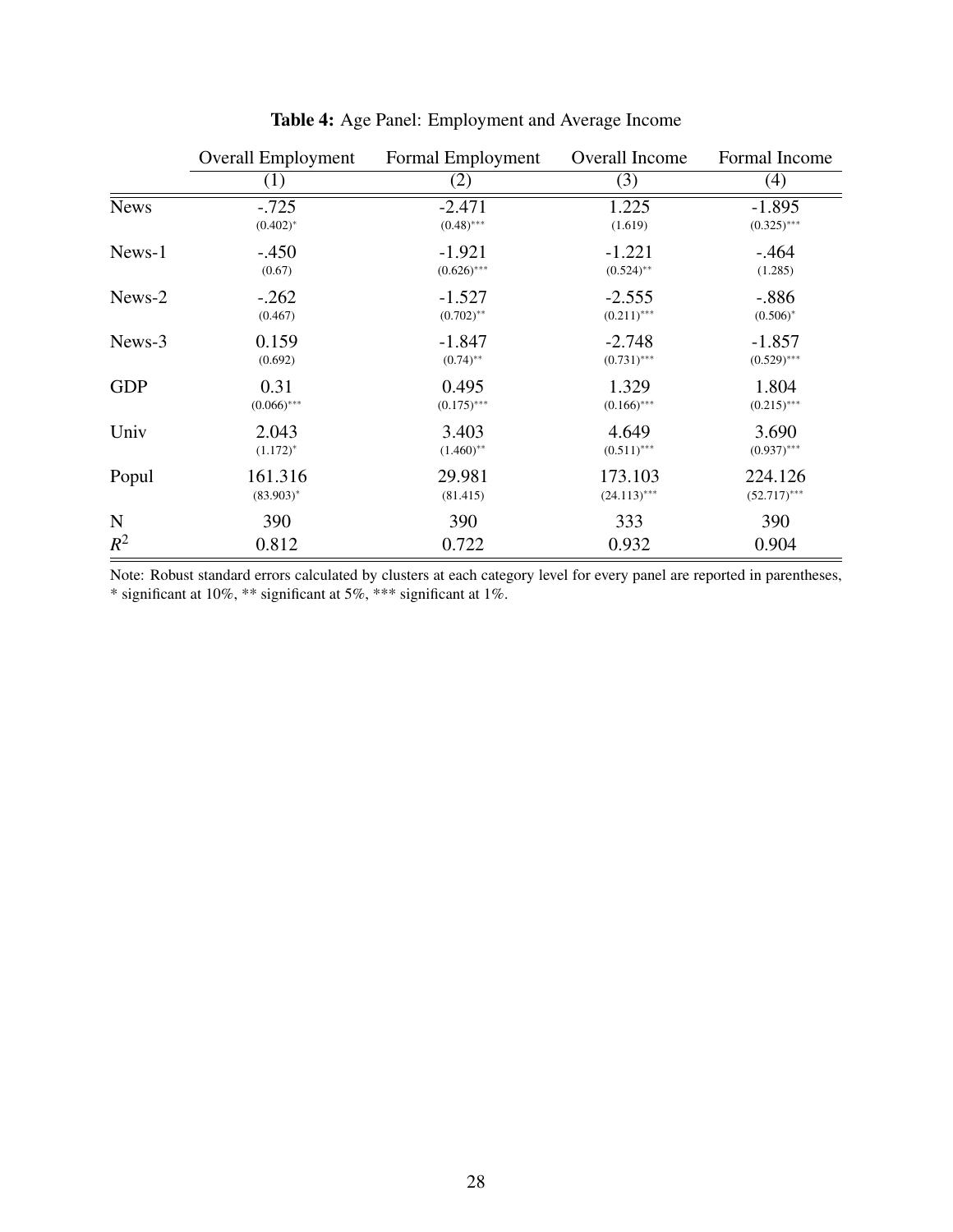|                  | <b>Overall Employment</b> | Formal Employment | Overall Income | Formal Income  |
|------------------|---------------------------|-------------------|----------------|----------------|
|                  | (1)                       | (2)               | (3)            | (4)            |
| ind-exp          | $-1.117$                  | $-3.701$          | 1.086          | $-1.322$       |
|                  | (0.801)                   | $(0.285)$ ***     | $(0.43)$ **    | $(0.564)$ **   |
| L.ind-exp        | $-.769$                   | $-2.956$          | $-1.569$       | $-.592$        |
|                  | $(0.277)$ ***             | $(0.448)$ ***     | $(0.293)$ ***  | (0.367)        |
| $L2$ .ind- $exp$ | $-.497$                   | $-2.375$          | $-2.313$       | $-.709$        |
|                  | (0.519)                   | $(0.476)$ ***     | $(0.132)$ ***  | $(0.178)$ ***  |
| $L3$ .ind- $exp$ | 0.047                     | $-2.877$          | $-3.476$       | $-1.634$       |
|                  | (0.964)                   | $(0.548)$ ***     | $(0.885)$ ***  | $(0.511)$ ***  |
| pbi-niv          | 0.364                     | 0.643             | 1.237          | 1.489          |
|                  | (0.355)                   | $(0.231)$ ***     | $(0.05)$ ***   | $(0.207)$ ***  |
| univ             | 2.448                     | 4.595             | 4.478          | 3.401          |
|                  | $(0.21)$ ***              | $(0.115)$ ***     | $(1.515)$ ***  | $(0.601)$ ***  |
| pob-gend         | 189.848                   | 50.624            | 139.797        | 156.376        |
|                  | $(11.865)$ ***            | $(22.853)$ **     | $(0.277)$ ***  | $(13.384)$ *** |
| N                | 260                       | 260               | 222            | 260            |
| $R^2$            | 0.947                     | 0.934             | 0.925          | 0.92           |

Table 5: Gender Panel: Employment and Average Income

Note: Robust standard errors calculated by clusters at each category level for every panel are reported in parentheses, \* significant at 10%, \*\* significant at 5%, \*\*\* significant at 1%.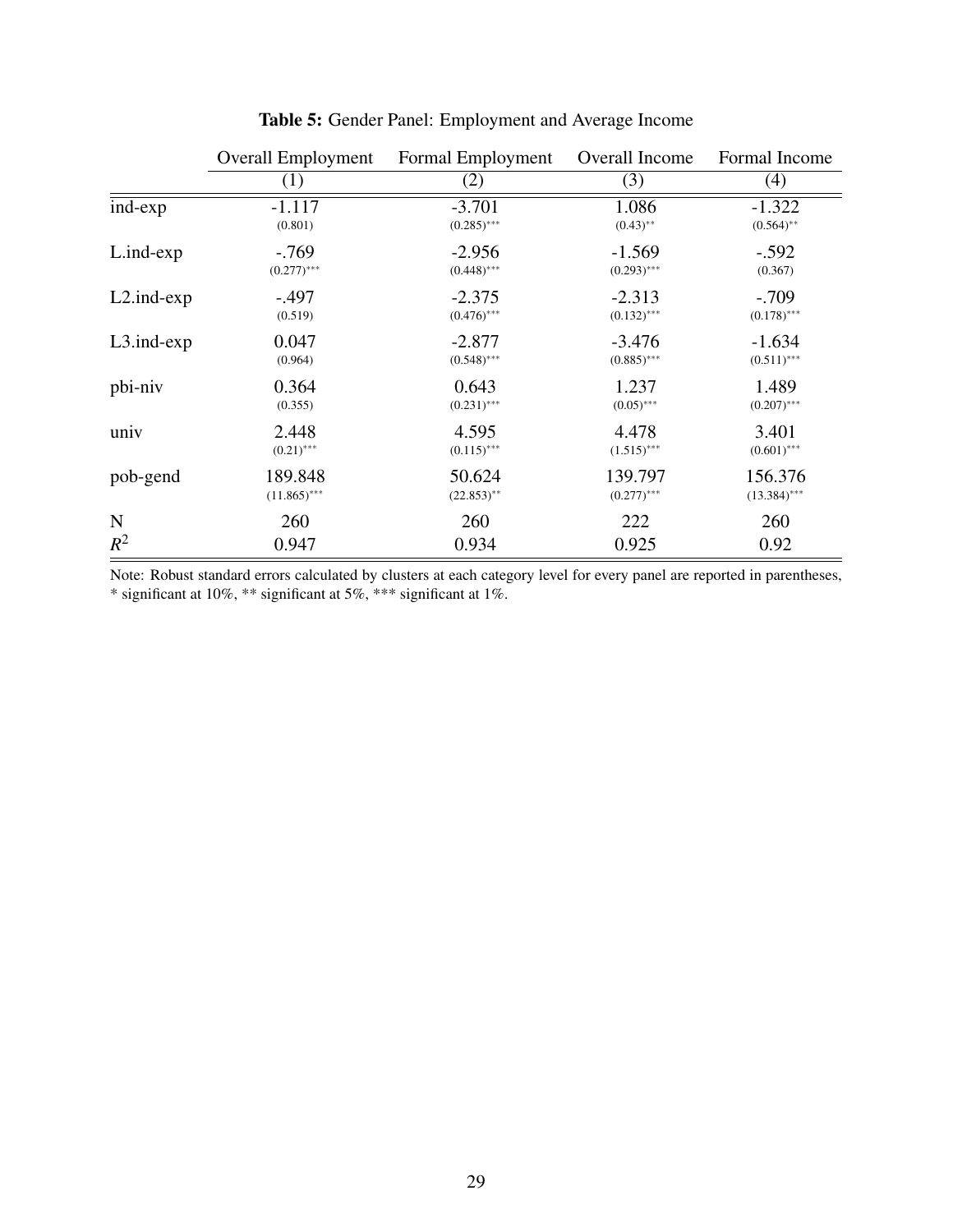# Differential Growth Effects

|             | <b>Overall Employment</b> | Formal Employment | Overall Income | Formal Income  |
|-------------|---------------------------|-------------------|----------------|----------------|
|             | (1)                       | (2)               | (3)            | (4)            |
| <b>News</b> | $-.853$                   | $-1.249$          | 0.539          | $-.766$        |
|             | (1.405)                   | $(0.604)$ **      | (2.815)        | $(0.325)$ **   |
| News-1      | $-1.133$                  | $-.902$           | $-1.136$       | 0.811          |
|             | $(0.413)$ ***             | $(0.359)$ **      | (1.040)        | (1.121)        |
| News-2      | $-.784$                   | $-.452$           | 0.215          | $-.337$        |
|             | (0.713)                   | (0.39)            | (0.754)        | (0.534)        |
| News-3      | $-.683$                   | $-1.197$          | $-5.287$       | $-1.071$       |
|             | (1.342)                   | (1.080)           | (3.649)        | (1.151)        |
| News-Year   | 0.203                     | $-1.157$          | $-1.855$       | 2.293          |
|             | (1.613)                   | $(0.686)^*$       | (4.041)        | (1.904)        |
| News-Year-1 | 1.471                     | $-.575$           | $-.990$        | 0.186          |
|             | (1.035)                   | $(0.213)$ ***     | (0.905)        | (1.026)        |
| News-Year-2 | 0.834                     | $-1.040$          | $-3.468$       | 1.404          |
|             | (1.474)                   | $(0.37)$ ***      | $(0.749)$ ***  | (1.529)        |
| News-Year-3 | 1.198                     | 0.901             | 3.112          | 0.678          |
|             | (2.928)                   | (1.887)           | (3.887)        | (1.998)        |
| <b>GDP</b>  | 0.206                     | 0.221             | 1.037          | 0.923          |
|             | (0.398)                   | (0.155)           | $(0.285)$ ***  | $(0.362)$ **   |
| Univ        | 1.355                     | 2.044             | 4.593          | 2.856          |
|             | $(0.763)^*$               | $(0.779)$ ***     | $(0.803)$ ***  | $(0.295)$ ***  |
| Popul       | 40.520                    | 21.609            | 54.008         | 85.621         |
|             | (25.349)                  | $(9.680)$ **      | $(10.385)$ *** | $(29.271)$ *** |
| $\mathbf N$ | 484                       | 464               | 444            | 464            |
| $R^2$       | 0.53                      | 0.672             | 0.86           | 0.796          |

Table 6: Education Panel: Employment and Average Income with year heterogeneous effects

Note: Robust standard errors calculated by clusters at each category level for every panel are reported in parentheses, \* significant at 10%, \*\* significant at 5%, \*\*\* significant at 1%. The variables News\_Year is the interaction between our year dummy and the contemporaneous value of the News variable. Similarly, News\_year 1, 2 and 3 represents the interaction between our year dummy and the first, second and third lag of the News variable; respectively.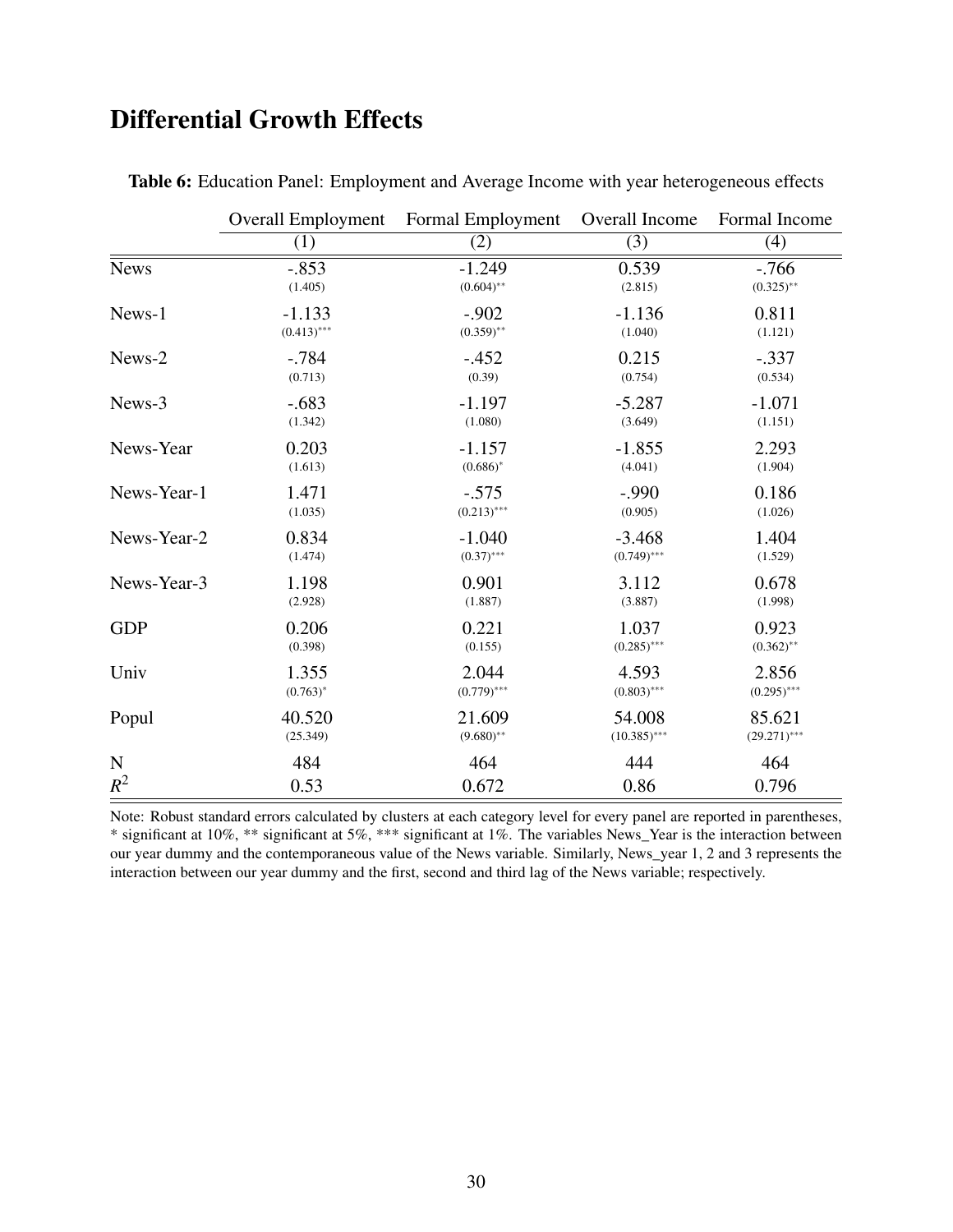|             | <b>Overall Employment</b> | Formal Employment | Overall Income | Formal Income  |
|-------------|---------------------------|-------------------|----------------|----------------|
|             | (1)                       | (2)               | (3)            | (4)            |
| <b>News</b> | $-.768$                   | $-2.460$          | 2.025          | $-3.364$       |
|             | $(0.413)^*$               | $(0.735)$ ***     | (2.364)        | $(0.403)$ ***  |
| News-1      | $-1.198$                  | $-1.619$          | $-.389$        | $-1.377$       |
|             | (0.753)                   | $(0.624)$ ***     | (0.746)        | (0.935)        |
| News-2      | $-763$                    | $-1.210$          | $-2.681$       | $-1.291$       |
|             | (0.493)                   | $(0.542)$ **      | $(1.231)$ **   | $(0.2)$ ***    |
| News-3      | $-.474$                   | $-2.716$          | $-3.372$       | $-3.213$       |
|             | (0.9)                     | $(1.416)^*$       | $(0.241)$ ***  | $(0.915)$ ***  |
| News-Year   | $-131$                    | $-.809$           | $-2.397$       | 3.484          |
|             | (0.993)                   | (0.904)           | (1.852)        | $(1.143)$ ***  |
| News-Year-1 | 1.830                     | $-.286$           | $-1.330$       | 2.124          |
|             | $(0.417)$ ***             | (0.453)           | (0.904)        | $(1.242)^*$    |
| News-Year-2 | 0.98                      | $-.857$           | $-.025$        | 1.282          |
|             | (1.078)                   | $(0.499)^*$       | (1.755)        | (1.413)        |
| News-Year-3 | 1.440                     | 2.307             | 2.042          | 1.836          |
|             | $(0.806)^*$               | (1.675)           | (2.010)        | (1.696)        |
| <b>GDP</b>  | 0.286                     | 0.486             | 1.333          | 1.741          |
|             | $(0.076)$ ***             | $(0.165)$ ***     | $(0.175)$ ***  | $(0.196)$ ***  |
| Univ        | 1.990                     | 3.409             | 4.684          | 3.560          |
|             | (1.211)                   | $(1.454)$ **      | $(0.521)$ ***  | $(0.921)$ ***  |
| Popul       | 158.695                   | 29.518            | 174.703        | 219.192        |
|             | $(84.885)^*$              | (82.193)          | $(21.539)$ *** | $(50.910)$ *** |
| ${\bf N}$   | 390                       | 390               | 333            | 390            |
| $R^2$       | 0.814                     | 0.722             | 0.932          | 0.906          |

Table 7: Age Panel: Employment and Average Income with year heterogeneous effects

Note: Robust standard errors calculated by clusters at each category level for every panel are reported in parentheses, \* significant at 10%, \*\* significant at 5%, \*\*\* significant at 1%. The variables News\_Year is the interaction between our year dummy and the contemporaneous value of the News variable. Similarly, News\_year 1, 2 and 3 represents the interaction between our year dummy and the first, second and third lag of the News variable; respectively.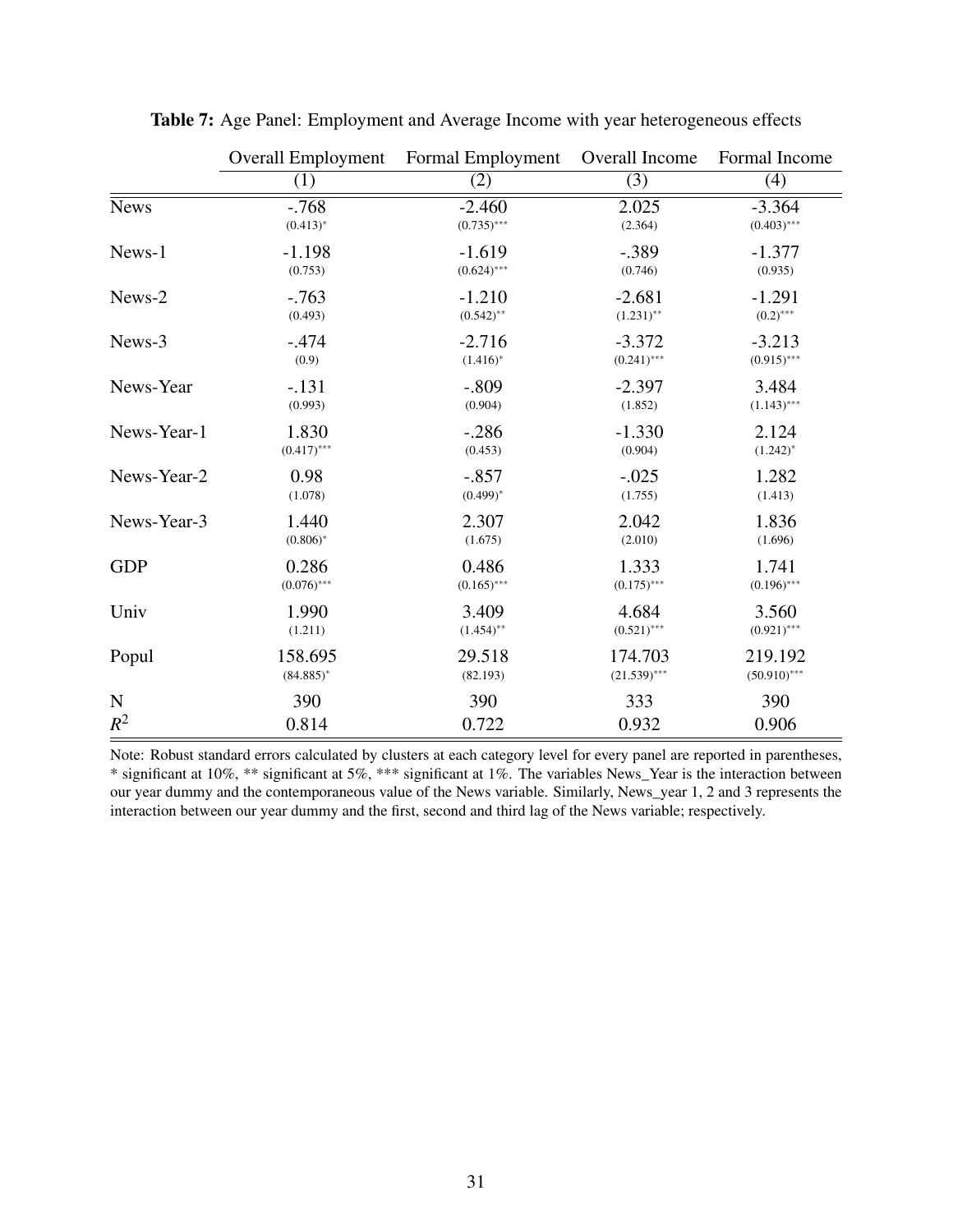|             | <b>Overall Employment</b> | Formal Employment | Overall Income | Formal Income  |
|-------------|---------------------------|-------------------|----------------|----------------|
|             | (1)                       | (2)               | (3)            | (4)            |
| <b>News</b> | $-1.192$                  | $-3.645$          | 1.746          | $-2.678$       |
|             | (2.086)                   | $(0.505)$ ***     | (1.568)        | $(0.065)$ ***  |
| News-1      | $-1.752$                  | $-2.386$          | $-.513$        | $-1.101$       |
|             | $(0.406)$ ***             | $(0.42)$ ***      | (0.42)         | $(0.164)$ ***  |
| News-2      | $-1.087$                  | $-1.820$          | $-1.345$       | $-.693$        |
|             | (0.734)                   | $(0.751)$ **      | $(0.146)$ ***  | $(0.101)$ ***  |
| News-3      | $-.643$                   | $-3.961$          | $-3.015$       | $-2.200$       |
|             | $(0.173)$ ***             | $(1.012)$ ***     | $(1.829)^*$    | $(0.827)$ ***  |
| News-Year   | $-.063$                   | $-1.205$          | $-1.546$       | 3.548          |
|             | (3.048)                   | $(0.378)$ ***     | (3.443)        | $(0.87)$ ***   |
| News-Year-1 | 2.369                     | $-.752$           | $-1.856$       | 1.027          |
|             | $(0.277)$ ***             | $(0.004)$ ***     | $(0.851)$ **   | (0.816)        |
| News-Year-2 | 1.156                     | $-1.437$          | $-1.857$       | 0.435          |
|             | $(0.022)$ ***             | $(0.659)$ **      | $(0.439)$ ***  | $(0.224)^*$    |
| News-Year-3 | 1.552                     | 2.966             | $-.073$        | 0.069          |
|             | $(0.772)$ **              | $(0.88)$ ***      | (3.101)        | (2.777)        |
| <b>GDP</b>  | 0.354                     | 0.636             | 1.201          | 1.465          |
|             | (0.334)                   | $(0.224)$ ***     | $(0.046)$ ***  | $(0.232)$ ***  |
| Univ        | 2.477                     | 4.619             | 4.317          | 3.392          |
|             | $(0.22)$ ***              | $(0.126)$ ***     | $(1.538)$ ***  | $(0.58)$ ***   |
| Popul       | 183.988                   | 50.454            | 154.729        | 151.638        |
|             | $(8.908)$ ***             | $(20.894)$ **     | $(1.895)$ ***  | $(18.920)$ *** |
| ${\bf N}$   | 260                       | 260               | 222            | 260            |
| $R^2$       | 0.948                     | 0.934             | 0.927          | 0.921          |

Table 8: Gender Panel: Employment and Average Income with year heterogeneous effects

Note: Robust standard errors calculated by clusters at each category level for every panel are reported in parentheses, \* significant at 10%, \*\* significant at 5%, \*\*\* significant at 1%. The variables News\_Year is the interaction between our year dummy and the contemporaneous value of the News variable. Similarly, News\_year 1, 2 and 3 represents the interaction between our year dummy and the first, second and third lag of the News variable; respectively.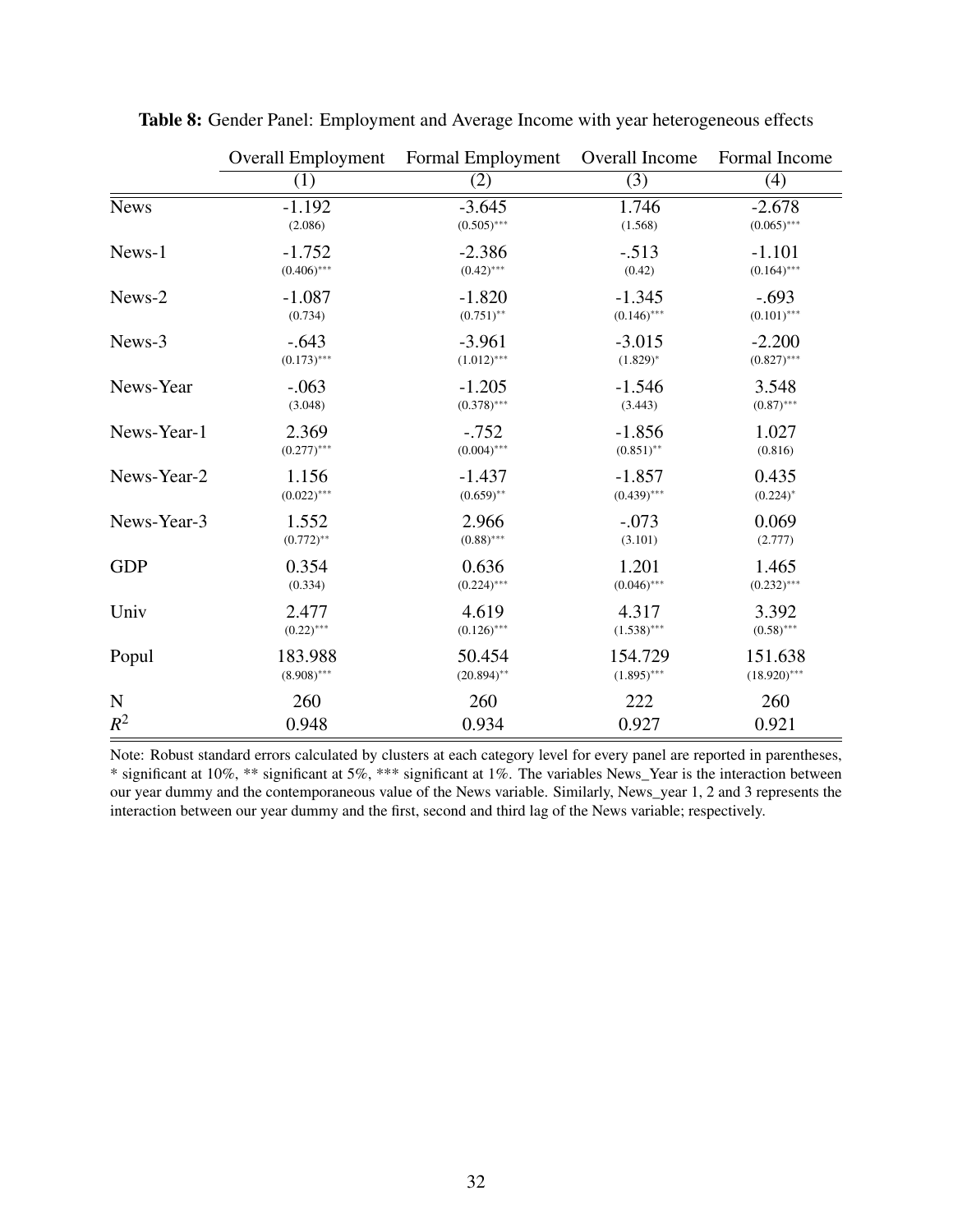|               | <b>Overall Employment</b> | Formal Employment | Overall Income | Formal Income  |
|---------------|---------------------------|-------------------|----------------|----------------|
|               | (1)                       | (2)               | (3)            | (4)            |
| <b>News</b>   | $-1.233$                  | $-1.024$          | 3.091          | 2.857          |
|               | (1.292)                   | $(0.498)$ **      | (3.649)        | $(1.095)$ ***  |
| News-1        | $-1.125$                  | $-1.259$          | 1.087          | $-.217$        |
|               | $(0.315)$ ***             | $(0.39)$ ***      | $(0.561)^*$    | (0.908)        |
| News-2        | $-.075$                   | $-.366$           | 0.724          | $-.248$        |
|               | (1.193)                   | (0.303)           | $(0.283)$ **   | (1.298)        |
| News-3        | 0.433                     | $-.720$           | $-4.284$       | $-1.786$       |
|               | (1.407)                   | (0.842)           | (4.962)        | (1.992)        |
| News-Growth   | 0.922                     | $-.943$           | $-3.824$       | $-4.143$       |
|               | (1.081)                   | (0.622)           | (2.861)        | $(0.729)$ ***  |
| News-Growth-1 | 0.985                     | 0.167             | $-3.911$       | 2.130          |
|               | $(0.584)$ *               | (0.338)           | $(1.477)$ ***  | $(1.052)$ **   |
| News-Growth-2 | $-.336$                   | $-.787$           | $-3.043$       | 0.73           |
|               | (1.779)                   | $(0.179)$ ***     | $(1.185)$ **   | (1.970)        |
| News-Growth-3 | $-.797$                   | $-.328$           | 1.082          | 2.160          |
|               | (1.774)                   | (0.872)           | (4.353)        | (2.895)        |
| <b>GDP</b>    | 0.198                     | 0.23              | 1.020          | 0.919          |
|               | (0.403)                   | (0.156)           | $(0.272)$ ***  | $(0.347)$ ***  |
| Univ          | 1.323                     | 1.960             | 3.992          | 2.737          |
|               | $(0.732)^*$               | $(0.751)$ ***     | $(0.666)$ ***  | $(0.228)$ ***  |
| Popul         | 43.307                    | 22.008            | 65.130         | 91.072         |
|               | (27.554)                  | $(10.063)$ **     | $(12.490)$ *** | $(28.474)$ *** |
| $\mathbf N$   | 484                       | 464               | 444            | 464            |
| $R^2$         | 0.529                     | 0.672             | 0.863          | 0.796          |

Table 9: Education Panel: Employment and Average Income with growth heterogeneous effects

Note: Robust standard errors calculated by clusters at each category level for every panel are reported in parentheses, \* significant at 10%, \*\* significant at 5%, \*\*\* significant at 1%. The variables News\_Growth is the interaction between our growth dummy and the contemporaneous value of the News variable. Similarly, News\_Growth 1, 2 and 3 represents the interaction between our growth dummy and the first, second and third lag of the News variable; respectively.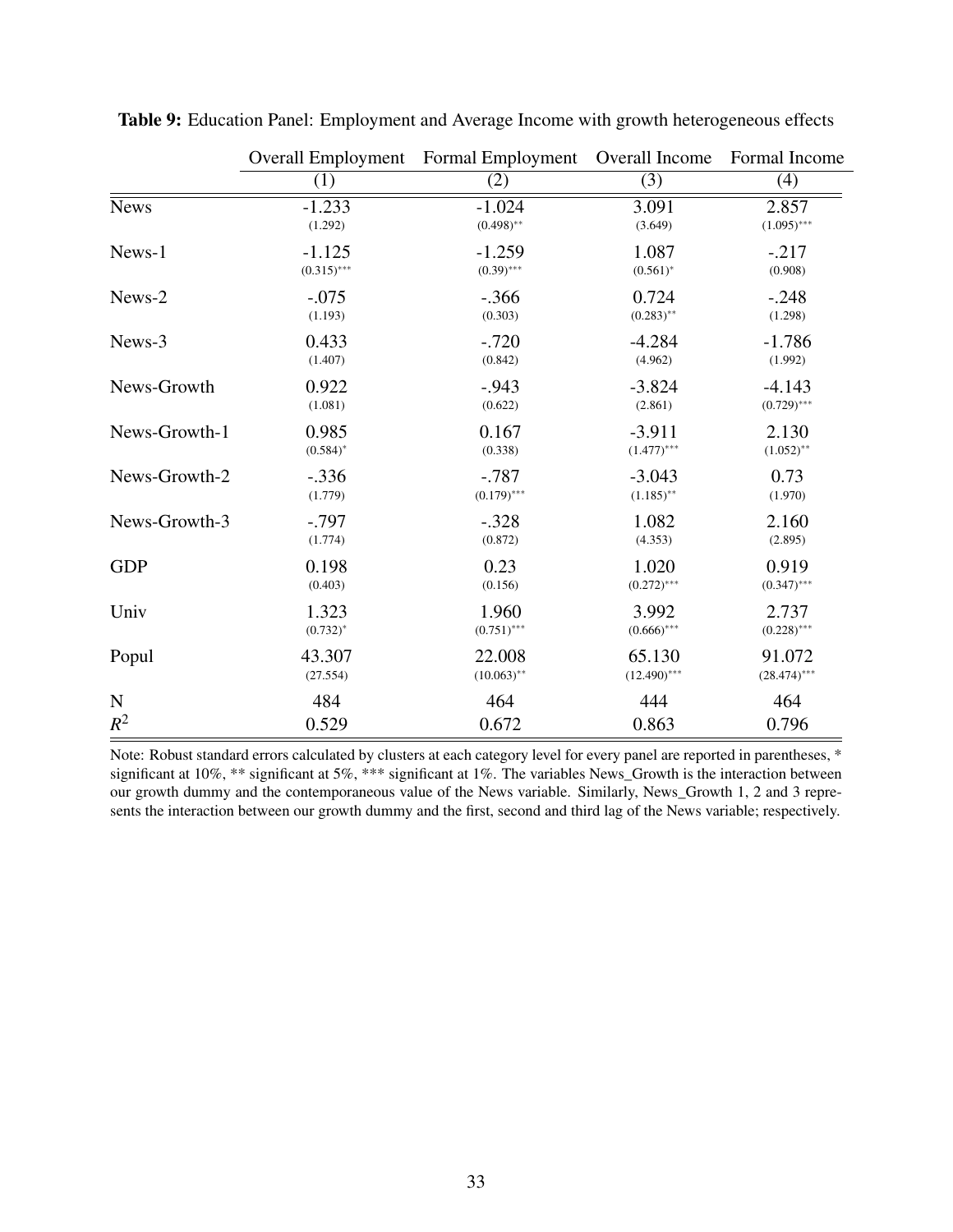|               | <b>Overall Employment</b> | Formal Employment | Overall Income | Formal Income  |
|---------------|---------------------------|-------------------|----------------|----------------|
|               | (1)                       | (2)               | (3)            | (4)            |
| <b>News</b>   | $-1.487$                  | $-2.148$          | 3.848          | 0.498          |
|               | (1.366)                   | $(1.129)^{*}$     | (3.062)        | (0.652)        |
| News-1        | $-1.280$                  | $-2.556$          | $-.588$        | $-4.284$       |
|               | (1.386)                   | $(0.765)$ ***     | (0.976)        | $(1.117)$ ***  |
| News-2        | $-.109$                   | $-.940$           | $-.778$        | $-189$         |
|               | (0.966)                   | (0.777)           | (0.848)        | (0.715)        |
| News-3        | 0.644                     | $-1.901$          | $-1.751$       | $-2.763$       |
|               | $(0.187)$ ***             | $(0.974)^*$       | $(0.256)$ ***  | $(1.247)$ **   |
| News-Growth   | 1.227                     | $-.565$           | $-4.187$       | $-4.038$       |
|               | (1.666)                   | (1.796)           | $(2.264)^*$    | $(1.563)$ ***  |
| News-Growth-1 | 1.208                     | 1.084             | $-.189$        | 6.119          |
|               | (1.021)                   | $(0.149)$ ***     | (1.265)        | $(2.135)$ ***  |
| News-Growth-2 | $-.221$                   | $-1.023$          | $-2.568$       | $-1.217$       |
|               | (1.042)                   | (1.435)           | $(1.461)^*$    | $(0.524)$ **   |
| News-Growth-3 | $-.912$                   | 0.123             | $-1.208$       | 1.008          |
|               | (1.128)                   | (0.545)           | $(0.611)$ **   | (1.614)        |
| <b>GDP</b>    | 0.3                       | 0.504             | 1.398          | 1.819          |
|               | $(0.07)$ ***              | $(0.185)$ ***     | $(0.177)$ ***  | $(0.235)$ ***  |
| Univ          | 2.063                     | 3.386             | 4.452          | 3.674          |
|               | $(1.228)^{*}$             | $(1.487)$ **      | $(0.353)$ ***  | $(0.954)$ ***  |
| Popul         | 159.883                   | 30.470            | 183.958        | 223.514        |
|               | $(86.437)^*$              | (84.858)          | $(17.376)$ *** | $(54.150)$ *** |
| $\mathbf N$   | 390                       | 390               | 333            | 390            |
| $R^2$         | 0.813                     | 0.722             | 0.935          | 0.905          |

Table 10: Age Panel: Employment and Average Income with growth heterogeneous effects

Note: Robust standard errors calculated by clusters at each category level for every panel are reported in parentheses, \* significant at 10%, \*\* significant at 5%, \*\*\* significant at 1%. The variables News\_Growth is the interaction between our growth dummy and the contemporaneous value of the News variable. Similarly, News\_Growth 1, 2 and 3 represents the interaction between our growth dummy and the first, second and third lag of the News variable; respectively.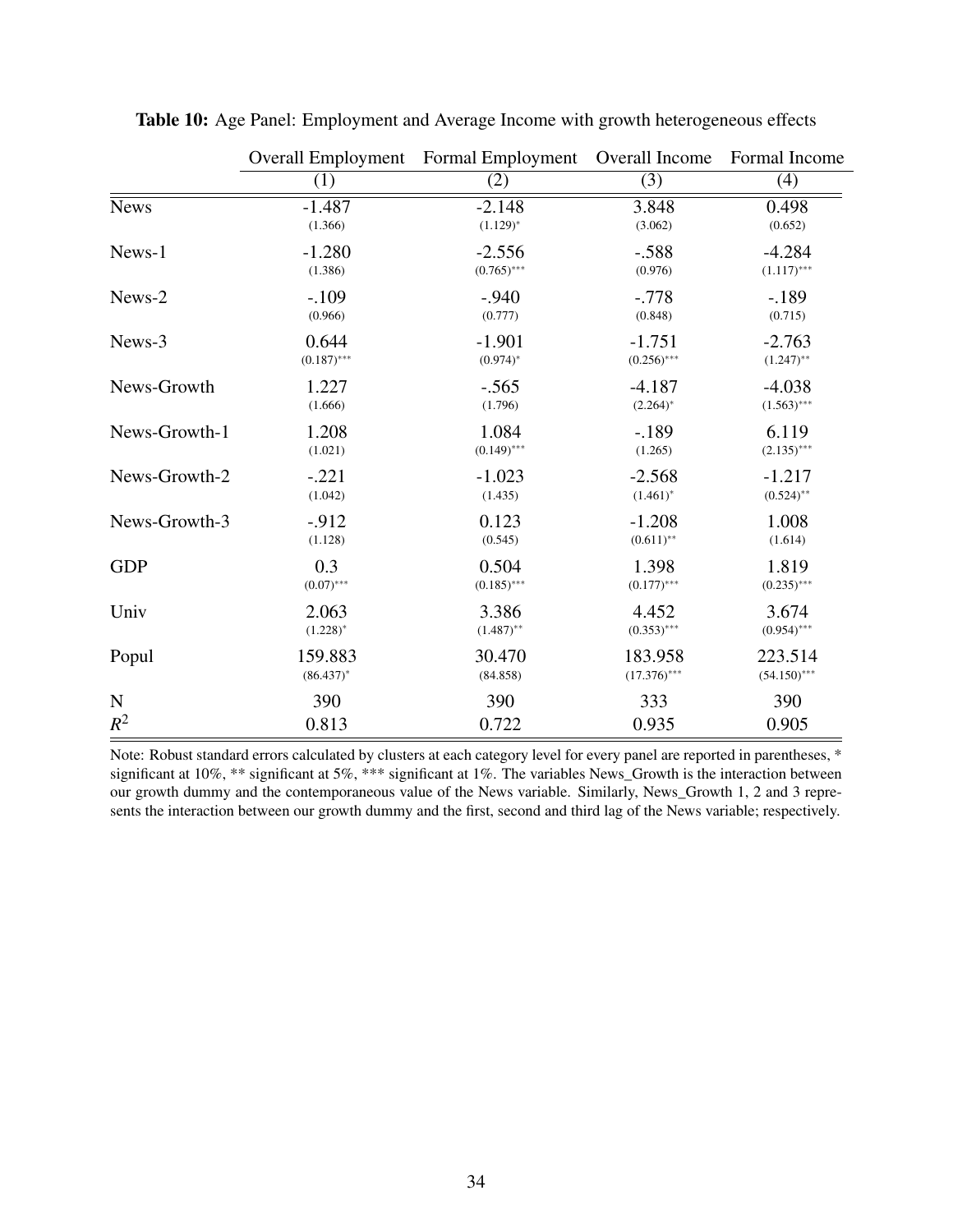|               | <b>Overall Employment</b> | Formal Employment | Overall Income | Formal Income  |
|---------------|---------------------------|-------------------|----------------|----------------|
|               | (1)                       | (2)               | (3)            | (4)            |
| <b>News</b>   | $-1.721$                  | $-2.722$          | 3.967          | 0.363          |
|               | (1.234)                   | $(0.472)$ ***     | $(1.053)$ ***  | (1.408)        |
| News-1        | $-1.804$                  | $-3.735$          | 0.228          | $-3.154$       |
|               | $(0.366)$ ***             | $(0.836)$ ***     | (0.342)        | $(0.742)$ ***  |
| News-2        | $-.002$                   | $-1.263$          | $-.157$        | $-.314$        |
|               | (0.4)                     | (1.077)           | (0.894)        | (0.695)        |
| News-3        | 1.003                     | $-2.824$          | $-1.842$       | $-2.814$       |
|               | $(0.208)$ ***             | $(1.703)^{*}$     | (1.956)        | $(0.94)$ ***   |
| News-Growth   | 0.874                     | $-1.713$          | $-4.173$       | $-2.762$       |
|               | (0.846)                   | (1.128)           | $(0.85)$ ***   | $(1.231)$ **   |
| News-Growth-1 | 1.684                     | 1.517             | $-1.752$       | 3.999          |
|               | $(0.376)$ ***             | $(0.427)$ ***     | $(0.15)$ ***   | $(1.439)$ ***  |
| News-Growth-2 | $-.754$                   | $-1.912$          | $-2.832$       | $-761$         |
|               | $(0.1)$ ***               | $(0.936)$ **      | (1.825)        | (1.396)        |
| News-Growth-3 | $-1.624$                  | 0.058             | $-1.741$       | 1.590          |
|               | (1.217)                   | (1.677)           | (1.944)        | (1.976)        |
| <b>GDP</b>    | 0.368                     | 0.659             | 1.202          | 1.498          |
|               | (0.35)                    | $(0.228)$ ***     | $(0.056)$ ***  | $(0.217)$ ***  |
| Univ          | 2.457                     | 4.478             | 3.767          | 3.433          |
|               | $(0.131)$ ***             | $(0.183)$ ***     | $(1.492)$ **   | $(0.476)$ ***  |
| Popul         | 189.049                   | 54.639            | 171.981        | 154.512        |
|               | $(8.994)$ ***             | $(20.570)$ ***    | $(0.242)$ ***  | $(18.454)$ *** |
| $\mathbf N$   | 260                       | 260               | 222            | 260            |
| $R^2$         | 0.947                     | 0.934             | 0.93           | 0.921          |

Table 11: Gender Panel: Employment and Average Income with growth heterogeneous effects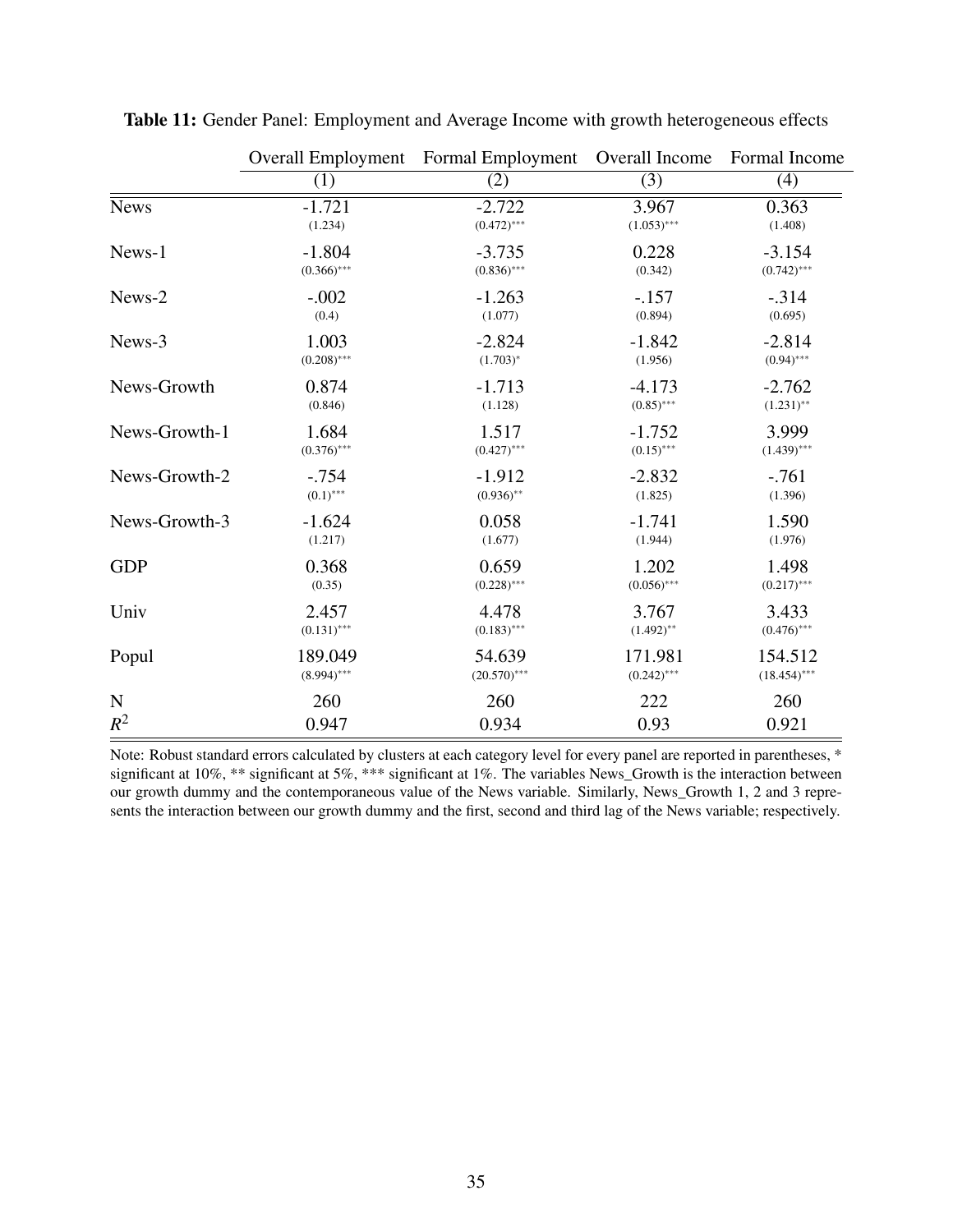## Cumulative Effects

|                    | Formal Employment |                        |                        | Formal Average Income |                        |                          |
|--------------------|-------------------|------------------------|------------------------|-----------------------|------------------------|--------------------------|
|                    | (1)               | (2)                    | (3)                    | (4)                   | (5)                    | (6)                      |
| <b>News</b>        | $-4.826$          | $-3.822$               | $-2.418$               | $-12.241$             | $-9.909$               | $-2.807$                 |
|                    | $(1.936)$ **      | $(1.574)$ **           | $(1.208)$ **           | $(3.852)$ ***         | $(3.439)$ ***          | $(0.944)$ ***            |
| News-sqr           | 0.405             | 0.29                   | 0.127                  | 1.485                 | 1.218                  | 0.395                    |
|                    | $(0.168)$ **      | $(0.127)$ **           | (0.092)                | $(0.528)$ ***         | $(0.484)$ **           | $(0.225)^*$              |
| News-1             | $-9.156$          | $-3.395$               | $-1.915$               | $-21.401$             | $-8.028$               | $-.541$                  |
|                    | $(3.573)$ **      | $(1.511)$ **           | $(1.047)^*$            | $(4.027)$ ***         | $(1.568)$ ***          | (1.186)                  |
| $News-sqrt-1$      | 0.925             | 0.283                  | 0.099                  | 2.612                 | 1.122                  | 0.191                    |
|                    | $(0.379)$ **      | $(0.158)^*$            | (0.121)                | $(0.559)$ ***         | $(0.308)$ ***          | (0.148)                  |
| News-2             | $-9.565$          | $-3.290$               | $-2.049$               | $-18.504$             | $-3.936$               | 2.342                    |
|                    | $(3.566)$ ***     | $(1.282)$ **           | $(0.823)$ **           | $(3.092)$ ***         | $(1.170)$ ***          | (2.239)                  |
| News-sqr-2         | 0.877             | 0.3                    | 0.158                  | 1.766                 | 0.426                  | $-.288$                  |
|                    | $(0.321)$ ***     | $(0.113)$ ***          | $(0.073)$ **           | $(0.317)$ ***         | $(0.144)$ ***          | (0.242)                  |
| News-3             | $-10.610$         | $-3.317$               | $-2.422$               | $-18.315$             | $-1.384$               | 3.146                    |
|                    | $(3.881)$ ***     | $(1.263)$ ***          | $(0.853)$ ***          | $(3.617)$ ***         | (1.140)                | $(1.555)$ **             |
| News-sqr-3         | 0.942             | 0.297                  | 0.196                  | 1.568                 | 0.071                  | $-.441$                  |
|                    | $(0.336)$ ***     | $(0.101)$ ***          | $(0.062)$ ***          | $(0.34)$ ***          | (0.147)                | $(0.192)$ **             |
| <b>GDP</b>         | 2.435             | 0.415                  | 0.24                   | 6.460                 | 1.770                  | 0.884                    |
|                    | $(0.86)$ ***      | $(0.22)^{*}$           | (0.156)                | $(1.497)$ ***         | $(0.629)$ ***          | $(0.332)$ ***            |
| Univ               |                   | 2.913<br>$(1.070)$ *** | 2.129<br>$(0.797)$ *** |                       | 6.762<br>$(1.258)$ *** | 2.798<br>$(0.31)$ ***    |
| Popul              |                   |                        | 17.858<br>$(8.984)$ ** |                       |                        | 90.347<br>$(33.070)$ *** |
| ${\bf N}$<br>$R^2$ | 464               | 464                    | 464                    | 464                   | 464                    | 464                      |
|                    | 0.387             | 0.665                  | 0.672                  | 0.446                 | 0.761                  | 0.797                    |

Table 12: Education Panel with quadratic terms: Formal Employment and Average Income

Note: Robust standard errors calculated by clusters at each category level for every panel are reported in parentheses, \* significant at 10%, \*\* significant at 5%, \*\*\* significant at 1%. The variables News\_sqr is the square of the expectations index. Similarly, News\_sqr 1, 2 and 3 represents the square of the first, second and third lag of the News variable; respectively.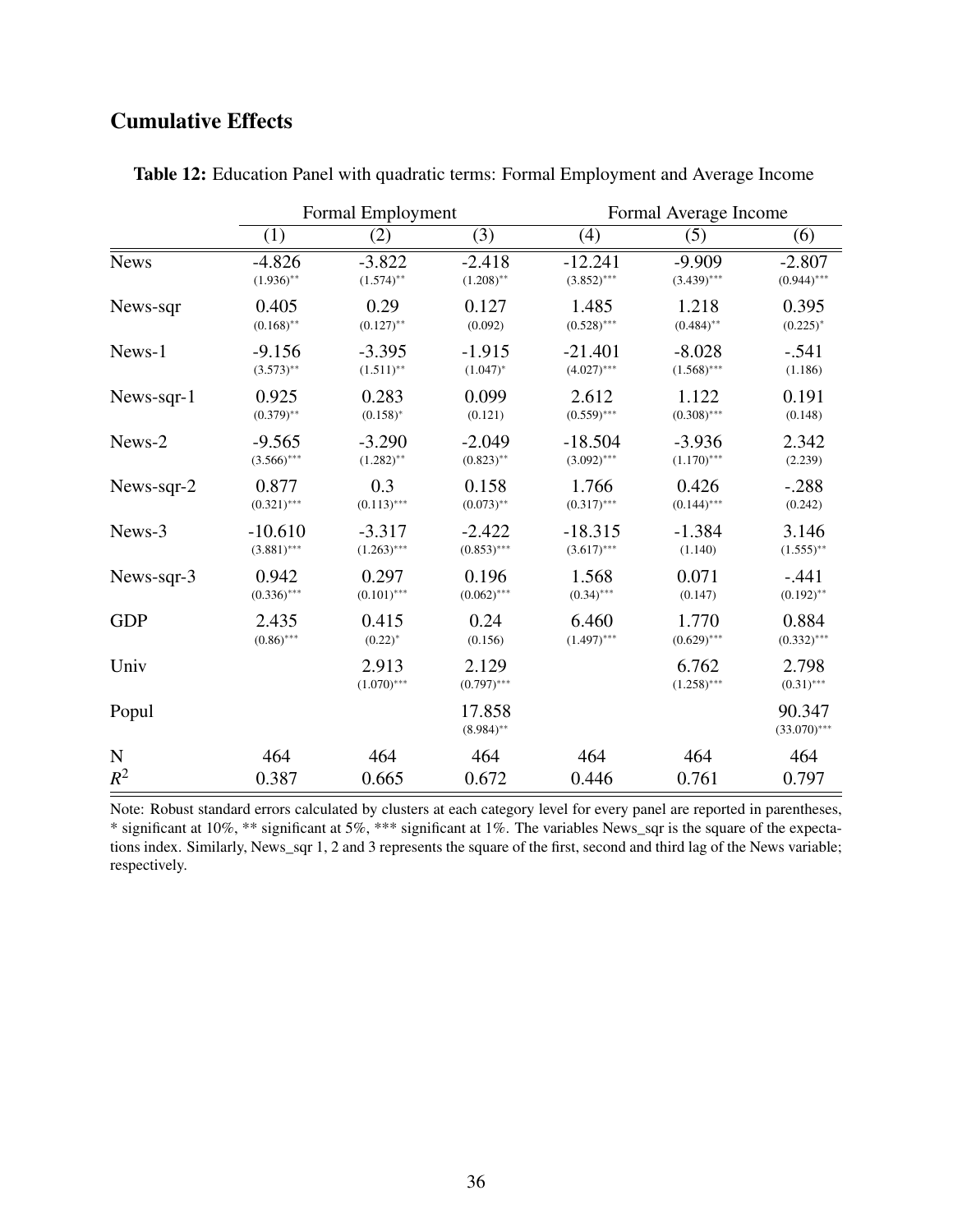|             | Formal Employment |                       | Formal Average Income |               |                        |                           |
|-------------|-------------------|-----------------------|-----------------------|---------------|------------------------|---------------------------|
|             | (1)               | (2)                   | (3)                   | (4)           | (5)                    | (6)                       |
| <b>News</b> | $-3.982$          | $-4.327$              | $-3.931$              | $-9.082$      | $-9.754$               | $-6.679$                  |
|             | $(0.616)$ ***     | $(0.746)$ ***         | $(1.155)$ ***         | $(4.303)$ **  | $(4.415)$ **           | $(2.749)$ **              |
| News-sqr    | 0.295             | 0.296                 | 0.244                 | 1.054         | 1.057                  | 0.65                      |
|             | $(0.056)$ ***     | $(0.057)$ ***         | $(0.14)^*$            | $(0.531)$ **  | $(0.532)$ **           | $(0.324)$ **              |
| News-1      | $-8.757$          | $-3.489$              | $-3.154$              | $-16.061$     | $-5.770$               | $-3.164$                  |
|             | $(3.260)$ ***     | $(1.179)$ ***         | $(1.031)$ ***         | $(3.352)$ *** | $(1.733)$ ***          | $(0.395)$ ***             |
| News-sqr-1  | 0.885             | 0.261                 | 0.211                 | 1.965         | 0.746                  | 0.355                     |
|             | $(0.361)$ **      | $(0.125)$ **          | $(0.076)$ ***         | $(0.573)$ *** | $(0.385)^*$            | $(0.202)^*$               |
| News-2      | $-9.783$          | $-3.716$              | $-3.477$              | $-12.155$     | $-.306$                | 1.559                     |
|             | $(4.412)$ **      | $(2.013)^*$           | $(1.861)^*$           | $(1.959)$ *** | (1.688)                | (2.530)                   |
| News-sqr-2  | 0.853             | 0.321                 | 0.288                 | 0.947         | $-.092$                | $-.348$                   |
|             | $(0.403)$ **      | $(0.193)^{*}$         | $(0.168)^*$           | $(0.24)$ ***  | (0.217)                | (0.295)                   |
| News-3      | $-12.057$         | $-4.257$              | $-4.145$              | $-13.822$     | 1.414                  | 2.280                     |
|             | $(5.005)$ **      | $(1.920)$ **          | $(1.854)$ **          | $(3.214)$ *** | (2.907)                | (3.492)                   |
| News-sqr-3  | 1.042             | 0.36                  | 0.34                  | 0.942         | $-.391$                | $-.544$                   |
|             | $(0.448)$ **      | $(0.178)$ **          | $(0.167)$ **          | $(0.392)$ **  | (0.428)                | (0.489)                   |
| <b>GDP</b>  | 3.729             | 0.571                 | 0.48                  | 8.633         | 2.464                  | 1.758                     |
|             | $(1.545)$ **      | $(0.337)^{*}$         | $(0.177)$ ***         | $(1.505)$ *** | $(0.518)$ ***          | $(0.194)$ ***             |
| Univ        |                   | 3.890<br>$(1.542)$ ** | 3.392<br>$(1.476)$ ** |               | 7.598<br>$(1.237)$ *** | 3.726<br>$(0.914)$ ***    |
| Popul       |                   |                       | 28.679<br>(82.249)    |               |                        | 223.164<br>$(52.697)$ *** |
| $\mathbf N$ | 390               | 390                   | 390                   | 390           | 390                    | 390                       |
| $R^2$       | 0.397             | 0.719                 | 0.724                 | 0.483         | 0.825                  | 0.905                     |

Table 13: Age Panel with quadratic terms: Formal Employment and Average Income

Note: Robust standard errors calculated by clusters at each category level for every panel are reported in parentheses, \* significant at 10%, \*\* significant at 5%, \*\*\* significant at 1%. The variables News\_sqr is the square of the expectations index. Similarly, News\_sqr 1, 2 and 3 represents the square of the first, second and third lag of the News variable; respectively.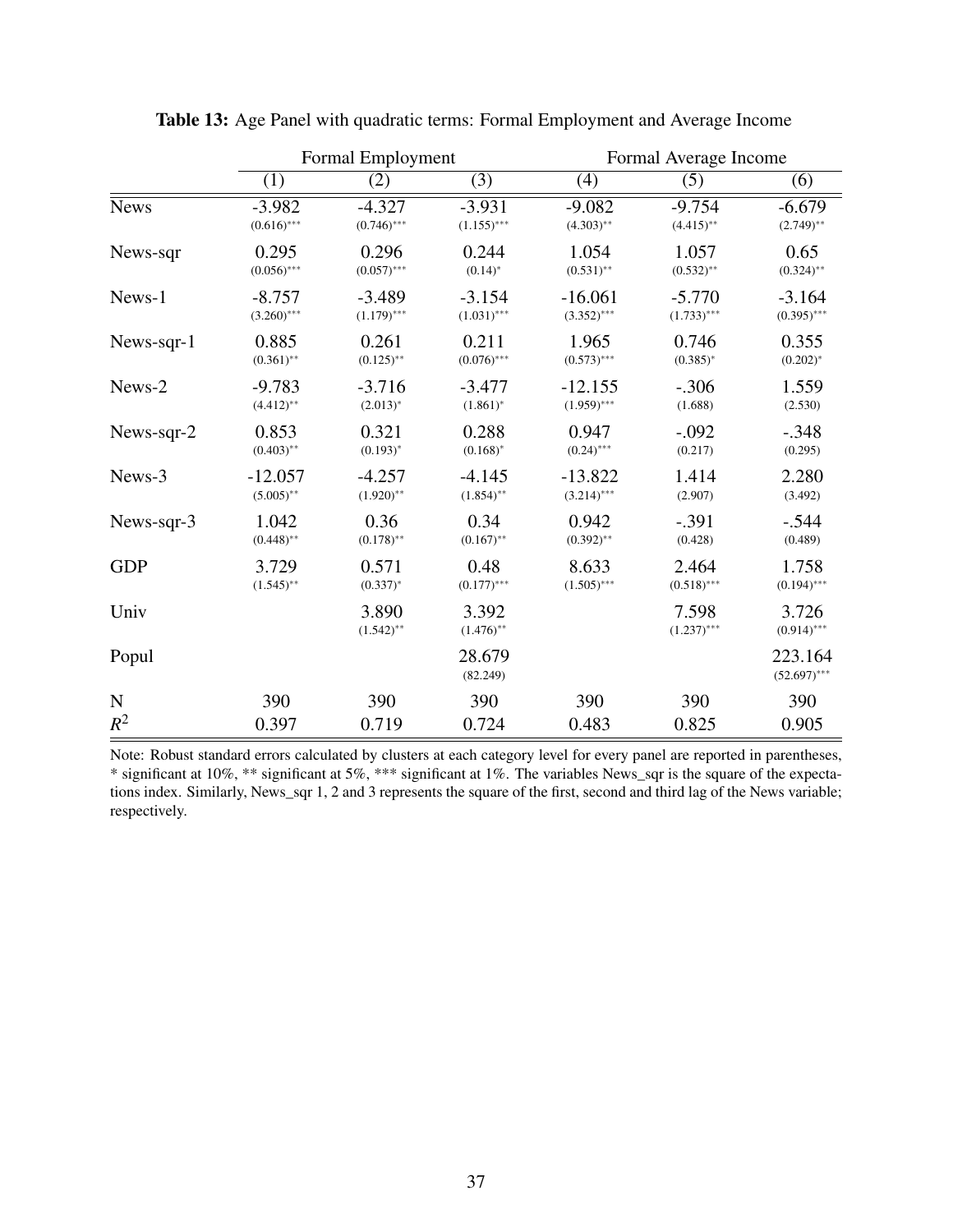|             | Formal Employment |                        | Formal Average Income   |               |                        |                           |
|-------------|-------------------|------------------------|-------------------------|---------------|------------------------|---------------------------|
|             | (1)               | (2)                    | (3)                     | (4)           | (5)                    | (6)                       |
| <b>News</b> | $-5.960$          | $-6.476$               | $-5.536$                | $-8.113$      | $-8.766$               | $-5.705$                  |
|             | $(0.421)$ ***     | $(0.485)$ ***          | $(0.003)$ ***           | $(1.744)$ *** | $(1.839)$ ***          | $(1.455)$ ***             |
| News-sqr    | 0.437             | 0.439                  | 0.311                   | 1.011         | 1.014                  | 0.598                     |
|             | $(0.031)$ ***     | $(0.031)$ ***          | $(0.031)$ ***           | $(0.132)$ *** | $(0.133)$ ***          | $(0.092)$ ***             |
| News-1      | $-13.174$         | $-5.276$               | $-4.489$                | $-14.661$     | $-4.670$               | $-2.109$                  |
|             | $(2.143)$ ***     | $(1.183)$ ***          | $(0.771)$ ***           | $(1.469)$ *** | $(0.069)$ ***          | $(0.289)$ ***             |
| News-sqr-1  | 1.326             | 0.391                  | 0.269                   | 1.790         | 0.607                  | 0.21                      |
|             | $(0.221)$ ***     | $(0.108)$ ***          | $(0.048)$ ***           | $(0.098)$ *** | $(0.068)$ ***          | $(0.111)^*$               |
| News-2      | $-14.749$         | $-5.656$               | $-5.108$                | $-12.528$     | $-1.026$               | 0.758                     |
|             | $(1.837)$ ***     | $(0.731)$ ***          | $(0.428)$ ***           | $(0.782)$ *** | (0.832)                | (1.135)                   |
| News-sqr-2  | 1.281             | 0.483                  | 0.404                   | 1.055         | 0.046                  | $-0.212$                  |
|             | $(0.14)$ ***      | $(0.043)$ ***          | $(0.004)$ ***           | $(0.031)$ *** | (0.173)                | (0.202)                   |
| News-3      | $-18.239$         | $-6.546$               | $-6.345$                | $-14.452$     | 0.338                  | 0.993                     |
|             | $(3.168)$ ***     | $(1.748)$ ***          | $(1.581)$ ***           | $(0.425)$ *** | (1.652)                | (1.956)                   |
| News-sqr-3  | 1.576             | 0.554                  | 0.509                   | 1.105         | $-.189$                | $-.335$                   |
|             | $(0.287)$ ***     | $(0.162)$ ***          | $(0.138)$ ***           | $(0.133)$ *** | (0.315)                | (0.341)                   |
| <b>GDP</b>  | 5.584             | 0.85                   | 0.635                   | 8.141         | 2.153                  | 1.452                     |
|             | $(0.925)$ ***     | $(0.349)$ **           | $(0.239)$ ***           | $(1.128)$ *** | $(0.289)$ ***          | $(0.198)$ ***             |
| Univ        |                   | 5.831<br>$(0.711)$ *** | 4.628<br>$(0.116)$ ***  |               | 7.376<br>$(1.036)$ *** | 3.456<br>$(0.611)$ ***    |
| Popul       |                   |                        | 47.494<br>$(22.787)$ ** |               |                        | 154.680<br>$(14.349)$ *** |
| ${\bf N}$   | 260               | 260                    | 260                     | 260           | 260                    | 260                       |
| $R^2$       | 0.513             | 0.929                  | 0.935                   | 0.506         | 0.885                  | 0.921                     |

Table 14: Gender Panel with quadratic terms: Formal Employment and Average Income

Note: Robust standard errors calculated by clusters at each category level for every panel are reported in parentheses, \* significant at 10%, \*\* significant at 5%, \*\*\* significant at 1%. The variables News\_sqr is the square of the expectations index. Similarly, News\_sqr 1, 2 and 3 represents the square of the first, second and third lag of the News variable; respectively.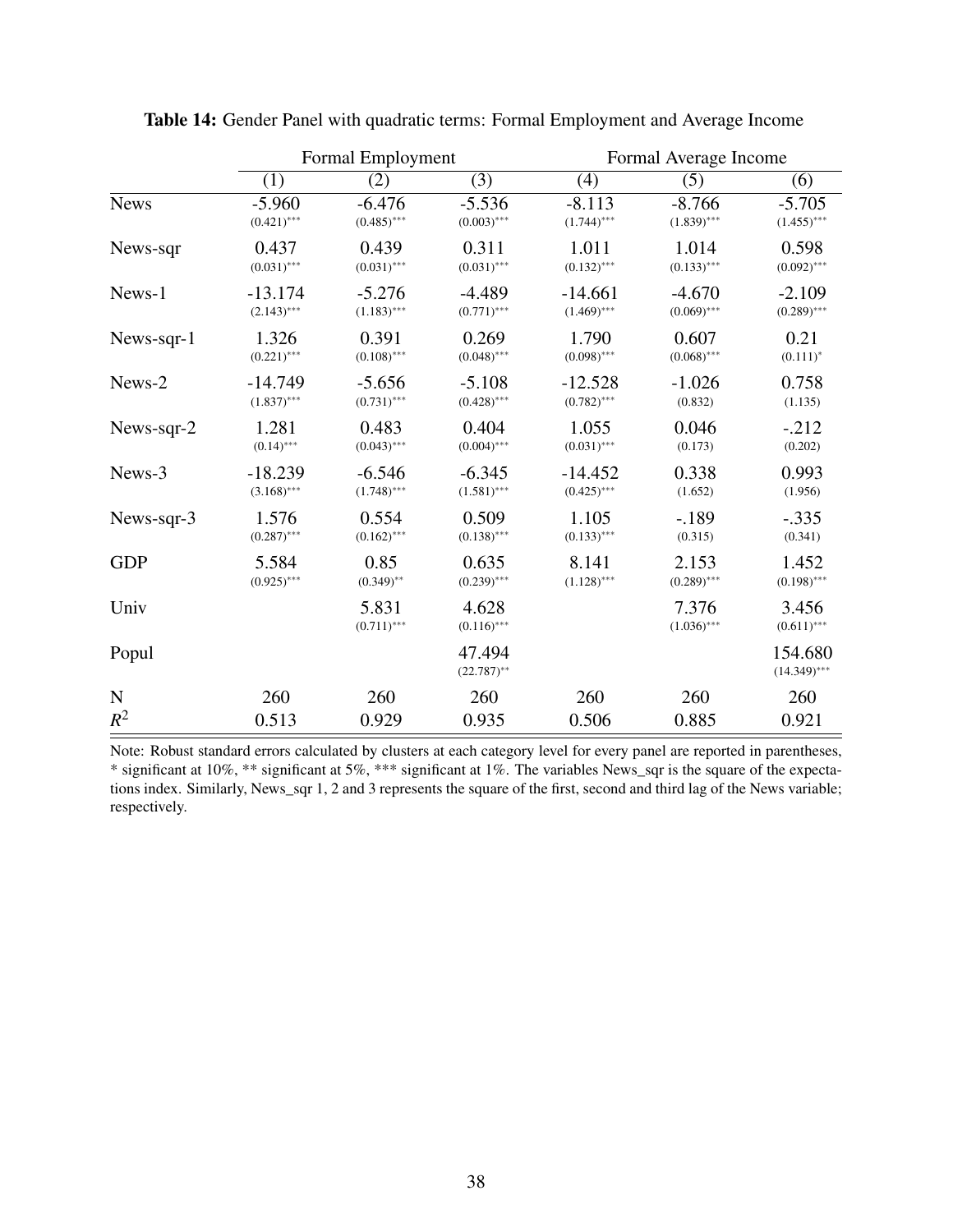# Alternative Specifications

# Expectation Index and Lags

|             | <b>Overall Employment</b> |                           |                          |                          |  |  |
|-------------|---------------------------|---------------------------|--------------------------|--------------------------|--|--|
|             | $\left(1\right)$          | (2)                       | (3)                      | (4)                      |  |  |
| <b>News</b> | $-9.313$<br>$(4.676)$ **  | $-5.931$<br>$(3.310)^{*}$ | $-4.845$<br>$(2.849)^*$  | $-4.439$<br>(2.701)      |  |  |
| News-1      |                           | $-7.057$<br>$(3.069)$ **  | $-4.880$<br>$(2.092)$ ** | $-4.230$<br>$(1.831)$ ** |  |  |
| News-2      |                           |                           | $-5.624$<br>$(2.560)$ ** | $-4.051$<br>$(1.921)$ ** |  |  |
| News-3      |                           |                           |                          | $-4.277$<br>$(1.758)$ ** |  |  |
| ${\bf N}$   | 484                       | 484                       | 484                      | 484                      |  |  |
| $R^2$       | 0.044                     | 0.064                     | 0.076                    | 0.083                    |  |  |

### Table 15: Education Panel: Employment

Note: Robust standard errors calculated by clusters at each category level for every panel are reported in parentheses, \* significant at 10%, \*\* significant at 5%, \*\*\* significant at 1%.

### Table 16: Education Panel: Average Income

|             |                            | Average Income             |                            |                            |  |  |
|-------------|----------------------------|----------------------------|----------------------------|----------------------------|--|--|
|             | (1)                        | (2)                        | (3)                        | (4)                        |  |  |
| <b>News</b> | $-19.395$<br>$(1.753)$ *** | $-12.054$<br>$(0.486)$ *** | $-9.576$<br>$(0.409)$ ***  | $-7.950$<br>$(0.711)$ ***  |  |  |
| News-1      |                            | $-14.904$<br>$(2.910)$ *** | $-10.225$<br>$(2.091)$ *** | $-8.285$<br>$(1.597)$ ***  |  |  |
| News-2      |                            |                            | $-11.983$<br>$(2.116)$ *** | $-7.601$<br>$(1.005)$ ***  |  |  |
| News-3      |                            |                            |                            | $-12.197$<br>$(3.181)$ *** |  |  |
| N           | 444                        | 444                        | 444                        | 444                        |  |  |
| $R^2$       | 0.08                       | 0.115                      | 0.137                      | 0.16                       |  |  |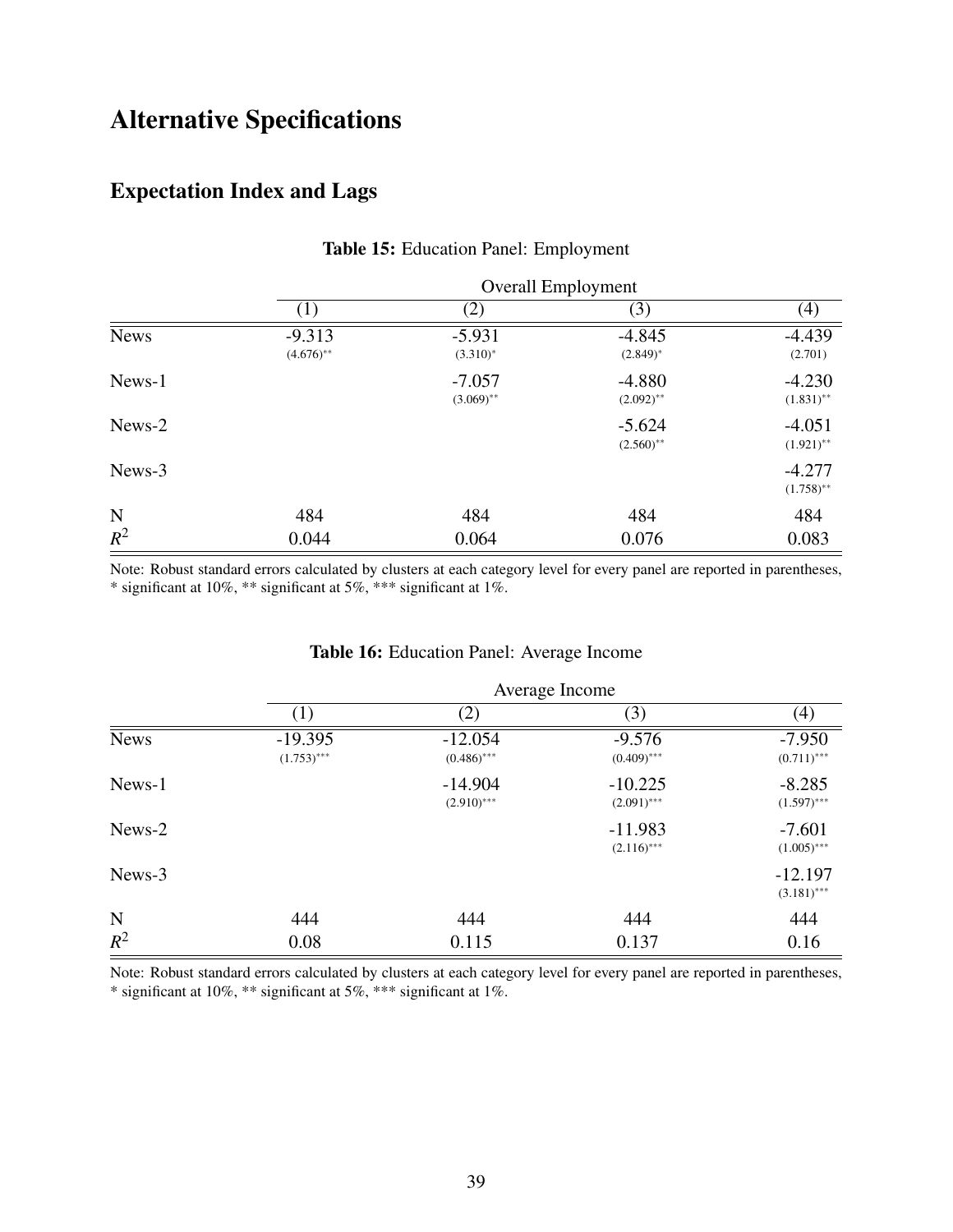|             | Formal Employment         |                           |                           |                           |  |  |
|-------------|---------------------------|---------------------------|---------------------------|---------------------------|--|--|
|             | (1)                       | (2)                       | (3)                       | $\left( 4\right)$         |  |  |
| <b>News</b> | $-9.961$<br>$(3.619)$ *** | $-6.563$<br>$(2.396)$ *** | $-5.603$<br>$(2.030)$ *** | $-5.174$<br>$(1.870)$ *** |  |  |
| News-1      |                           | $-6.988$<br>$(2.533)$ *** | $-4.957$<br>$(1.756)$ *** | $-4.329$<br>$(1.519)$ *** |  |  |
| News-2      |                           |                           | $-5.093$<br>$(1.961)$ *** | $-3.547$<br>$(1.371)$ *** |  |  |
| News-3      |                           |                           |                           | $-4.102$<br>$(1.575)$ *** |  |  |
| N           | 464                       | 464                       | 464                       | 464                       |  |  |
| $R^2$       | 0.088                     | 0.121                     | 0.138                     | 0.149                     |  |  |

### Table 17: Education Panel: Formal Employment

Note: Robust standard errors calculated by clusters at each category level for every panel are reported in parentheses, \* significant at 10%, \*\* significant at 5%, \*\*\* significant at 1%.

|             | Formal Average Income      |                            |                            |                           |  |
|-------------|----------------------------|----------------------------|----------------------------|---------------------------|--|
|             | (1)                        | (2)                        | (3)                        | (4)                       |  |
| <b>News</b> | $-18.099$<br>$(3.627)$ *** | $-12.269$<br>$(2.516)$ *** | $-10.481$<br>$(2.218)$ *** | $-9.642$<br>$(2.069)$ *** |  |
| News-1      |                            | $-11.993$<br>$(2.346)$ *** | $-8.210$<br>$(1.737)$ ***  | $-6.983$<br>$(1.554)$ *** |  |
| News-2      |                            |                            | $-9.483$<br>$(1.695)$ ***  | $-6.462$<br>$(1.148)$ *** |  |
| News-3      |                            |                            |                            | $-8.017$<br>$(1.526)$ *** |  |
| $\mathbf N$ | 464                        | 464                        | 464                        | 464                       |  |
| $R^2$       | 0.061                      | 0.082                      | 0.094                      | 0.103                     |  |

### Table 18: Education Panel: Formal Average Income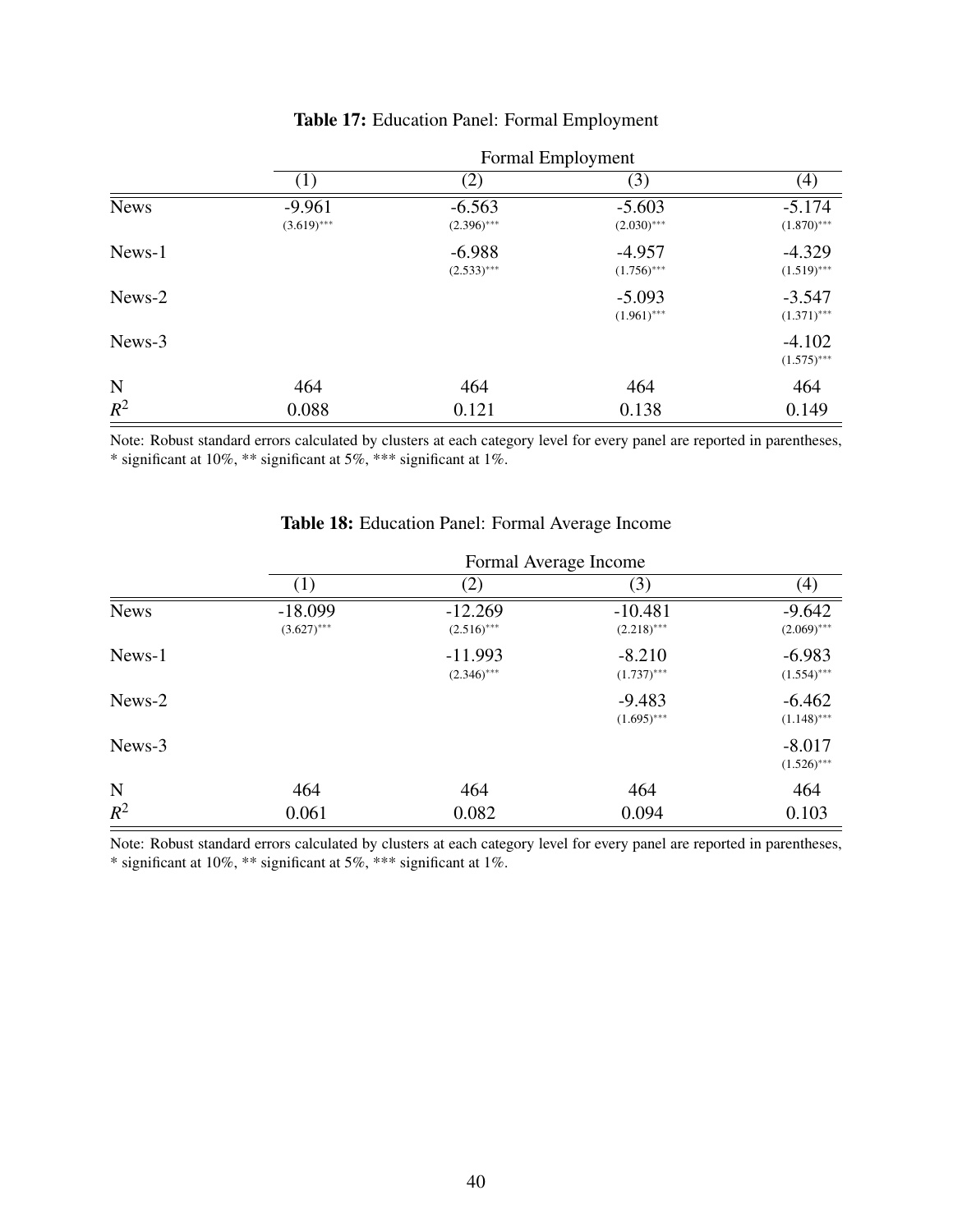|             | <b>Overall Employment</b> |                           |                           |                           |  |  |
|-------------|---------------------------|---------------------------|---------------------------|---------------------------|--|--|
|             | (1)                       | (2)                       | (3)                       | (4)                       |  |  |
| <b>News</b> | $-8.083$<br>$(3.058)$ *** | $-5.706$<br>$(1.979)$ *** | $-5.228$<br>$(1.752)$ *** | $-5.218$<br>$(1.714)$ *** |  |  |
| News-1      |                           | $-5.570$<br>$(2.568)$ **  | $-4.191$<br>$(1.931)$ **  | $-3.907$<br>$(1.760)$ **  |  |  |
| News-2      |                           |                           | $-4.134$<br>$(1.893)$ **  | $-3.211$<br>$(1.357)$ **  |  |  |
| News-3      |                           |                           |                           | $-3.077$<br>$(1.643)^*$   |  |  |
| N           | 399                       | 396                       | 393                       | 390                       |  |  |
| $R^2$       | 0.022                     | 0.033                     | 0.041                     | 0.049                     |  |  |

#### Table 19: Age Panel: Employment

Note: Robust standard errors calculated by clusters at each category level for every panel are reported in parentheses, \* significant at 10%, \*\* significant at 5%, \*\*\* significant at 1%.

|             | Average Income             |                            |                            |                            |  |  |
|-------------|----------------------------|----------------------------|----------------------------|----------------------------|--|--|
|             | (1)                        | (2)                        | (3)                        | (4)                        |  |  |
| <b>News</b> | $-19.174$<br>$(1.728)$ *** | $-11.857$<br>$(1.057)$ *** | $-9.143$<br>$(0.954)$ ***  | $-7.659$<br>$(0.892)$ ***  |  |  |
| News-1      |                            | $-14.855$<br>$(1.664)$ *** | $-9.730$<br>$(1.062)$ ***  | $-7.959$<br>$(0.777)$ ***  |  |  |
| News-2      |                            |                            | $-13.123$<br>$(1.668)$ *** | $-9.123$<br>$(1.029)$ ***  |  |  |
| News-3      |                            |                            |                            | $-11.137$<br>$(1.878)$ *** |  |  |
| N           | 333                        | 333                        | 333                        | 333                        |  |  |
| $R^2$       | 0.073                      | 0.107                      | 0.132                      | 0.149                      |  |  |

### Table 20: Age Panel: Average Income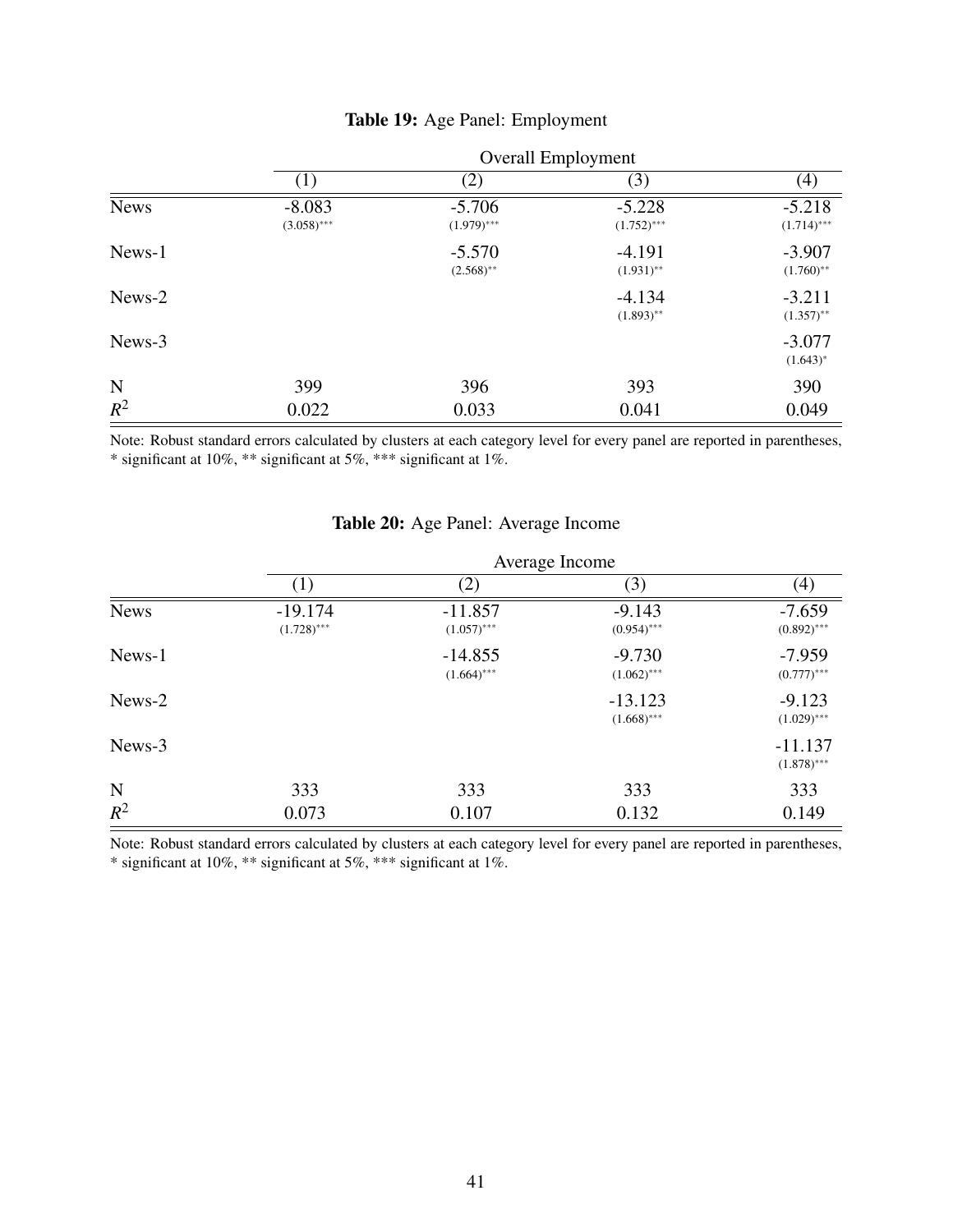|             | Formal Employment          |                           |                           |                           |  |  |
|-------------|----------------------------|---------------------------|---------------------------|---------------------------|--|--|
|             | $\left(1\right)$           | (2)                       | (3)                       | $\left( 4\right)$         |  |  |
| <b>News</b> | $-10.310$<br>$(3.514)$ *** | $-6.926$<br>$(2.284)$ *** | $-6.072$<br>$(1.933)$ *** | $-5.818$<br>$(1.833)$ *** |  |  |
| News-1      |                            | $-7.285$<br>$(2.691)$ *** | $-5.259$<br>$(1.865)$ *** | $-4.666$<br>$(1.639)$ *** |  |  |
| News-2      |                            |                           | $-5.422$<br>$(2.197)$ **  | $-3.857$<br>$(1.594)$ **  |  |  |
| News-3      |                            |                           |                           | $-4.471$<br>$(1.728)$ *** |  |  |
| N           | 399                        | 396                       | 393                       | 390                       |  |  |
| $R^2$       | 0.055                      | 0.078                     | 0.093                     | 0.105                     |  |  |

### Table 21: Age Panel: Formal Employment

Note: Robust standard errors calculated by clusters at each category level for every panel are reported in parentheses, \* significant at 10%, \*\* significant at 5%, \*\*\* significant at 1%.

|             | Formal Average Income      |                            |                            |                           |  |
|-------------|----------------------------|----------------------------|----------------------------|---------------------------|--|
|             | (1)                        | (2)                        | (3)                        | $\left( 4\right)$         |  |
| <b>News</b> | $-15.585$<br>$(2.050)$ *** | $-11.152$<br>$(2.010)$ *** | $-10.056$<br>$(1.980)$ *** | $-9.783$<br>$(1.950)$ *** |  |
| News-1      |                            | $-9.954$<br>$(0.799)$ ***  | $-7.205$<br>$(0.683)$ ***  | $-6.389$<br>$(0.646)$ *** |  |
| News-2      |                            |                            | $-7.626$<br>$(0.849)$ ***  | $-5.358$<br>$(0.41)$ ***  |  |
| News-3      |                            |                            |                            | $-6.781$<br>$(1.411)$ *** |  |
| N           | 399                        | 396                        | 393                        | 390                       |  |
| $R^2$       | 0.034                      | 0.047                      | 0.057                      | 0.066                     |  |

### Table 22: Age Panel: Formal Average Income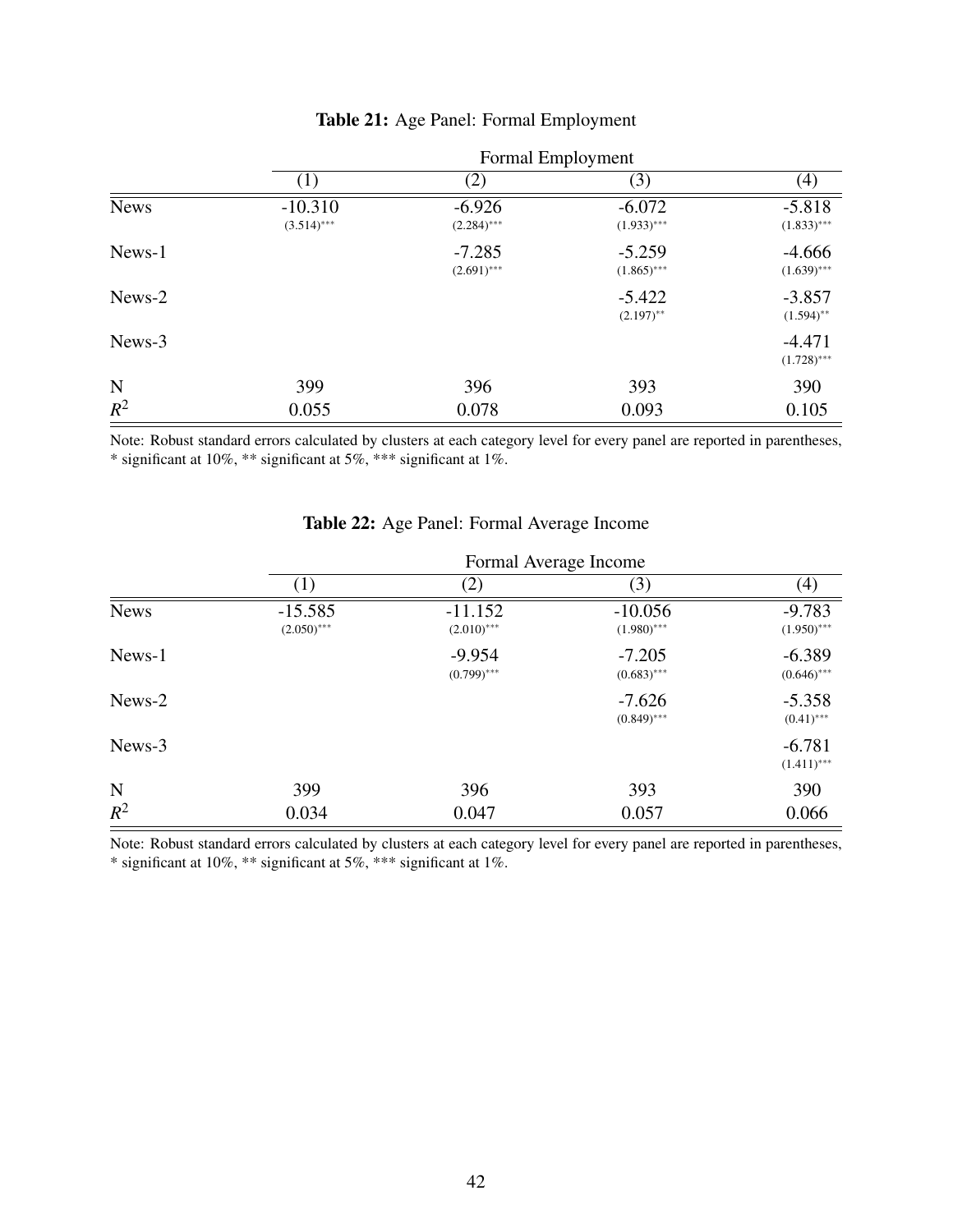|             | <b>Overall Employment</b>  |                           |                           |                           |  |
|-------------|----------------------------|---------------------------|---------------------------|---------------------------|--|
|             | $\left(1\right)$           | (2)                       | (3)                       | $\left( 4\right)$         |  |
| <b>News</b> | $-12.127$<br>$(1.028)$ *** | $-8.561$<br>$(1.175)$ *** | $-7.845$<br>$(1.307)$ *** | $-7.830$<br>$(1.392)$ *** |  |
| News-1      |                            | $-8.351$<br>$(0.271)$ *** | $-6.283$<br>$(0.011)$ *** | $-5.856$<br>$(0.115)$ *** |  |
| News-2      |                            |                           | $-6.202$<br>$(0.615)$ *** | $-4.817$<br>$(0.328)$ *** |  |
| News-3      |                            |                           |                           | $-4.616$<br>$(0.713)$ *** |  |
| N           | 266                        | 264                       | 262                       | 260                       |  |
| $R^2$       | 0.028                      | 0.041                     | 0.052                     | 0.061                     |  |

#### Table 23: Gender Panel: Employment

Note: Robust standard errors calculated by clusters at each category level for every panel are reported in parentheses, \* significant at 10%, \*\* significant at 5%, \*\*\* significant at 1%.

|             |                            | Average Income             |                            |                            |  |  |
|-------------|----------------------------|----------------------------|----------------------------|----------------------------|--|--|
|             | $\left(1\right)$           | (2)                        | (3)                        | (4)                        |  |  |
| <b>News</b> | $-20.374$<br>$(3.301)$ *** | $-12.613$<br>$(1.873)$ *** | $-9.810$<br>$(1.375)$ ***  | $-8.182$<br>$(1.031)$ ***  |  |  |
| News-1      |                            | $-15.759$<br>$(2.914)$ *** | $-10.467$<br>$(1.973)$ *** | $-8.525$<br>$(1.563)$ ***  |  |  |
| News-2      |                            |                            | $-13.551$<br>$(2.426)$ *** | $-9.164$<br>$(1.495)$ ***  |  |  |
| News-3      |                            |                            |                            | $-12.213$<br>$(2.609)$ *** |  |  |
| N           | 222                        | 222                        | 222                        | 222                        |  |  |
| $R^2$       | 0.079                      | 0.115                      | 0.14                       | 0.16                       |  |  |

### Table 24: Gender Panel: Average Income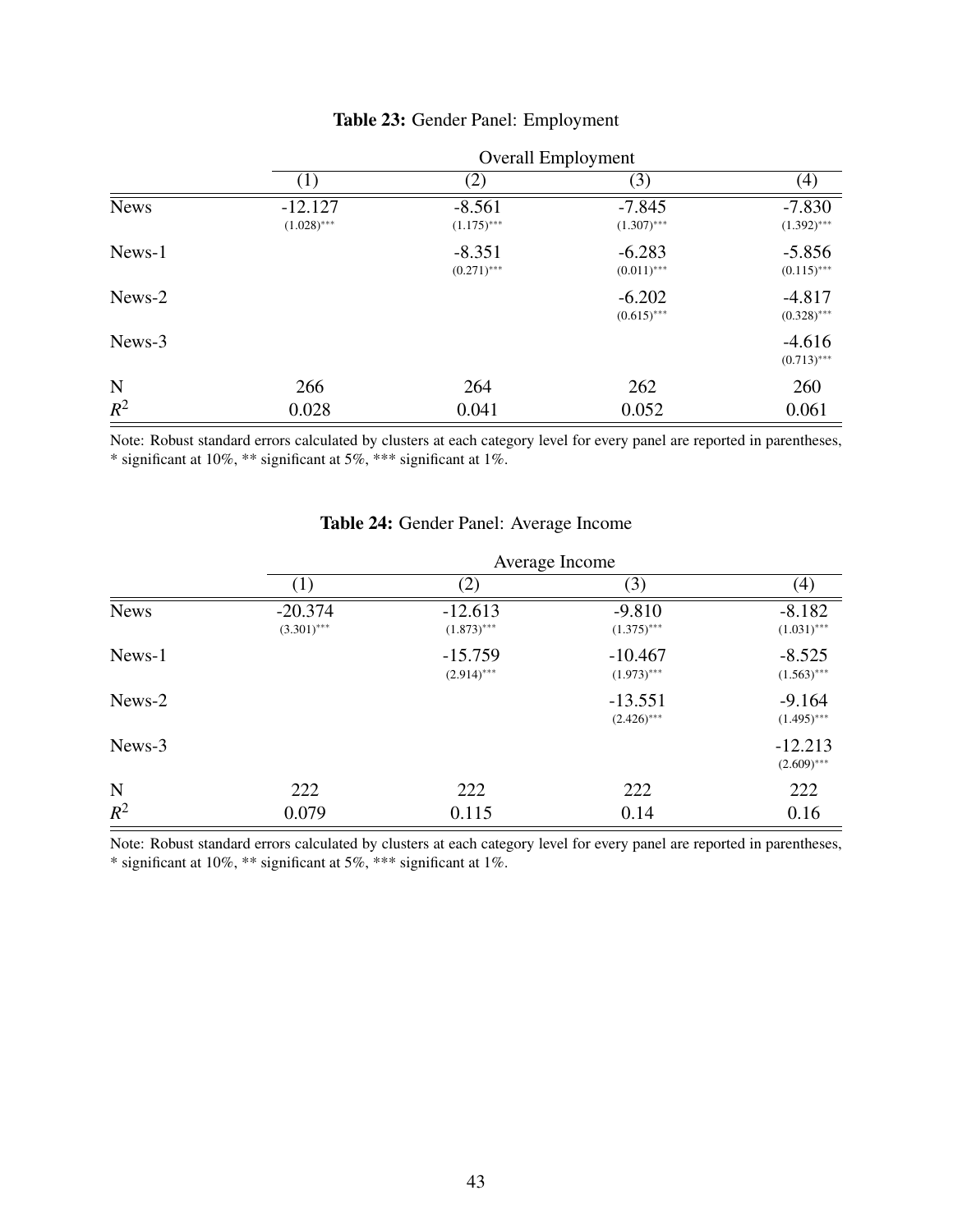|             | Formal Employment          |                            |                           |                           |  |
|-------------|----------------------------|----------------------------|---------------------------|---------------------------|--|
|             | (1)                        | (2)                        | (3)                       | $\left( 4\right)$         |  |
| <b>News</b> | $-15.557$<br>$(2.188)$ *** | $-10.436$<br>$(1.403)$ *** | $-9.136$<br>$(1.198)$ *** | $-8.748$<br>$(1.149)$ *** |  |
| News-1      |                            | $-11.021$<br>$(1.669)$ *** | $-7.944$<br>$(1.193)$ *** | $-7.045$<br>$(1.064)$ *** |  |
| News-2      |                            |                            | $-8.222$<br>$(1.259)$ *** | $-5.854$<br>$(0.909)$ *** |  |
| News-3      |                            |                            |                           | $-6.760$<br>$(1.024)$ *** |  |
| N           | 266                        | 264                        | 262                       | 260                       |  |
| $R^2$       | 0.071                      | 0.102                      | 0.121                     | 0.137                     |  |

#### Table 25: Gender Panel: Formal Employment

Note: Robust standard errors calculated by clusters at each category level for every panel are reported in parentheses, \* significant at 10%, \*\* significant at 5%, \*\*\* significant at 1%.

|             | Formal Average Income      |                           |                           |                           |  |
|-------------|----------------------------|---------------------------|---------------------------|---------------------------|--|
|             | $\left(1\right)$           | (2)                       | (3)                       | $\left( 4\right)$         |  |
| <b>News</b> | $-14.084$<br>$(2.419)$ *** | $-9.960$<br>$(1.746)$ *** | $-8.984$<br>$(1.640)$ *** | $-8.744$<br>$(1.632)$ *** |  |
| News-1      |                            | $-9.422$<br>$(1.707)$ *** | $-6.911$<br>$(1.327)$ *** | $-6.165$<br>$(1.203)$ *** |  |
| News-2      |                            |                           | $-7.075$<br>$(1.256)$ *** | $-4.984$<br>$(0.86)$ ***  |  |
| News-3      |                            |                           |                           | $-6.290$<br>$(1.304)$ *** |  |
| $\mathbf N$ | 266                        | 264                       | 262                       | 260                       |  |
| $R^2$       | 0.033                      | 0.047                     | 0.057                     | 0.067                     |  |

### Table 26: Gender Panel: Formal Average Income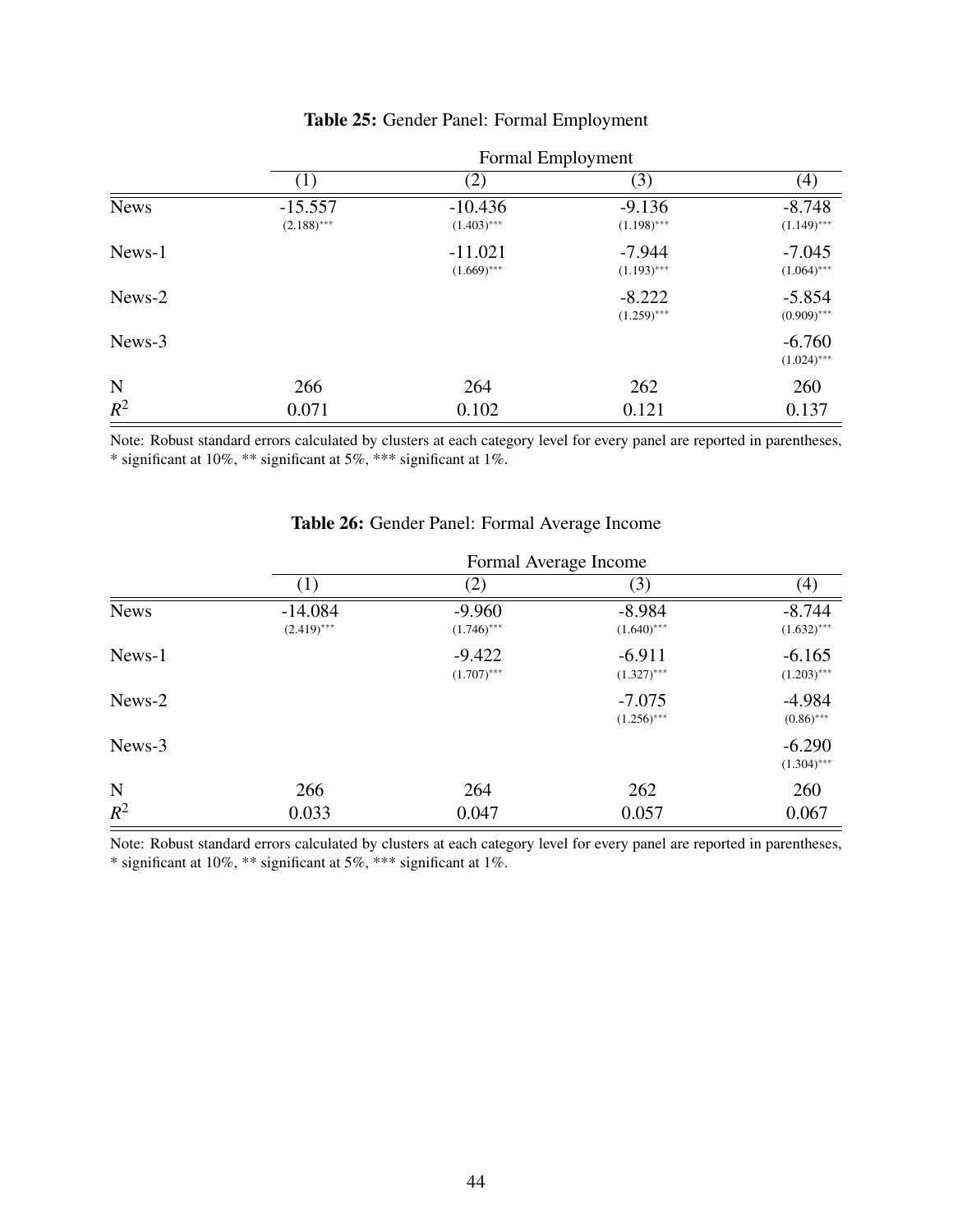# Adding Growth Dummies

|               | <b>Overall Employment</b> |                          |                           |                           |
|---------------|---------------------------|--------------------------|---------------------------|---------------------------|
|               | (1)                       | (2)                      | (3)                       | (4)                       |
| <b>News</b>   | $-10.317$<br>$(4.824)$ ** | $-7.778$<br>$(3.676)$ ** | $-8.336$<br>$(3.715)$ **  | $-8.359$<br>$(3.609)$ **  |
| News-1        | $-5.047$<br>$(2.141)$ **  | $-9.277$<br>$(4.032)$ ** | $-10.070$<br>$(4.204)$ ** | $-10.082$<br>$(4.177)$ ** |
| News-2        | $-4.133$<br>$(1.952)$ **  | $-4.075$<br>$(1.930)$ ** | $-2.402$<br>(2.063)       | $-2.425$<br>(1.800)       |
| News-3        | $-4.456$<br>$(1.828)$ **  | $-4.870$<br>$(2.013)$ ** | $-4.693$<br>$(1.989)$ **  | $-4.616$<br>$(2.605)^*$   |
| News-Growth   | 10.148<br>$(4.360)$ **    | 5.817<br>$(2.434)$ **    | 6.686<br>$(2.560)$ ***    | 6.712<br>$(2.529)$ ***    |
| News-Growth-1 |                           | 6.795<br>$(3.168)$ **    | 8.128<br>$(3.326)$ **     | 8.152<br>$(3.271)$ **     |
| News-Growth-2 |                           |                          | $-2.893$<br>(2.630)       | $-2.841$<br>(2.053)       |
| News-Growth-3 |                           |                          |                           | $-.132$<br>(1.816)        |
| N             | 484                       | 484                      | 484                       | 484                       |
| $R^2$         | 0.103                     | 0.107                    | 0.108                     | 0.108                     |

| Table 27: Education Panel: Employment with growth heterogeneous effects |  |  |  |
|-------------------------------------------------------------------------|--|--|--|
|-------------------------------------------------------------------------|--|--|--|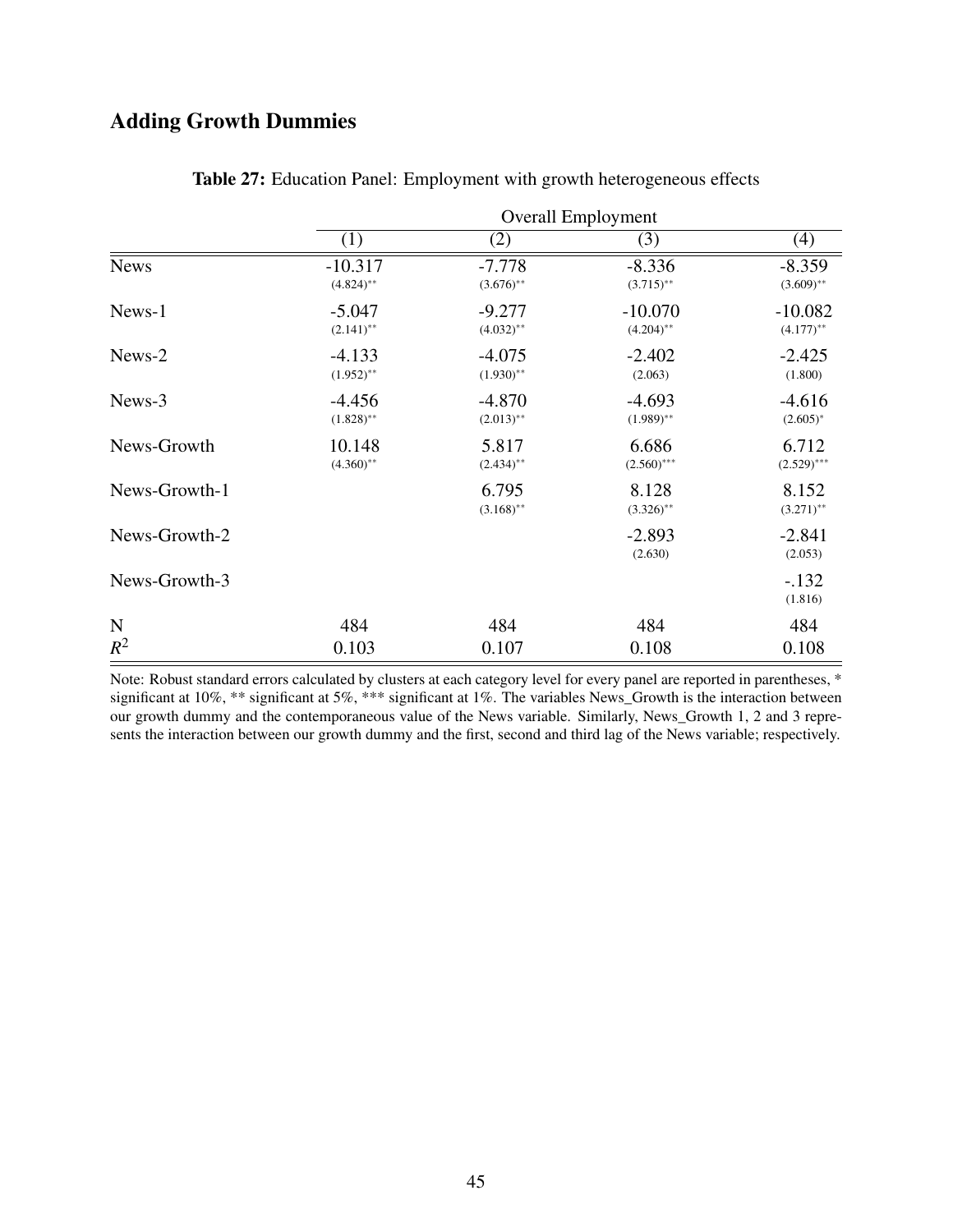|               | Average Income             |                            |                            |                            |  |
|---------------|----------------------------|----------------------------|----------------------------|----------------------------|--|
|               | (1)                        | (2)                        | (3)                        | (4)                        |  |
| <b>News</b>   | $-9.403$<br>$(1.392)$ ***  | $-5.005$<br>$(1.786)$ ***  | $-8.121$<br>$(1.633)$ ***  | $-7.367$<br>$(2.529)$ ***  |  |
| News-1        | $-8.469$<br>$(1.532)$ ***  | $-15.968$<br>$(2.390)$ *** | $-20.137$<br>$(2.724)$ *** | $-19.681$<br>$(2.219)$ *** |  |
| News-2        | $-7.628$<br>$(0.998)$ ***  | $-7.633$<br>$(0.999)$ ***  | 1.220<br>$(0.336)$ ***     | 1.772<br>$(0.362)$ ***     |  |
| News-3        | $-12.181$<br>$(3.190)$ *** | $-12.761$<br>$(3.260)$ *** | $-11.777$<br>$(3.192)$ *** | $-13.998$<br>$(5.880)$ **  |  |
| News-Growth   | 2.352<br>$(1.102)$ **      | $-5.351$<br>$(1.835)$ ***  | $-.923$<br>(1.580)         | $-1.826$<br>(2.670)        |  |
| News-Growth-1 |                            | 12.228<br>$(1.436)$ ***    | 18.633<br>$(1.965)$ ***    | 17.862<br>$(1.244)$ ***    |  |
| News-Growth-2 |                            |                            | $-14.188$<br>$(1.205)$ *** | $-15.490$<br>$(2.628)$ *** |  |
| News-Growth-3 |                            |                            |                            | 3.723<br>(4.552)           |  |
| $\mathbf N$   | 444                        | 444                        | 444                        | 444                        |  |
| $R^2$         | 0.16                       | 0.166                      | 0.174                      | 0.174                      |  |

Table 28: Education Panel: Average Income with growth heterogeneous effects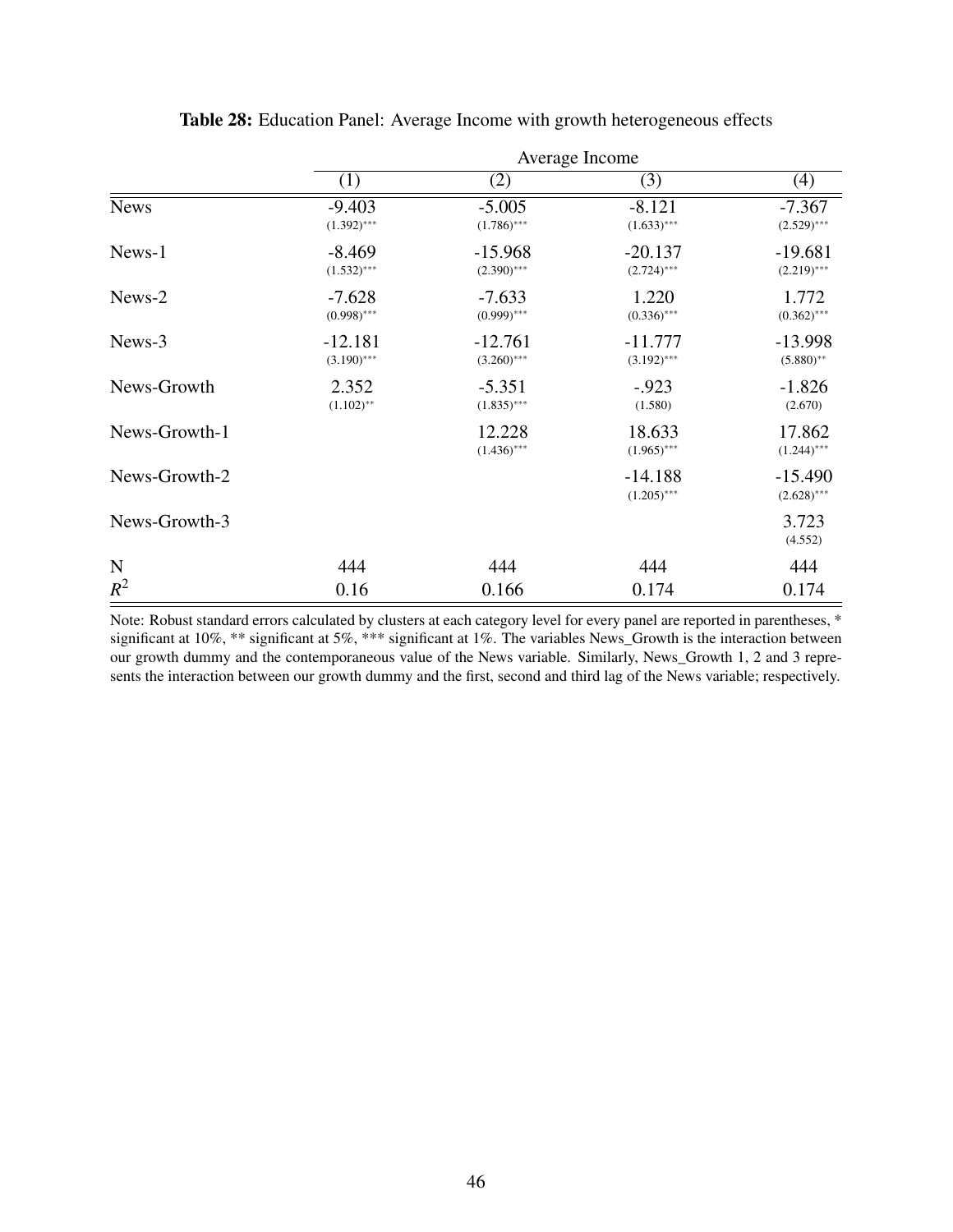|               | Formal Employment         |                           |                           |                            |  |
|---------------|---------------------------|---------------------------|---------------------------|----------------------------|--|
|               | (1)                       | (2)                       | (3)                       | (4)                        |  |
| <b>News</b>   | $-7.283$<br>$(2.715)$ *** | $-5.524$<br>$(2.028)$ *** | $-6.668$<br>$(2.396)$ *** | $-6.793$<br>$(2.387)$ ***  |  |
| News-1        | $-4.623$<br>$(1.638)$ *** | $-7.648$<br>$(2.836)$ *** | $-9.439$<br>$(3.396)$ *** | $-9.524$<br>$(3.380)$ ***  |  |
| News-2        | $-3.604$<br>$(1.395)$ *** | $-3.582$<br>$(1.388)$ *** | 0.06<br>(0.34)            | $-.072$<br>(0.251)         |  |
| News-3        | $-4.141$<br>$(1.592)$ *** | $-4.358$<br>$(1.680)$ *** | $-3.993$<br>$(1.569)$ **  | $-3.552$<br>$(1.755)^{**}$ |  |
| News-Growth   | 3.595<br>$(1.483)$ **     | 0.541<br>(0.414)          | 2.278<br>$(0.877)$ ***    | 2.428<br>$(0.925)$ ***     |  |
| News-Growth-1 |                           | 4.835<br>$(1.994)$ **     | 7.679<br>$(2.839)$ ***    | 7.822<br>$(2.792)$ ***     |  |
| News-Growth-2 |                           |                           | $-6.054$<br>$(1.949)$ *** | $-5.773$<br>$(1.984)$ ***  |  |
| News-Growth-3 |                           |                           |                           | $-.734$<br>(0.82)          |  |
| $\mathbf N$   | 464                       | 464                       | 464                       | 464                        |  |
| $R^2$         | 0.153                     | 0.157                     | 0.163                     | 0.163                      |  |

Table 29: Education Panel: Formal Employment with growth heterogeneous effects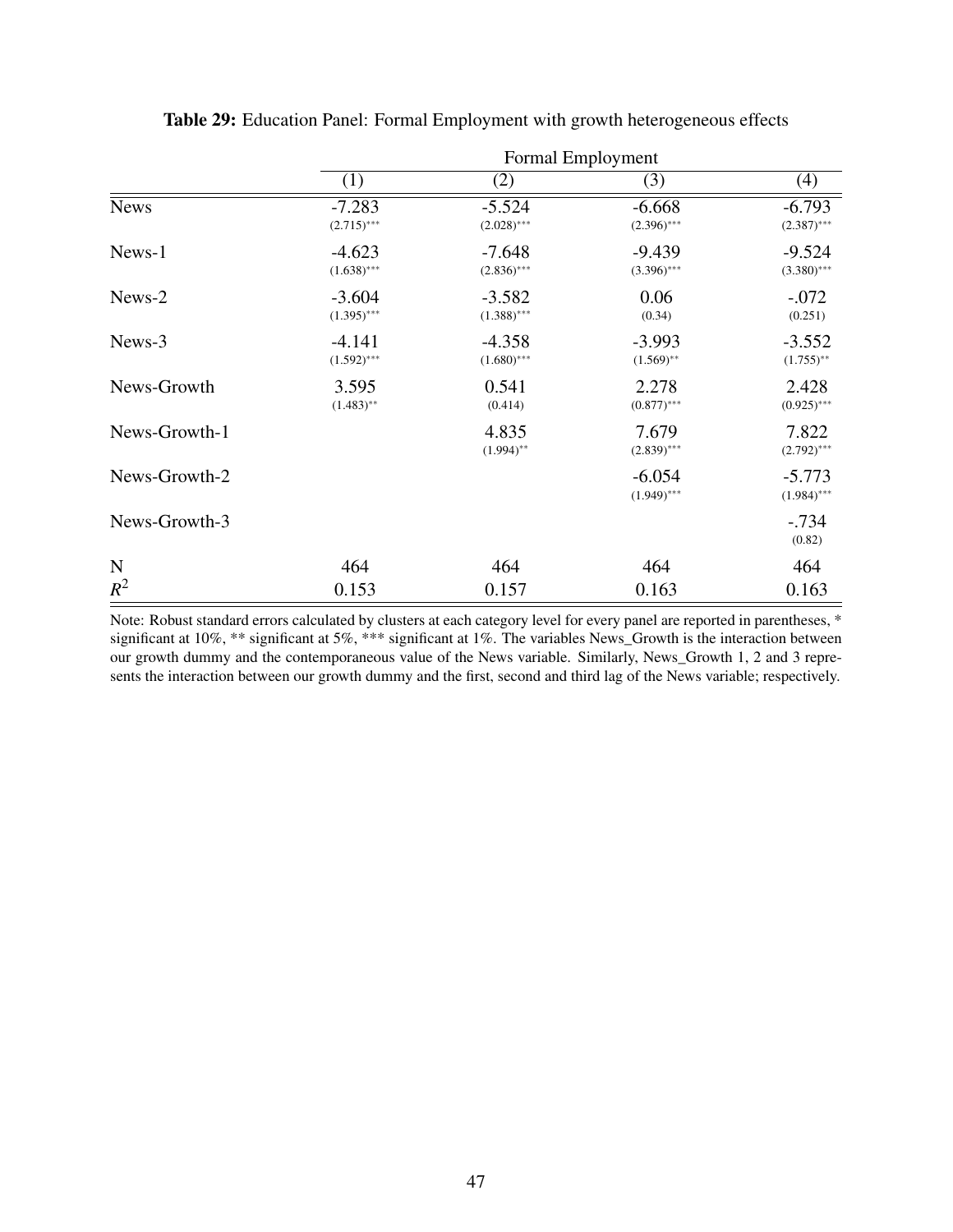|               | Formal Average Income      |                            |                            |                            |  |
|---------------|----------------------------|----------------------------|----------------------------|----------------------------|--|
|               | (1)                        | (2)                        | (3)                        | (4)                        |  |
| <b>News</b>   | $-18.883$<br>$(5.859)$ *** | $-12.499$<br>$(3.997)$ *** | $-14.372$<br>$(3.879)$ *** | $-14.142$<br>$(3.416)$ *** |  |
| News-1        | $-8.269$<br>$(1.969)$ ***  | $-19.244$<br>$(5.048)$ *** | $-22.178$<br>$(4.805)$ *** | $-22.023$<br>$(4.495)$ *** |  |
| News-2        | $-6.711$<br>$(1.240)$ ***  | $-6.632$<br>$(1.220)$ ***  | $-.667$<br>(1.891)         | $-.424$<br>(1.497)         |  |
| News-3        | $-8.185$<br>$(1.597)$ ***  | $-8.972$<br>$(1.837)$ ***  | $-8.374$<br>$(1.897)$ ***  | $-9.183$<br>$(3.529)$ ***  |  |
| News-Growth   | 15.747<br>$(6.652)$ **     | 4.666<br>(3.317)           | 7.510<br>$(3.125)$ **      | 7.233<br>$(2.593)$ ***     |  |
| News-Growth-1 |                            | 17.540<br>$(5.390)$ ***    | 22.198<br>$(4.941)$ ***    | 21.934<br>$(4.445)$ ***    |  |
| News-Growth-2 |                            |                            | $-9.914$<br>$(1.328)$ ***  | $-10.431$<br>$(1.147)$ *** |  |
| News-Growth-3 |                            |                            |                            | 1.348<br>(2.770)           |  |
| $\mathbf N$   | 464                        | 464                        | 464                        | 464                        |  |
| $R^2$         | 0.12                       | 0.131                      | 0.134                      | 0.134                      |  |

Table 30: Education Panel: Formal Average Income with growth heterogeneous effects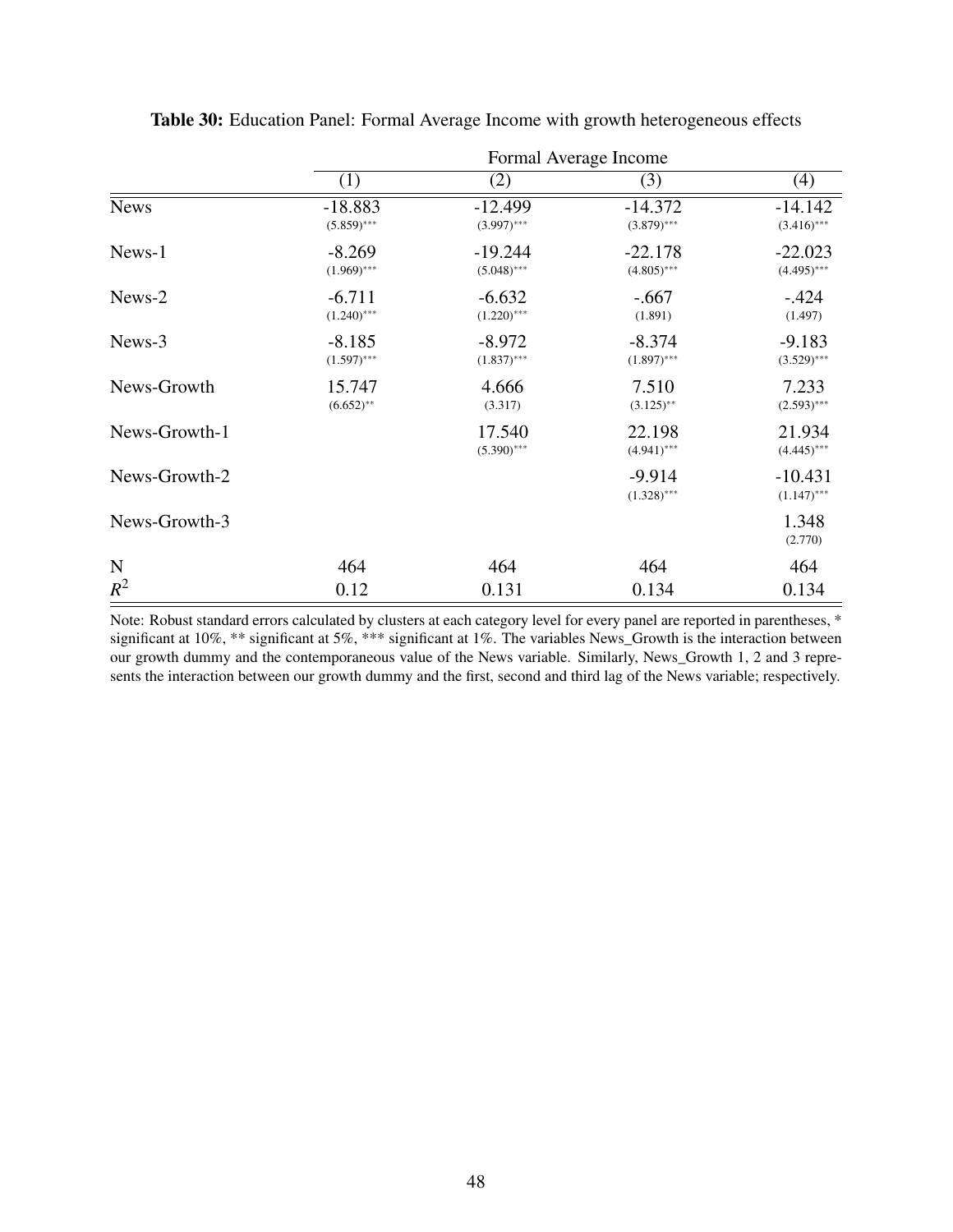|               | <b>Overall Employment</b>  |                           |                            |                            |  |
|---------------|----------------------------|---------------------------|----------------------------|----------------------------|--|
|               | (1)                        | (2)                       | (3)                        | (4)                        |  |
| <b>News</b>   | $-12.221$<br>$(4.030)$ *** | $-9.104$<br>$(2.893)$ *** | $-10.071$<br>$(3.283)$ *** | $-10.084$<br>$(3.397)$ *** |  |
| News-1        | $-4.826$<br>$(2.065)$ **   | $-10.064$<br>$(3.984)$ ** | $-11.567$<br>$(4.589)$ **  | $-11.574$<br>$(4.652)$ **  |  |
| News-2        | $-3.375$<br>$(1.411)$ **   | $-3.295$<br>$(1.384)$ **  | $-.160$<br>(0.387)         | $-.175$<br>(0.599)         |  |
| News-3        | $-3.325$<br>$(1.720)^{*}$  | $-3.829$<br>$(1.894)$ **  | $-3.517$<br>$(1.780)$ **   | $-3.469$<br>$(1.283)$ ***  |  |
| News-Growth   | 12.344<br>$(4.083)$ ***    | 7.032<br>$(2.143)$ ***    | 8.585<br>$(2.764)$ ***     | 8.601<br>$(2.892)$ ***     |  |
| News-Growth-1 |                            | 8.397<br>$(3.077)$ ***    | 10.942<br>$(4.096)$ ***    | 10.958<br>$(4.223)$ ***    |  |
| News-Growth-2 |                            |                           | $-5.469$<br>$(2.182)$ **   | $-5.435$<br>$(1.954)$ ***  |  |
| News-Growth-3 |                            |                           |                            | $-.084$<br>(1.182)         |  |
| $\mathbf N$   | 390                        | 390                       | 390                        | 390                        |  |
| $R^2$         | 0.069                      | 0.074                     | 0.076                      | 0.076                      |  |

| Table 31: Age Panel: Employment with growth heterogeneous effects |  |  |
|-------------------------------------------------------------------|--|--|
|                                                                   |  |  |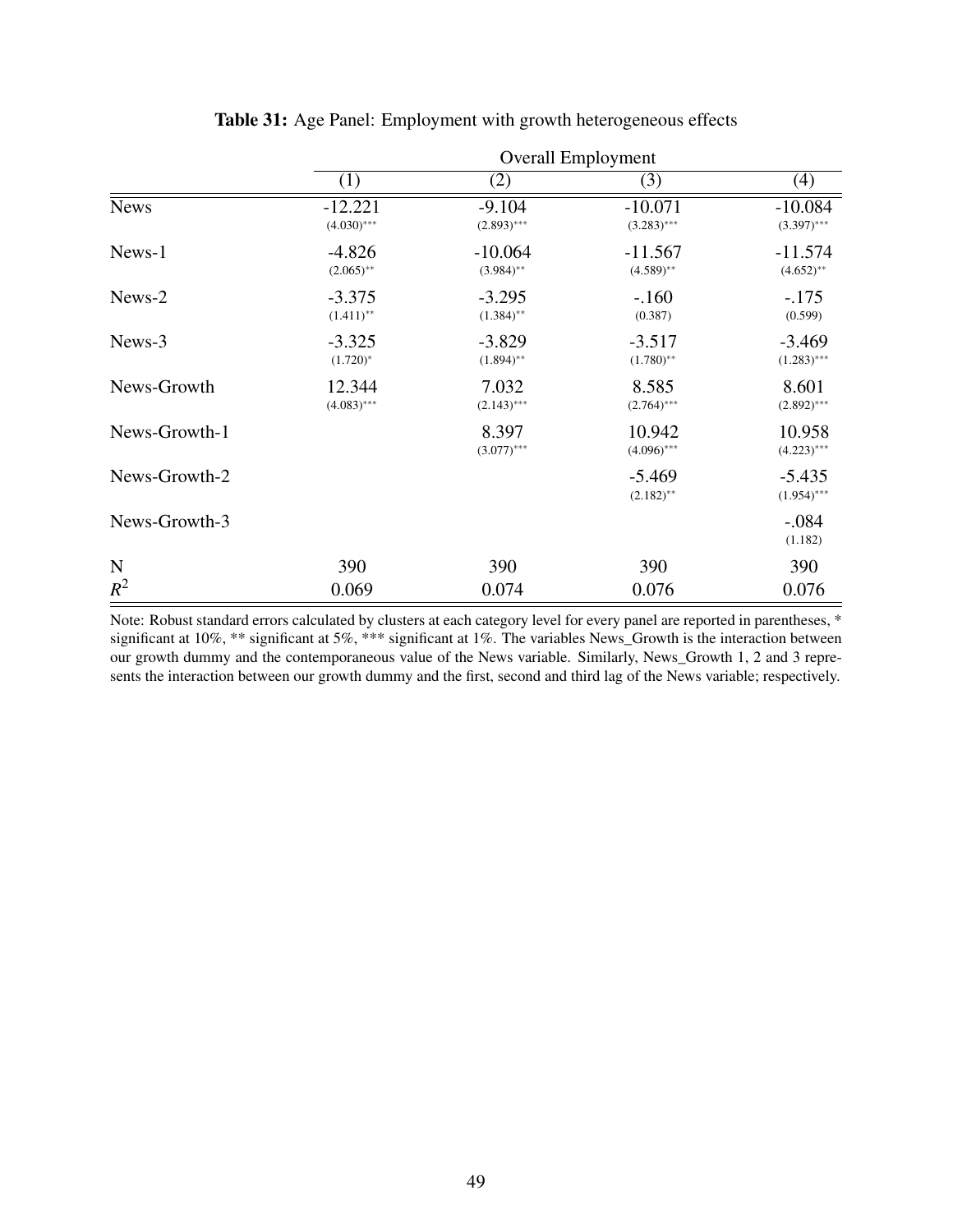|               | Average Income             |                            |                            |                            |  |
|---------------|----------------------------|----------------------------|----------------------------|----------------------------|--|
|               | (1)                        | (2)                        | (3)                        | (4)                        |  |
| <b>News</b>   | $-9.778$<br>$(1.854)$ ***  | $-4.100$<br>$(2.331)^*$    | $-7.434$<br>$(1.933)$ ***  | $-7.138$<br>$(2.008)$ ***  |  |
| News-1        | $-8.227$<br>$(0.769)$ ***  | $-17.910$<br>$(1.535)$ *** | $-22.370$<br>$(2.473)$ *** | $-22.191$<br>$(2.467)$ *** |  |
| News-2        | $-9.162$<br>$(1.015)$ ***  | $-9.168$<br>$(1.018)$ ***  | 0.305<br>(0.996)           | 0.522<br>(1.015)           |  |
| News-3        | $-11.114$<br>$(1.886)$ *** | $-11.863$<br>$(1.955)$ *** | $-10.809$<br>$(1.747)$ *** | $-11.682$<br>$(1.761)$ *** |  |
| News-Growth   | 3.432<br>$(1.695)$ **      | $-6.515$<br>$(2.678)$ **   | $-1.777$<br>(1.902)        | $-2.131$<br>(1.986)        |  |
| News-Growth-1 |                            | 15.788<br>$(1.675)$ ***    | 22.642<br>$(3.109)$ ***    | 22.339<br>$(3.079)$ ***    |  |
| News-Growth-2 |                            |                            | $-15.182$<br>$(3.226)$ *** | $-15.693$<br>$(3.276)$ *** |  |
| News-Growth-3 |                            |                            |                            | 1.462<br>$(0.357)$ ***     |  |
| $\mathbf N$   | 333                        | 333                        | 333                        | 333                        |  |
| $R^2$         | 0.15                       | 0.16                       | 0.168                      | 0.168                      |  |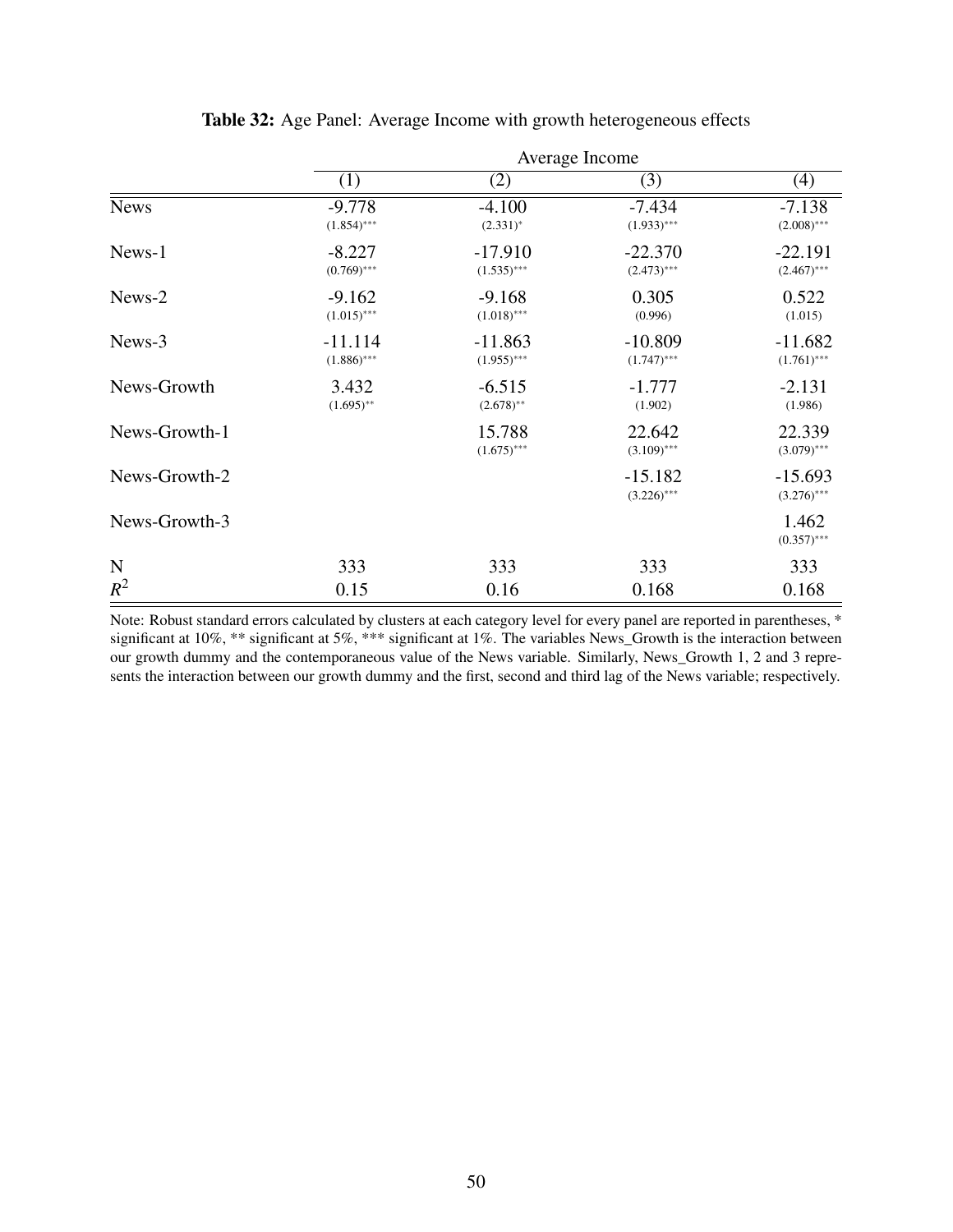|               | Formal Employment         |                           |                            |                            |  |  |
|---------------|---------------------------|---------------------------|----------------------------|----------------------------|--|--|
|               | (1)                       | (2)                       | (3)                        | (4)                        |  |  |
| <b>News</b>   | $-8.746$<br>$(3.046)$ *** | $-6.614$<br>$(2.306)$ *** | $-7.679$<br>$(2.747)$ ***  | $-7.612$<br>$(2.627)$ ***  |  |  |
| News-1        | $-5.051$<br>$(1.795)$ *** | $-8.633$<br>$(3.029)$ *** | $-10.290$<br>$(3.712)$ *** | $-10.255$<br>$(3.655)$ *** |  |  |
| News-2        | $-3.926$<br>$(1.624)$ **  | $-3.871$<br>$(1.608)$ **  | $-.417$<br>(0.313)         | $-.337$<br>(0.322)         |  |  |
| News-3        | $-4.575$<br>$(1.773)$ *** | $-4.919$<br>$(1.896)$ *** | $-4.576$<br>$(1.757)$ ***  | $-4.822$<br>$(2.218)$ **   |  |  |
| News-Growth   | 5.162<br>$(2.135)$ **     | 1.528<br>$(0.87)^*$       | 3.240<br>$(1.576)$ **      | 3.160<br>$(1.429)$ **      |  |  |
| News-Growth-1 |                           | 5.744<br>$(2.005)$ ***    | 8.548<br>$(3.163)$ ***     | 8.472<br>$(3.026)$ ***     |  |  |
| News-Growth-2 |                           |                           | $-6.026$<br>$(2.482)$ **   | $-6.197$<br>$(2.806)$ **   |  |  |
| News-Growth-3 |                           |                           |                            | 0.424<br>(0.842)           |  |  |
| $\mathbf N$   | 390                       | 390                       | 390                        | 390                        |  |  |
| $R^2$         | 0.11                      | 0.113                     | 0.117                      | 0.117                      |  |  |

Table 33: Age Panel: Formal Employment with growth heterogeneous effects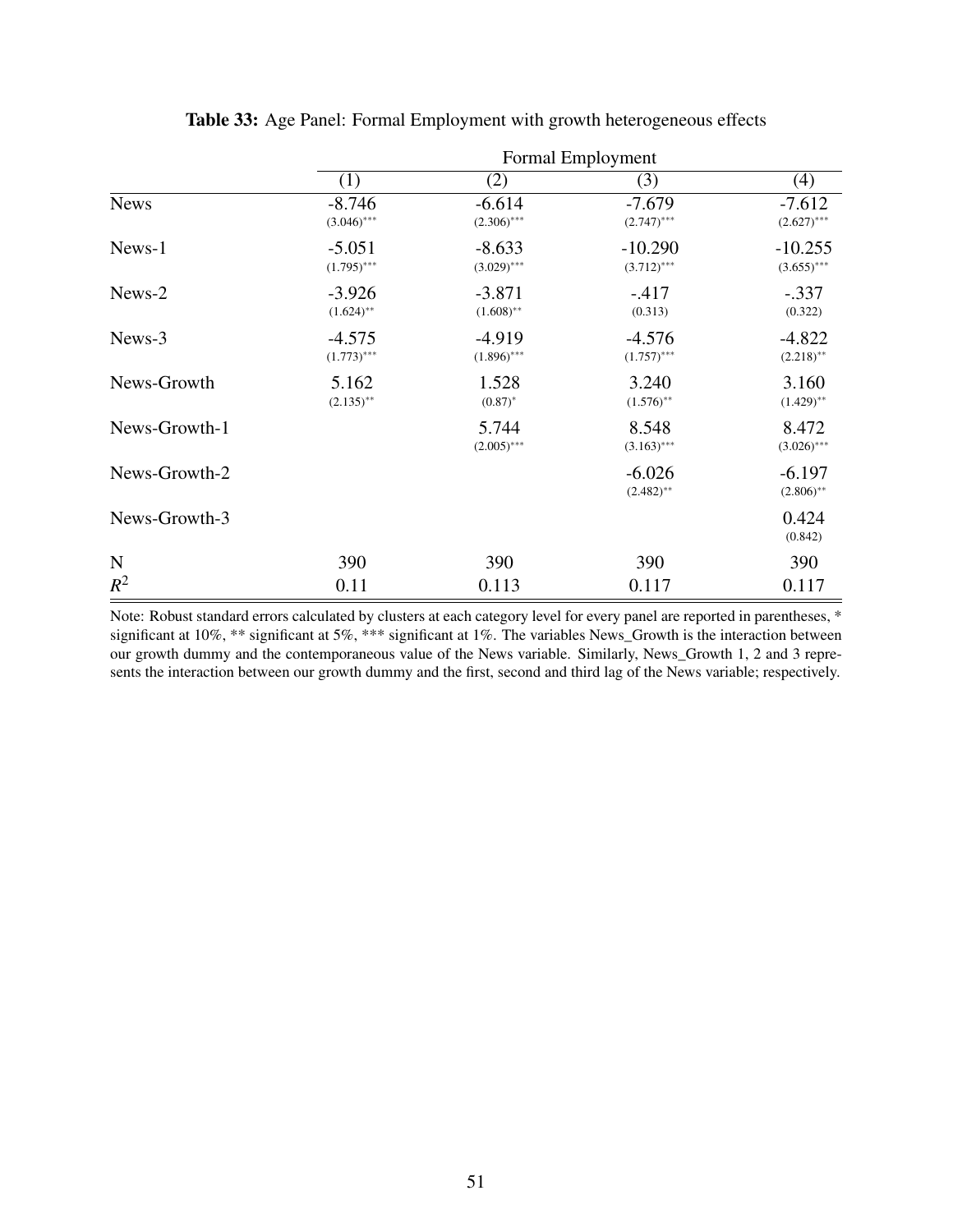|               |                            |                            | Formal Average Income      |                            |
|---------------|----------------------------|----------------------------|----------------------------|----------------------------|
|               | (1)                        | (2)                        | (3)                        | (4)                        |
| <b>News</b>   | $-19.749$<br>$(4.487)$ *** | $-13.039$<br>$(3.459)$ *** | $-14.586$<br>$(3.517)$ *** | $-14.211$<br>$(3.399)$ *** |
| News-1        | $-7.698$<br>$(0.844)$ ***  | $-18.970$<br>$(2.366)$ *** | $-21.375$<br>$(2.570)$ *** | $-21.181$<br>$(2.562)$ *** |
| News-2        | $-5.592$<br>$(0.471)$ ***  | $-5.419$<br>$(0.448)$ ***  | $-.403$<br>(0.804)         | 0.038<br>(0.495)           |
| News-3        | $-7.135$<br>$(1.503)$ ***  | $-8.218$<br>$(1.689)$ ***  | $-7.720$<br>$(1.657)$ ***  | $-9.085$<br>$(2.177)$ ***  |
| News-Growth   | 17.566<br>$(4.588)$ ***    | 6.133<br>$(3.204)^*$       | 8.618<br>$(3.159)$ ***     | 8.174<br>$(2.929)$ ***     |
| News-Growth-1 |                            | 18.072<br>$(3.381)$ ***    | 22.143<br>$(3.875)$ ***    | 21.721<br>$(3.961)$ ***    |
| News-Growth-2 |                            |                            | $-8.748$<br>$(1.289)$ ***  | $-9.699$<br>$(0.93)$ ***   |
| News-Growth-3 |                            |                            |                            | 2.357<br>(1.710)           |
| $\mathbf N$   | 390                        | 390                        | 390                        | 390                        |
| $R^2$         | 0.082                      | 0.091                      | 0.094                      | 0.094                      |

Table 34: Age Panel: Formal Average Income with growth heterogeneous effects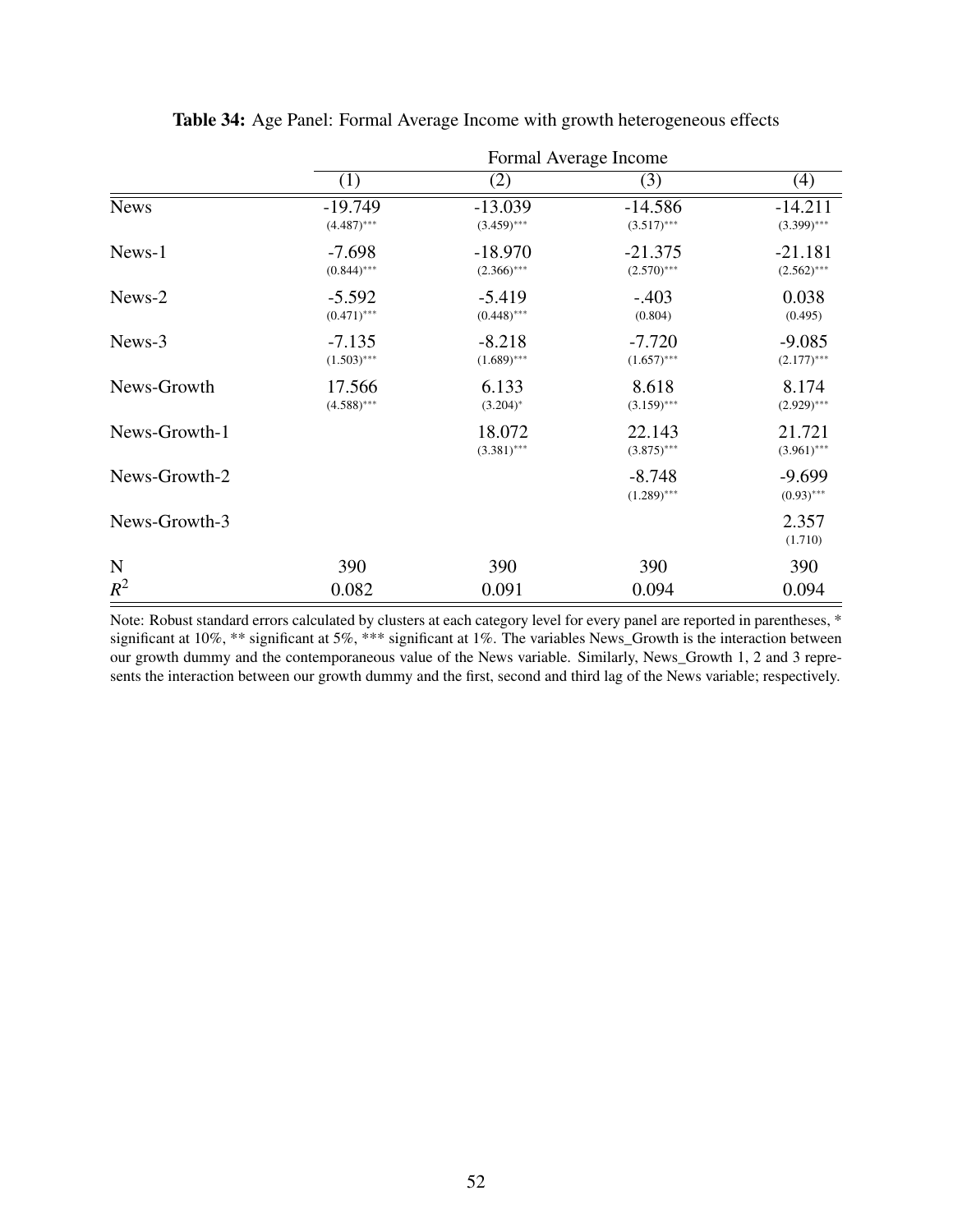|               |                            |                            | <b>Overall Employment</b>  |                            |
|---------------|----------------------------|----------------------------|----------------------------|----------------------------|
|               | (1)                        | (2)                        | (3)                        | (4)                        |
| <b>News</b>   | $-18.334$<br>$(2.738)$ *** | $-13.658$<br>$(2.505)$ *** | $-15.108$<br>$(2.433)$ *** | $-15.128$<br>$(2.245)$ *** |
| News-1        | $-7.236$<br>$(0.292)$ ***  | $-15.092$<br>$(0.694)$ *** | $-17.347$<br>$(0.576)$ *** | $-17.358$<br>$(0.478)$ *** |
| News-2        | $-5.063$<br>$(0.297)$ ***  | $-4.943$<br>$(0.303)$ ***  | $-.241$<br>$(0.056)$ ***   | $-.265$<br>(0.284)         |
| News-3        | $-4.989$<br>$(0.667)$ ***  | $-5.744$<br>$(0.63)$ ***   | $-5.277$<br>$(0.606)$ ***  | $-5.203$<br>$(0.096)$ ***  |
| News-Growth   | 18.515<br>$(2.369)$ ***    | 10.546<br>$(1.966)$ ***    | 12.875<br>$(1.848)$ ***    | 12.899<br>$(1.622)$ ***    |
| News-Growth-1 |                            | 12.597<br>$(0.644)$ ***    | 16.414<br>$(0.444)$ ***    | 16.437<br>$(0.227)$ ***    |
| News-Growth-2 |                            |                            | $-8.202$<br>$(0.432)$ ***  | $-8.151$<br>$(0.057)$ ***  |
| News-Growth-3 |                            |                            |                            | $-.128$<br>(1.215)         |
| $\mathbf N$   | 260                        | 260                        | 260                        | 260                        |
| $R^2$         | 0.086                      | 0.092                      | 0.094                      | 0.094                      |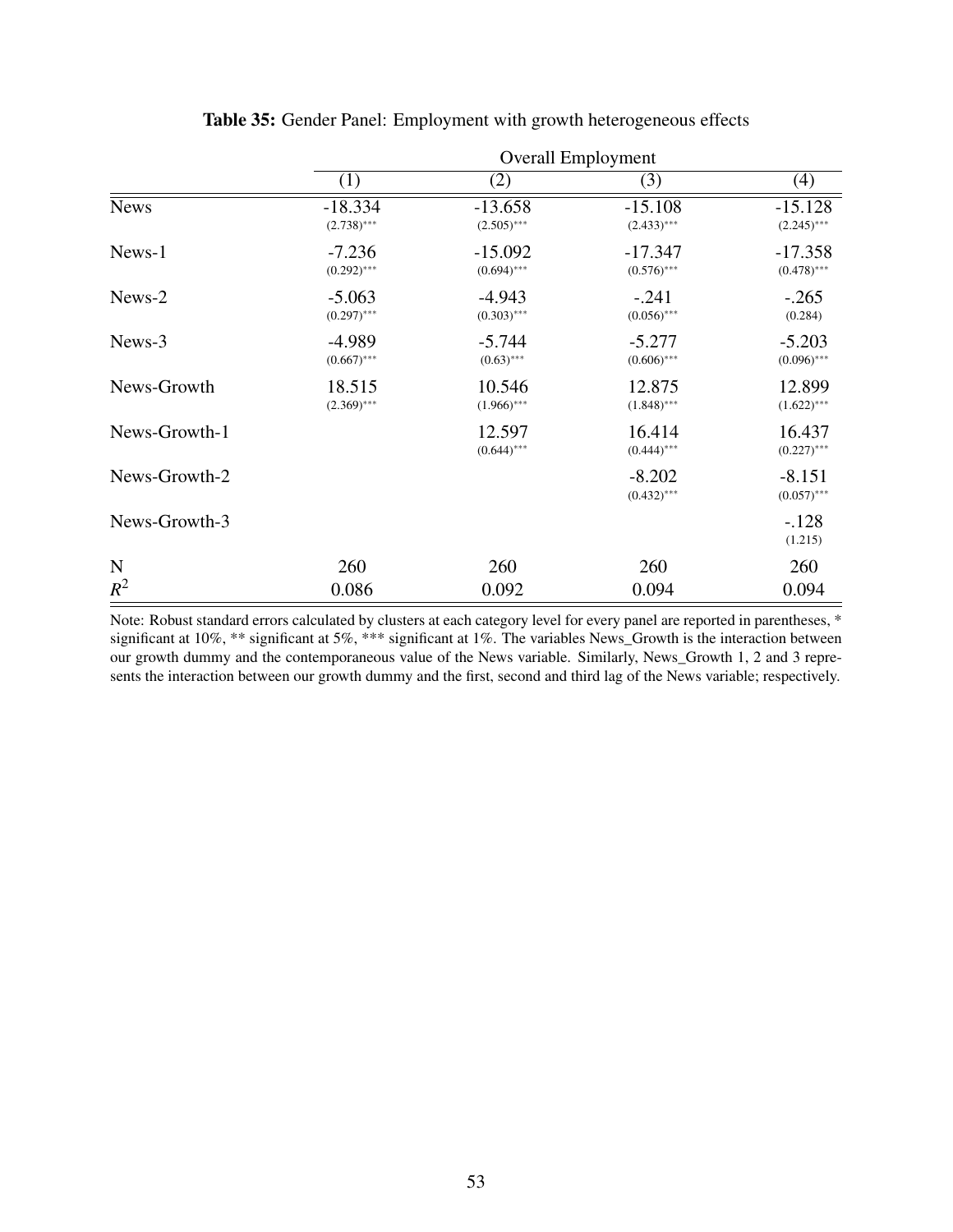|               |                            |                            | Average Income                             |                            |
|---------------|----------------------------|----------------------------|--------------------------------------------|----------------------------|
|               | (1)                        | (2)                        | (3)                                        | (4)                        |
| <b>News</b>   | $-10.820$<br>$(0.923)$ *** | $-5.062$<br>$(0.058)$ ***  | $-8.516$<br>$(0.807)$ ***                  | $-8.206$<br>$(0.381)$ ***  |
| News-1        | $-8.858$<br>$(1.553)$ ***  | $-18.677$<br>$(3.234)$ *** | $-23.297$<br>$(4.399)$ ***                 | $-23.110$<br>$(4.150)$ *** |
| News-2        | $-9.212$<br>$(1.496)$ ***  | $-9.219$<br>$(1.501)$ ***  | 0.593<br>(0.954)<br>$-12.945$<br>$-11.854$ |                            |
| News-3        | $-12.185$<br>$(2.616)$ *** | $(2.752)$ ***              | $(2.485)$ ***                              | $-12.766$<br>$(3.751)$ *** |
| News-Growth   | 4.272<br>$(0.178)$ ***     | $-5.815$<br>$(1.902)$ ***  | $-.908$<br>(0.676)                         | $-1.278$<br>(1.190)        |
| News-Growth-1 |                            | 16.011<br>$(2.735)$ ***    | 23.109<br>$(4.520)$ ***                    | 22.793<br>$(4.094)$ ***    |
| News-Growth-2 |                            |                            | $-15.723$<br>$(3.940)$ ***                 | $-16.257$<br>$(4.688)$ *** |
| News-Growth-3 |                            |                            |                                            | 1.529<br>(2.112)           |
| $\mathbf N$   | 222                        | 222                        | 222                                        | 222                        |
| $R^2$         | 0.161                      | 0.171                      | 0.179                                      | 0.179                      |

Table 36: Gender Panel: Average Income with growth heterogeneous effects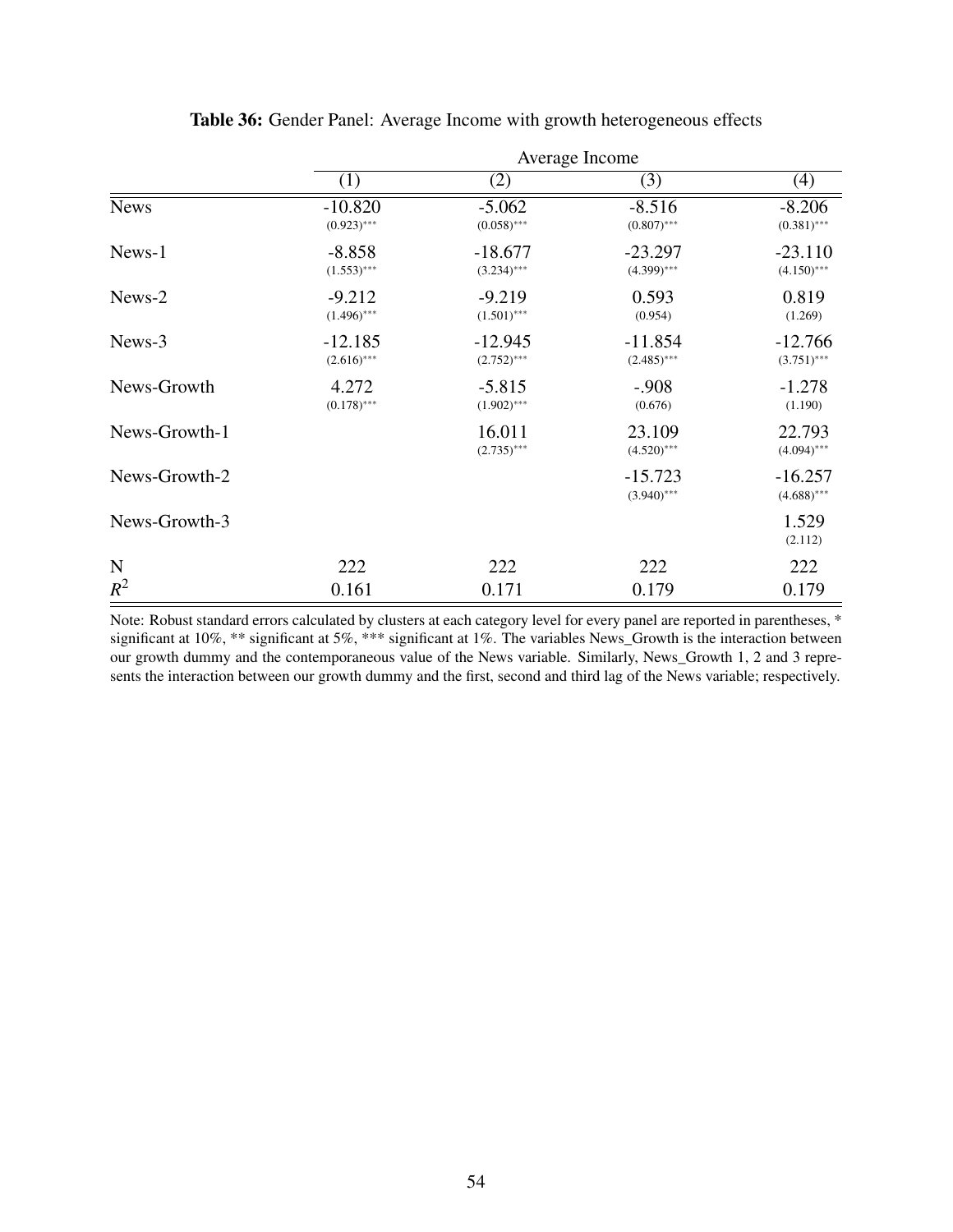|               |                                                         |                           | Formal Employment          |                            |
|---------------|---------------------------------------------------------|---------------------------|----------------------------|----------------------------|
|               | (1)                                                     | (2)                       | (3)                        | (4)                        |
| <b>News</b>   | $-13.119$<br>$(2.663)$ ***                              | $-9.907$<br>$(1.646)$ *** | $-11.506$<br>$(1.485)$ *** | $-11.399$<br>$(1.198)$ *** |
| News-1        | $-7.619$<br>$-13.014$<br>$(1.265)$ ***<br>$(2.985)$ *** |                           | $-15.500$<br>$(2.735)$ *** | $-15.444$<br>$(2.591)$ *** |
| News-2        | $-5.956$<br>$(0.946)$ ***                               | $-5.874$<br>$(0.922)$ *** | $-.691$<br>(1.457)         | $-.566$<br>(1.119)         |
| News-3        | $-6.915$<br>$(1.080)$ ***                               | $-7.434$<br>$(1.247)$ *** | $-6.919$<br>$(1.302)$ ***  | $-7.307$<br>$(2.359)$ ***  |
| News-Growth   | 7.704<br>$(2.666)^{***}$                                | 2.231<br>$(0.929)$ **     | 4.798<br>$(0.666)$ ***     | 4.672<br>$(0.325)$ ***     |
| News-Growth-1 |                                                         | 8.651<br>$(2.754)$ ***    | 12.857<br>$(2.327)$ ***    | 12.737<br>$(2.005)$ ***    |
| News-Growth-2 |                                                         |                           | $-9.039$<br>$(0.93)$ ***   | $-9.310$<br>$(0.198)$ ***  |
| News-Growth-3 |                                                         |                           |                            | 0.67<br>(1.820)            |
| $\mathbf N$   | 260                                                     | 260                       | 260                        | 260                        |
| $R^2$         | 0.144                                                   | 0.148                     | 0.153                      | 0.153                      |

Table 37: Gender Panel: Formal Employment with growth heterogeneous effects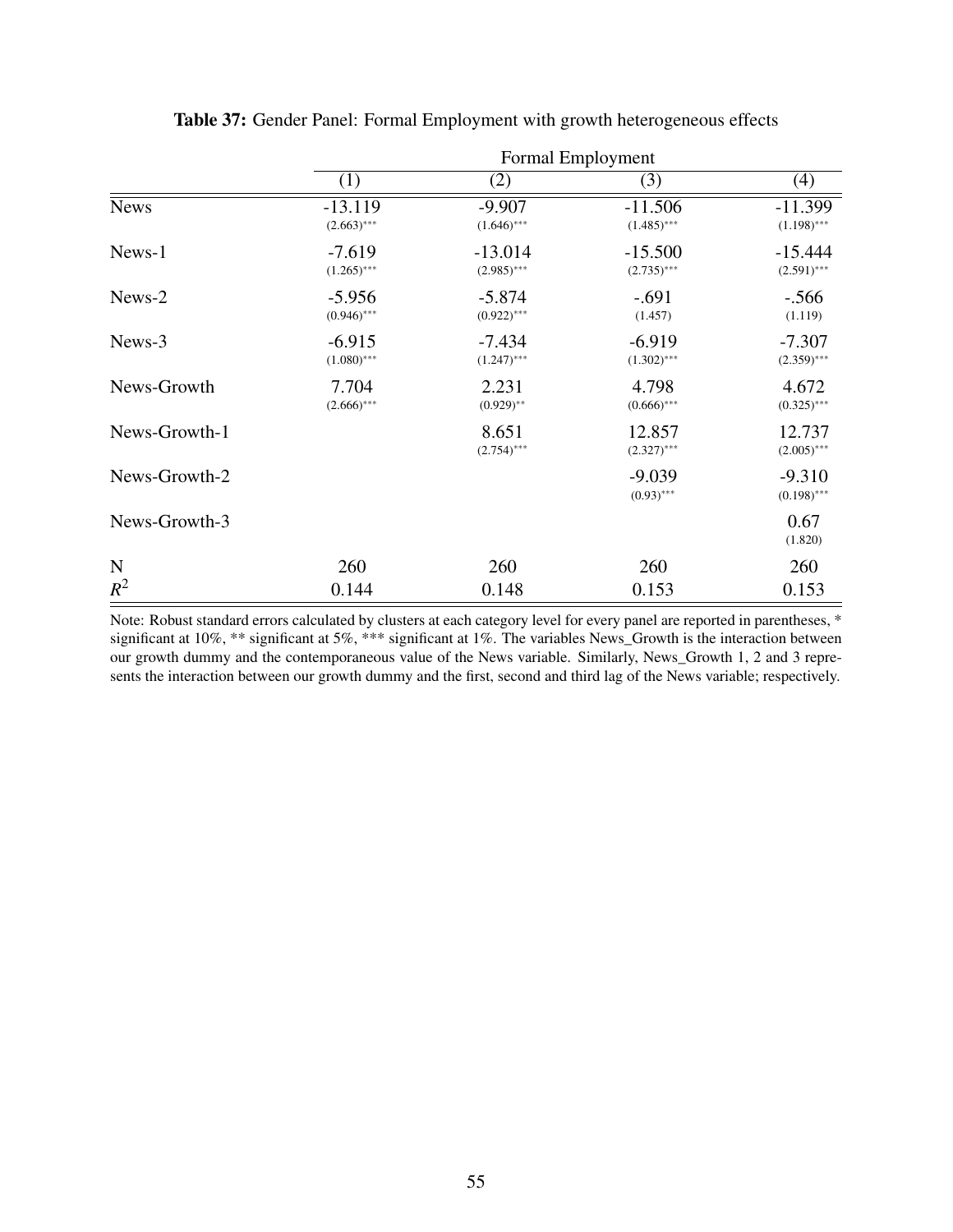|               | Formal Average Income      |                            |                            |                            |  |  |
|---------------|----------------------------|----------------------------|----------------------------|----------------------------|--|--|
|               | (1)                        | (2)                        | (3)                        | (4)                        |  |  |
| <b>News</b>   | $-18.793$<br>$(2.026)$ *** | $-12.831$<br>$(2.476)$ *** | $-14.185$<br>$(3.063)$ *** | $-13.707$<br>$(3.367)$ *** |  |  |
| News-1        | $-7.485$<br>$(1.257)$ ***  | $-17.500$<br>$(0.51)$ ***  | $-19.605$<br>$(1.417)$ *** | $-19.358$<br>$(1.573)$ *** |  |  |
| News-2        | $-5.219$<br>$(0.871)$ ***  | $-5.065$<br>$(0.884)$ ***  | $-.677$<br>(1.002)         | $-.115$<br>(0.654)         |  |  |
| News-3        | $-6.646$<br>$(1.320)$ ***  | $-7.609$<br>$(1.251)$ ***  | $-7.173$<br>$(1.066)$ ***  | $-8.910$<br>$(0.014)$ ***  |  |  |
| News-Growth   | 17.712<br>$(0.69)$ ***     | 7.553<br>$(1.451)$ ***     | 9.727<br>$(2.389)$ ***     | 9.162<br>$(2.746)$ ***     |  |  |
| News-Growth-1 |                            | 16.058<br>$(1.201)$ ***    | 19.620<br>$(0.329)$ ***    | 19.082<br>$(0.665)$ ***    |  |  |
| News-Growth-2 |                            |                            | $-7.655$<br>$(3.293)$ **   | $-8.864$<br>$(2.546)$ ***  |  |  |
| News-Growth-3 |                            |                            |                            | 2.999<br>(1.869)           |  |  |
| N             | 260                        | 260                        | 260                        | 260                        |  |  |
| $R^2$         | 0.086                      | 0.094                      | 0.096                      | 0.097                      |  |  |

Table 38: Gender Panel: Formal Average Income with growth heterogeneous effects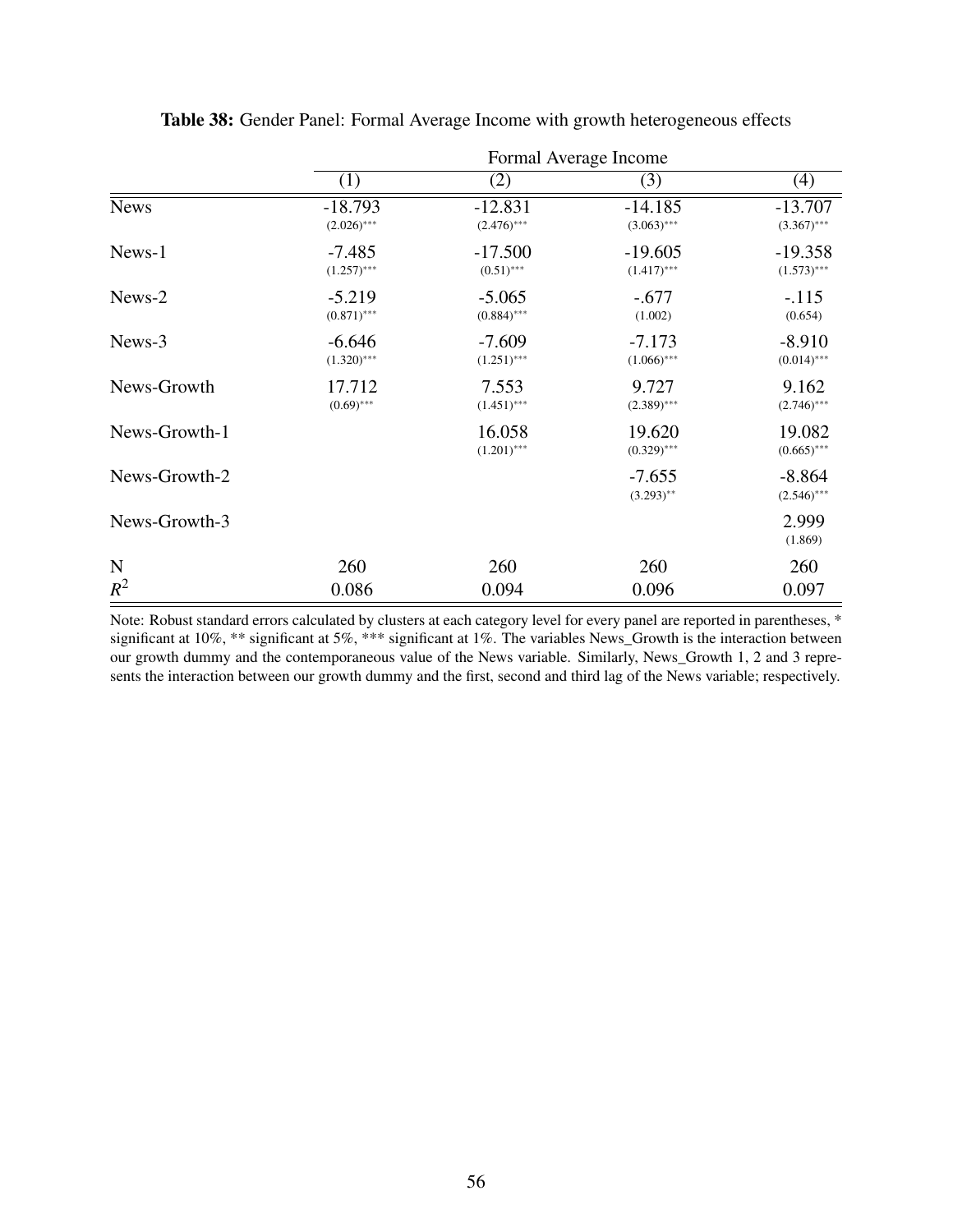# Some Control Variables

|             | Employment               |                          |                          |                            | Average Income            |                           |  |  |
|-------------|--------------------------|--------------------------|--------------------------|----------------------------|---------------------------|---------------------------|--|--|
|             | (1)                      | (2)                      | (3)                      | (4)                        | (5)                       | (6)                       |  |  |
| <b>News</b> | $-1.905$<br>(2.001)      | $-1.271$<br>(1.819)      | $-.615$<br>(1.732)       | $-2.492$<br>$(1.339)^{*}$  | $-.791$<br>(1.521)        | 0.223<br>(1.564)          |  |  |
| News-1      | $-2.553$<br>$(1.066)$ ** | $-.952$<br>$(0.319)$ *** | $-.444$<br>$(0.135)$ *** | $-5.219$<br>$(1.216)$ ***  | $-2.439$<br>$(0.917)$ *** | $-2.009$<br>$(0.914)$ **  |  |  |
| News-2      | $-3.979$<br>$(1.892)$ ** | $-0.946$<br>$(0.478)$ ** | $-.280$<br>(0.324)       | $-7.906$<br>$(1.045)$ ***  | $-2.125$<br>$(0.41)$ ***  | $-1.381$<br>$(0.364)$ *** |  |  |
| News-3      | $-4.158$<br>$(1.707)$ ** | $-.700$<br>$(0.199)$ *** | 0.006<br>(0.306)         | $-12.240$<br>$(3.190)$ *** | $-5.242$<br>$(2.423)$ **  | $-4.268$<br>$(2.388)^*$   |  |  |
| <b>GDP</b>  | 3.199<br>$(1.489)$ **    | 0.654<br>(0.503)         | 0.194<br>(0.4)           | 6.381<br>$(0.836)$ ***     | 1.594<br>$(0.307)$ ***    | 1.062<br>$(0.272)$ ***    |  |  |
| Univ        |                          | 3.379<br>$(1.588)$ **    | 1.270<br>(0.82)          |                            | 6.821<br>$(0.769)$ ***    | 4.657<br>$(0.728)$ ***    |  |  |
| Popul       |                          |                          | 44.553<br>$(26.670)^*$   |                            |                           | 50.274<br>$(10.059)$ ***  |  |  |
| $\mathbf N$ | 484                      | 484                      | 484                      | 444                        | 444                       | 444                       |  |  |
| $R^2$       | 0.271                    | 0.499                    | 0.529                    | 0.474                      | 0.848                     | 0.859                     |  |  |

Table 39: Education Panel: Employment and Average Income with controls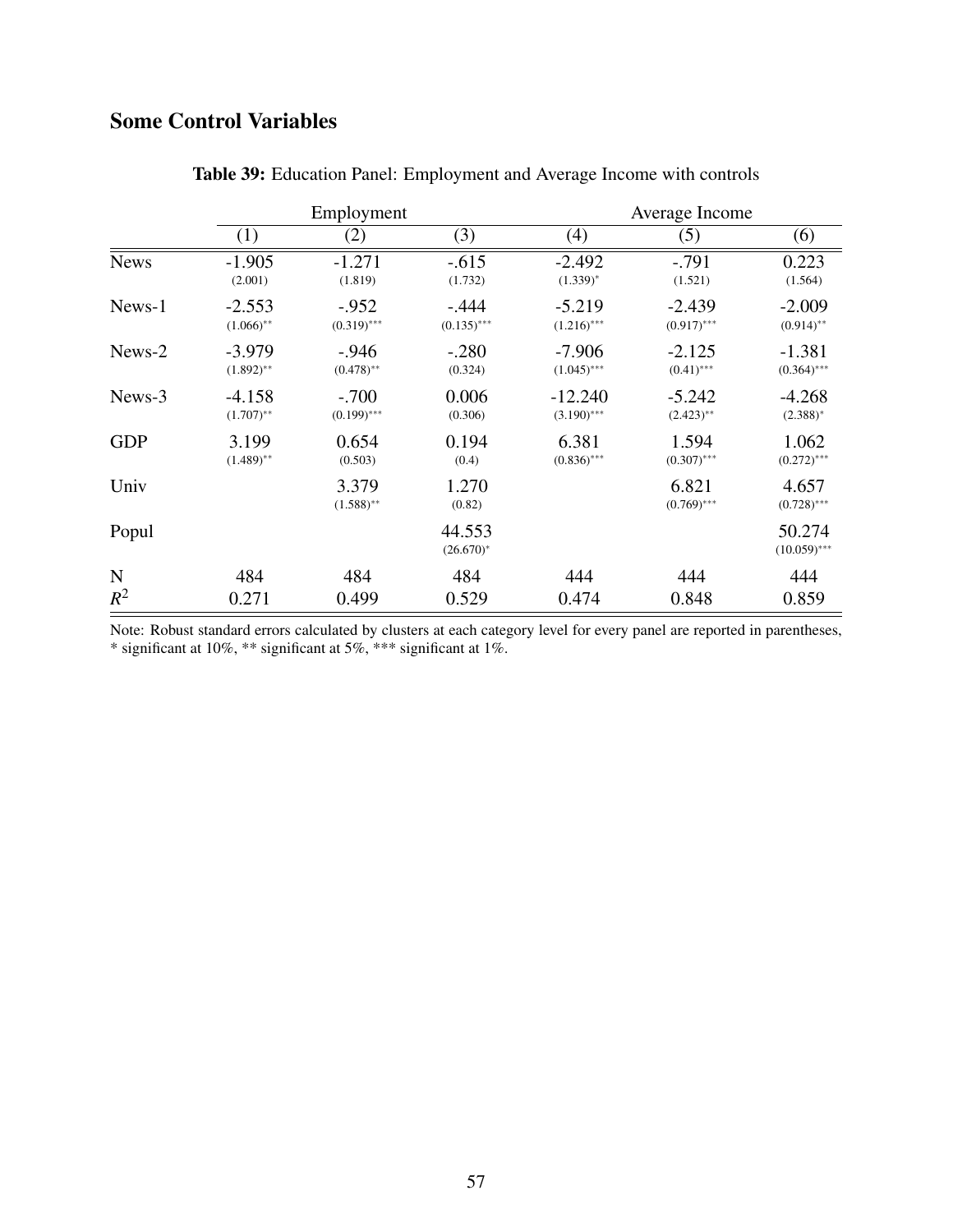|             | Formal Employment         |                           |                           | Formal Average Income     |                           |                          |
|-------------|---------------------------|---------------------------|---------------------------|---------------------------|---------------------------|--------------------------|
|             | (1)                       | (2)                       | (3)                       | (4)                       | (5)                       | (6)                      |
| <b>News</b> | $-2.972$<br>$(1.120)$ *** | $-2.018$<br>$(0.775)$ *** | $-1.608$<br>$(0.64)$ **   | $-3.812$<br>$(0.846)$ *** | $-1.602$<br>$(0.599)$ *** | 0.293<br>(0.781)         |
| News-1      | $-2.972$<br>$(1.043)$ *** | $-1.560$<br>$(0.539)$ *** | $-1.313$<br>$(0.435)$ *** | $-3.391$<br>$(1.037)$ *** | $-.120$<br>(1.003)        | 1.026<br>(1.220)         |
| News-2      | $-3.625$<br>$(1.400)$ *** | $-1.175$<br>$(0.515)$ **  | $-.903$<br>$(0.395)$ **   | $-6.668$<br>$(1.189)$ *** | $-0.992$<br>(0.641)       | 0.265<br>(0.801)         |
| News-3      | $-4.112$<br>$(1.580)$ *** | $-1.303$<br>$(0.597)$ **  | $-1.028$<br>$(0.469)$ **  | $-8.042$<br>$(1.533)$ *** | $-1.535$<br>$(0.482)$ *** | $-.263$<br>(0.395)       |
| <b>GDP</b>  | 2.584<br>$(0.911)$ ***    | 0.437<br>$(0.222)$ **     | 0.23<br>(0.158)           | 6.841<br>$(1.577)$ ***    | 1.868<br>$(0.657)$ ***    | 0.912<br>$(0.348)$ ***   |
| Univ        |                           | 2.966<br>$(1.086)$ ***    | 2.077<br>$(0.765)$ ***    |                           | 6.871<br>$(1.277)$ ***    | 2.757<br>$(0.34)$ ***    |
| Popul       |                           |                           | 19.621<br>$(9.204)$ **    |                           |                           | 90.725<br>$(32.413)$ *** |
| N           | 464                       | 464                       | 464                       | 464                       | 464                       | 464                      |
| $R^2$       | 0.363                     | 0.662                     | 0.671                     | 0.418                     | 0.756                     | 0.796                    |

Table 40: Education Panel: Formal Employment and Average Income with controls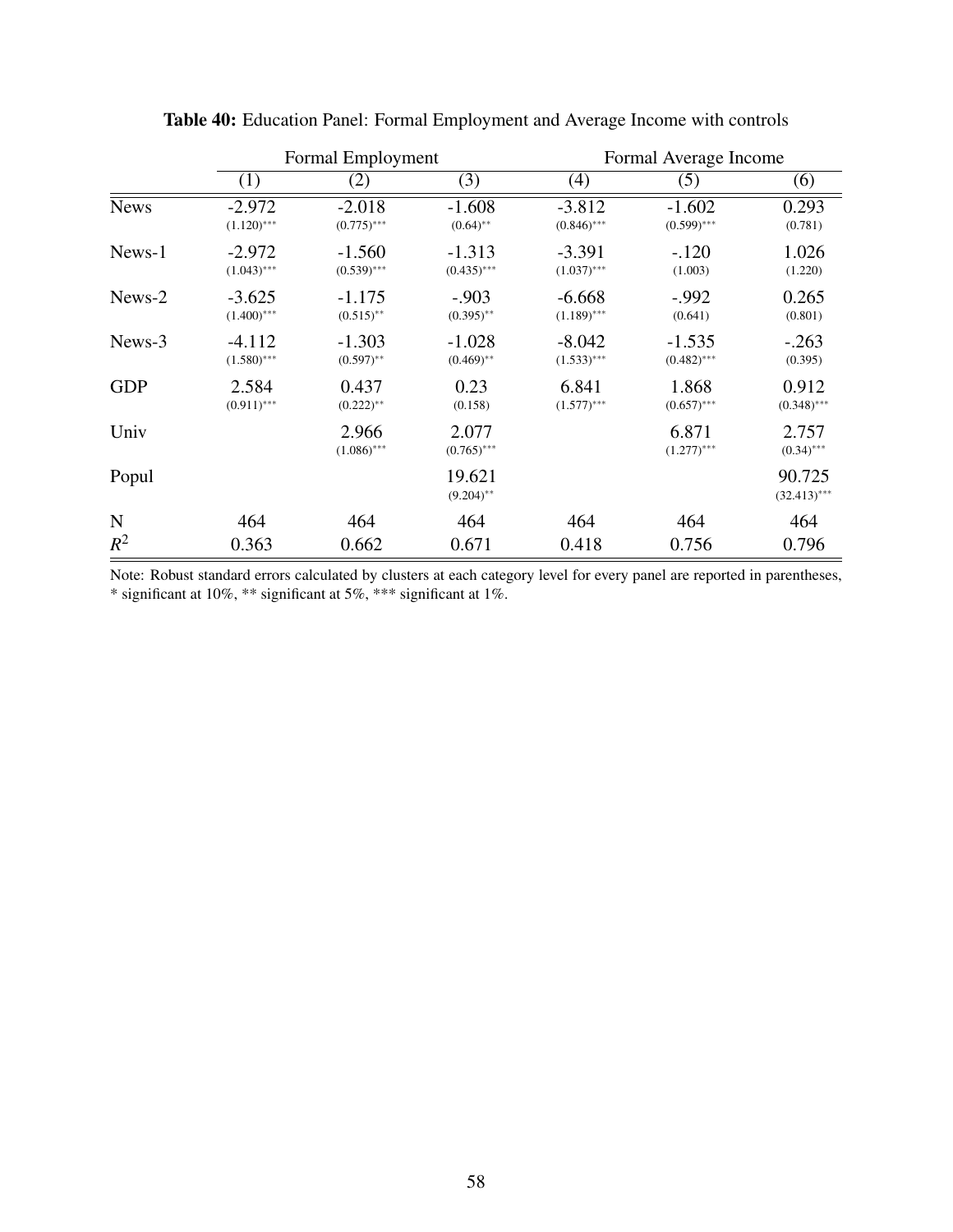|               | Employment    |                       |                        | Average Income |                        |                          |
|---------------|---------------|-----------------------|------------------------|----------------|------------------------|--------------------------|
|               | (1)           | (2)                   | (3)                    | (4)            | (5)                    | (6)                      |
| <b>News</b>   | $-4.038$      | $-3.690$              | $-1.233$               | 1.423          | 0.149                  | 3.091                    |
|               | $(1.878)$ **  | $(1.736)$ **          | (1.292)                | (3.595)        | (3.466)                | (3.649)                  |
| News-1        | $-7.336$      | $-2.726$              | $-1.125$               | $-13.122$      | $-2.295$               | 1.087                    |
|               | $(2.906)$ **  | $(0.912)$ ***         | $(0.315)$ ***          | $(1.377)$ ***  | $(0.37)$ ***           | $(0.561)^*$              |
| News-2        | $-2.291$      | $-1.516$              | $-.075$                | 0.413          | $-.734$                | 0.724                    |
|               | (1.765)       | (1.510)               | (1.193)                | $(0.188)$ **   | $(0.094)$ ***          | $(0.283)$ **             |
| News-3        | $-4.141$      | $-.796$               | 0.433                  | $-13.513$      | $-6.490$               | $-4.284$                 |
|               | $(2.453)^*$   | (1.519)               | (1.407)                | $(5.825)$ **   | (5.070)                | (4.962)                  |
| News-Growth   | 3.448         | 4.064                 | 0.922                  | $-7.007$       | $-1.368$               | $-3.824$                 |
|               | $(1.246)$ *** | $(1.395)$ ***         | (1.081)                | $(3.310)$ **   | (2.730)                | (2.861)                  |
| News-Growth-1 | 6.923         | 2.029                 | 0.985                  | 13.181         | $-.094$                | $-3.911$                 |
|               | $(2.697)$ **  | $(0.776)$ ***         | $(0.584)^*$            | $(0.789)$ ***  | (1.259)                | $(1.477)$ ***            |
| News-Growth-2 | $-2.885$      | 0.953                 | $-.336$                | $-13.570$      | $-2.482$               | $-3.043$                 |
|               | (2.068)       | (1.991)               | (1.779)                | $(2.377)$ ***  | $(1.135)$ **           | $(1.185)$ **             |
| News-Growth-3 | $-.460$       | $-.361$               | $-.797$                | 2.894          | 2.270                  | 1.082                    |
|               | (1.820)       | (1.829)               | (1.774)                | (4.454)        | (4.393)                | (4.353)                  |
| <b>GDP</b>    | 3.103         | 0.573                 | 0.198                  | 6.394          | 1.623                  | 1.020                    |
|               | $(1.466)$ **  | (0.498)               | (0.403)                | $(0.854)$ ***  | $(0.327)$ ***          | $(0.272)$ ***            |
| Univ          |               | 3.370<br>$(1.596)$ ** | 1.323<br>$(0.732)^{*}$ |                | 6.803<br>$(0.767)$ *** | 3.992<br>$(0.666)$ ***   |
| Popul         |               |                       | 43.307<br>(27.554)     |                |                        | 65.130<br>$(12.490)$ *** |
| ${\bf N}$     | 484           | 484                   | 484                    | 444            | 444                    | 444                      |
| $R^2$         | 0.281         | 0.506                 | 0.529                  | 0.485          | 0.848                  | 0.863                    |

Table 41: Education Panel: Employment and Average Income with controls and growth heterogeneous effects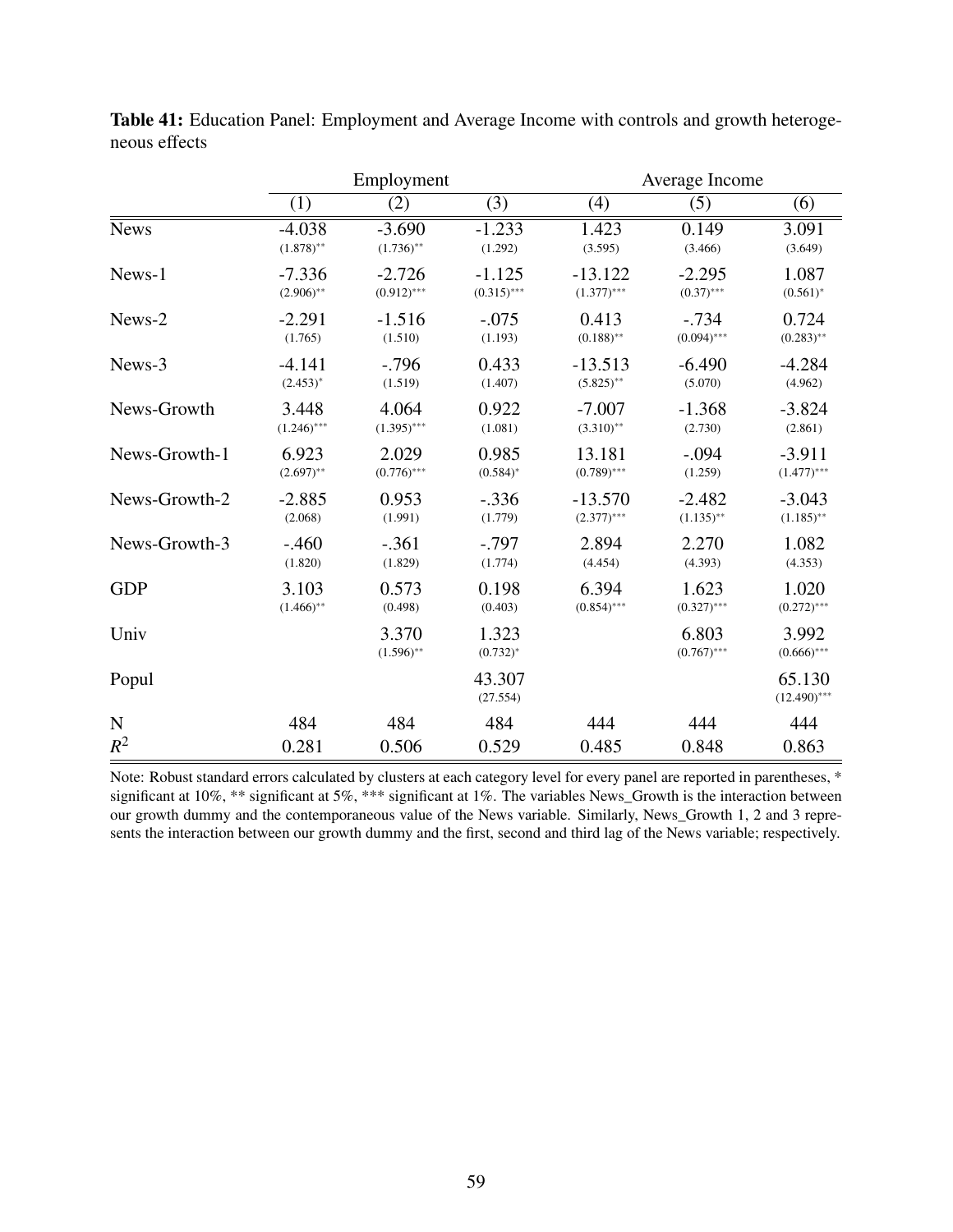|               |               | Formal Employment      |                         |               | Formal Average Income  |                          |  |
|---------------|---------------|------------------------|-------------------------|---------------|------------------------|--------------------------|--|
|               | (1)           | (2)                    | $\overline{(3)}$        | (4)           | (5)                    | $\overline{(6)}$         |  |
| <b>News</b>   | $-3.063$      | $-2.410$               | $-1.024$                | $-4.395$      | $-2.877$               | 2.857                    |  |
|               | $(1.086)$ *** | $(0.852)$ ***          | $(0.498)$ **            | $(1.242)$ *** | $(0.972)$ ***          | $(1.095)$ ***            |  |
| News-1        | $-6.996$      | $-2.294$               | $-1.259$                | $-15.417$     | $-4.498$               | $-.217$                  |  |
|               | $(2.502)$ *** | $(0.802)$ ***          | $(0.39)$ ***            | $(3.044)$ *** | $(1.170)$ ***          | (0.908)                  |  |
| News-2        | $-.425$       | $-.894$                | $-.366$                 | $-1.347$      | $-2.436$               | $-.248$                  |  |
|               | (0.362)       | $(0.522)^*$            | (0.303)                 | (1.637)       | (1.794)                | (1.298)                  |  |
| News-3        | $-3.472$      | $-1.158$               | $-.720$                 | $-8.974$      | $-3.599$               | $-1.786$                 |  |
|               | $(1.732)$ **  | (0.983)                | (0.842)                 | $(3.488)$ **  | (2.511)                | (1.992)                  |  |
| News-Growth   | $-.176$       | 0.593                  | $-.943$                 | 0.429         | 2.216                  | $-4.143$                 |  |
|               | (0.428)       | (0.411)                | (0.622)                 | (1.097)       | (1.422)                | $(0.729)$ ***            |  |
| News-Growth-1 | 6.359         | 1.048                  | 0.167                   | 18.112        | 5.777                  | 2.130                    |  |
|               | $(2.294)$ *** | $(0.463)$ **           | (0.338)                 | $(3.644)$ *** | $(1.654)$ ***          | $(1.052)$ **             |  |
| News-Growth-2 | $-5.234$      | $-.470$                | $-.787$                 | $-9.024$      | 2.041                  | 0.73                     |  |
|               | $(1.801)$ *** | $(0.065)$ ***          | $(0.179)$ ***           | $(1.083)$ *** | (2.350)                | (1.970)                  |  |
| News-Growth-3 | $-.785$       | $-.264$                | $-.328$                 | 1.213         | 2.424                  | 2.160                    |  |
|               | (0.819)       | (0.877)                | (0.872)                 | (2.743)       | (2.970)                | (2.895)                  |  |
| <b>GDP</b>    | 2.564         | 0.429                  | 0.23                    | 6.701         | 1.742                  | 0.919                    |  |
|               | $(0.905)$ *** | $(0.22)^*$             | (0.156)                 | $(1.514)$ *** | $(0.58)$ ***           | $(0.347)$ ***            |  |
| Univ          |               | 2.959<br>$(1.091)$ *** | 1.960<br>$(0.751)$ ***  |               | 6.872<br>$(1.303)$ *** | 2.737<br>$(0.228)$ ***   |  |
| Popul         |               |                        | 22.008<br>$(10.063)$ ** |               |                        | 91.072<br>$(28.474)$ *** |  |
| $\mathbf N$   | 464           | 464                    | 464                     | 464           | 464                    | 464                      |  |
| $R^2$         | 0.37          | 0.662                  | 0.672                   | 0.432         | 0.763                  | 0.796                    |  |

Table 42: Education Panel: Formal Employment and Average Income with controls and growth heterogeneous effects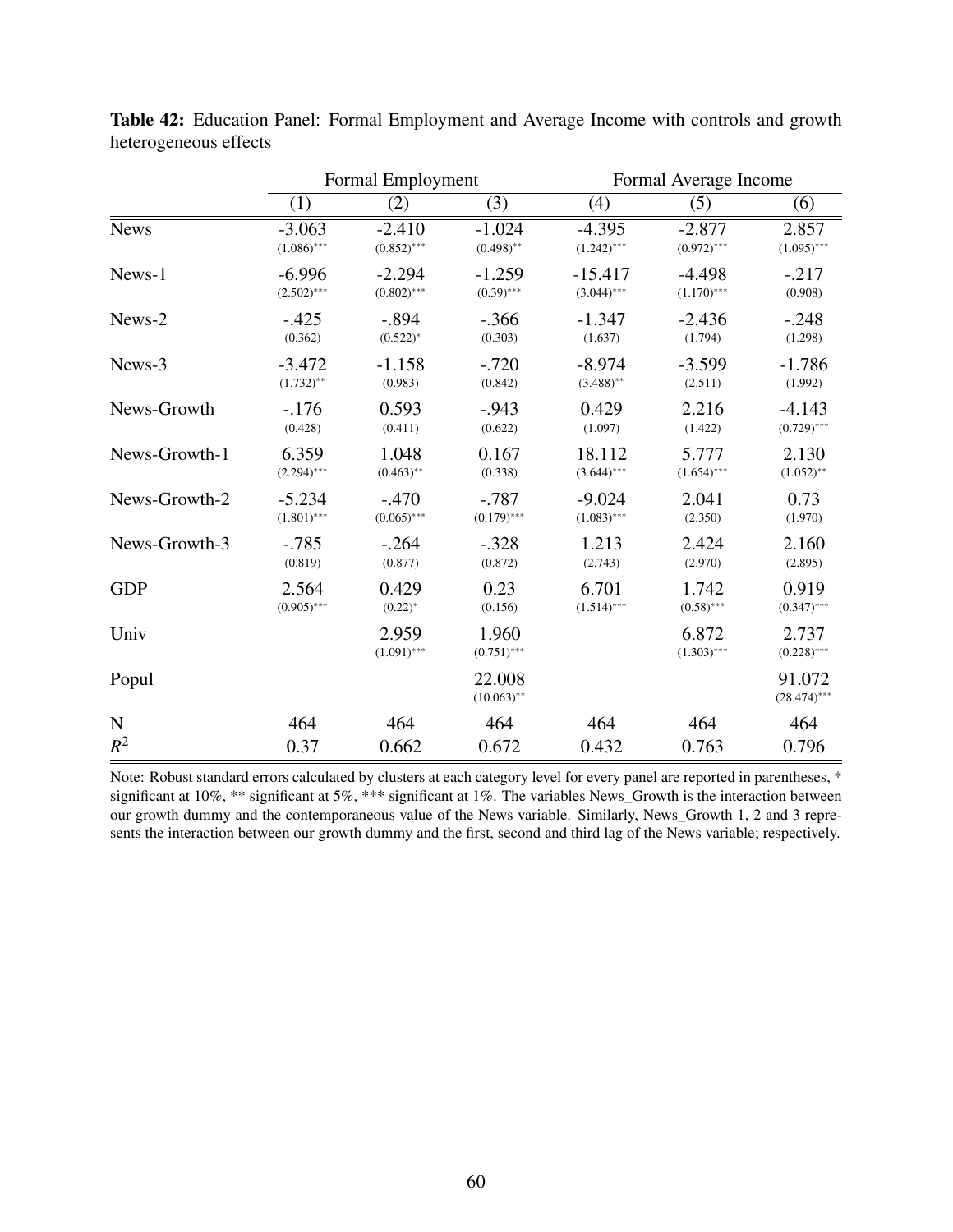|             | Employment                 |                           |                         | Average Income             |                           |                           |  |
|-------------|----------------------------|---------------------------|-------------------------|----------------------------|---------------------------|---------------------------|--|
|             | (1)                        | (2)                       | (3)                     | (4)                        | (5)                       | (6)                       |  |
| <b>News</b> | $-1.559$<br>$(0.552)$ ***  | $-1.071$<br>$(0.399)$ *** | $-.725$<br>$(0.402)^*$  | $-1.717$<br>(1.253)        | 0.062<br>(1.440)          | 1.225<br>(1.619)          |  |
| News-1      | $-1.838$<br>$(1.097)^{*}$  | $-.463$<br>(0.634)        | $-.450$<br>(0.67)       | $-4.621$<br>$(0.419)$ ***  | $-1.713$<br>$(0.404)$ *** | $-1.221$<br>$(0.524)$ **  |  |
| News-2      | $-3.706$<br>$(1.511)^{**}$ | $-.357$<br>(0.479)        | $-.262$<br>(0.467)      | $-9.455$<br>$(1.076)$ ***  | $-3.409$<br>$(0.337)$ *** | $-2.555$<br>$(0.211)$ *** |  |
| News-3      | $-3.627$<br>$(1.806)$ **   | 0.161<br>(0.729)          | 0.159<br>(0.692)        | $-11.183$<br>$(1.888)$ *** | $-3.865$<br>$(0.847)$ *** | $-2.748$<br>$(0.731)$ *** |  |
| <b>GDP</b>  | 4.873<br>$(1.609)$ ***     | 0.844<br>$(0.248)$ ***    | 0.31<br>$(0.066)$ ***   | 6.946<br>$(0.993)$ ***     | 1.940<br>$(0.272)$ ***    | 1.329<br>$(0.166)$ ***    |  |
| Univ        |                            | 4.865<br>$(1.702)$ ***    | 2.043<br>$(1.172)^{*}$  |                            | 7.134<br>$(1.032)$ ***    | 4.649<br>$(0.511)$ ***    |  |
| Popul       |                            |                           | 161.316<br>$(83.903)^*$ |                            |                           | 173.103<br>$(24.113)$ *** |  |
| $\mathbf N$ | 390                        | 390                       | 390                     | 333                        | 333                       | 333                       |  |
| $R^2$       | 0.354                      | 0.708                     | 0.812                   | 0.501                      | 0.887                     | 0.932                     |  |

Table 43: Age Panel: Employment and Average Income with controls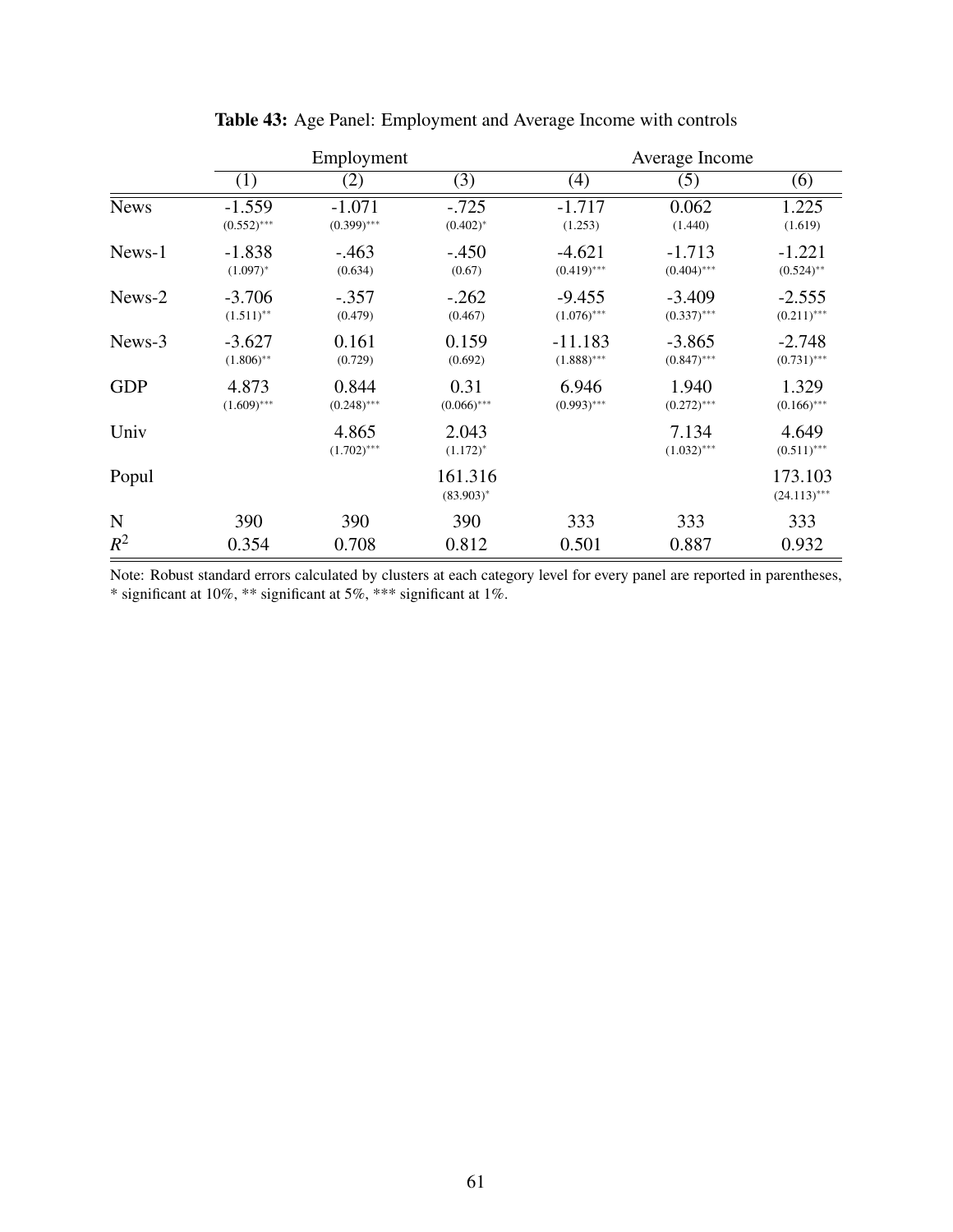|             |                           | Formal Employment         |                           | Formal Average Income     |                           |                           |
|-------------|---------------------------|---------------------------|---------------------------|---------------------------|---------------------------|---------------------------|
|             | (1)                       | (2)                       | (3)                       | (4)                       | (5)                       | (6)                       |
| <b>News</b> | $-2.929$<br>$(0.655)$ *** | $-2.535$<br>$(0.501)$ *** | $-2.471$<br>$(0.48)$ ***  | $-3.138$<br>$(0.784)$ *** | $-2.374$<br>$(0.665)$ *** | $-1.895$<br>$(0.325)$ *** |
| News-1      | $-3.034$<br>$(1.010)$ *** | $-1.923$<br>$(0.614)$ *** | $-1.921$<br>$(0.626)$ *** | $-2.634$<br>$(0.872)$ *** | $-.481$<br>(1.117)        | $-0.464$<br>(1.285)       |
| News-2      | $-4.248$<br>$(1.754)$ **  | $-1.544$<br>$(0.695)$ **  | $-1.527$<br>$(0.702)$ **  | $-6.257$<br>$(0.562)$ *** | $-1.018$<br>$(0.304)$ *** | $-.886$<br>$(0.506)^*$    |
| News-3      | $-4.905$<br>$(1.908)$ **  | $-1.847$<br>$(0.705)$ *** | $-1.847$<br>$(0.74)$ **   | $-7.779$<br>$(1.588)$ *** | $-1.854$<br>$(0.63)$ ***  | $-1.857$<br>$(0.529)$ *** |
| <b>GDP</b>  | 3.847<br>$(1.582)$ **     | 0.594<br>$(0.339)^*$      | 0.495<br>$(0.175)$ ***    | 8.850<br>$(1.562)$ ***    | 2.547<br>$(0.557)$ ***    | 1.804<br>$(0.215)$ ***    |
| Univ        |                           | 3.928<br>$(1.553)$ **     | 3.403<br>$(1.460)$ **     |                           | 7.611<br>$(1.237)$ ***    | 3.690<br>$(0.937)$ ***    |
| Popul       |                           |                           | 29.981<br>(81.415)        |                           |                           | 224.126<br>$(52.717)$ *** |
| $\mathbf N$ | 390                       | 390                       | 390                       | 390                       | 390                       | 390                       |
| $R^2$       | 0.382                     | 0.717                     | 0.722                     | 0.473                     | 0.822                     | 0.904                     |

Table 44: Age Panel: Formal Employment and Average Income with controls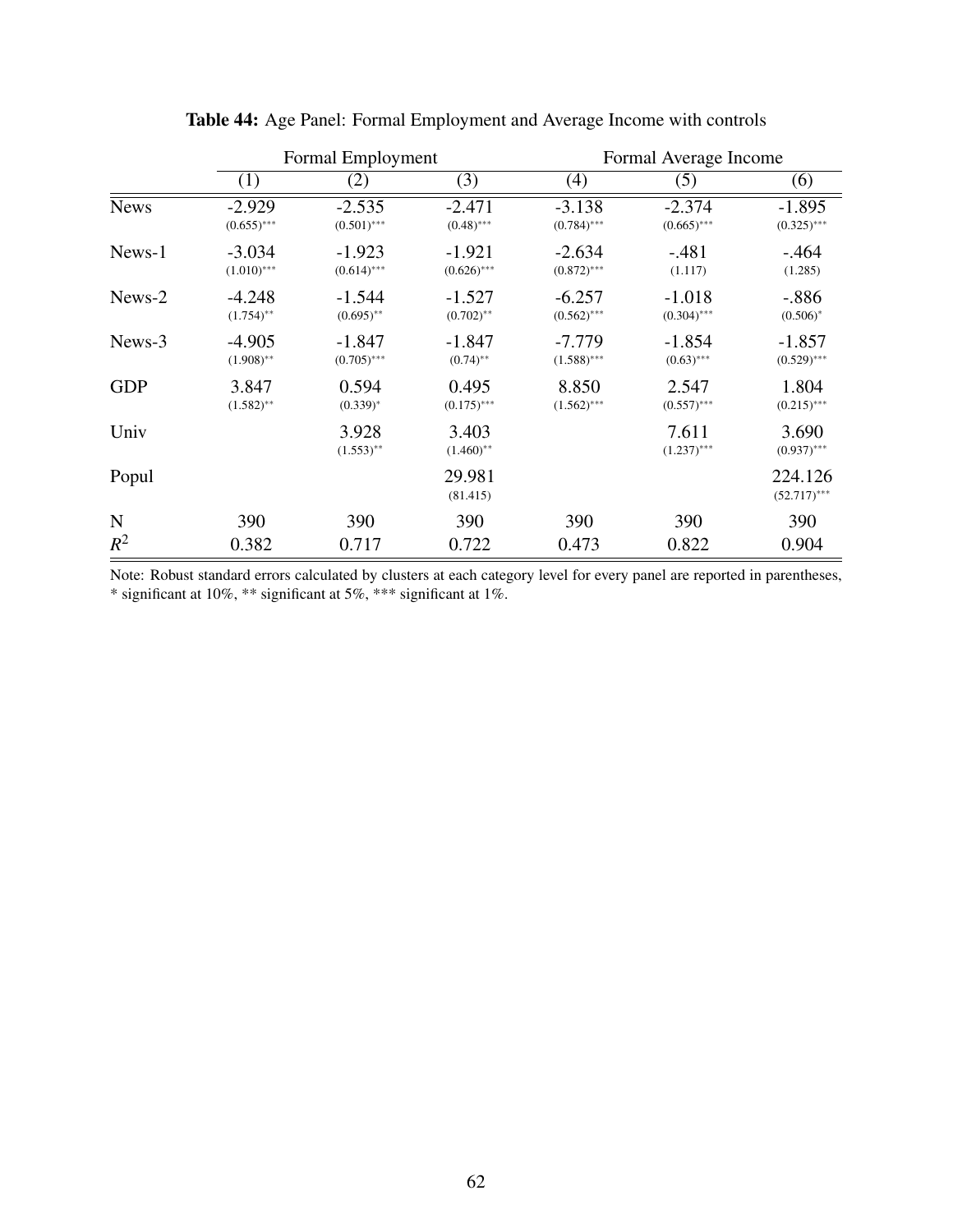|               |               | Employment             |                         |               | Average Income         |                           |  |
|---------------|---------------|------------------------|-------------------------|---------------|------------------------|---------------------------|--|
|               | (1)           | (2)                    | $\overline{(3)}$        | (4)           | (5)                    | (6)                       |  |
| <b>News</b>   | $-3.821$      | $-3.833$               | $-1.487$                | 2.408         | 1.078                  | 3.848                     |  |
|               | $(1.388)$ *** | $(1.393)$ ***          | (1.366)                 | (2.739)       | (2.621)                | (3.062)                   |  |
| News-1        | $-7.884$      | $-2.225$               | $-1.280$                | $-15.069$     | $-3.773$               | $-.588$                   |  |
|               | $(3.451)$ **  | (1.491)                | (1.386)                 | $(1.428)$ *** | $(0.285)$ ***          | (0.976)                   |  |
| News-2        | $-761$        | $-1.179$               | $-.109$                 | $-.954$       | $-2.151$               | $-.778$                   |  |
|               | (0.674)       | (0.77)                 | (0.966)                 | (0.805)       | $(0.644)$ ***          | (0.848)                   |  |
| News-3        | $-3.439$      | 0.007                  | 0.644                   | $-11.155$     | $-3.828$               | $-1.751$                  |  |
|               | $(1.275)$ *** | (0.099)                | $(0.187)$ ***           | $(1.687)$ *** | $(0.632)$ ***          | $(0.256)$ ***             |  |
| News-Growth   | 3.792         | 4.805                  | 1.227                   | $-7.758$      | $-1.874$               | $-4.187$                  |  |
|               | $(1.331)$ *** | $(1.683)$ ***          | (1.666)                 | $(2.510)$ *** | (2.031)                | $(2.264)^*$               |  |
| News-Growth-1 | 9.050         | 1.953                  | 1.208                   | 17.255        | 3.405                  | $-189$                    |  |
|               | $(3.603)$ **  | $(1.132)^{*}$          | (1.021)                 | $(2.382)$ *** | $(1.070)$ ***          | (1.265)                   |  |
| News-Growth-2 | $-5.106$      | 1.365                  | $-.221$                 | $-13.608$     | $-2.039$               | $-2.568$                  |  |
|               | $(1.848)$ *** | $(0.582)$ **           | (1.042)                 | $(2.984)$ *** | (1.488)                | $(1.461)^*$               |  |
| News-Growth-3 | $-.658$       | $-.320$                | $-.912$                 | 0.562         | $-.089$                | $-1.208$                  |  |
|               | (1.284)       | (1.211)                | (1.128)                 | (0.36)        | (0.396)                | $(0.611)$ **              |  |
| <b>GDP</b>    | 4.778         | 0.749                  | 0.3                     | 6.943         | 1.965                  | 1.398                     |  |
|               | $(1.585)$ *** | $(0.227)$ ***          | $(0.07)$ ***            | $(1.017)$ *** | $(0.306)$ ***          | $(0.177)$ ***             |  |
| Univ          |               | 4.869<br>$(1.710)$ *** | 2.063<br>$(1.228)^{*}$  |               | 7.098<br>$(1.024)$ *** | 4.452<br>$(0.353)$ ***    |  |
| Popul         |               |                        | 159.883<br>$(86.437)^*$ |               |                        | 183.958<br>$(17.376)$ *** |  |
| ${\bf N}$     | 390           | 390                    | 390                     | 333           | 333                    | 333                       |  |
| $R^2$         | 0.364         | 0.714                  | 0.813                   | 0.514         | 0.888                  | 0.935                     |  |

Table 45: Age Panel: Employment and Average Income with controls and growth heterogeneous effects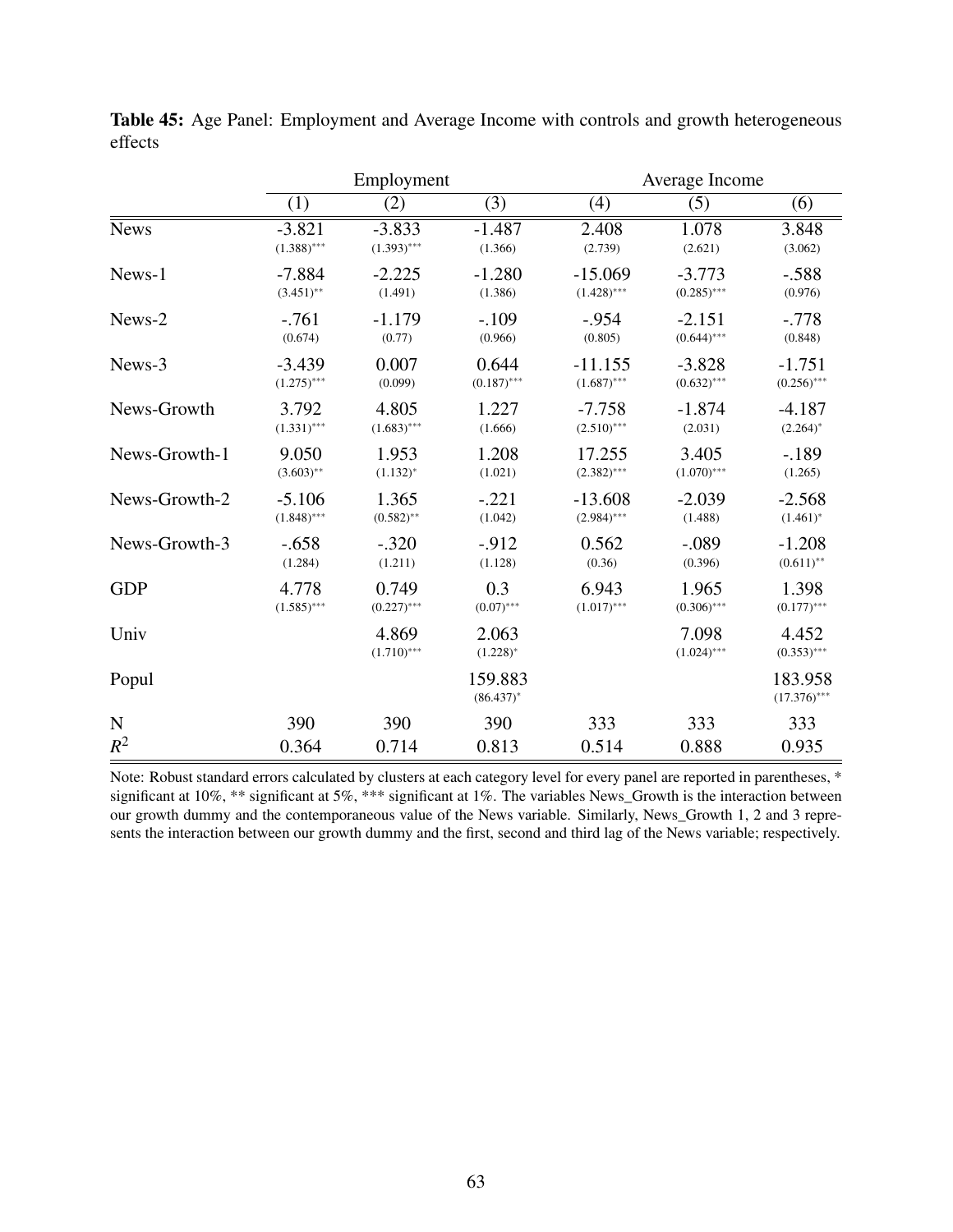|               | Formal Employment |                       |                       | Formal Average Income |                        |                           |
|---------------|-------------------|-----------------------|-----------------------|-----------------------|------------------------|---------------------------|
|               | (1)               | (2)                   | (3)                   | (4)                   | (5)                    | $\overline{(6)}$          |
| <b>News</b>   | $-2.586$          | $-2.595$              | $-2.148$              | $-2.763$              | $-2.780$               | 0.498                     |
|               | $(0.577)$ ***     | $(0.581)$ ***         | $(1.129)^{*}$         | $(1.495)^*$           | $(1.500)^{*}$          | (0.652)                   |
| News-1        | $-7.294$          | $-2.736$              | $-2.556$              | $-14.436$             | $-5.605$               | $-4.284$                  |
|               | $(2.454)$ ***     | $(0.678)$ ***         | $(0.765)$ ***         | $(1.413)$ ***         | $(0.63)$ ***           | $(1.117)$ ***             |
| News-2        | $-.808$           | $-1.144$              | $-.940$               | $-1.033$              | $-1.684$               | $-189$                    |
|               | $(0.379)$ **      | $(0.474)$ **          | (0.777)               | $(0.515)$ **          | $(0.568)$ ***          | (0.715)                   |
| News-3        | $-4.798$          | $-2.022$              | $-1.901$              | $-9.031$              | $-3.653$               | $-2.763$                  |
|               | $(2.211)$ **      | $(1.127)^{*}$         | $(0.974)^*$           | $(2.171)$ ***         | $(1.405)$ ***          | $(1.247)$ **              |
| News-Growth   | $-.699$           | 0.116                 | $-.565$               | $-.617$               | 0.964                  | $-4.038$                  |
|               | $(0.189)$ ***     | (0.2)                 | (1.796)               | (1.808)               | (1.986)                | $(1.563)$ ***             |
| News-Growth-1 | 6.941             | 1.226                 | 1.084                 | 18.233                | 7.161                  | 6.119                     |
|               | $(2.397)$ ***     | $(0.185)$ ***         | $(0.149)$ ***         | $(3.452)$ ***         | $(2.463)$ ***          | $(2.135)$ ***             |
| News-Growth-2 | $-5.932$          | $-.721$               | $-1.023$              | $-9.097$              | 0.999                  | $-1.217$                  |
|               | $(2.701)$ **      | (0.693)               | (1.435)               | $(0.839)$ ***         | (1.129)                | $(0.524)$ **              |
| News-Growth-3 | $-.037$           | 0.235                 | 0.123                 | 1.308                 | 1.835                  | 1.008                     |
|               | (0.665)           | (0.762)               | (0.545)               | (1.680)               | (1.706)                | (1.614)                   |
| <b>GDP</b>    | 3.834             | 0.589                 | 0.504                 | 8.734                 | 2.447                  | 1.819                     |
|               | $(1.585)$ **      | $(0.34)$ *            | $(0.185)$ ***         | $(1.532)$ ***         | $(0.528)$ ***          | $(0.235)$ ***             |
| Univ          |                   | 3.921<br>$(1.559)$ ** | 3.386<br>$(1.487)$ ** |                       | 7.597<br>$(1.248)$ *** | 3.674<br>$(0.954)$ ***    |
| Popul         |                   |                       | 30.470<br>(84.858)    |                       |                        | 223.514<br>$(54.150)$ *** |
| ${\bf N}$     | 390               | 390                   | 390                   | 390                   | 390                    | 390                       |
| $R^2$         | 0.387             | 0.717                 | 0.722                 | 0.483                 | 0.827                  | 0.905                     |

Table 46: Age Panel: Formal Employment and Average Income with controls and growth heterogeneous effects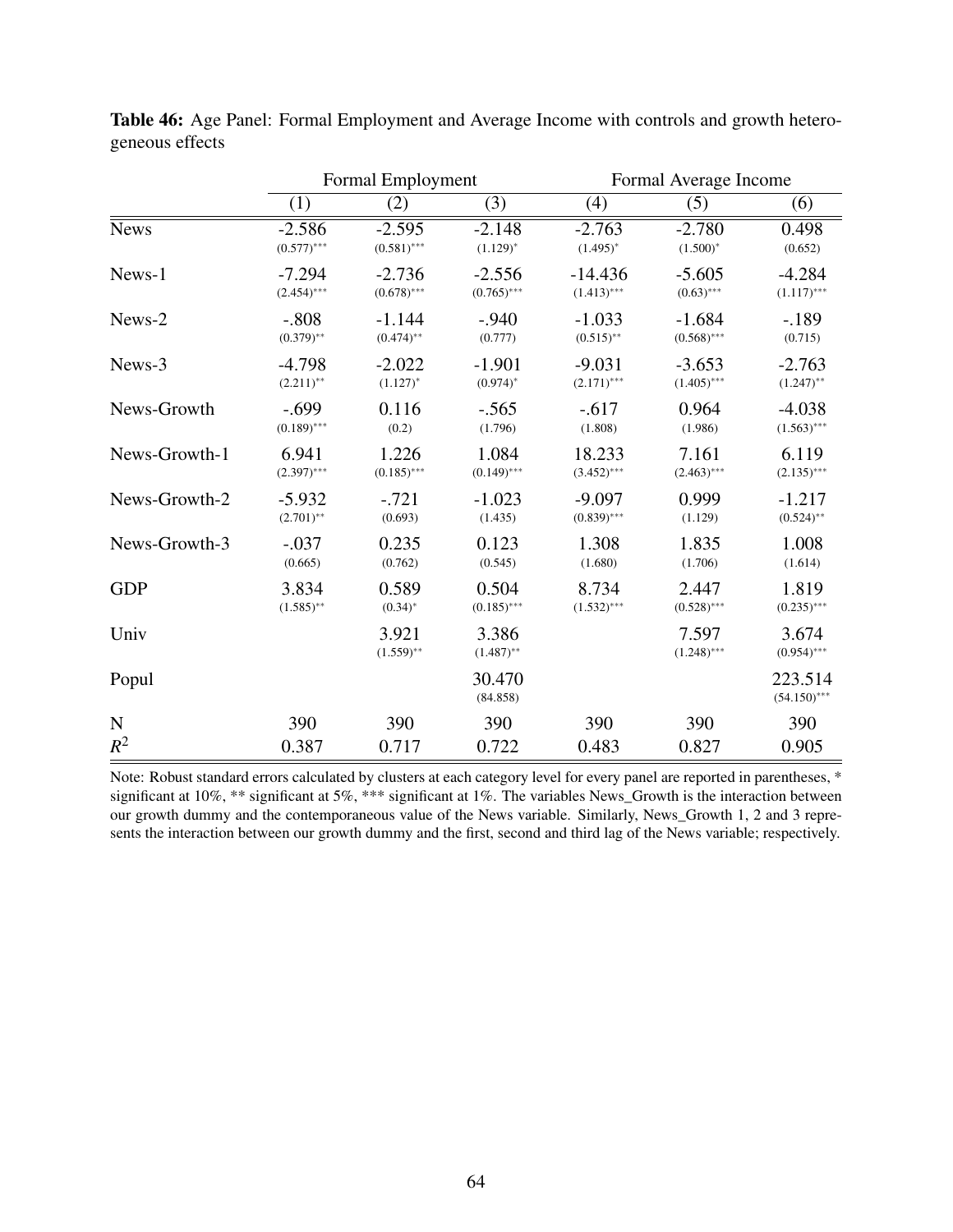|             | Employment                |                          |                           | Average Income             |                           |                           |  |
|-------------|---------------------------|--------------------------|---------------------------|----------------------------|---------------------------|---------------------------|--|
|             | (1)                       | (2)                      | (3)                       | (4)                        | (5)                       | (6)                       |  |
| <b>News</b> | $-2.342$<br>$(0.956)$ **  | $-1.609$<br>$(0.941)^*$  | $-1.117$<br>(0.801)       | $-2.079$<br>$(0.033)$ ***  | $-.235$<br>(0.357)        | 1.086<br>$(0.43)$ **      |  |
| News-1      | $-2.754$<br>$(0.133)$ *** | $-.690$<br>$(0.181)$ *** | $-.769$<br>$(0.277)$ ***  | $-5.096$<br>$(1.005)$ ***  | $-2.082$<br>$(0.369)$ *** | $-1.569$<br>$(0.293)$ *** |  |
| News-2      | $-5.560$<br>$(0.269)$ *** | $-.536$<br>(0.387)       | $-.497$<br>(0.519)        | $-9.505$<br>$(1.554)$ ***  | $-3.238$<br>$(0.231)$ *** | $-2.313$<br>$(0.132)$ *** |  |
| News-3      | $-5.441$<br>$(0.649)$ *** | 0.241<br>(0.783)         | 0.047<br>(0.964)          | $-12.261$<br>$(2.623)$ *** | $-4.675$<br>$(1.023)$ *** | $-3.476$<br>$(0.885)$ *** |  |
| <b>GDP</b>  | 7.310<br>$(0.584)$ ***    | 1.266<br>$(0.444)$ ***   | 0.364<br>(0.355)          | 7.135<br>$(1.169)$ ***     | 1.946<br>$(0.072)$ ***    | 1.237<br>$(0.05)$ ***     |  |
| Univ        |                           | 7.298<br>$(0.171)$ ***   | 2.448<br>$(0.21)$ ***     |                            | 7.395<br>$(1.566)$ ***    | 4.478<br>$(1.515)$ ***    |  |
| Popul       |                           |                          | 189.848<br>$(11.865)$ *** |                            |                           | 139.797<br>$(0.277)$ ***  |  |
| N           | 260                       | 260                      | 260                       | 222                        | 222                       | 222                       |  |
| $R^2$       | 0.442                     | 0.882                    | 0.947                     | 0.513                      | 0.907                     | 0.925                     |  |

Table 47: Gender Panel: Employment and Average Income with controls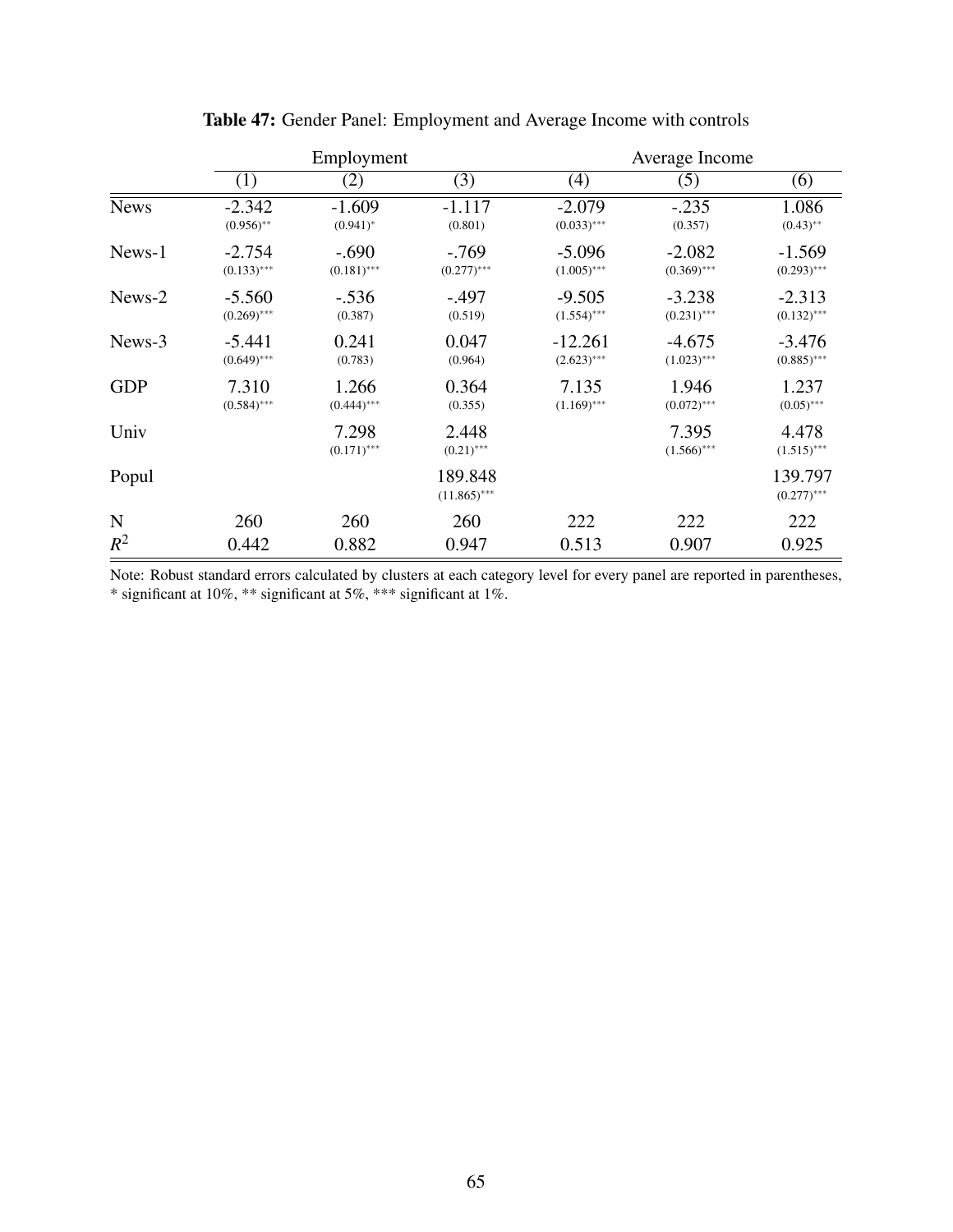|             |                           | Formal Employment         |                           | Formal Average Income     |                          |                           |
|-------------|---------------------------|---------------------------|---------------------------|---------------------------|--------------------------|---------------------------|
|             | (1)                       | (2)                       | (3)                       | (4)                       | (5)                      | (6)                       |
| <b>News</b> | $-4.424$<br>$(0.444)$ *** | $-3.833$<br>$(0.373)$ *** | $-3.701$<br>$(0.285)$ *** | $-2.470$<br>$(0.788)$ *** | $-1.728$<br>$(0.689)$ ** | $-1.322$<br>$(0.564)$ **  |
| News-1      | $-4.601$<br>$(0.667)$ *** | $-2.935$<br>$(0.465)$ *** | $-2.956$<br>$(0.448)$ *** | $-2.619$<br>$(0.727)$ *** | $-.527$<br>(0.444)       | $-.592$<br>(0.367)        |
| News-2      | $-6.439$<br>$(1.006)$ *** | $-2.386$<br>$(0.514)$ *** | $-2.375$<br>$(0.476)$ *** | $-5.832$<br>$(0.976)$ *** | $-.741$<br>$(0.286)$ *** | $-.709$<br>$(0.178)$ ***  |
| News-3      | $-7.410$<br>$(1.132)$ *** | $-2.826$<br>$(0.575)$ *** | $-2.877$<br>$(0.548)$ *** | $-7.232$<br>$(1.434)$ *** | $-1.474$<br>$(0.653)$ ** | $-1.634$<br>$(0.511)$ *** |
| <b>GDP</b>  | 5.760<br>$(0.941)$ ***    | 0.883<br>$(0.348)$ **     | 0.643<br>$(0.231)$ ***    | 8.357<br>$(1.128)$ ***    | 2.231<br>$(0.297)$ ***   | 1.489<br>$(0.207)$ ***    |
| Univ        |                           | 5.889<br>$(0.719)$ ***    | 4.595<br>$(0.115)$ ***    |                           | 7.397<br>$(1.006)$ ***   | 3.401<br>$(0.601)$ ***    |
| Popul       |                           |                           | 50.624<br>$(22.853)$ **   |                           |                          | 156.376<br>$(13.384)$ *** |
| N           | 260                       | 260                       | 260                       | 260                       | 260                      | 260                       |
| $R^2$       | 0.494                     | 0.927                     | 0.934                     | 0.494                     | 0.882                    | 0.92                      |

Table 48: Gender Panel: Formal Employment and Average Income with controls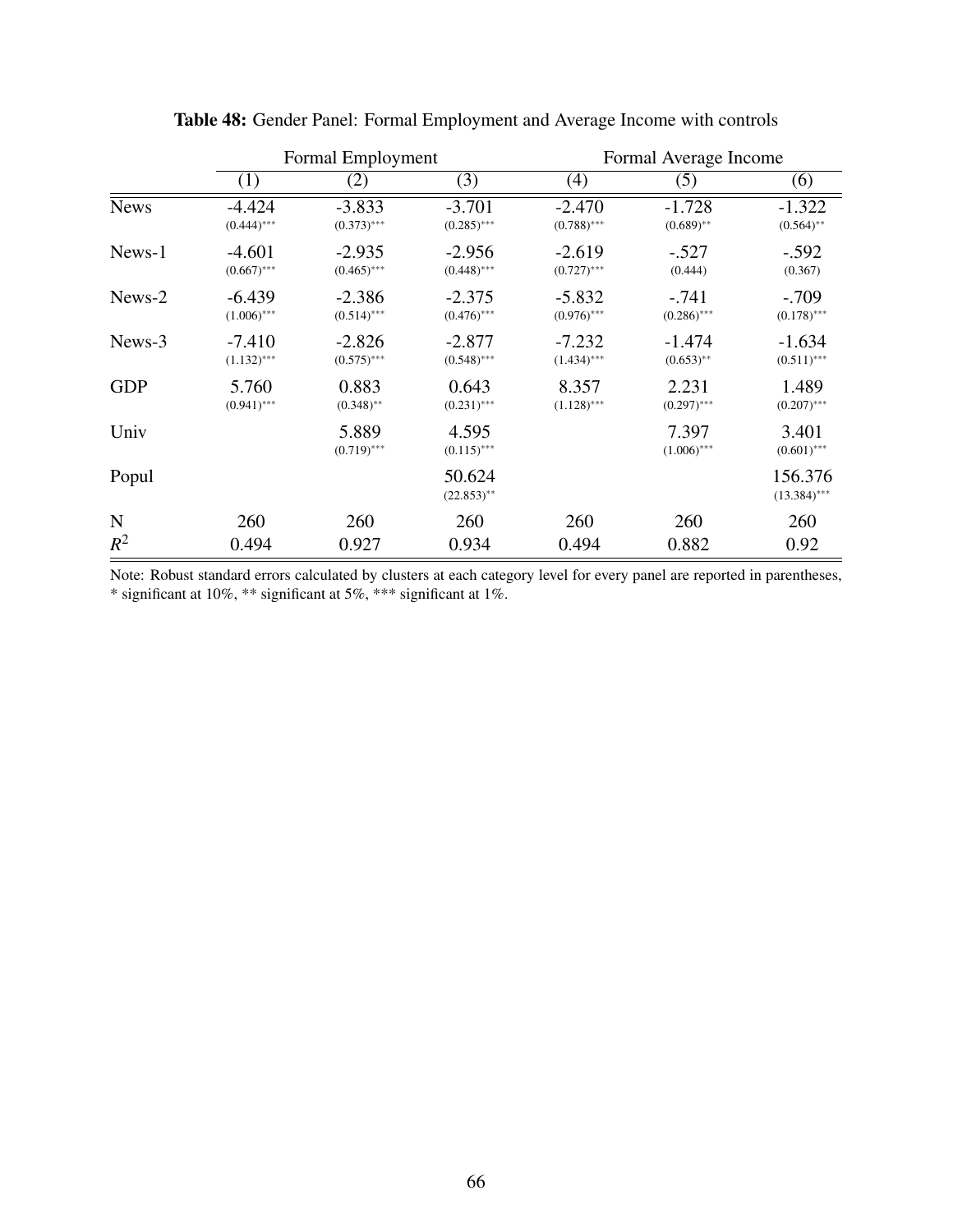|               | Employment    |                        |                          | Average Income |                        |                          |
|---------------|---------------|------------------------|--------------------------|----------------|------------------------|--------------------------|
|               | (1)           | (2)                    | (3)                      | (4)            | (5)                    | (6)                      |
| <b>News</b>   | $-5.734$      | $-5.751$               | $-1.721$                 | 1.589          | 0.209                  | 3.967                    |
|               | $(1.508)$ *** | $(1.511)$ ***          | (1.234)                  | (1.247)        | (0.957)                | $(1.053)$ ***            |
| News-1        | $-11.823$     | $-3.333$               | $-1.804$                 | $-15.803$      | $-4.083$               | 0.228                    |
|               | $(0.042)$ *** | $(0.164)$ ***          | $(0.366)$ ***            | $(2.945)$ ***  | $(0.457)$ ***          | (0.342)                  |
| News-2        | $-1.143$      | $-1.770$               | $-.002$                  | $-.695$        | $-1.937$               | $-.157$                  |
|               | $(0.215)$ *** | $(0.201)$ ***          | (0.4)                    | (1.021)        | $(0.759)$ **           | (0.894)                  |
| News-3        | $-5.159$      | 0.011                  | 1.003                    | $-12.226$      | $-4.624$               | $-1.842$                 |
|               | $(0.093)$ *** | (0.032)                | $(0.208)$ ***            | $(3.670)$ ***  | $(2.060)$ **           | (1.956)                  |
| News-Growth   | 5.686         | 7.205                  | 0.874                    | $-7.052$       | $-.947$                | $-4.173$                 |
|               | $(1.056)$ *** | $(1.095)$ ***          | (0.846)                  | $(2.153)$ ***  | (0.858)                | $(0.85)$ ***             |
| News-Growth-1 | 13.575        | 2.930                  | 1.684                    | 17.576         | 3.207                  | $-1.752$                 |
|               | $(0.002)$ *** | $(0.257)$ ***          | $(0.376)$ ***            | $(3.236)$ ***  | $(0.184)$ ***          | $(0.15)$ ***             |
| News-Growth-2 | $-7.657$      | 2.050                  | $-.754$                  | $-14.118$      | $-2.116$               | $-2.832$                 |
|               | $(0.019)$ *** | $(0.217)$ ***          | $(0.1)$ ***              | $(4.343)$ ***  | (1.798)                | (1.825)                  |
| News-Growth-3 | $-0.989$      | $-.482$                | $-1.624$                 | 0.605          | $-.070$                | $-1.741$                 |
|               | (1.150)       | (1.164)                | (1.217)                  | (1.963)        | (1.824)                | (1.944)                  |
| <b>GDP</b>    | 7.167         | 1.123                  | 0.368                    | 7.124          | 1.960                  | 1.202                    |
|               | $(0.565)$ *** | $(0.42)$ ***           | (0.35)                   | $(1.185)$ ***  | $(0.088)$ ***          | $(0.056)$ ***            |
| Univ          |               | 7.303<br>$(0.177)$ *** | 2.457<br>$(0.131)$ ***   |                | 7.364<br>$(1.568)$ *** | 3.767<br>$(1.492)$ **    |
| Popul         |               |                        | 189.049<br>$(8.994)$ *** |                |                        | 171.981<br>$(0.242)$ *** |
| $\mathbf N$   | 260           | 260                    | 260                      | 222            | 222                    | 222                      |
| $R^2$         | 0.454         | 0.89                   | 0.947                    | 0.525          | 0.908                  | 0.93                     |

Table 49: Gender Panel: Employment and Average Income with controls and growth heterogeneous effects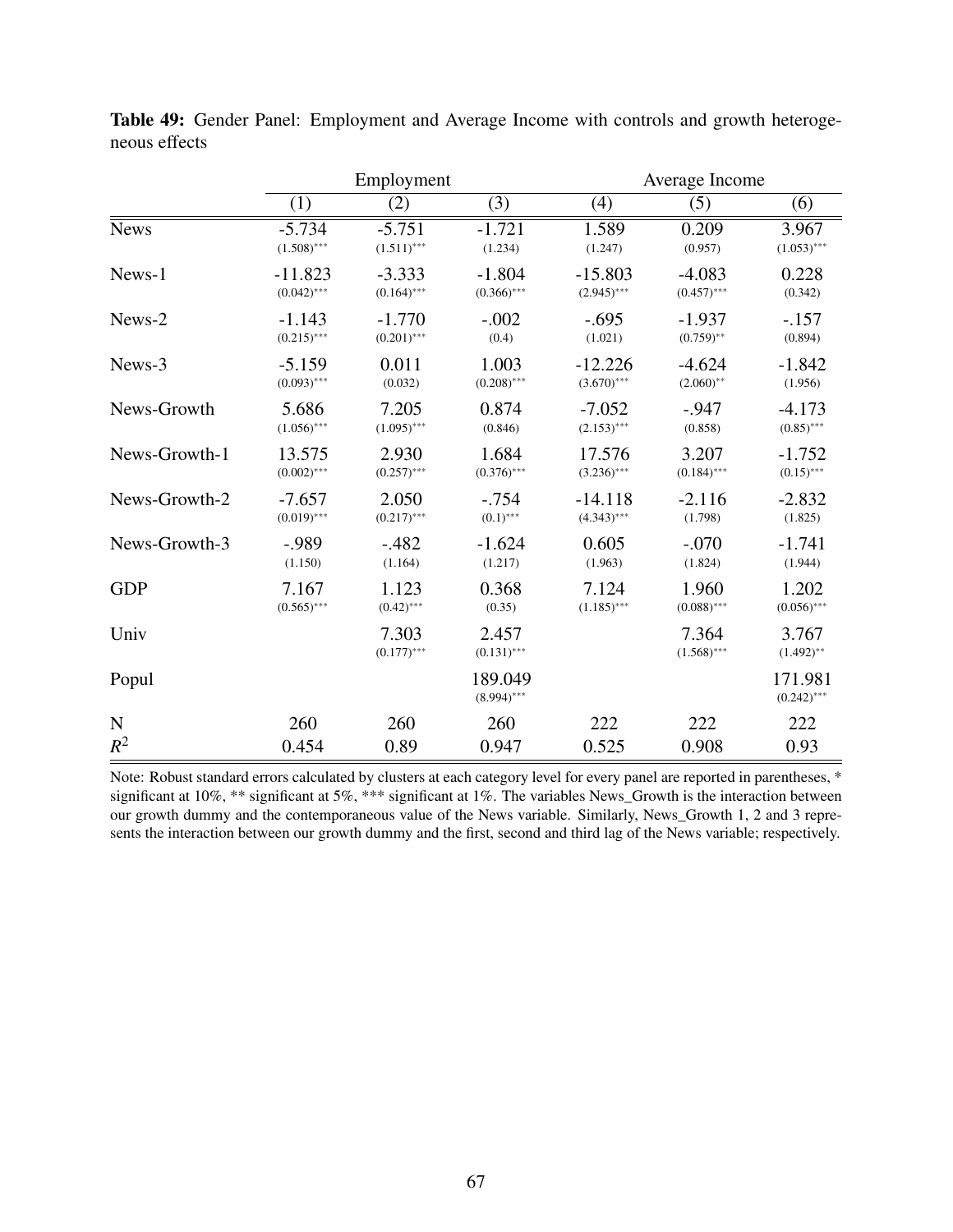|               | Formal Employment |                        |                          | Formal Average Income |                        |                           |
|---------------|-------------------|------------------------|--------------------------|-----------------------|------------------------|---------------------------|
|               | (1)               | (2)                    | (3)                      | (4)                   | (5)                    | (6)                       |
| <b>News</b>   | $-3.874$          | $-3.887$               | $-2.722$                 | $-2.914$              | $-2.931$               | 0.363                     |
|               | $(0.01)$ ***      | $(0.008)$ ***          | $(0.472)$ ***            | (1.864)               | (1.870)                | (1.408)                   |
| News-1        | $-11.011$         | $-4.177$               | $-3.735$                 | $-12.999$             | $-4.404$               | $-3.154$                  |
|               | $(1.884)$ ***     | $(1.037)$ ***          | $(0.836)$ ***            | $(0.687)$ ***         | $(0.487)$ ***          | $(0.742)$ ***             |
| News-2        | $-1.270$          | $-1.774$               | $-1.263$                 | $-1.125$              | $-1.759$               | $-.314$                   |
|               | (1.234)           | (1.299)                | (1.077)                  | $(0.514)$ **          | $(0.428)$ ***          | (0.695)                   |
| News-3        | $-7.272$          | $-3.111$               | $-2.824$                 | $-8.859$              | $-3.625$               | $-2.814$                  |
|               | $(2.358)$ ***     | $(1.845)^*$            | $(1.703)^*$              | $(0.021)$ ***         | $(0.737)$ ***          | $(0.94)$ ***              |
| News-Growth   | $-1.107$          | 0.116                  | $-1.713$                 | 0.874                 | 2.412                  | $-2.762$                  |
|               | $(0.604)^*$       | (0.453)                | (1.128)                  | (1.592)               | (1.805)                | $(1.231)$ **              |
| News-Growth-1 | 10.445            | 1.877                  | 1.517                    | 15.795                | 5.018                  | 3.999                     |
|               | $(1.641)$ ***     | $(0.578)$ ***          | $(0.427)$ ***            | $(0.206)$ ***         | $(1.266)$ ***          | $(1.439)$ ***             |
| News-Growth-2 | $-8.914$          | $-1.102$               | $-1.912$                 | $-8.297$              | 1.530                  | $-.761$                   |
|               | $(0.262)$ ***     | (1.234)                | $(0.936)$ **             | $(2.471)$ ***         | (1.133)                | (1.396)                   |
| News-Growth-3 | $-.020$           | 0.388                  | 0.058                    | 2.010                 | 2.523                  | 1.590                     |
|               | (1.713)           | (1.767)                | (1.677)                  | (2.011)               | (1.945)                | (1.976)                   |
| <b>GDP</b>    | 5.741             | 0.877                  | 0.659                    | 8.234                 | 2.115                  | 1.498                     |
|               | $(0.923)$ ***     | $(0.32)$ ***           | $(0.228)$ ***            | $(1.152)$ ***         | $(0.318)$ ***          | $(0.217)$ ***             |
| Univ          |                   | 5.878<br>$(0.731)$ *** | 4.478<br>$(0.183)$ ***   |                       | 7.394<br>$(1.011)$ *** | 3.433<br>$(0.476)$ ***    |
| Popul         |                   |                        | 54.639<br>$(20.570)$ *** |                       |                        | 154.512<br>$(18.454)$ *** |
| $\mathbf N$   | 260               | 260                    | 260                      | 260                   | 260                    | 260                       |
| $R^2$         | 0.501             | 0.927                  | 0.934                    | 0.504                 | 0.888                  | 0.921                     |

Table 50: Gender Panel: Formal Employment and Average Income with controls and growth heterogeneous effects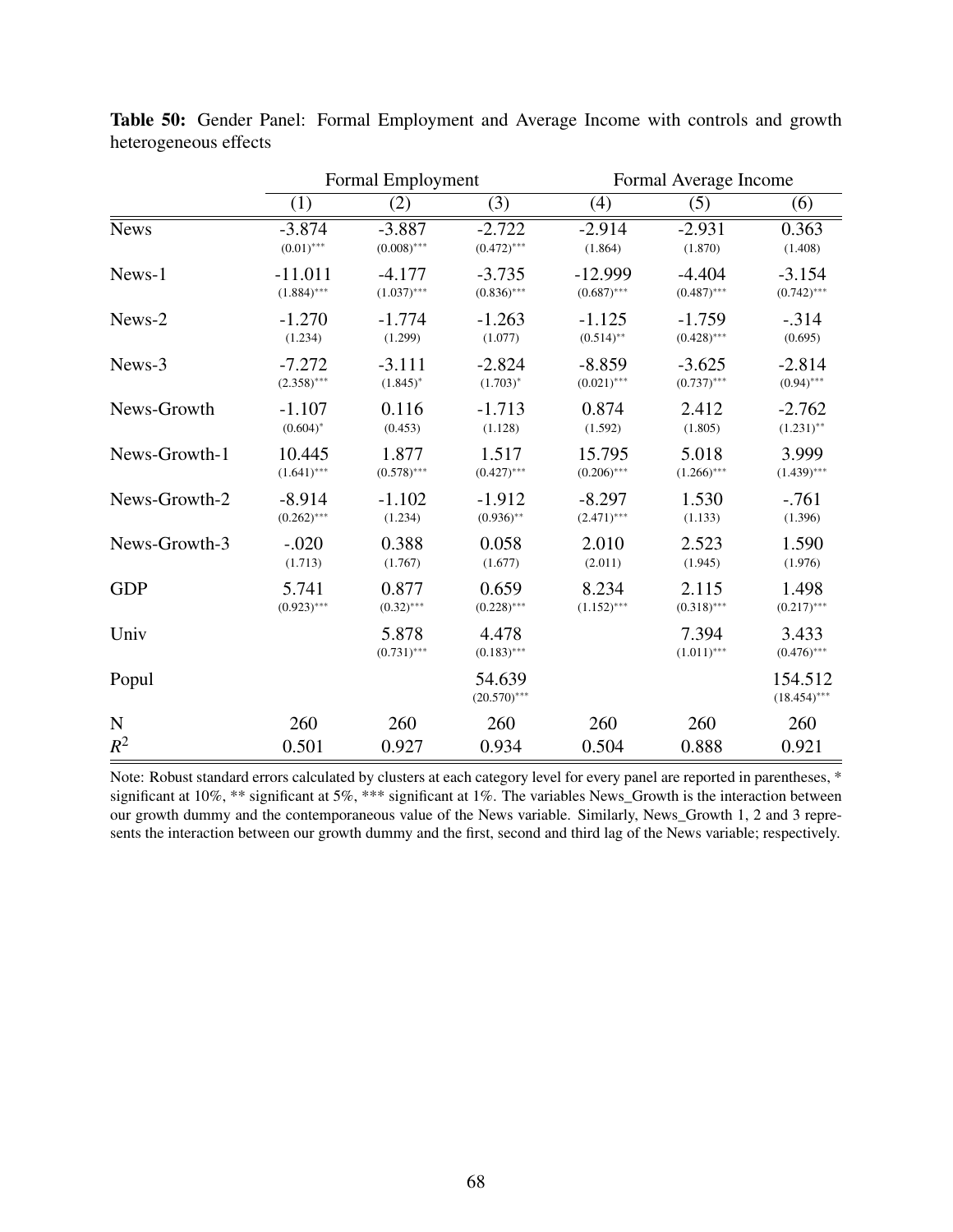### Heterogeneous demographic effects

|             |                  | <b>Overall Employment</b>     | Formal Employment |                               |  |
|-------------|------------------|-------------------------------|-------------------|-------------------------------|--|
|             | (1)              | (2)                           | (3)               | (4)                           |  |
| <b>News</b> | 11.159           | 6.994                         | 8.156             | 4.740                         |  |
|             | $(3.958)$ ***    | $(2.489)$ ***                 | $(3.081)$ ***     | $(1.846)$ **                  |  |
| News-sec    | $-22.721$        | $-16.099$                     | $-17.191$         | $-11.440$                     |  |
|             | $(2.34e-13)$ *** | $(2.03e-13)$ ***              | $(1.80e-13)$ ***  | $(2.39e-13)$ ***              |  |
| News-nus    | $-10.947$        | $-6.641$                      | $-9.594$          | $-6.091$                      |  |
|             | $(2.33e-13)$ *** | $(2.03e-13)$ ***              | $(1.72e-13)$ ***  | $(2.27e-13)$ ***              |  |
| News-su     | $-13.428$        | $-7.696$                      | $-12.271$         | $-7.862$                      |  |
|             | $(2.31e-13)$ *** | $(2.02e-13)$ ***              | $(1.72e-13)$ ***  | $(2.28e-13)$ ***              |  |
| News-1      | $-.444$          | 8.246                         | $-1.313$          | 5.714                         |  |
|             | $(0.136)$ ***    | $(3.059)$ ***                 | $(0.436)$ ***     | $(2.136)$ ***                 |  |
| News-sec-1  |                  | $-13.817$<br>$(6.89e-14)$ *** |                   | $-11.830$<br>$(7.13e-14)$ *** |  |
| News-nus-1  |                  | $-8.985$<br>$(6.10e-14)$ ***  |                   | $-7.207$<br>$(6.46e-14)$ ***  |  |
| News-su-1   |                  | $-11.959$<br>$(6.48e-14)$ *** |                   | $-9.069$<br>$(6.24e-14)$ ***  |  |
| News-2      | $-.280$          | $-.280$                       | $-.903$           | $-.903$                       |  |
|             | (0.325)          | (0.326)                       | $(0.397)$ **      | $(0.398)$ **                  |  |
| News-3      | 0.006            | 0.006                         | $-1.028$          | $-1.028$                      |  |
|             | (0.307)          | (0.308)                       | $(0.471)$ **      | $(0.472)$ **                  |  |
| <b>GDP</b>  | 0.194            | 0.194                         | 0.23              | 0.23                          |  |
|             | (0.402)          | (0.403)                       | (0.158)           | (0.159)                       |  |
| Univ        | 1.270            | 1.270                         | 2.077             | 2.077                         |  |
|             | (0.823)          | (0.826)                       | $(0.767)$ ***     | $(0.77)$ ***                  |  |
| Popul       | 44.553           | 44.553                        | 19.621            | 19.621                        |  |
|             | $(26.754)^*$     | $(26.839)^*$                  | $(9.234)$ **      | $(9.265)$ **                  |  |
| ${\bf N}$   | 484              | 484                           | 464               | 464                           |  |
| $R^2$       | 0.562            | 0.573                         | 0.706             | 0.719                         |  |

Table 51: Education Panel: Employment - Fixed Effects

Note: Robust standard errors calculated by clusters at each category level for every panel are reported in parentheses, \* significant at 10%, \*\* significant at 5%, \*\*\* significant at 1%. The variables News\_sec, News\_nus, News\_su are the interaction between our dummy variable that indicates the employees level of education and the contemporaneous value of the News variable. The suffix sec, su, su indicates that the maximum level of education achieved by the respondant is secondary, non superior university, superior university, respectively. Similarly, News\_sec, News\_nus, News\_su 1, represents this same interaction using the first lag of the News variable.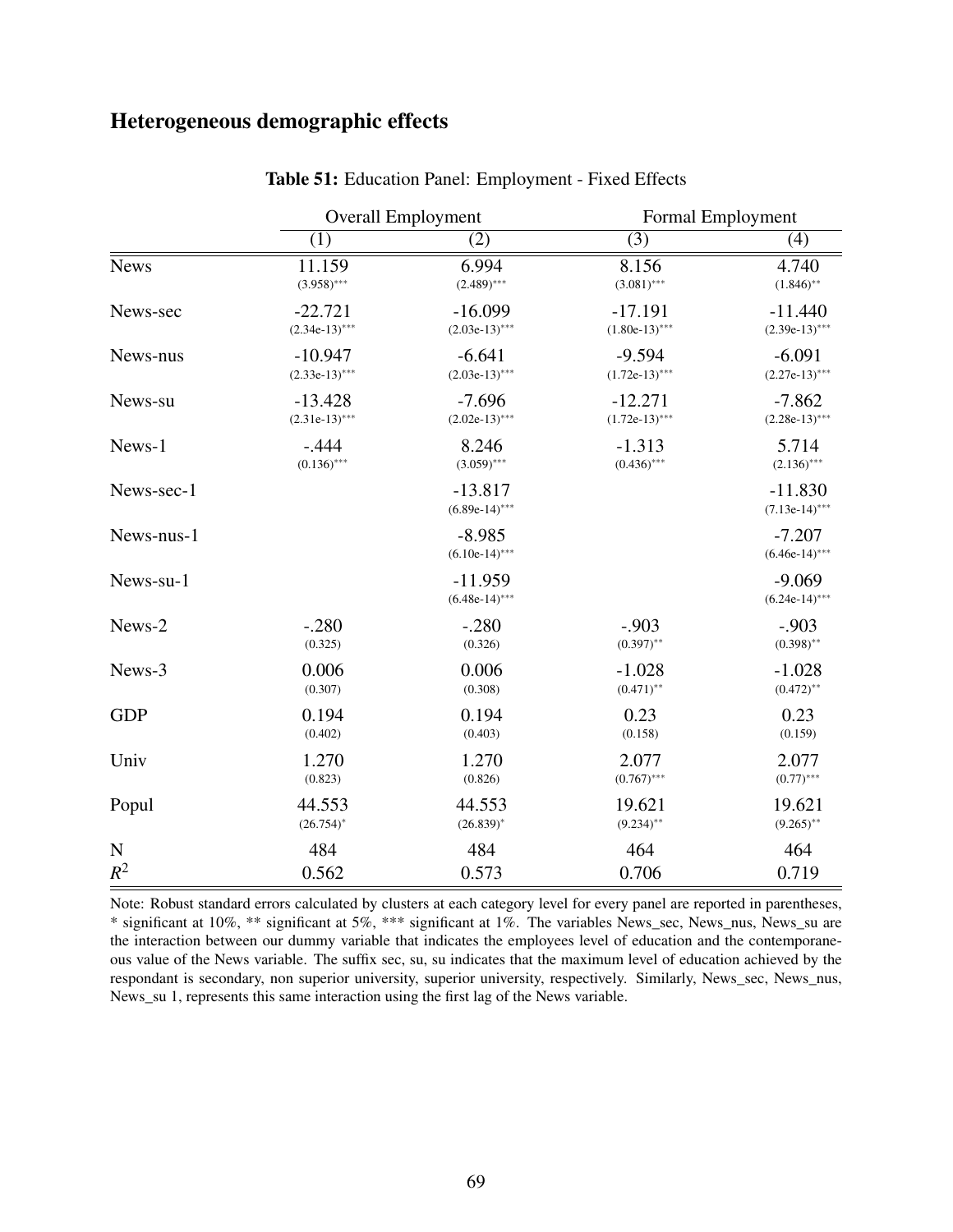|             |                  | Overall Income                | Formal Income    |                               |  |
|-------------|------------------|-------------------------------|------------------|-------------------------------|--|
|             | (1)              | (2)                           | (3)              | (4)                           |  |
| <b>News</b> | 4.045            | 1.636                         | 7.007            | 4.669                         |  |
|             | (3.285)          | (1.864)                       | $(3.922)^*$      | (2.888)                       |  |
| News-sec    | $-3.294$         | $-1.578$                      | $-6.350$         | $-3.531$                      |  |
|             | $(1.04e-13)$ *** | $(3.45e-14)$ ***              | $(3.84e-13)$ *** | $(4.85e-13)$ ***              |  |
| News-nus    | $-3.505$         | $-2.140$                      | $-3.647$         | $-2.398$                      |  |
|             | $(1.01e-13)$ *** | $(3.08e-14)$ ***              | $(3.80e-13)$ *** | $(4.78e-13)$ ***              |  |
| News-su     | $-8.490$         | $-1.937$                      | $-16.858$        | $-11.577$                     |  |
|             | $(1.04e-13)$ *** | $(2.95e-14)$ ***              | $(3.72e-13)$ *** | $(4.72e-13)$ ***              |  |
| News-1      | $-2.009$         | 2.881                         | 1.026            | 5.833                         |  |
|             | $(0.918)$ **     | (2.093)                       | (1.224)          | $(2.715)$ **                  |  |
| News-sec-1  |                  | $-3.484$<br>$(3.18e-14)$ ***  |                  | $-5.799$<br>$(1.70e-13)$ ***  |  |
| News-nus-1  |                  | $-2.771$<br>$(2.90e-14)$ ***  |                  | $-2.569$<br>$(1.71e-13)$ ***  |  |
| News-su-1   |                  | $-13.305$<br>$(3.25e-14)$ *** |                  | $-10.863$<br>$(1.70e-13)$ *** |  |
| News-2      | $-1.381$         | $-1.381$                      | 0.265            | 0.265                         |  |
|             | $(0.366)$ ***    | $(0.367)$ ***                 | (0.804)          | (0.807)                       |  |
| News-3      | $-4.268$         | $-4.268$                      | $-.263$          | $-.263$                       |  |
|             | $(2.396)^{*}$    | $(2.404)^{*}$                 | (0.397)          | (0.398)                       |  |
| <b>GDP</b>  | 1.062            | 1.062                         | 0.912            | 0.912                         |  |
|             | $(0.273)$ ***    | $(0.274)$ ***                 | $(0.349)$ ***    | $(0.35)$ ***                  |  |
| Univ        | 4.657            | 4.657                         | 2.757            | 2.757                         |  |
|             | $(0.73)$ ***     | $(0.733)$ ***                 | $(0.341)$ ***    | $(0.342)$ ***                 |  |
| Popul       | 50.274           | 50.274                        | 90.725           | 90.725                        |  |
|             | $(10.094)$ ***   | $(10.129)$ ***                | $(32.520)$ ***   | $(32.628)$ ***                |  |
| $\mathbf N$ | 444              | 444                           | 464              | 464                           |  |
| $R^2$       | 0.861            | 0.865                         | 0.803            | 0.805                         |  |

#### Table 52: Education Panel: Average Income - Fixed Effects

Note: Robust standard errors calculated by clusters at each category level for every panel are reported in parentheses, \* significant at 10%, \*\* significant at 5%, \*\*\* significant at 1%. The variables News\_sec, News\_nus, News\_su are the interaction between our dummy variable that indicates the employees level of education and the contemporaneous value of the News variable. The suffix sec, su, su indicates that the maximum level of education achieved by the respondant is secondary, non superior university, superior university, respectively. Similarly, News\_sec, News\_nus, News\_su 1, represents this same interaction using the first lag of the News variable.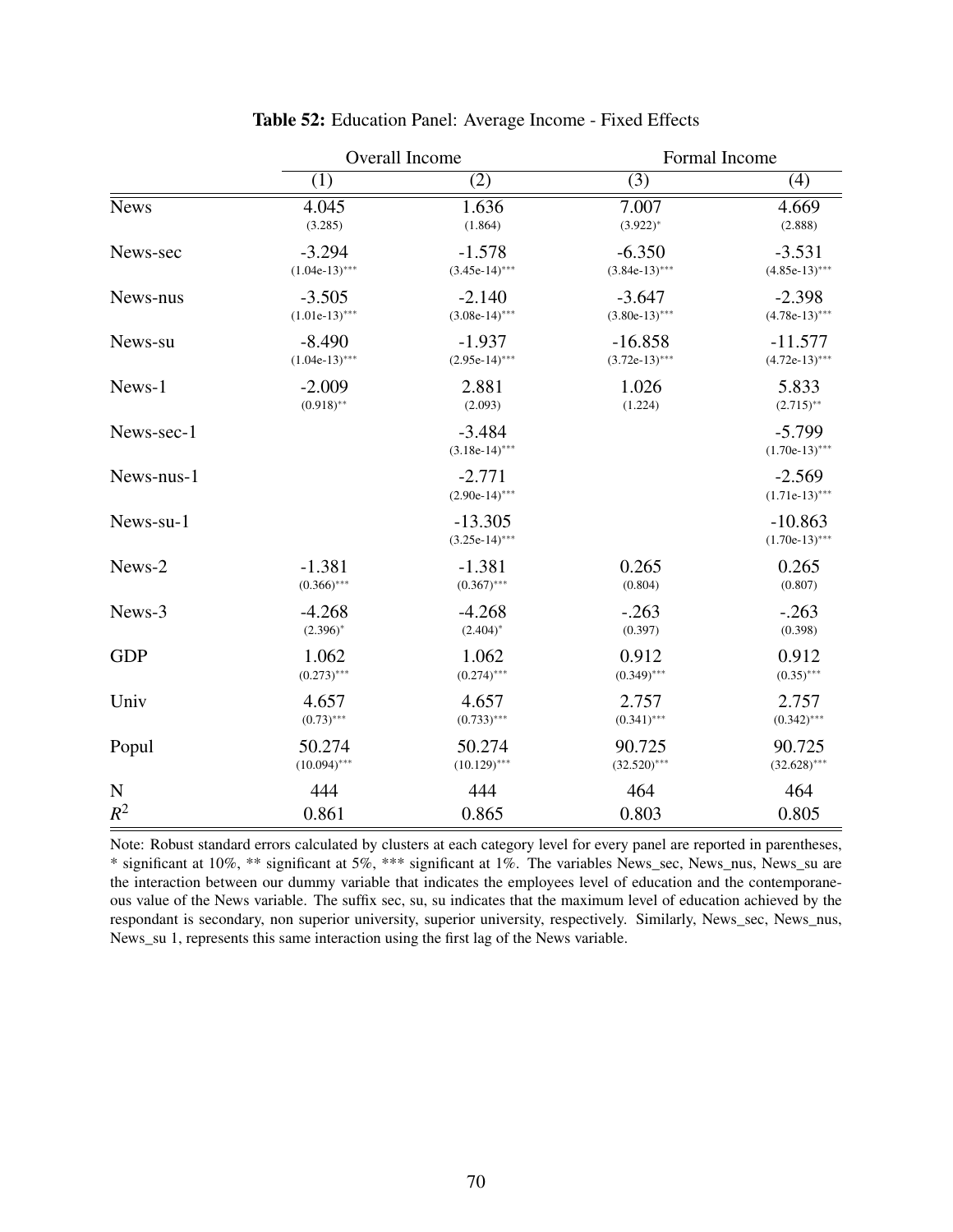|             | <b>Overall Employment</b> |                           | Formal Employment     |                         |
|-------------|---------------------------|---------------------------|-----------------------|-------------------------|
|             | (1)                       | (2)                       | $\overline{(3)}$      | (4)                     |
| <b>News</b> | $-109.813$                | $-66.318$                 | $-41.633$             | $-26.114$               |
|             | $(15.804)$ ***            | $(15.270)$ ***            | $(5.728)$ ***         | $(6.335)$ ***           |
| News-sec    | 333.620                   | 198.057                   | 75.644                | 45.947                  |
|             | $(26.601)$ ***            | $(30.469)$ ***            | $(6.465)$ ***         | $(7.977)$ ***           |
| News-nus    | 40.860                    | 25.309                    | 33.084                | 20.491                  |
|             | $(13.913)$ ***            | (16.525)                  | $(4.995)$ ***         | $(6.207)$ ***           |
| News-su     | 63.271                    | 39.448                    | 51.372                | 31.588                  |
|             | $(12.724)$ ***            | $(15.198)$ ***            | $(5.104)$ ***         | $(6.339)$ ***           |
| News-1      | $-.362$                   | $-65.236$                 | $-1.313$              | $-24.369$               |
|             | (8.786)                   | $(14.770)$ ***            | (2.106)               | $(5.996)$ ***           |
| News-sec-1  |                           | 200.834<br>$(29.941)$ *** |                       | 44.123<br>$(7.640)$ *** |
| News-nus-1  |                           | 23.038<br>(15.971)        |                       | 18.710<br>$(5.944)$ *** |
| News-su-1   |                           | 35.294<br>$(14.658)$ **   |                       | 29.394<br>$(6.101)$ *** |
| News-2      | $-.258$                   | $-.280$                   | $-.903$               | $-.903$                 |
|             | (11.259)                  | (8.550)                   | (2.876)               | (2.255)                 |
| News-3      | 0.006                     | 0.006                     | $-1.028$              | $-1.028$                |
|             | (10.124)                  | (8.501)                   | (2.508)               | (2.313)                 |
| <b>GDP</b>  | 0.22                      | 0.194                     | 0.23                  | 0.23                    |
|             | (2.372)                   | (2.407)                   | (0.638)               | (0.643)                 |
| Univ        |                           | 1.270<br>(3.315)          | 2.077<br>$(0.975)$ ** | 2.077<br>$(0.941)$ **   |
| Popul       | 64.784                    | 44.553                    | 19.621                | 19.621                  |
|             | $(30.607)$ **             | (55.139)                  | (15.564)              | (14.929)                |
| $\mathbf N$ | 484                       | 484                       | 464                   | 464                     |
| $R^2$       | 0.353                     | 0.421                     | 0.365                 | 0.407                   |

#### Table 53: Education Panel: Employment - Pool

Note: Robust standard errors calculated by clusters at each category level for every panel are reported in parentheses, \* significant at 10%, \*\* significant at 5%, \*\*\* significant at 1%. The variables News\_sec, News\_nus, News\_su are the interaction between our dummy variable that indicates the employees level of education and the contemporaneous value of the News variable. The suffix sec, su, su indicates that the maximum level of education achieved by the respondant is secondary, non superior university, superior university, respectively. Similarly, News\_sec, News\_nus, News\_su 1, represents this same interaction using the first lag of the News variable.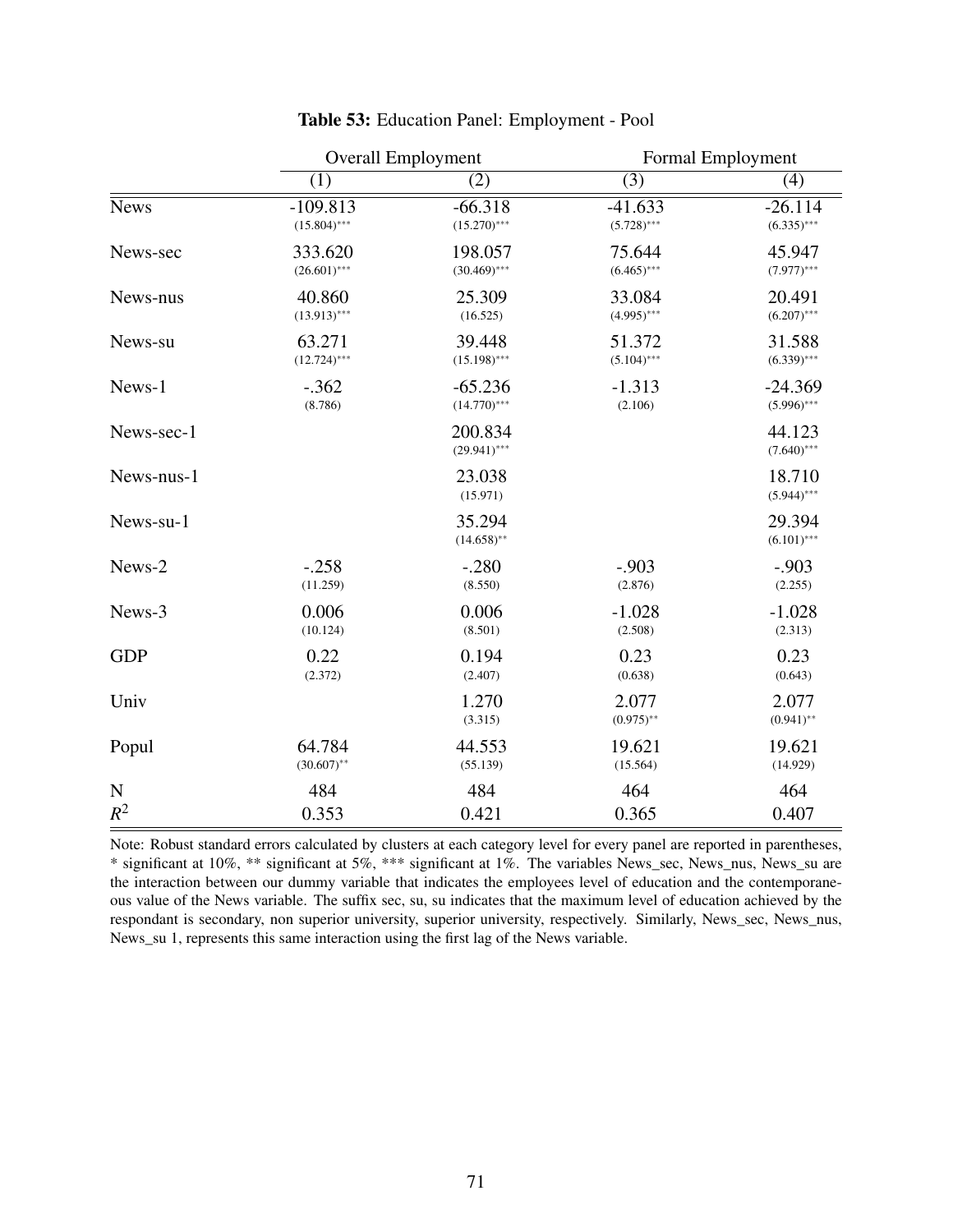|             | Overall Income |                           | Formal Income  |                           |
|-------------|----------------|---------------------------|----------------|---------------------------|
|             | (1)            | (2)                       | (3)            | (4)                       |
| <b>News</b> | $-92.501$      | $-57.915$                 | $-91.330$      | $-55.247$                 |
|             | $(13.391)$ *** | $(12.695)$ ***            | $(12.602)$ *** | $(12.396)$ ***            |
| News-sec    | 28.450         | 18.205                    | 38.733         | 24.344                    |
|             | $(12.291)$ **  | (14.220)                  | $(11.335)$ *** | $(13.206)^*$              |
| News-nus    | 78.602         | 48.356                    | 93.396         | 56.484                    |
|             | $(10.306)$ *** | $(12.011)$ ***            | $(10.135)$ *** | $(11.887)$ ***            |
| News-su     | 263.841        | 165.989                   | 234.363        | 141.331                   |
|             | $(21.126)$ *** | $(24.905)$ ***            | $(17.961)$ *** | $(21.026)$ ***            |
| News-1      | $-2.009$       | $-53.716$                 | 1.026          | $-52.585$                 |
|             | (7.181)        | $(12.331)$ ***            | (5.887)        | $(12.326)$ ***            |
| News-sec-1  |                | 15.317<br>(13.768)        |                | 21.379<br>(13.067)        |
| News-nus-1  |                | 45.219<br>$(11.619)$ ***  |                | 54.841<br>$(11.766)$ ***  |
| News-su-1   |                | 146.289<br>$(25.507)$ *** |                | 138.222<br>$(20.777)$ *** |
| News-2      | $-1.381$       | $-1.381$                  | 0.265          | 0.265                     |
|             | (9.084)        | (6.930)                   | (8.070)        | (6.083)                   |
| News-3      | $-4.268$       | $-4.268$                  | $-.263$        | $-.263$                   |
|             | (8.277)        | (6.994)                   | (7.226)        | (6.279)                   |
| <b>GDP</b>  | 1.062          | 1.062                     | 0.912          | 0.912                     |
|             | (1.705)        | (1.723)                   | (1.444)        | (1.451)                   |
| Univ        | 4.657          | 4.657                     | 2.757          | 2.757                     |
|             | (3.069)        | (2.939)                   | (2.565)        | (2.442)                   |
| Popul       | 50.274         | 50.274                    | 90.725         | 90.725                    |
|             | (57.603)       | (54.532)                  | $(42.594)$ **  | $(40.014)$ **             |
| $\mathbf N$ | 444            | 444                       | 464            | 464                       |
| $R^2$       | 0.392          | 0.445                     | 0.4            | 0.456                     |

# Table 54: Education Panel: Average Income - Pool

Note: Robust standard errors calculated by clusters at each category level for every panel are reported in parentheses, \* significant at 10%, \*\* significant at 5%, \*\*\* significant at 1%. The variables News\_sec, News\_nus, News\_su are the interaction between our dummy variable that indicates the employees level of education and the contemporaneous value of the News variable. The suffix sec, su, su indicates that the maximum level of education achieved by the respondant is secondary, non superior university, superior university, respectively. Similarly, News\_sec, News\_nus, News\_su 1, represents this same interaction using the first lag of the News variable.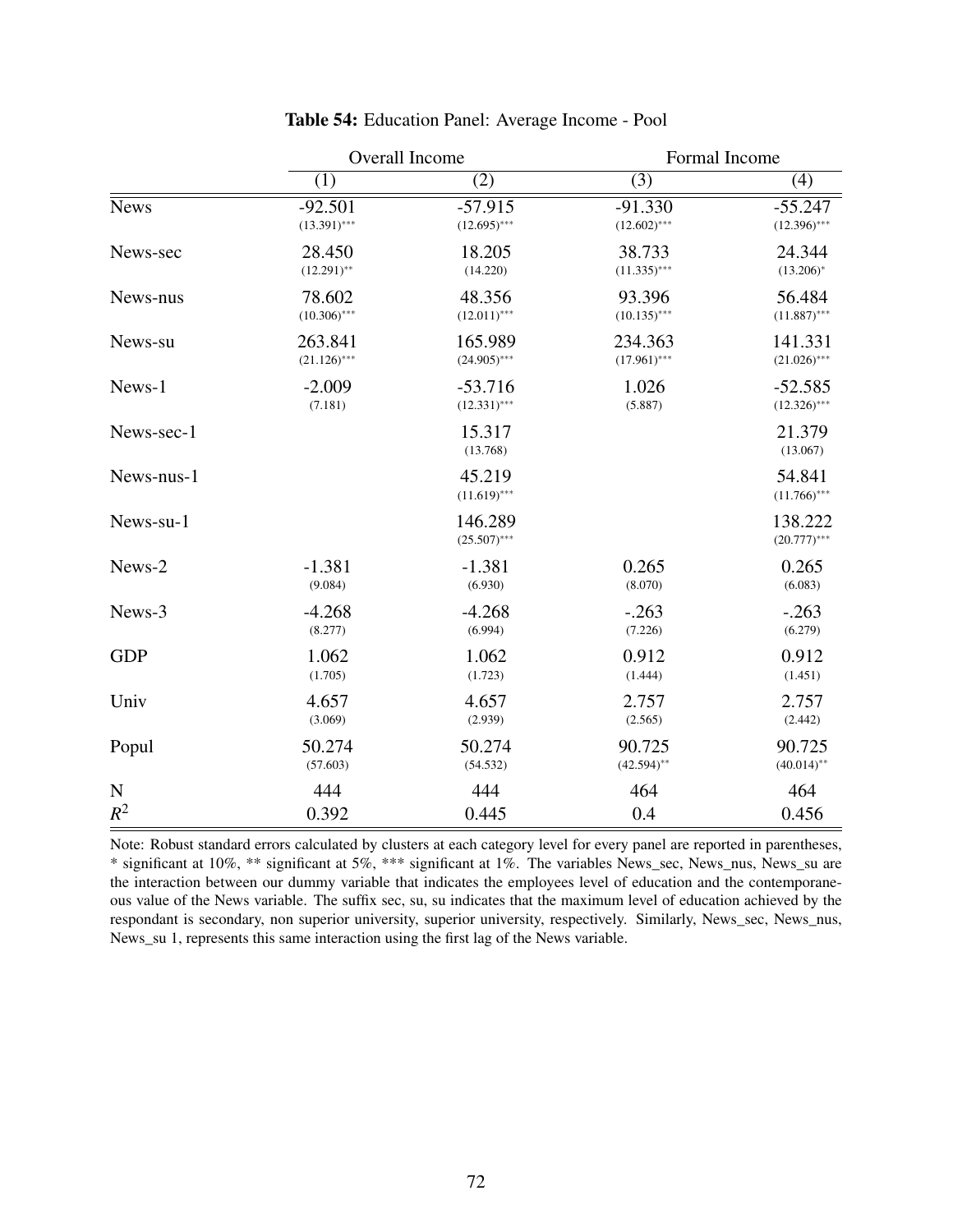|             | <b>Overall Employment</b> |                           | Formal Employment |                           |
|-------------|---------------------------|---------------------------|-------------------|---------------------------|
|             | (1)                       | (2)                       | (3)               | (4)                       |
| <b>News</b> | 2.556                     | 1.092                     | 0.767             | $-.633$                   |
|             | (2.235)                   | (1.179)                   | (2.872)           | (1.603)                   |
| News-adul   | $-9.164$                  | $-5.479$                  | $-10.783$         | $-6.634$                  |
|             | $(1.659)$ ***             | $(1.129)$ ***             | $(1.587)$ ***     | $(1.074)$ ***             |
| News-old    | $-.683$                   | 0.02                      | 1.074             | 1.124                     |
|             | (3.305)                   | (2.199)                   | (3.162)           | (2.092)                   |
| News-1      | $-.450$                   | 2.540                     | $-1.921$          | 0.924                     |
|             | (0.672)                   | $(1.478)^*$               | $(0.627)$ ***     | (1.962)                   |
| News-adul-1 |                           | $-7.510$<br>$(1.076)$ *** |                   | $-8.436$<br>$(1.024)$ *** |
| News-old-1  |                           | $-1.461$<br>(2.246)       |                   | $-.098$<br>(2.138)        |
| News-2      | $-.262$                   | $-.263$                   | $-1.526$          | $-1.526$                  |
|             | (0.468)                   | (0.468)                   | $(0.704)$ **      | $(0.706)$ **              |
| News-3      | 0.159                     | 0.159                     | $-1.847$          | $-1.847$                  |
|             | (0.694)                   | (0.696)                   | $(0.743)$ **      | $(0.745)$ **              |
| <b>GDP</b>  | 0.311                     | 0.312                     | 0.493             | 0.493                     |
|             | $(0.061)$ ***             | $(0.059)$ ***             | $(0.173)$ ***     | $(0.171)$ ***             |
| Univ        | 2.050                     | 2.057                     | 3.393             | 3.392                     |
|             | $(1.145)^{*}$             | $(1.135)^{*}$             | $(1.426)$ **      | $(1.414)$ **              |
| Popul       | 160.905                   | 160.513                   | 30.590            | 30.632                    |
|             | $(83.542)^*$              | $(83.504)^*$              | (79.935)          | (79.462)                  |
| ${\bf N}$   | 390                       | 390                       | 390               | 390                       |
| $R^2$       | 0.818                     | 0.821                     | 0.737             | 0.743                     |

#### Table 55: Age Panel: Employment - Fixed Effects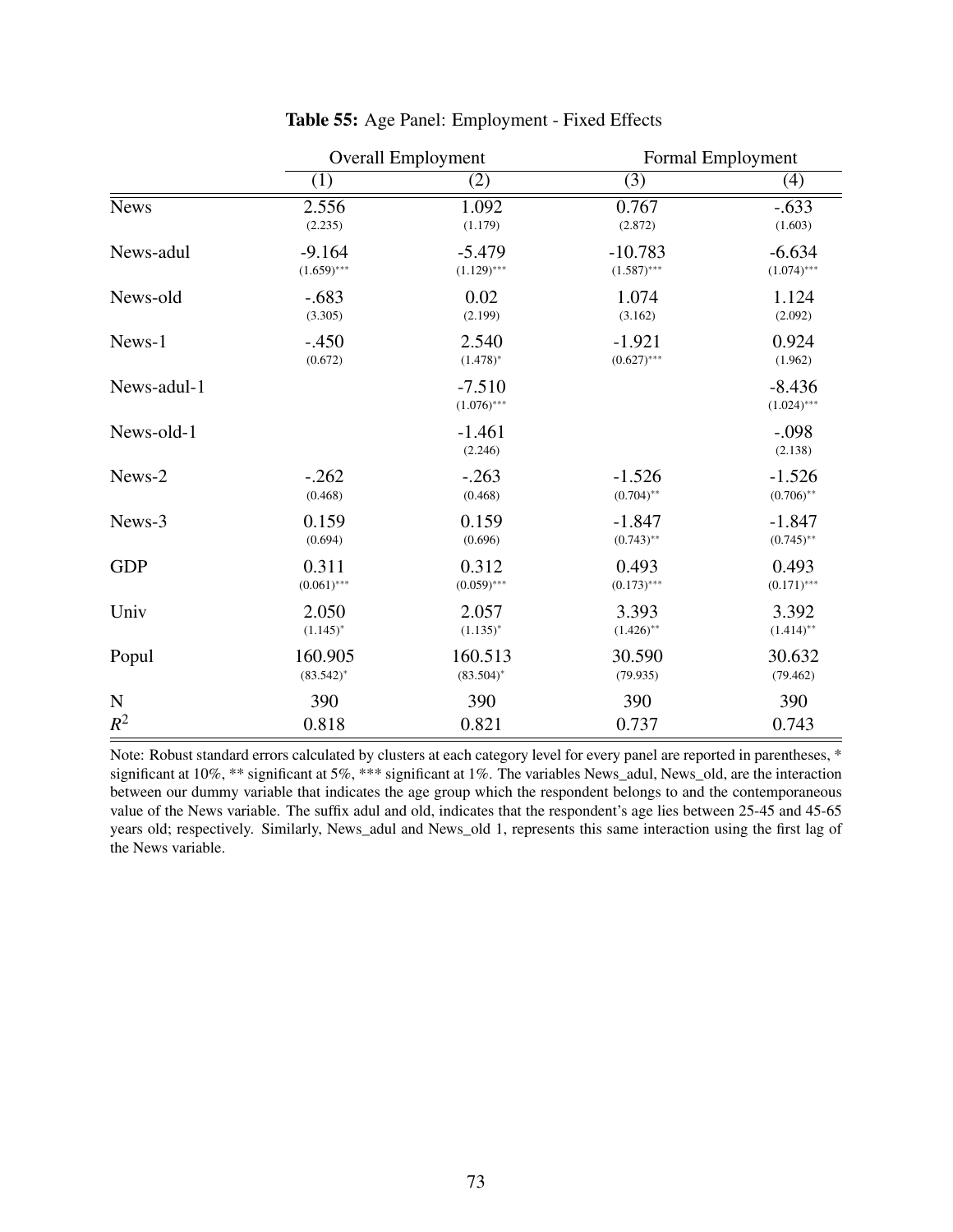|             | Overall Income |                           | Formal Income  |                       |
|-------------|----------------|---------------------------|----------------|-----------------------|
|             | (1)            | (2)                       | (3)            | (4)                   |
| <b>News</b> | $-.607$        | $-.667$                   | $-2.079$       | $-1.593$              |
|             | (1.062)        | (0.659)                   | $(1.263)^*$    | $(0.449)$ ***         |
| News-adul   | $-.685$        | 0.182                     | 0.615          | 0.746                 |
|             | (0.717)        | (0.491)                   | (1.070)        | (0.742)               |
| News-old    | 6.324          | 5.655                     | $-.064$        | $-1.644$              |
|             | $(1.284)$ ***  | $(0.861)$ ***             | (2.133)        | (1.445)               |
| News-1      | $-1.201$       | $-1.111$                  | $-.464$        | $-1.488$              |
|             | $(0.536)$ **   | (0.752)                   | (1.288)        | $(0.68)$ **           |
| News-adul-1 |                | $-1.710$<br>$(0.454)$ *** |                | $-.224$<br>(0.707)    |
| News-old-1  |                | 1.450<br>$(0.849)^*$      |                | 3.296<br>$(1.476)$ ** |
| News-2      | $-2.520$       | $-2.516$                  | $-.886$        | $-.885$               |
|             | $(0.196)$ ***  | $(0.194)$ ***             | $(0.508)^*$    | $(0.511)^*$           |
| News-3      | $-2.702$       | $-2.696$                  | $-1.857$       | $-1.857$              |
|             | $(0.734)$ ***  | $(0.736)$ ***             | $(0.531)$ ***  | $(0.532)$ ***         |
| <b>GDP</b>  | 1.304          | 1.301                     | 1.804          | 1.801                 |
|             | $(0.16)$ ***   | $(0.159)$ ***             | $(0.212)$ ***  | $(0.209)$ ***         |
| Univ        | 4.547          | 4.535                     | 3.691          | 3.673                 |
|             | $(0.505)$ ***  | $(0.506)$ ***             | $(0.956)$ ***  | $(0.977)$ ***         |
| Popul       | 180.212        | 181.060                   | 224.090        | 225.122               |
|             | $(24.442)$ *** | $(24.351)$ ***            | $(53.912)$ *** | $(54.873)$ ***        |
| $\mathbf N$ | 333            | 333                       | 390            | 390                   |
| $R^2$       | 0.933          | 0.934                     | 0.904          | 0.904                 |

# Table 56: Age Panel: Average Income - Fixed Effects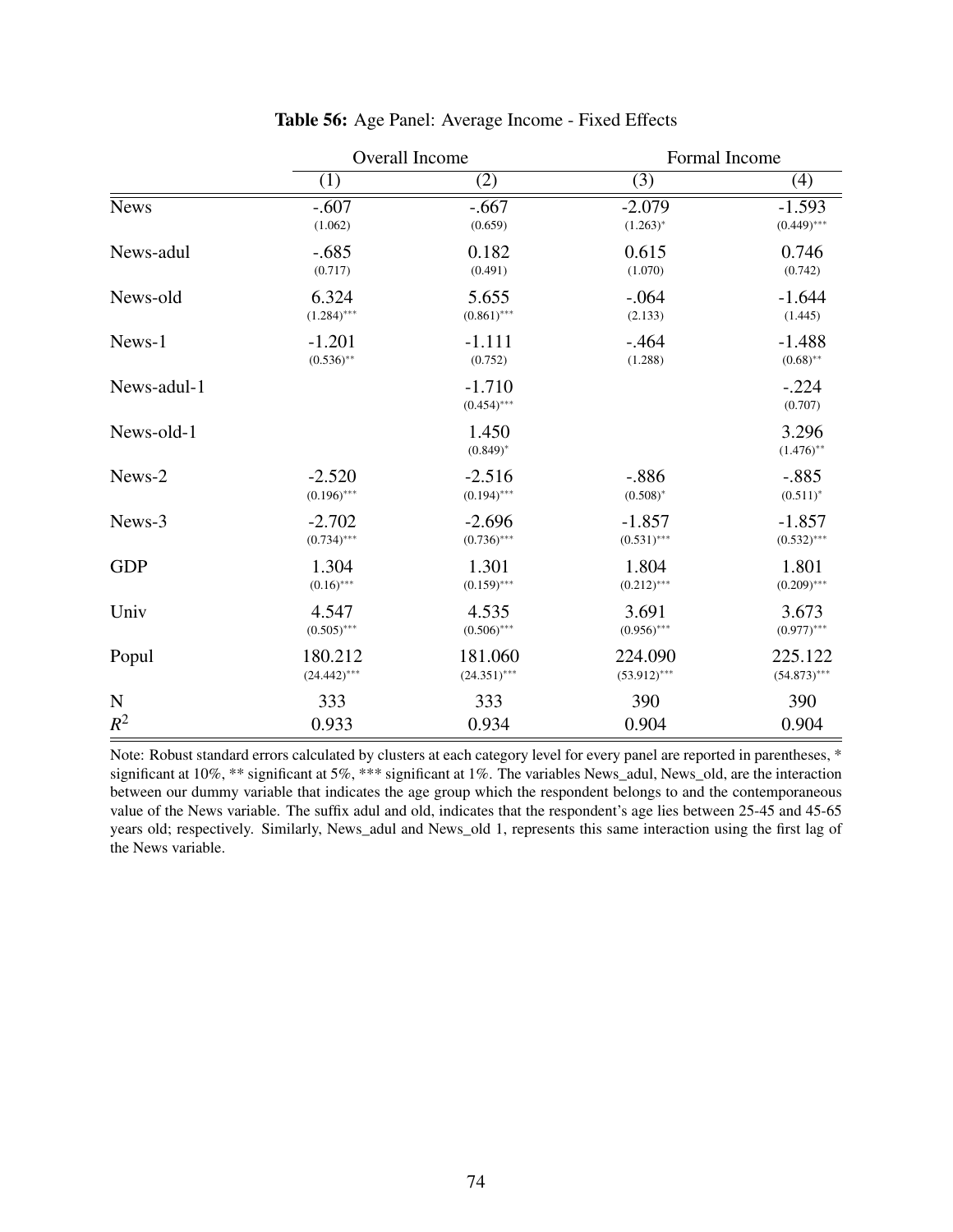|             | <b>Overall Employment</b> |                         | Formal Employment |                         |
|-------------|---------------------------|-------------------------|-------------------|-------------------------|
|             | (1)                       | (2)                     | (3)               | (4)                     |
| <b>News</b> | $-27.383$                 | $-17.085$               | $-29.835$         | $-19.254$               |
|             | $(4.499)$ ***             | $(4.213)$ ***           | $(4.227)$ ***     | $(3.758)$ ***           |
| News-adul   | 31.574                    | 20.006                  | 26.394            | 16.247                  |
|             | $(4.840)$ ***             | $(5.097)$ ***           | $(4.515)$ ***     | $(4.646)$ ***           |
| News-old    | 50.527                    | 31.208                  | 56.618            | 35.038                  |
|             | $(5.333)$ ***             | $(6.831)$ ***           | $(4.733)$ ***     | $(5.616)$ ***           |
| News-1      | $-.424$                   | $-15.696$               | $-1.909$          | $-17.263$               |
|             | (3.025)                   | $(4.620)$ ***           | (2.516)           | $(3.855)$ ***           |
| News-adul-1 |                           | 16.861<br>$(5.304)$ *** |                   | 13.454<br>$(4.712)$ *** |
| News-old-1  |                           | 28.953<br>$(7.052)$ *** |                   | 32.606<br>$(5.792)$ *** |
| News-2      | $-0.066$                  | $-.066$                 | $-1.442$          | $-1.441$                |
|             | (2.703)                   | (2.759)                 | (2.414)           | (2.299)                 |
| News-3      | 0.154                     | 0.154                   | $-1.849$          | $-1.849$                |
|             | (2.865)                   | (2.531)                 | (2.519)           | (2.119)                 |
| <b>GDP</b>  | $-.790$                   | $-.792$                 | 0.02              | 0.011                   |
|             | $(0.459)^*$               | $(0.47)^*$              | (0.46)            | (0.465)                 |
| Univ        | $-3.760$                  | $-3.771$                | 0.896             | 0.852                   |
|             | $(0.381)$ ***             | $(0.385)$ ***           | $(0.353)$ **      | $(0.35)$ **             |
| Popul       | 493.029                   | 493.652                 | 173.283           | 175.798                 |
|             | $(6.877)$ ***             | $(7.214)$ ***           | $(6.053)$ ***     | $(6.243)$ ***           |
| $\mathbf N$ | 390                       | 390                     | 390               | 390                     |
| $R^2$       | 0.963                     | 0.964                   | 0.828             | 0.842                   |

# Table 57: Age Panel: Employment - Pool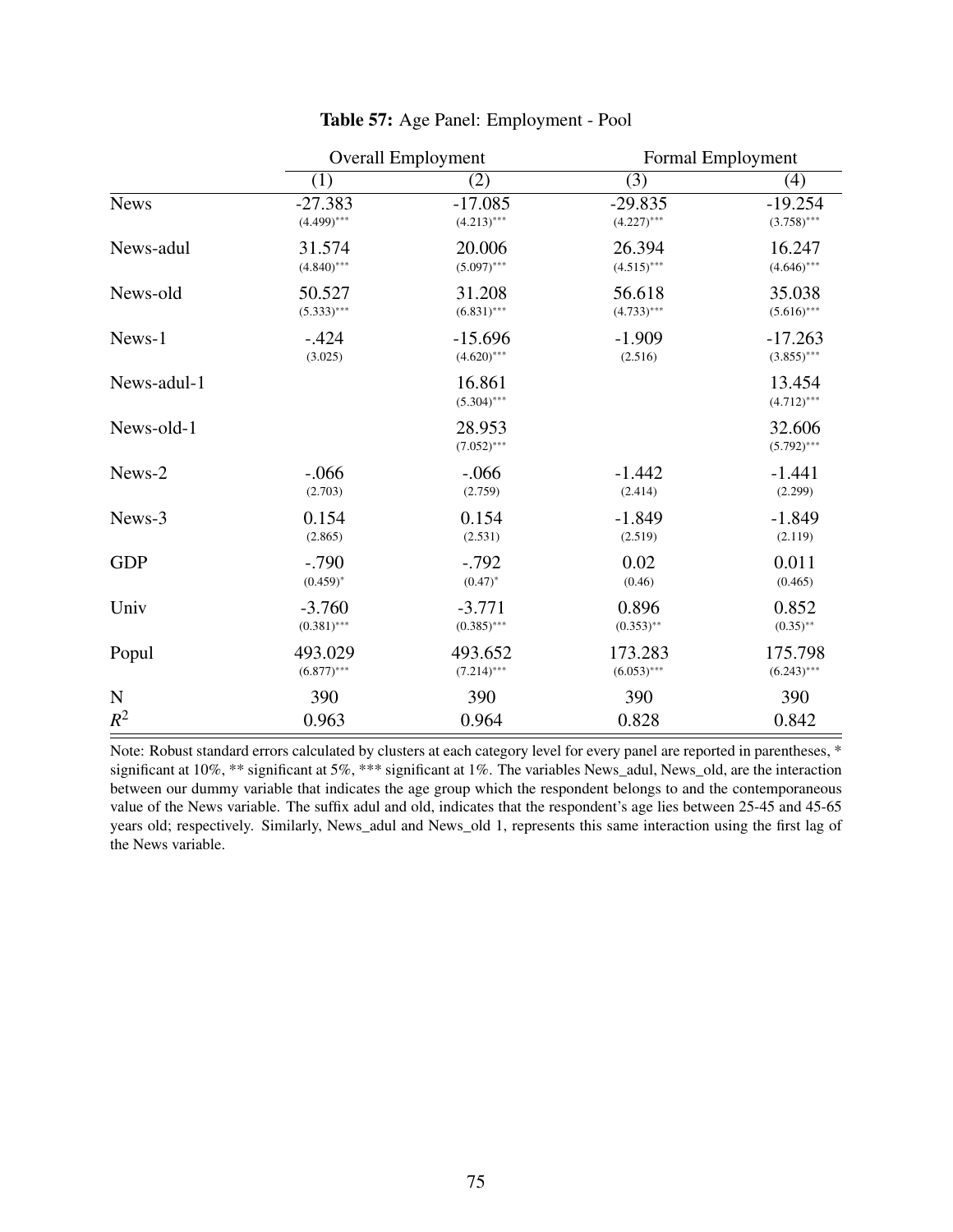|             | Overall Income |                          | Formal Income |                          |
|-------------|----------------|--------------------------|---------------|--------------------------|
|             | (1)            | (2)                      | (3)           | (4)                      |
| <b>News</b> | $-58.544$      | $-36.110$                | $-62.212$     | $-38.038$                |
|             | $(8.812)$ ***  | $(8.083)$ ***            | $(8.573)$ *** | $(7.870)$ ***            |
| News-adul   | 58.023         | 35.263                   | 63.978        | 38.478                   |
|             | $(8.218)$ ***  | $(8.112)$ ***            | $(8.101)$ *** | $(8.047)$ ***            |
| News-old    | 119.148        | 74.677                   | 116.031       | 69.030                   |
|             | $(9.577)$ ***  | $(11.239)$ ***           | $(8.622)$ *** | $(10.017)$ ***           |
| News-1      | $-1.522$       | $-34.379$                | $-.475$       | $-36.002$                |
|             | (3.960)        | $(7.833)$ ***            | (3.966)       | $(8.014)$ ***            |
| News-adul-1 |                | 31.689<br>$(7.874)$ ***  |               | 35.893<br>$(8.009)$ ***  |
| News-old-1  |                | 66.910<br>$(10.566)$ *** |               | 70.687<br>$(10.001)$ *** |
| News-2      | $-3.078$       | $-3.061$                 | $-.972$       | $-.970$                  |
|             | (5.081)        | (3.871)                  | (4.962)       | (3.909)                  |
| News-3      | $-3.432$       | $-3.409$                 | $-1.855$      | $-1.855$                 |
|             | (4.524)        | (3.923)                  | (4.278)       | (3.806)                  |
| <b>GDP</b>  | 1.703          | 1.691                    | 2.291         | 2.280                    |
|             | $(0.872)^*$    | $(0.879)^*$              | $(0.913)$ **  | $(0.909)$ **             |
| Univ        | 6.171          | 6.120                    | 6.259         | 6.202                    |
|             | $(0.811)$ ***  | $(0.769)$ ***            | $(0.741)$ *** | $(0.709)$ ***            |
| Popul       | 67.103         | 70.594                   | 77.303        | 80.551                   |
|             | $(10.228)$ *** | $(10.434)$ ***           | $(9.152)$ *** | $(9.393)$ ***            |
| ${\bf N}$   | 333            | 333                      | 390           | 390                      |
| $R^2$       | 0.559          | 0.599                    | 0.573         | 0.612                    |

#### Table 58: Age Panel: Average Income - Pool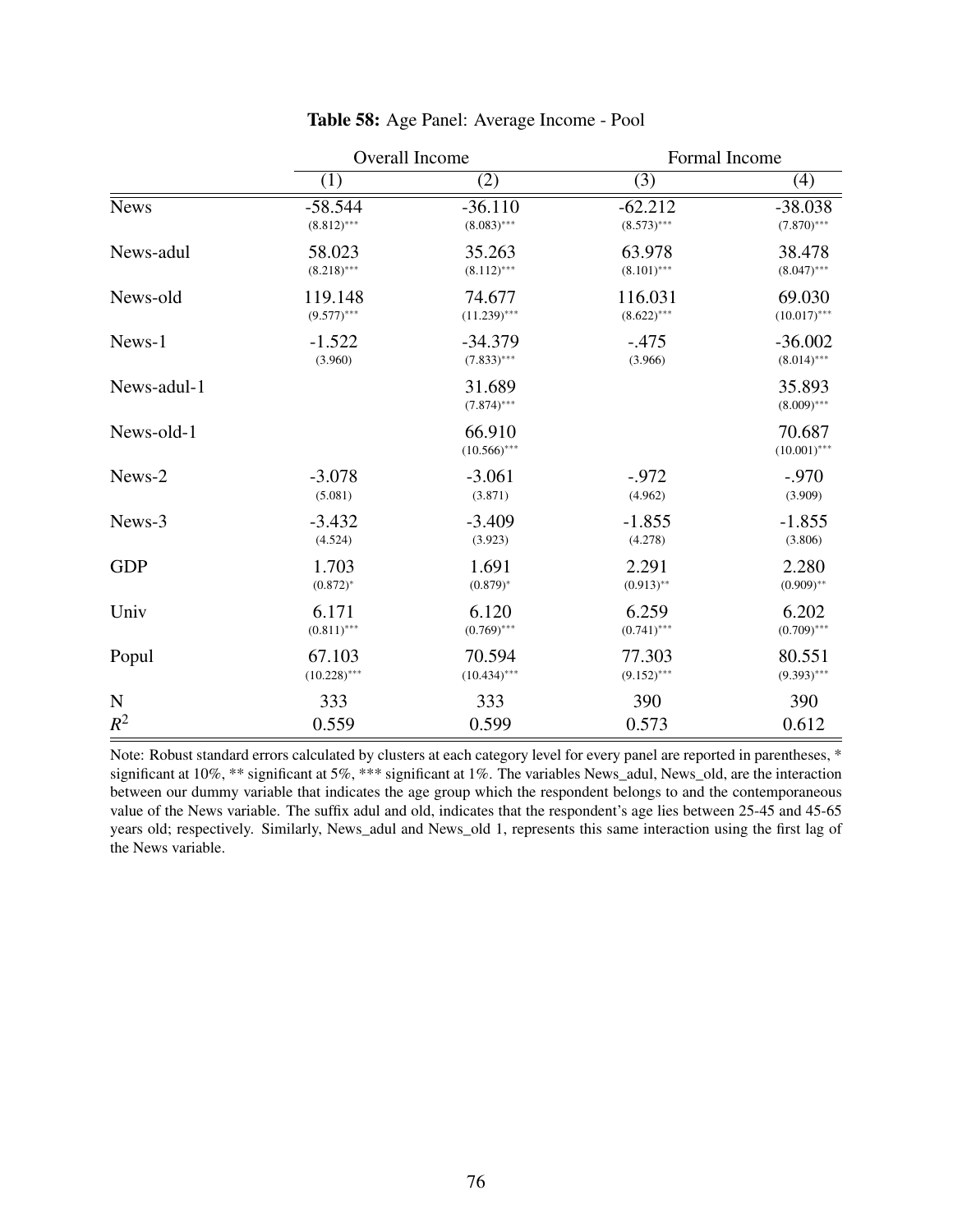|             | <b>Overall Employment</b> |                        | Formal Employment |                           |
|-------------|---------------------------|------------------------|-------------------|---------------------------|
|             | (1)                       | (2)                    | (3)               | (4)                       |
| <b>News</b> | $-.443$                   | $-.175$                | $-1.479$          | $-2.294$                  |
|             | $(0.143)$ ***             | (0.139)                | (1.924)           | $(1.116)$ **              |
| News-male   | $-1.349$                  | $-1.884$               | $-4.448$          | $-2.818$                  |
|             | $(0.052)$ ***             | $(0.033)$ ***          | $(0.099)$ ***     | $(0.063)$ ***             |
| News-1      | $-0.769$                  | $-1.314$               | $-2.956$          | $-1.297$                  |
|             | $(0.278)$ ***             | $(0.295)$ ***          | $(0.45)$ ***      | (1.201)                   |
| News-male-1 |                           | 1.089<br>$(0.038)$ *** |                   | $-3.317$<br>$(0.074)$ *** |
| News-2      | $-.497$                   | $-.497$                | $-2.375$          | $-2.375$                  |
|             | (0.52)                    | (0.521)                | $(0.477)$ ***     | $(0.478)$ ***             |
| News-3      | 0.047                     | 0.047                  | $-2.877$          | $-2.877$                  |
|             | (0.966)                   | (0.968)                | $(0.55)$ ***      | $(0.551)$ ***             |
| <b>GDP</b>  | 0.365                     | 0.365                  | 0.645             | 0.647                     |
|             | (0.356)                   | (0.357)                | $(0.232)$ ***     | $(0.232)$ ***             |
| Univ        | 2.452                     | 2.450                  | 4.609             | 4.615                     |
|             | $(0.211)$ ***             | $(0.211)$ ***          | $(0.115)$ ***     | $(0.115)$ ***             |
| Popul       | 189.689                   | 189.761                | 50.099            | 49.878                    |
|             | $(11.897)$ ***            | $(11.922)$ ***         | $(22.917)$ **     | $(22.970)$ **             |
| $\mathbf N$ | 260                       | 260                    | 260               | 260                       |
| $R^2$       | 0.947                     | 0.947                  | 0.935             | 0.936                     |

# Table 59: Gender Panel: Employment - Fixed Effects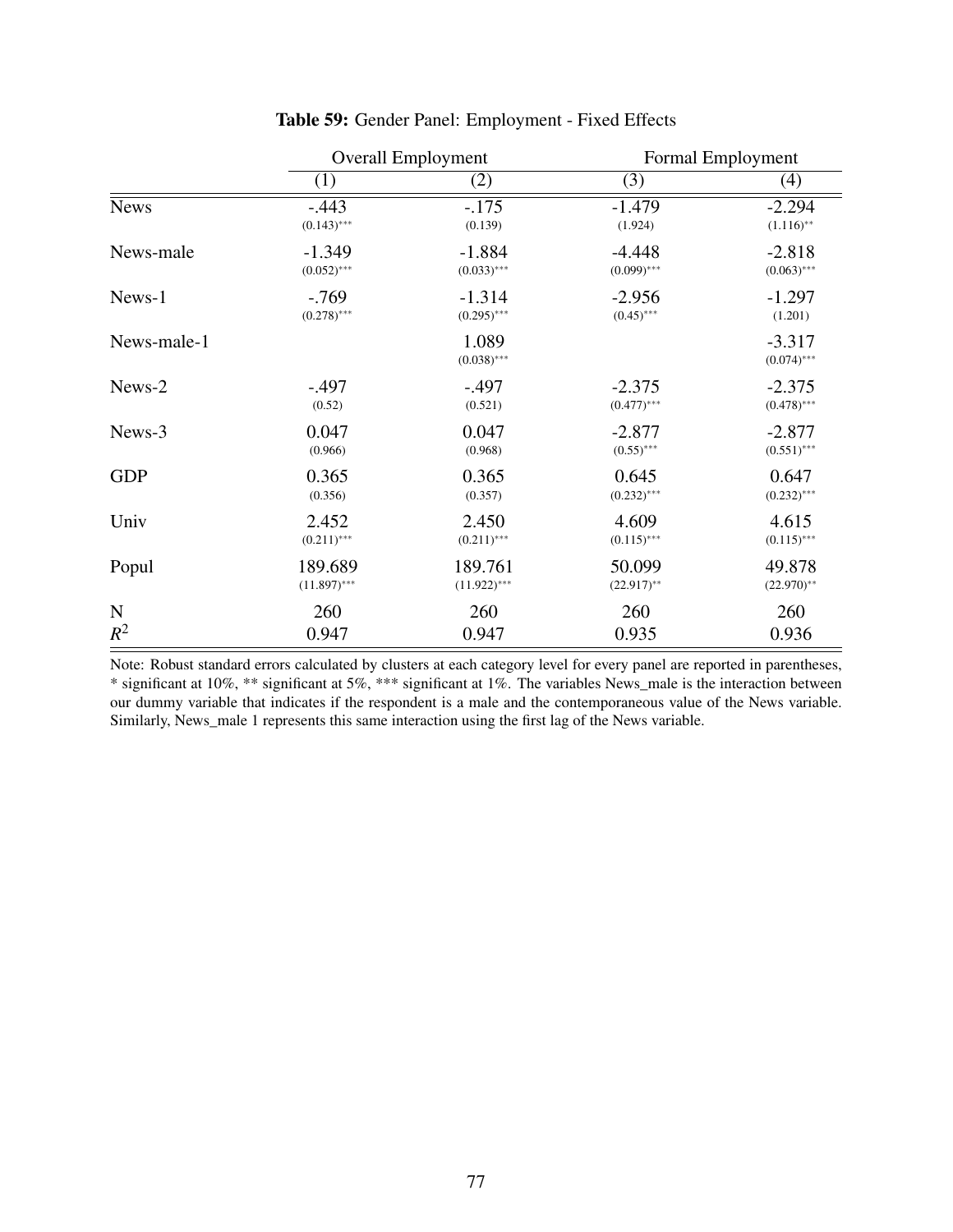|             | Overall Income |                            | Formal Income  |                           |
|-------------|----------------|----------------------------|----------------|---------------------------|
|             | (1)            | (2)                        | (3)            | (4)                       |
| <b>News</b> | 4.031          | 2.718                      | 1.289          | 0.456                     |
|             | (3.444)        | (2.118)                    | (2.059)        | (1.227)                   |
| News-male   | $-5.916$       | $-3.304$                   | $-5.225$       | $-3.560$                  |
|             | $(0.001)$ ***  | $(0.0006)$ ***             | $(0.058)$ ***  | $(0.037)$ ***             |
| News-1      | $-1.574$       | 1.078                      | $-.592$        | 1.102                     |
|             | $(0.294)$ ***  | (2.416)                    | (0.368)        | (1.334)                   |
| News-male-1 |                | $-5.310$<br>$(0.0007)$ *** |                | $-3.388$<br>$(0.043)$ *** |
| News-2      | $-2.323$       | $-2.328$                   | $-.709$        | $-.709$                   |
|             | $(0.133)$ ***  | $(0.133)$ ***              | $(0.179)$ ***  | $(0.179)$ ***             |
| News-3      | $-3.488$       | $-3.495$                   | $-1.634$       | $-1.633$                  |
|             | $(0.888)$ ***  | $(0.89)$ ***               | $(0.512)$ ***  | $(0.514)$ ***             |
| <b>GDP</b>  | 1.245          | 1.248                      | 1.492          | 1.493                     |
|             | $(0.05)$ ***   | $(0.05)$ ***               | $(0.208)$ ***  | $(0.208)$ ***             |
| Univ        | 4.509          | 4.524                      | 3.417          | 3.423                     |
|             | $(1.519)$ ***  | $(1.522)$ ***              | $(0.603)$ ***  | $(0.604)$ ***             |
| Popul       | 138.328        | 137.590                    | 155.760        | 155.534                   |
|             | $(0.227)$ ***  | $(0.202)$ ***              | $(13.426)$ *** | $(13.458)$ ***            |
| ${\bf N}$   | 222            | 222                        | 260            | 260                       |
| $R^2$       | 0.927          | 0.928                      | 0.921          | 0.922                     |

# Table 60: Gender Panel: Average Income - Fixed Effects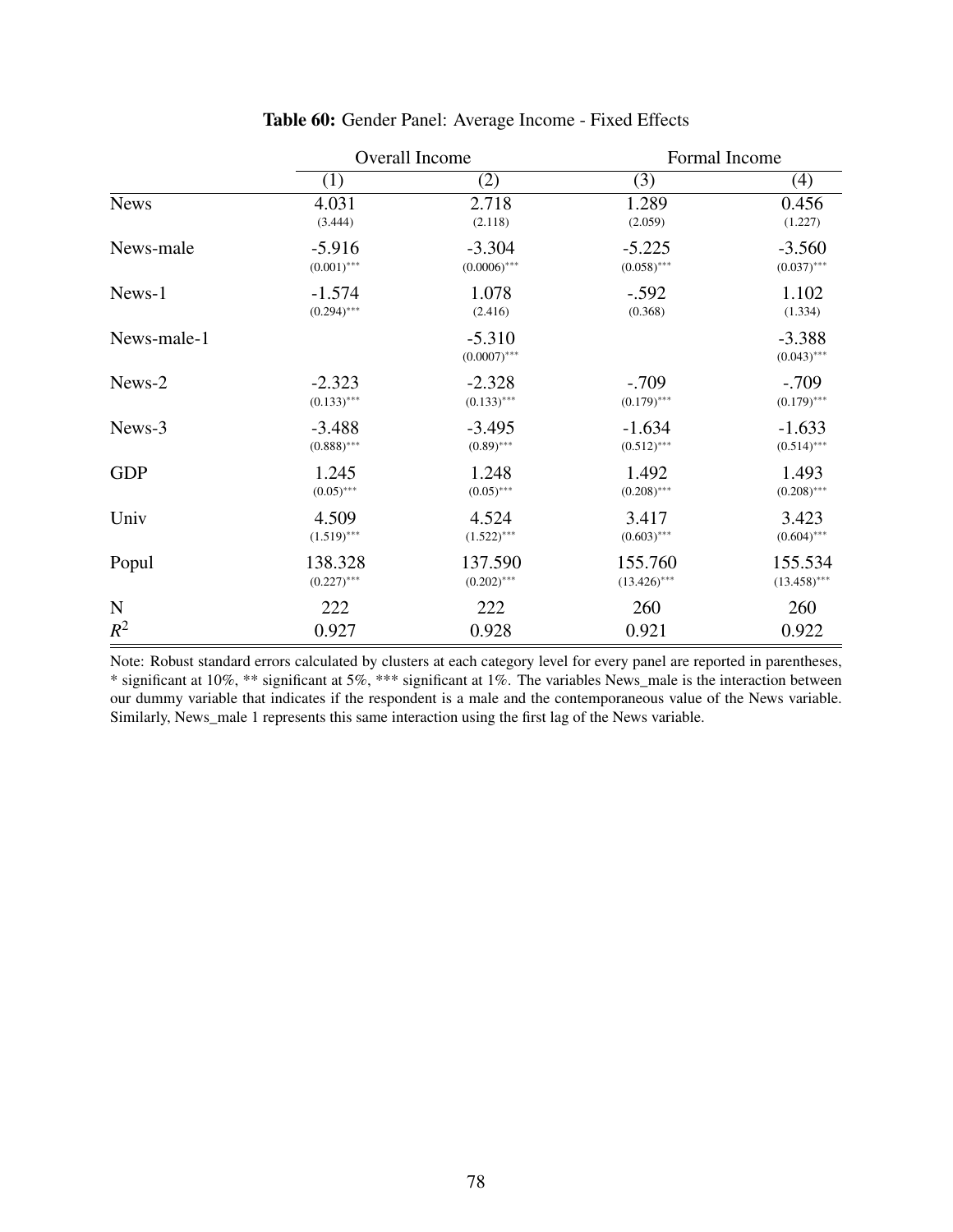|             | <b>Overall Employment</b> |                         | Formal Employment |                         |
|-------------|---------------------------|-------------------------|-------------------|-------------------------|
|             | (1)                       | (2)                     | (3)               | (4)                     |
| <b>News</b> | $-52.405$                 | $-31.748$               | $-16.389$         | $-11.459$               |
|             | $(7.730)$ ***             | $(6.561)$ ***           | $(2.338)$ ***     | $(2.167)$ ***           |
| News-male   | 102.718                   | 61.427                  | 25.812            | 15.957                  |
|             | $(7.636)$ ***             | $(8.746)$ ***           | $(2.599)$ ***     | $(3.337)$ ***           |
| News-1      | $-1.044$                  | $-31.888$               | $-3.359$          | $-10.721$               |
|             | (4.933)                   | $(6.620)$ ***           | $(1.825)^*$       | $(2.214)$ ***           |
| News-male-1 |                           | 61.716<br>$(8.596)$ *** |                   | 14.729<br>$(3.187)$ *** |
| News-2      | $-1.092$                  | $-1.054$                | $-3.197$          | $-3.187$                |
|             | (5.968)                   | (4.624)                 | (2.242)           | (1.954)                 |
| News-3      | $-.703$                   | $-.663$                 | $-3.971$          | $-3.962$                |
|             | (5.654)                   | (4.702)                 | $(1.973)$ **      | $(1.896)$ **            |
| <b>GDP</b>  | 0.804                     | 0.748                   | 1.038             | 1.025                   |
|             | (1.078)                   | (1.095)                 | $(0.462)$ **      | $(0.468)$ **            |
| Popul       | 251.140                   | 253.274                 | 182.267           | 182.776                 |
|             | $(28.823)$ ***            | $(28.054)$ ***          | $(11.387)$ ***    | $(11.350)$ ***          |
| N           | 260                       | 260                     | 260               | 260                     |
| $R^2$       | 0.52                      | 0.569                   | 0.746             | 0.757                   |

# Table 61: Gender Panel: Employment - Pool